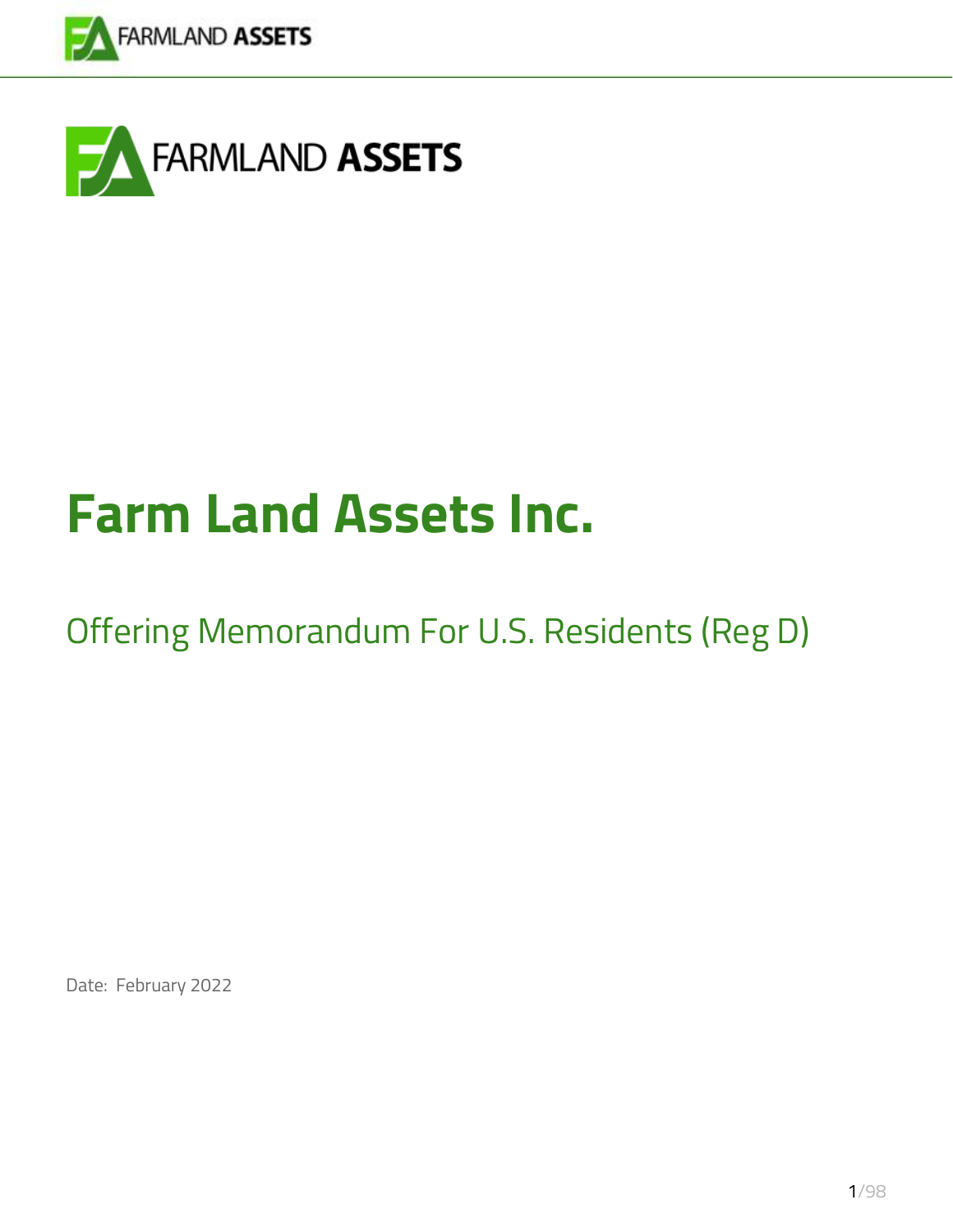

## **TABLE OF CONTENTS**

| <b>SUMMARY</b>                                                             | 5  |
|----------------------------------------------------------------------------|----|
| <b>DISCLAIMERS</b>                                                         | 8  |
| <b>IMPORTANT INFORMATION FOR POTENTIAL INVESTORS</b>                       | 11 |
| <b>NOTICE TO PURCHASERS</b>                                                | 17 |
| Notice to Purchasers                                                       | 17 |
| Not registered under Securities Act and other securities laws              | 17 |
| Securities do not provide rights to affiliated products                    | 17 |
| Representations and Warranties of Purchasers                               | 18 |
| <b>Selling Restrictions</b>                                                | 25 |
| <b>COMPANY'S BUSINESS</b>                                                  | 26 |
| Introduction                                                               | 26 |
| Why Invest In Farmland?                                                    | 27 |
| Historical and Forecasted Farmland Investment Results                      | 28 |
| Farm Land Assets Inc. Operating Plan                                       | 32 |
| Farm Land Assets' Product Portfolio: how are we going to utilize the land? | 34 |
| Farm Land Assets' Targeted Growing Regions                                 | 41 |
| Financial Model, Use of Proceeds and Estimated Return                      | 43 |
| FA's Comparison To Competitive Farmland Investment Offerings               | 48 |
| Risk Factors Associated With FA's Farm Land Operations                     | 53 |
| Summary - Reasons For Investing In The Farm Land Assets, Inc.              | 56 |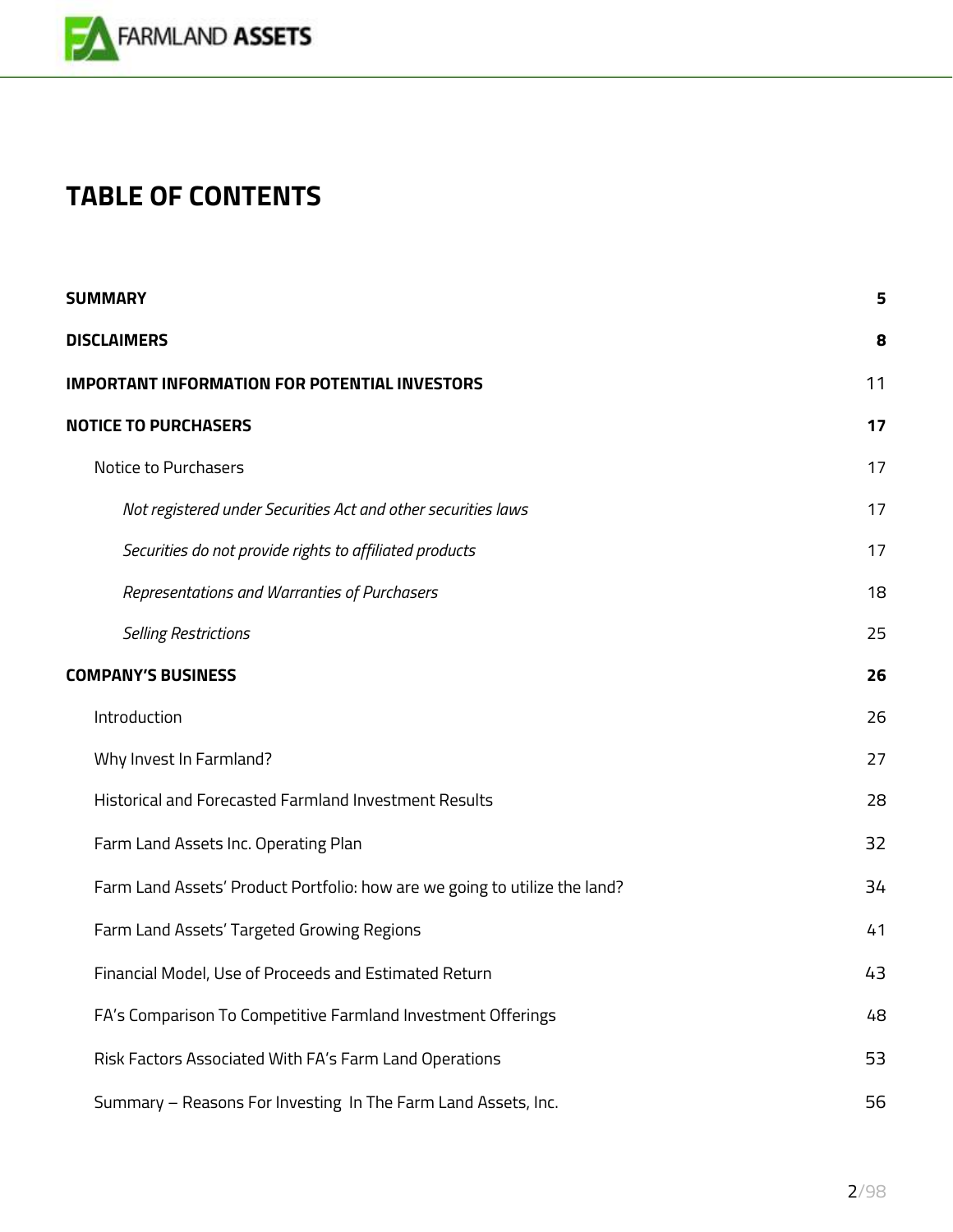

| <b>DIRECTORS AND MANAGEMENT</b>                                  |    |
|------------------------------------------------------------------|----|
| <b>DESCRIPTION OF SHARE CAPITAL AND MANAGEMENT SHARES</b>        | 61 |
| Rights, Preferences and Privileges of the Common Shares          | 61 |
| Exemptions from securities registration                          | 62 |
| SUMMARY OF THE OFFERING AND THE RIGHTS ATTACHED TO THE TOKENS    | 63 |
| ASPECTS RELATING TO BLOCKCHAIN TECHNOLOGY AND TOKENS             | 72 |
| What are blockchain tokens and how to hold them?                 | 72 |
| Benefits of tokenization                                         | 72 |
| How will the tokens be traded?                                   | 74 |
| <b>ANTI-MONEY LAUNDERING REQUIREMENTS</b>                        | 76 |
| How to Purchase                                                  | 79 |
| <b>CERTAIN US INCOME TAX CONSIDERATIONS</b>                      | 80 |
| Characterization of the Tokens                                   | 81 |
| <b>Characteristics of Tokens</b>                                 | 82 |
| <b>Tax Treatment of Tokens</b>                                   | 82 |
| Gain or Loss upon Sale or Other Disposition of Tokens            | 83 |
| <b>Medicare Tax</b>                                              | 83 |
| <b>Alternative Characterizations</b>                             | 83 |
| Information Reporting and Backup Withholding Tax                 | 84 |
| <b>RISK FACTORS</b>                                              | 85 |
| Risks related to an investment in the securities are as follows: | 85 |
| Risks related to blockchain technology are as follows:           | 92 |
| Risks related to the company's business are as follows:          | 96 |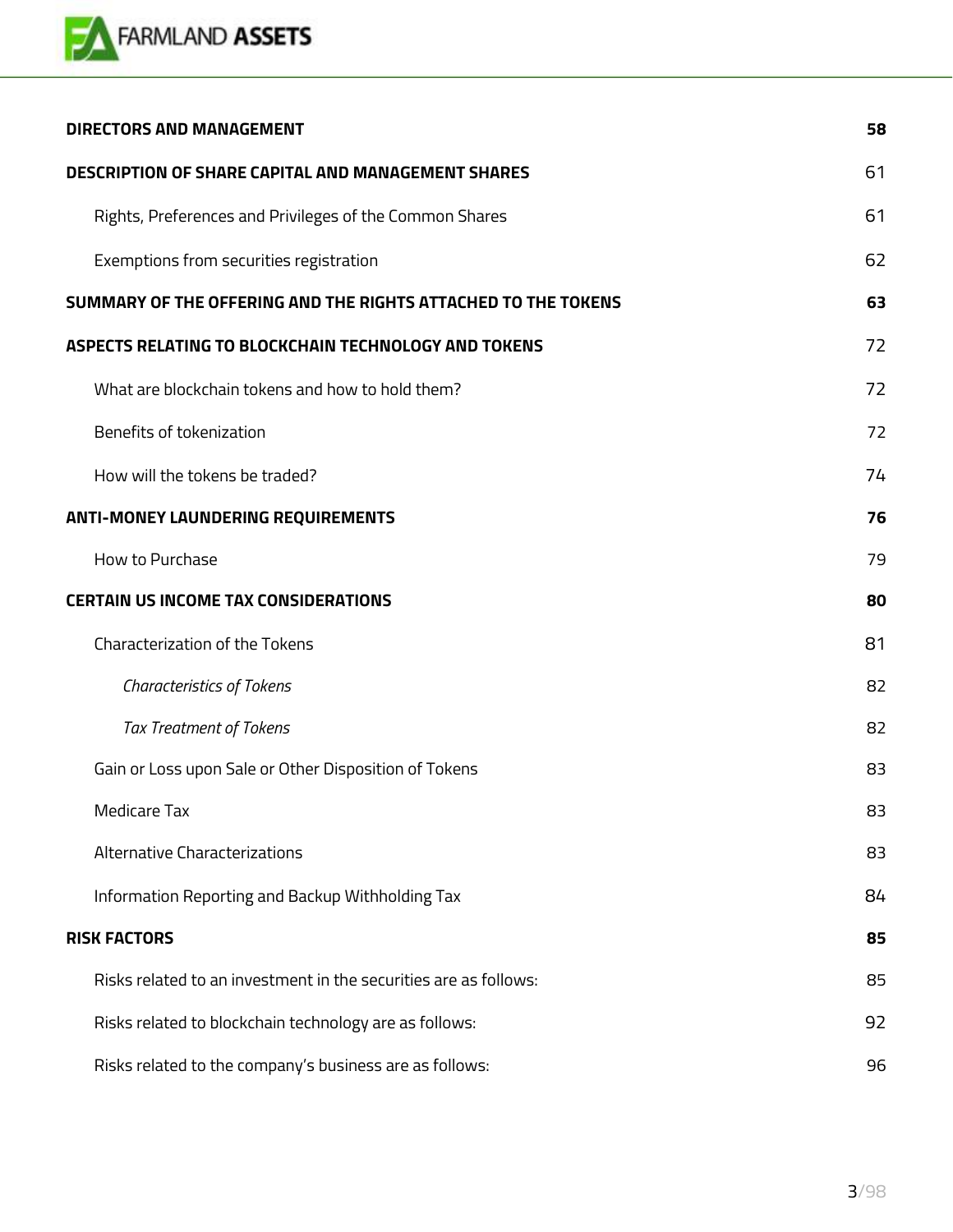

## **[THE REMAINDER OF THIS PAGE INTENTIONALLY BLANK]**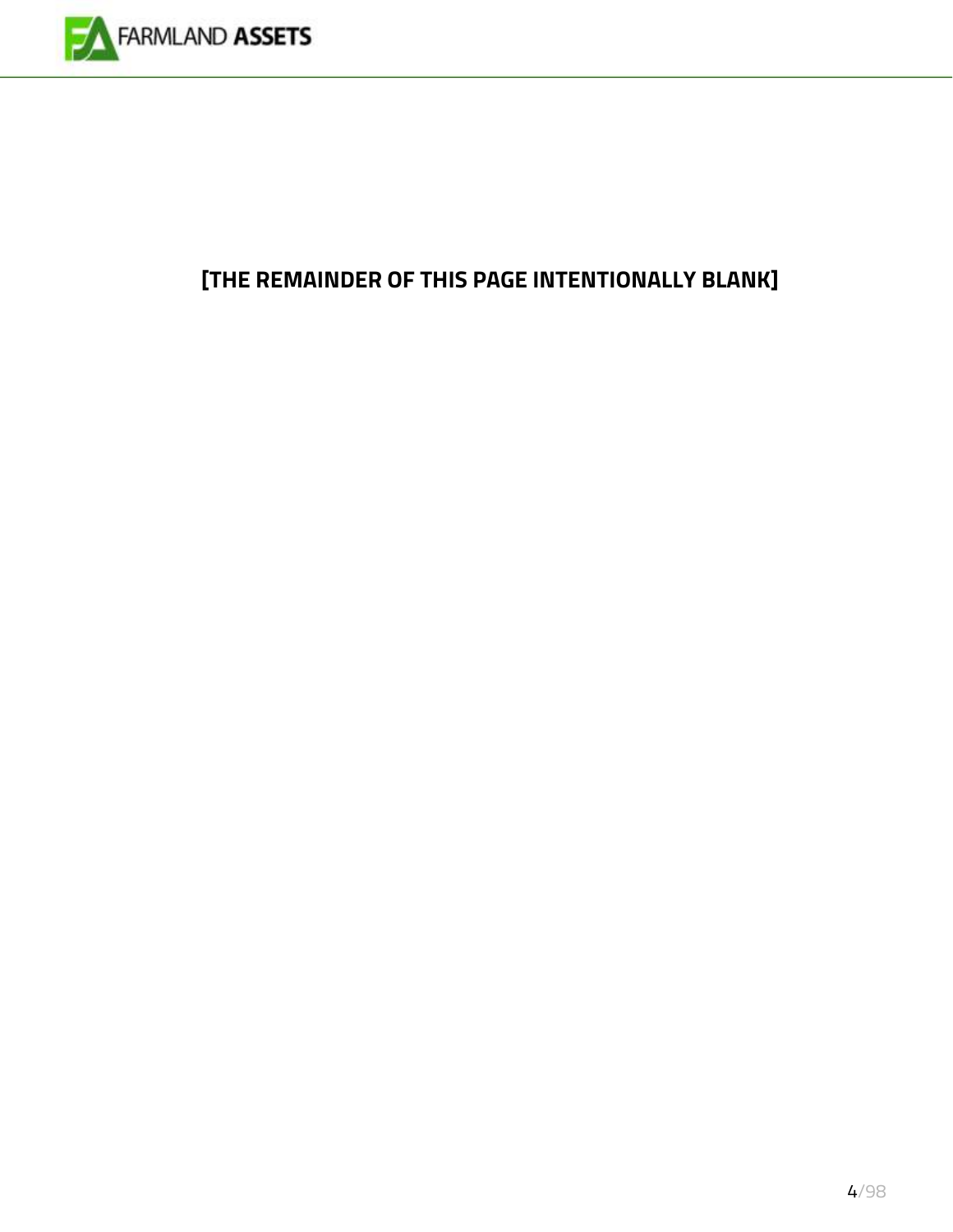

## <span id="page-4-0"></span>**SUMMARY**

This Memorandum has been prepared by Farm Land Assets Inc., a South Carolina based corporation, having its business address at: 4739 National Drive, Myrtle Beach, SC 29579 (the "Company" or "FA"), for use by certain qualified potential purchasers ("Purchasers") to whom the Company is offering (the "Offering") the opportunity to purchase Company's security tokens (the "Tokens" or "Securities"), smart contracts issued on the Ethereum blockchain network, each of which shall represent 1 share of Farm Land Assets Inc. Series B preferred stock, par value of USD \$0.30 per share. The purchase of tokens will be embodied in, and documented by, a Purchase Agreement with respect to the Tokens (as may be amended, restated and/or otherwise modified from time to time, a "STPA") to be entered into between the Company and qualified purchasers purchasing such Securities in the Offering. The Company expects to enter into STPAs on an ongoing basis until on or about August 31, 2022 (as the same may be extended or earlier terminated, the "Expiration Date"). The Company may sell up to \$30,000,000 million USD in Tokens, subject to increase based on the Board decision.

The Securities have not been, and will not be, registered under the Securities Act of 1933, as amended (the "Securities Act") and may not be offered or sold within the United States or to, or for the account or benefit of, U.S. persons except pursuant to an exemption from, or in a transaction not subject to, the registration requirement of the Securities Act. Accordingly, the Securities are being offered and sold only to the US residents who are "accredited investors" (as defined in Rule 501 of Regulation D under the Securities Act) in compliance with Rule 506(c) of Regulation D under the Securities Act.

None of the Securities and Exchange Commission (the "SEC"), any state securities commission, any foreign securities authority or any other federal, state or foreign regulatory authority has approved or disapproved of these Securities or determined if this Memorandum is truthful or complete. Investing in the Securities involves a high degree of risk. You should carefully consider the risks summarized under "Risk Factors" of this Memorandum for a discussion of important factors you should consider before purchasing Securities.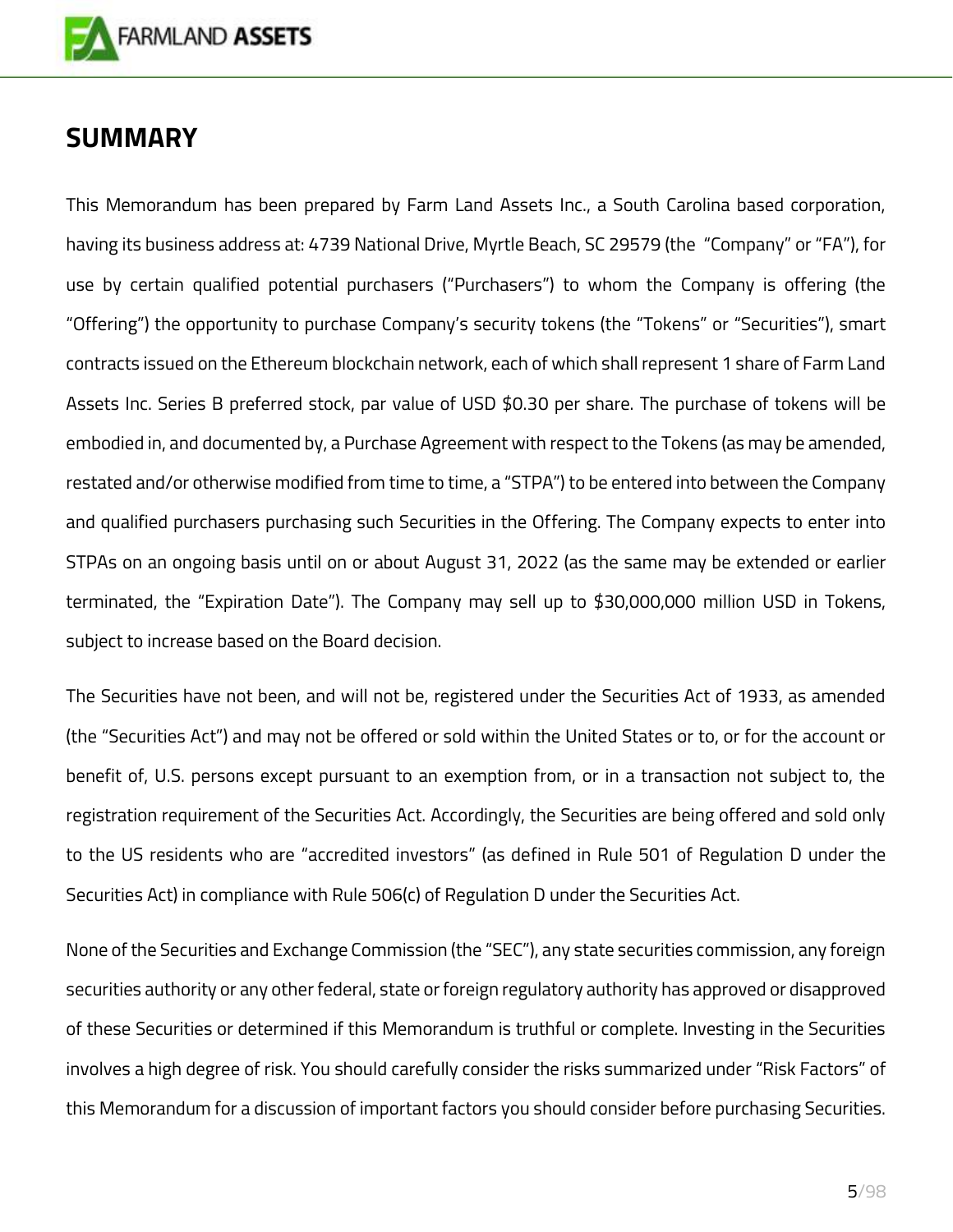An investment in this Offering is highly speculative, and you should only invest if you are prepared to lose your entire investment. Unless the context requires otherwise, all dollar (\$) amounts set forth herein refer to United States dollars.

#### **Blockchain Technology and Blockchain Assets**

Blockchain technology is a digital record or ledger of transaction data that is permanently recorded in files called "blocks." Each blockchain is founded upon software source code that establishes and governs its cryptographic system for verifying transactions.

In traditional blockchain networks, copies of the blockchain ledger are stored in a decentralized manner on computers across a peer-to-peer network. Users of the blockchain network maintain a copy of the ledger with all copies of the ledger synchronized through a consensus algorithm. Protocols included in the source code govern the rules, operations and communications of the underlying blockchain network, including the validation of new blocks that contain an updated ledger reflecting new transactions.

Blockchain assets are assets that utilize blockchain ledgers to record their creation, ownership and transfer of ownership. Blockchain assets have generally been created and used in two broad contexts: within blockchain protocol layers and within application layers. Blockchain assets used at the protocol layer are generally intended to create financial incentives that drive the underlying blockchain network to verify and authorize the creation of a new block to update the ledger of ownership. Network participants may receive a fee, generally paid in the protocol's native blockchain asset, for validating the authenticity of new block. A blockchain asset used at the application layer is not designed to incentivize validation of new blocks on the blockchain. However, the ledger of ownership of an application blockchain asset, including the record of transfers of such blockchain asset, is recorded on blocks added to the underlying blockchain. For example, Bitcoin and Ether are protocol blockchain assets used on the Bitcoin and Ethereum blockchains, respectively. The Company's Farm Land Assets (FLA) Token is an application blockchain asset that is recorded on the Ethereum blockchain.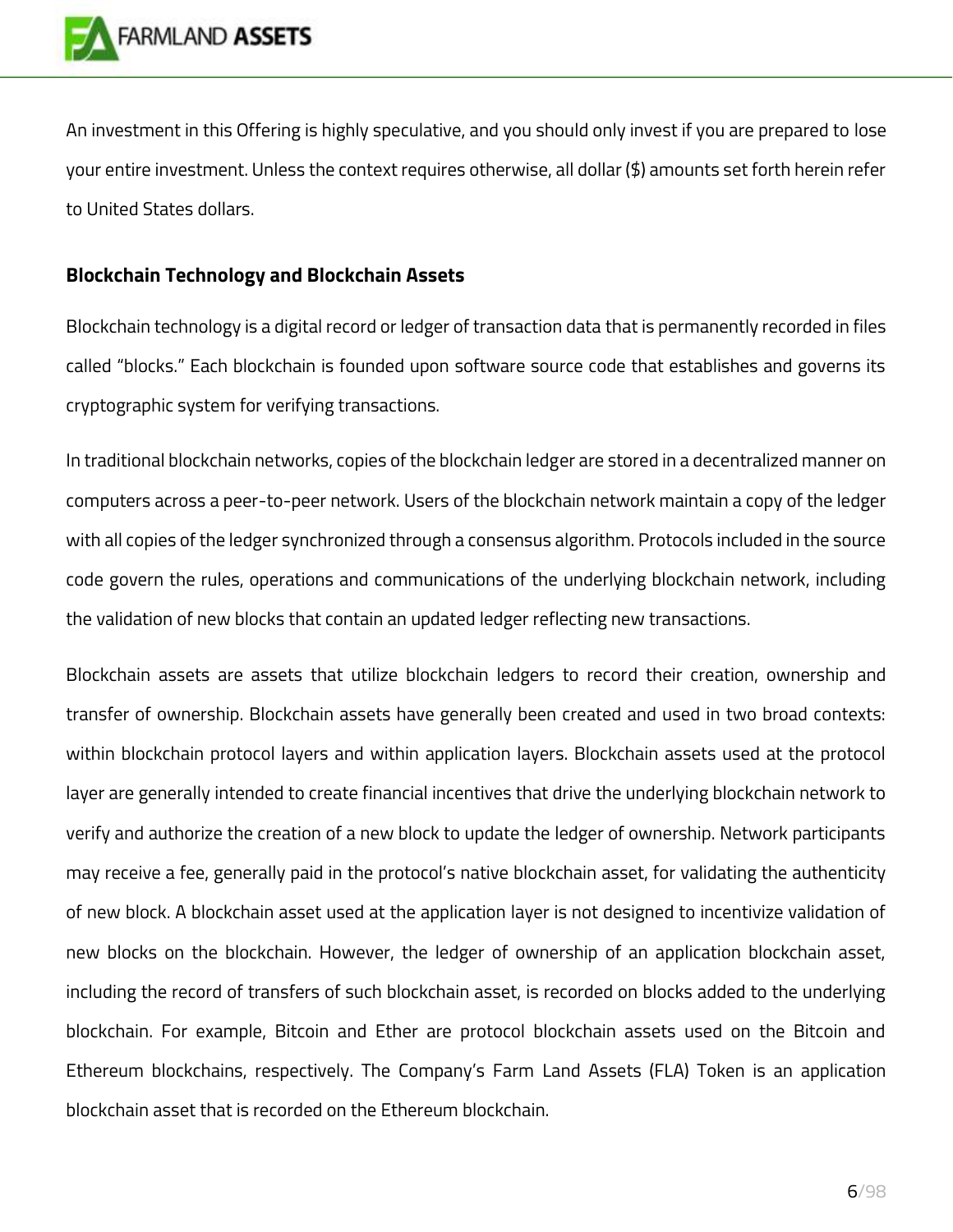

Ownership of a blockchain asset is established by recording on the blockchain ledger the owner's unique identifier address, or "public address," and the amount of the asset held by such address. When a blockchain asset is transferred, the ledger records the sender's public address, the recipient's public address and the amount of digital assets transferred. Authorization of the transfer requires the sender's digital signature and a transfer fee.

#### **Contact Information**

For additional information, please contact:

| Robert Smith | bob@farmlandassets.com PH: 843-424-8940 |  |  |
|--------------|-----------------------------------------|--|--|
|              |                                         |  |  |

Lyle Jensen [lyle@farmlandassets.com](mailto:lyle@farmlandassets.com) PH: 515-468-9631

## **[THE REMAINDER OF THIS PAGE INTENTIONALLY BLANK]**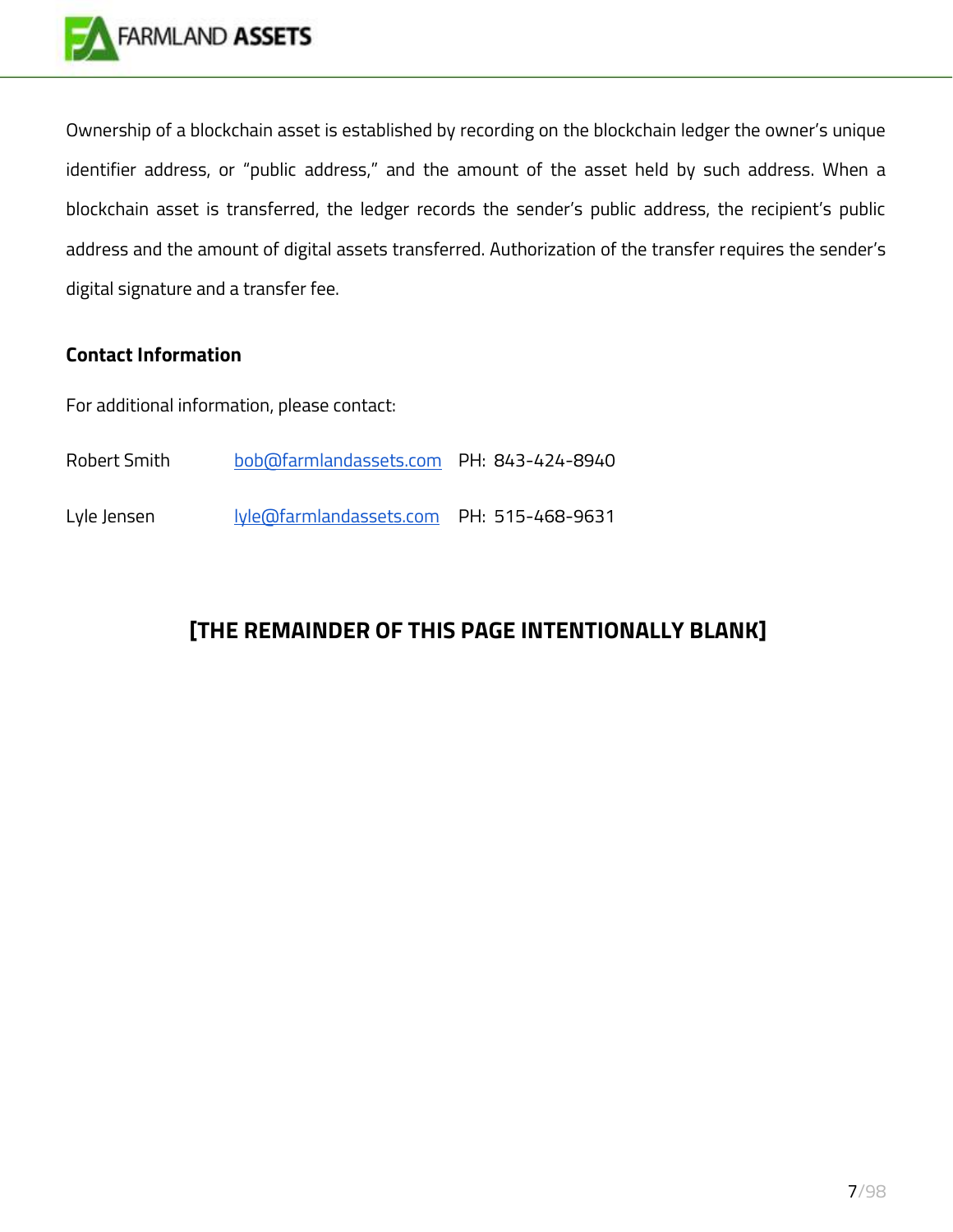

## <span id="page-7-0"></span>**DISCLAIMERS**

By accepting this information, the recipient agrees that it, and its officers, directors and employees will use the information only to evaluate its potential interest in the Company and for no other purpose and will not divulge such information to any other party. Any reproduction of this information, in whole or in part, is prohibited. Any decision to invest in the Company should be made only in compliance with and subject to the limitations imposed by applicable laws applying to the ability to offer these securities to prospective investors in their relevant jurisdictions and after conducting investigations as deemed necessary by the investor and consulting the investor's own investment, legal, accounting and tax advisors in order to make an independent determination of the suitability and consequences of an investment in the securities. With the exception of approved Accredited Investors who have been approached under Rule 506 (c) of Regulation D of the United States Securities Act of 1933 the Company will not accept investments from any US person and this presentation is not for use by any US person other than those who have been specifically approved by the Company.

In consideration of these factors, we will take reasonable steps to verify that all purchasers of our Securities are accredited investors. We will objectively assess your eligibility in light of your particular facts and circumstances. We will use one of the following methods to verify your accredited investor status if you are a natural person:

- Income Verification Two most recent years of tax returns filed with the IRS (including, without limitation, Form W-2, Form 1099, Schedule K-1 of Form 1065 and a copy of a filed Form 1040) showing your income (extraneous information may be redacted), together with your written representation that you have a reasonable expectation of reaching the necessary income level during the current year;
- Net Worth Verification Third party statements, such as personal financial statements prepared by your certified public accountant, bank statements, brokerage statements, certificates of deposit,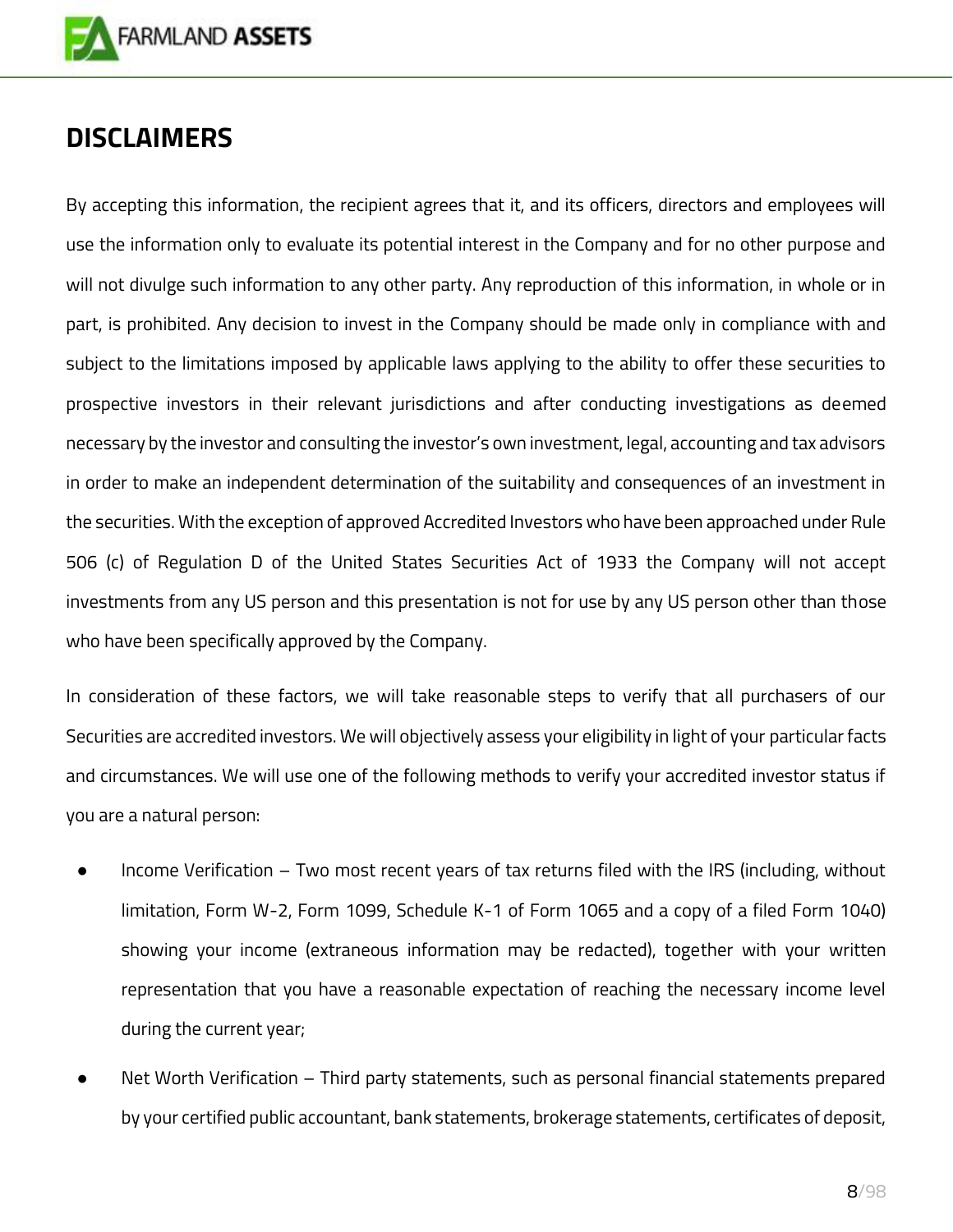tax assessments or appraisal reports, dated within the prior three months, identifying the value of your assets and liabilities (including a credit report form from at least one national agency dated within the last three months), together with your written representation that all of your liabilities necessary to determining your net worth have been disclosed; or

Third Party Verification – A written confirmation from a registered broker-dealer, an SEC registered investment advisor, a licensed attorney or certified public accountant that such person has taken reasonable steps to verify and determine that, within the prior three months, the individual is an accredited investor.

No registration statement has been filed with the United States Securities and Exchange Commission or any U.S. State Securities Authority with respect to the Shares of the Company. None of the Shares in the Company have been or will be registered under the United States Securities Act of 1933, as amended (the "1933 Act"). Except as noted above none of the Shares in the Company may be offered, sold, transferred, assigned or delivered, directly or indirectly, in the United States of America, its territories and possessions, any State of the United States of America or the District of Columbia (the "United States"), or to any U.S. Person as defined herein. In addition, the Company has not been and will not be registered under the United States Investment Fund Act of 1940, as amended (the "1940 Act"). None of the Shares in the Company may be offered, sold, transferred, assigned or delivered, directly or indirectly, to any person in circumstances which might result in the Company incurring any liability to taxation or suffering any other pecuniary disadvantages which they might not otherwise incur or suffer, or would result in them being required to register under the 1940 Act. All performance and risk targets contained herein are subject to change without notice. There can be no assurance that the Company will achieve any targets or that there will be any return on capital. Historical returns are not predictive of future results. The Company is intended to be a specialist vehicle for investment in the early stage technology sector and digital assets. Investments in early stage technology and digital assets carry significantly greater risks and may be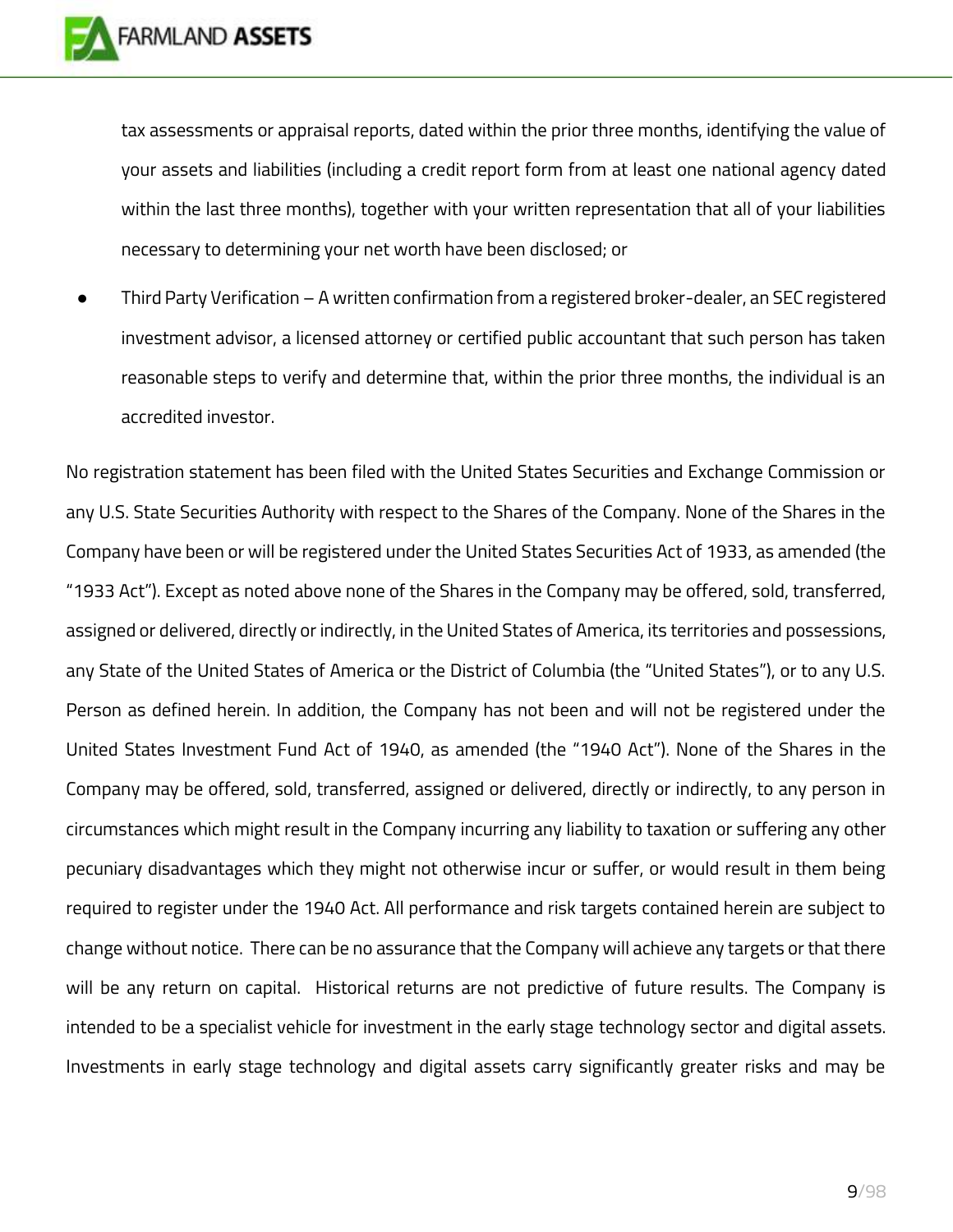

considered high risk and volatile. There is a risk of total loss of the principal and interest invested – please refer to the respective chapter for a full list of risks.

THIS OFFERING IS LIMITED SOLELY TO US PERSONS WHO ARE ACCREDITED INVESTORS (AS DEFINED IN REGULATION D UNDER THE SECURITIES ACT) AND ONLY PERSONS OF ADEQUATE FINANCIAL MEANS WHO HAVE NO NEED FOR LIQUIDITY WITH RESPECT TO THIS INVESTMENT SHOULD CONSIDER PURCHASING THE TOKENS OFFERED HEREBY PURSUANT TO A STPA BECAUSE: (I) AN INVESTMENT IN THE SECURITIES INVOLVES A NUMBER OF SIGNIFICANT RISKS (SEE "RISK FACTORS"); (II) NO MARKET FOR THE TOKENS EXISTS, AND A MARKET FOR THE TOKENS MAY NEVER DEVELOP.

## **[THE REMAINDER OF THIS PAGE INTENTIONALLY BLANK]**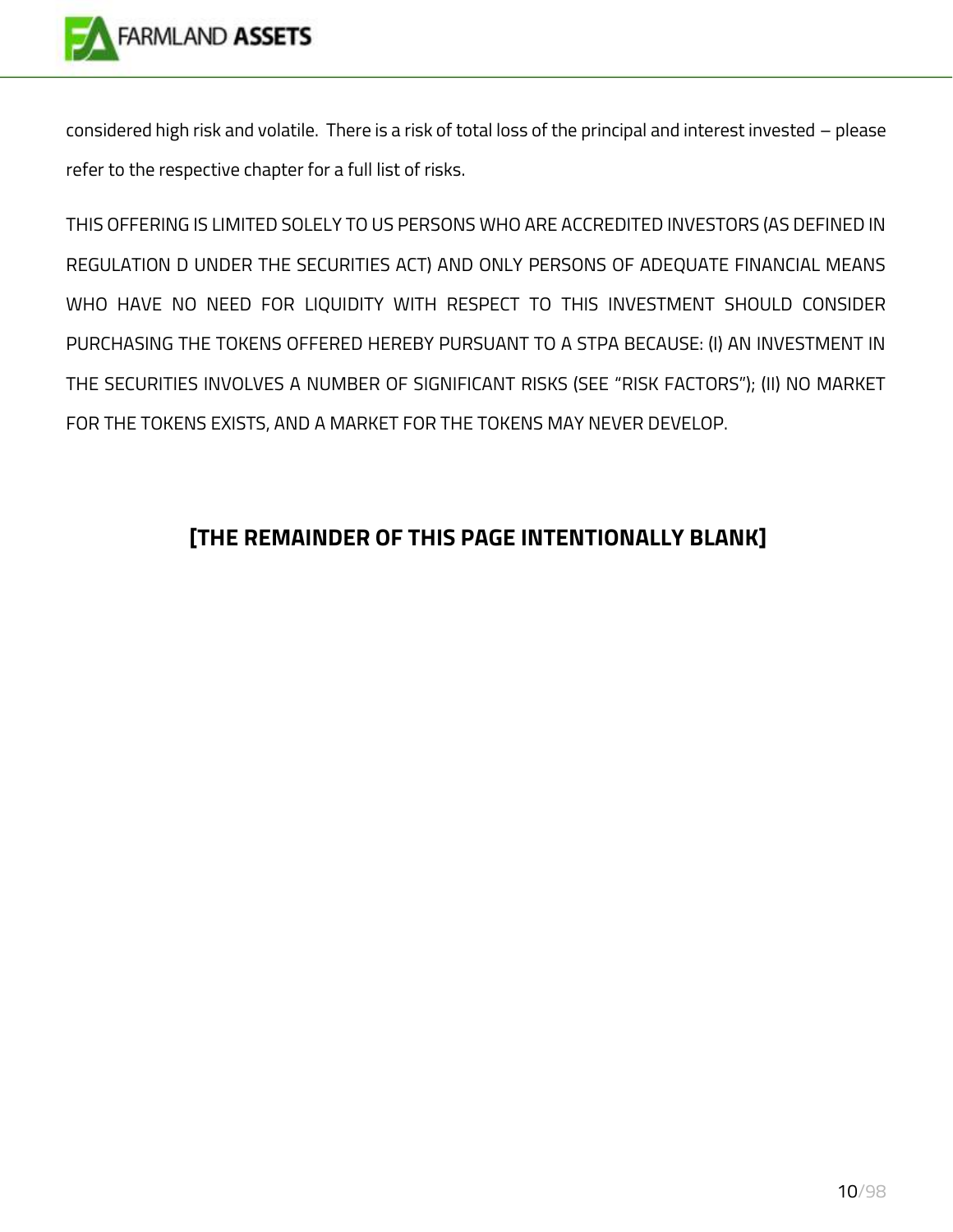

## <span id="page-10-0"></span>**IMPORTANT INFORMATION FOR POTENTIAL INVESTORS**

This Memorandum is directed only to qualified potential purchasers to whom it is made available or delivered by, or on behalf of, the Company, and it has been prepared solely for use by prospective purchasers of the Securities. By accepting this Memorandum, you agree to use this Memorandum and its contents solely in connection with your evaluation of a potential investment in the Securities. Any other use of this Memorandum is prohibited.

To receive Securities, each participating qualified purchaser is required to meet certain eligibility and investor suitability standards, execute an Accredited Investor Questionnaire and Verification in the form attached hereto and execute their own STPA in the form attached hereto. By executing the STPA and Accredited Investor Questionnaire and Verification, a purchaser makes certain representations and warranties, upon which the Company will rely in accepting payments. By executing the STPA and Accredited Investor Questionnaire and Verification and paying the total purchase price for our Securities, each purchaser agrees to be bound by all of their terms and attests that the purchaser meets the minimum income and net worth standards as described herein.. This Memorandum contains a summary of the material terms of the Offering. However, the summary of the Offering in this Memorandum does not purport to be complete and is subject to and qualified in its entirety by reference (i) in the case of the STPA, to the actual text of the STPA to be executed by each qualified purchaser. If any of the provisions of the STPA are inconsistent with or contrary to the descriptions or terms in this Memorandum, the terms of the STPA will prevail. Furthermore, certain material rights described in the summary, such as the dividends which may be declared with respect to the Tokens, are subject to the sole discretion of the Company's. board of directors (the "Board"), in each case without the consent of holders of the Tokens.

The Company reserves the right in its sole discretion to reject any commitment in whole or in part by not executing a STPA. In the event that the Offering is terminated or withdrawn, all funds received in connection with the Offering will be promptly returned to the respective potential purchasers. Prior to the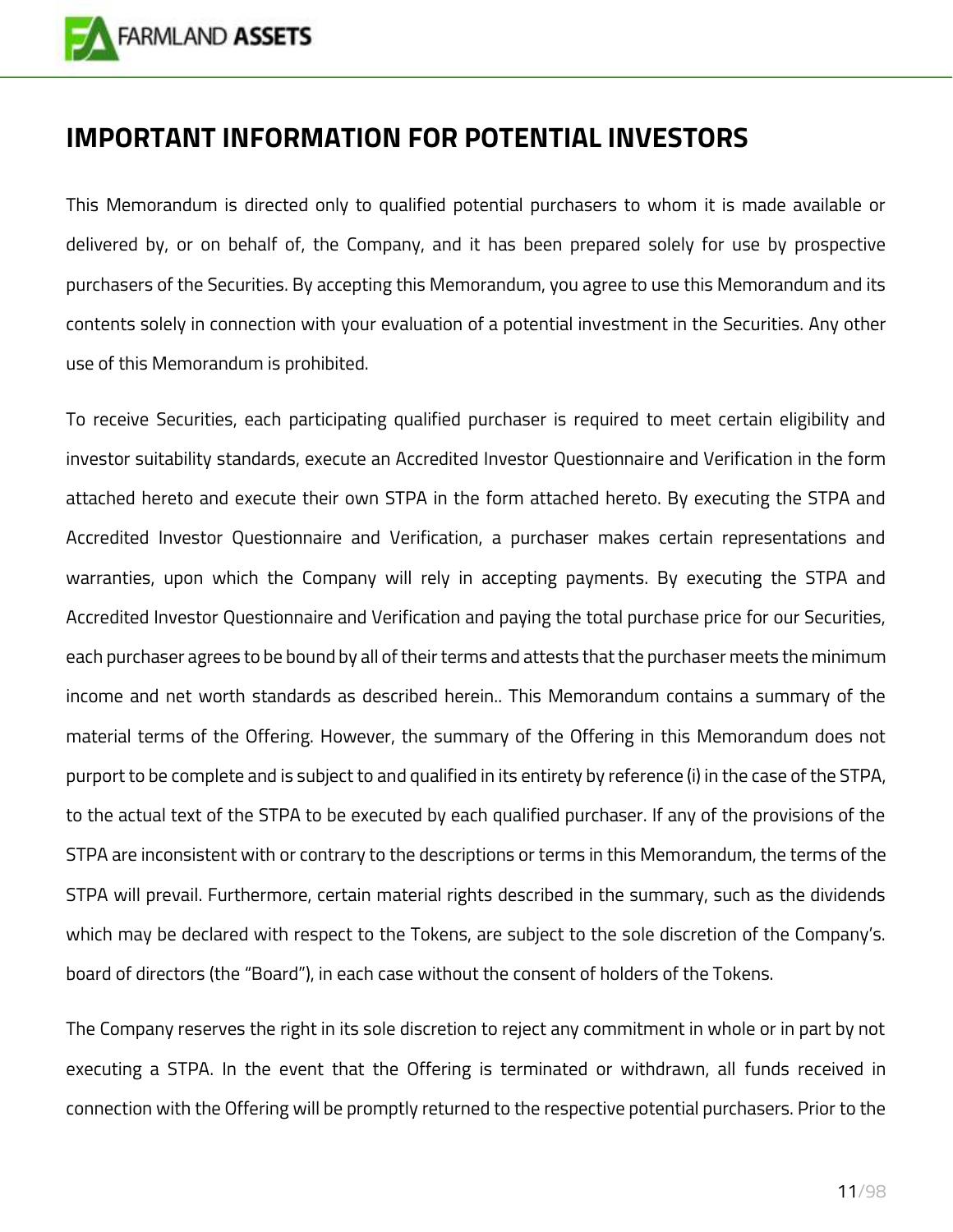

Expiration Date, the Company reserves the right to modify the terms of the Offering described in this Memorandum in its sole discretion. If the Company amends the terms of the Offering in any material respect, it will provide potential purchasers that have previously funded their commitment at least 3 business days to withdraw from the Offering. Upon any such withdrawal by a purchaser, such withdrawing purchaser's STPA will terminate and all funds received in connection with the Offering from such purchaser will be promptly returned to such purchaser without interest. Such refund will be paid in the same currency and in the same amount, without interest, as paid by such Purchaser.

The Company will not be registered as an investment company under the United States Investment Company Act of 1940, as amended (the "Investment Company Act"). Consequently, purchasers are advised that they will not be afforded any of the protections of the Investment Company Act. See "Risk Factors—The Company is subject to the risk of possibly becoming an investment company under the Investment Company Act."

The Offering described in this Memorandum are subject to legal and contractual restrictions on transferability and resale. For more information on such restrictions, please see the section titled "Notice to Purchasers."

An investment in the Securities involves a high degree of risk, volatility and illiquidity. A prospective purchaser should thoroughly review the information contained herein and the terms of the Offering and carefully consider whether an investment in the Securities is suitable to the purchaser's financial situation and goals. Purchasers should be aware that they will be required to bear the financial risks of this investment for an indefinite period of time and should be prepared to lose the full amount of their investment.

No person has been authorized to make any statement concerning the Company or the sale of the Securities discussed herein other than as set forth in this Memorandum, and any such statements, if made, must not be relied upon as having been authorized by the Company. Moreover, purchasers are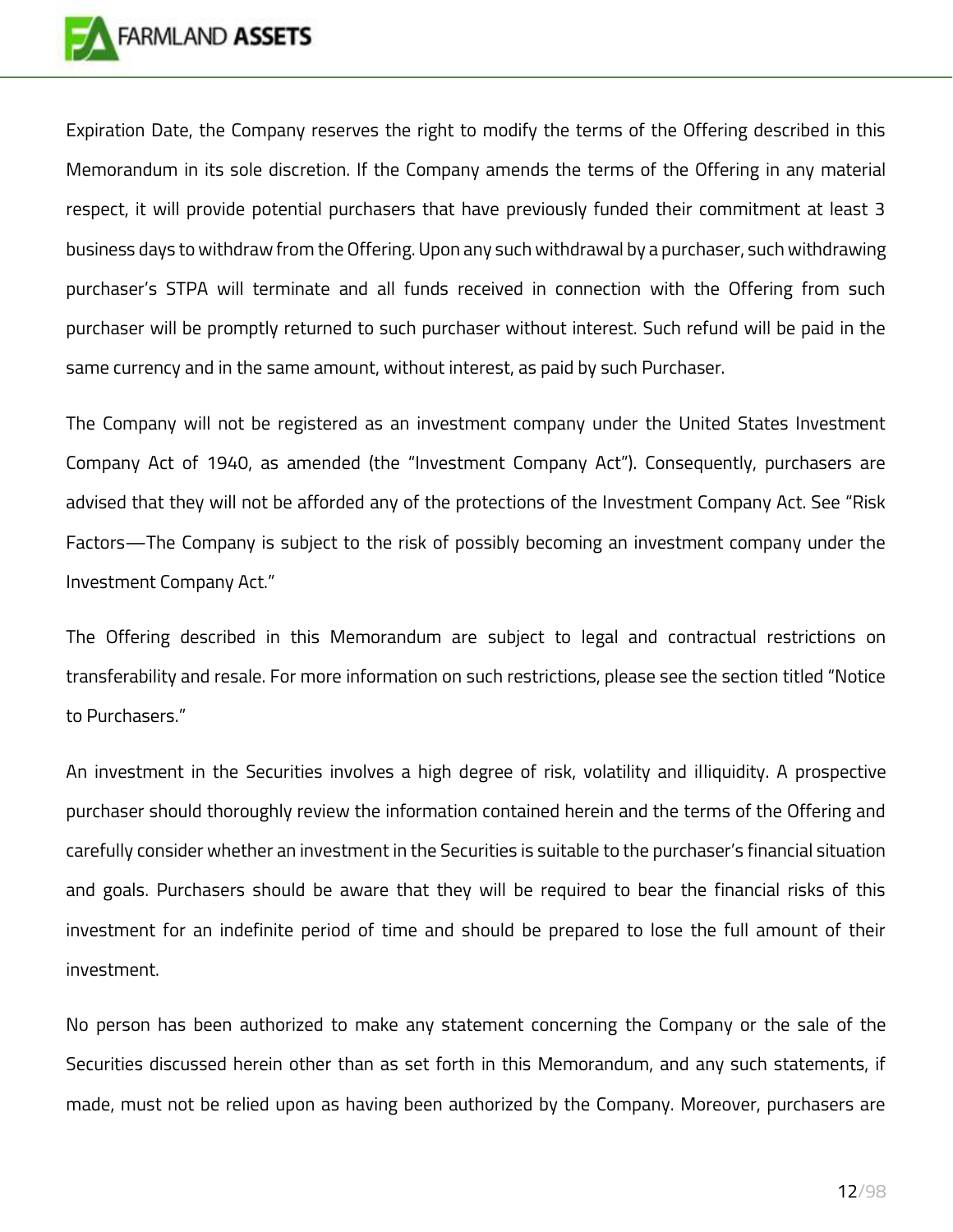advised that they should rely solely on the information contained in this Memorandum in considering whether to invest in the Securities. The Company takes no responsibility for, and can provide no assurance as to the reliability of, any information that has been provided to potential purchasers outside of this Memorandum.

Purchasers should make their own investigations and evaluations of the Offering, including the merits and risks involved in an investment therein. Prior to any investment, the Company will give purchasers the opportunity to ask questions of, and receive answers and additional information from, the Company concerning the provisions of this Offering, the Securities and other relevant matters, to the extent the Company possesses the same or can acquire it without unreasonable effort or expense. Purchasers should inform themselves as to the legal requirements applicable to them in respect of the acquisition, holding and disposition of the Securities, and as to the income and other tax consequences to them of such acquisition, holding and disposition.

This Memorandum does not constitute an offer to sell, or a solicitation of an offer to buy, any Security in any jurisdiction in which it is unlawful to make such an offer or solicitation. Each prospective purchaser must comply with all applicable laws and regulations in force in any jurisdiction in which it receives, purchases, offers or sells the Securities and must obtain any consent, approval or permission required for the purchase, offer or sale by it of the Securities under the laws and regulations in force in any jurisdiction to which it is subject or in which it makes such purchases, offers or sales. The Company will not have any responsibility in connection with obtaining, or failing to obtain, any such consents, approvals or permissions. The Company is not making any representation to any purchaser regarding the legality of an investment in the Securities by such purchaser.

By their participation in the Offering, purchasers will be deemed to have agreed that their participation will constitute their representation, warranty, acknowledgement and agreement to all of the statements about purchasers under the section titled "Notice to Purchasers." Potential purchasers should carefully read that section of this Memorandum.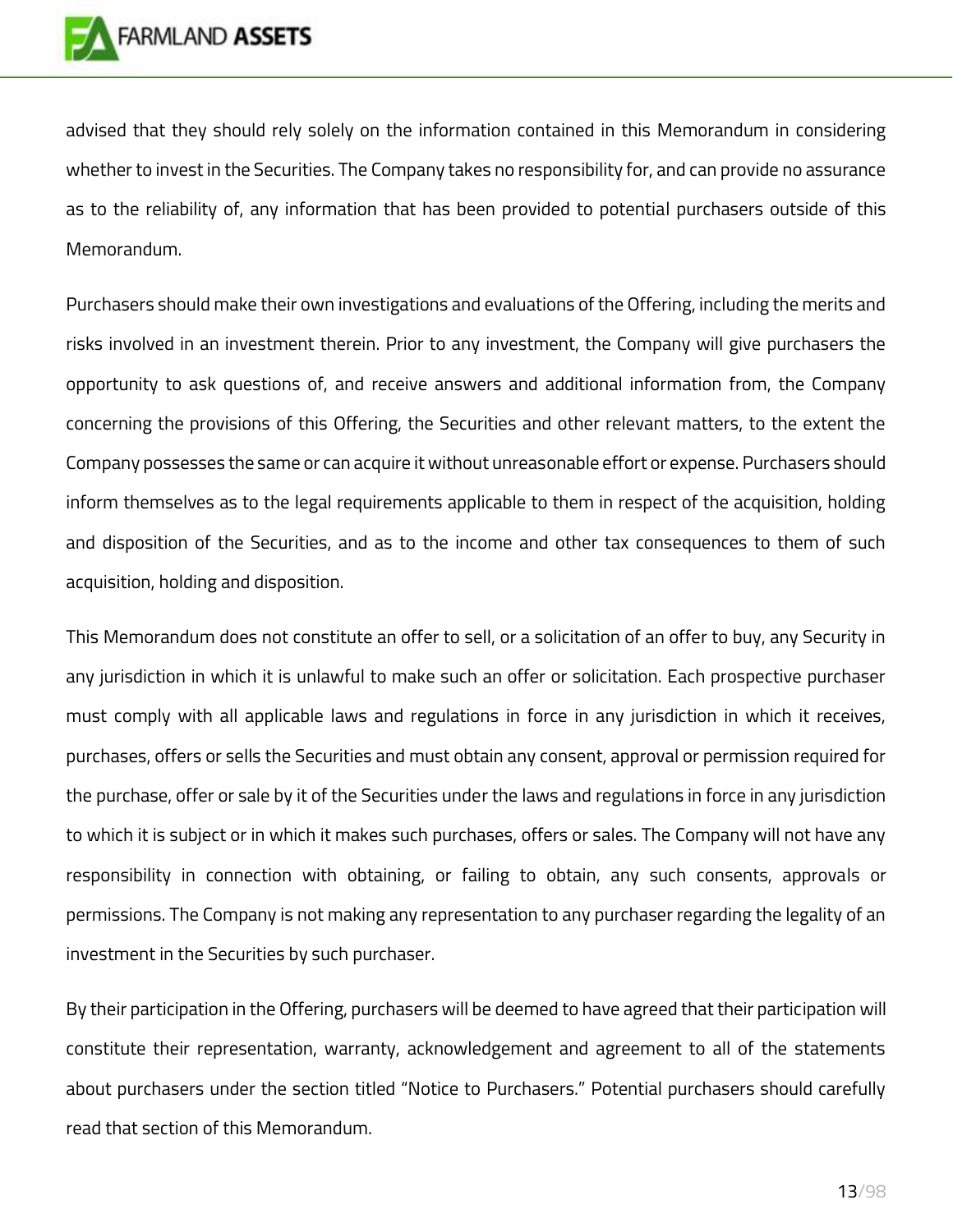

Prospective purchasers are not to construe this Memorandum as investment, legal, tax, regulatory, financial, accounting or other advice, and this Memorandum is not intended to provide the sole basis for any evaluation of an investment in the Securities. Prior to entering into a STPA, a prospective purchaser should consult with its own legal, investment, tax, accounting, and other advisors to determine the potential benefits, burdens, and other consequences of an investment in the Securities.

Amounts referenced in the STPA are denominated in United States dollars (\$) and purchasers may tender the purchase price payable in connection with the execution of a STPA in United States dollars, Euros, or USDT. Payments in USDT will be valued in U.S. dollars. Such currencies are subject to fluctuations in the rate of exchange and, in the case of digital assets, the exchange valuations. Such fluctuations may have an adverse effect on the number of tokens to be received, as well as the value, price or income of a purchaser's investment.

#### Cautionary statements regarding forward-looking statements

This Memorandum contains forward-looking statements, including statements relating to the Company's operations, financial results, business and products. Other statements in this Memorandum, including words such as "anticipate," "may," "believe," "could," "should," "estimate," "expect," "intend," "plan," "predict," "potential," "forecasts," "project," and other similar expressions, also are forward-looking statements. Forward-looking statements are made based upon management's current expectations and beliefs concerning future developments and their potential effects on the Company. Such forward-looking statements are not guaranties of future performance. The following important factors, and those important factors described elsewhere in this Offering Memorandum, including the matters set forth under the section entitled "Risk Factors," could affect (and in some cases have affected) the Company's actual results and could cause such results to differ materially from estimates or expectations reflected in such forward-looking statements:

the Tokens will be subject to extensive legal and contractual transfer restrictions to comply with our regulatory obligations;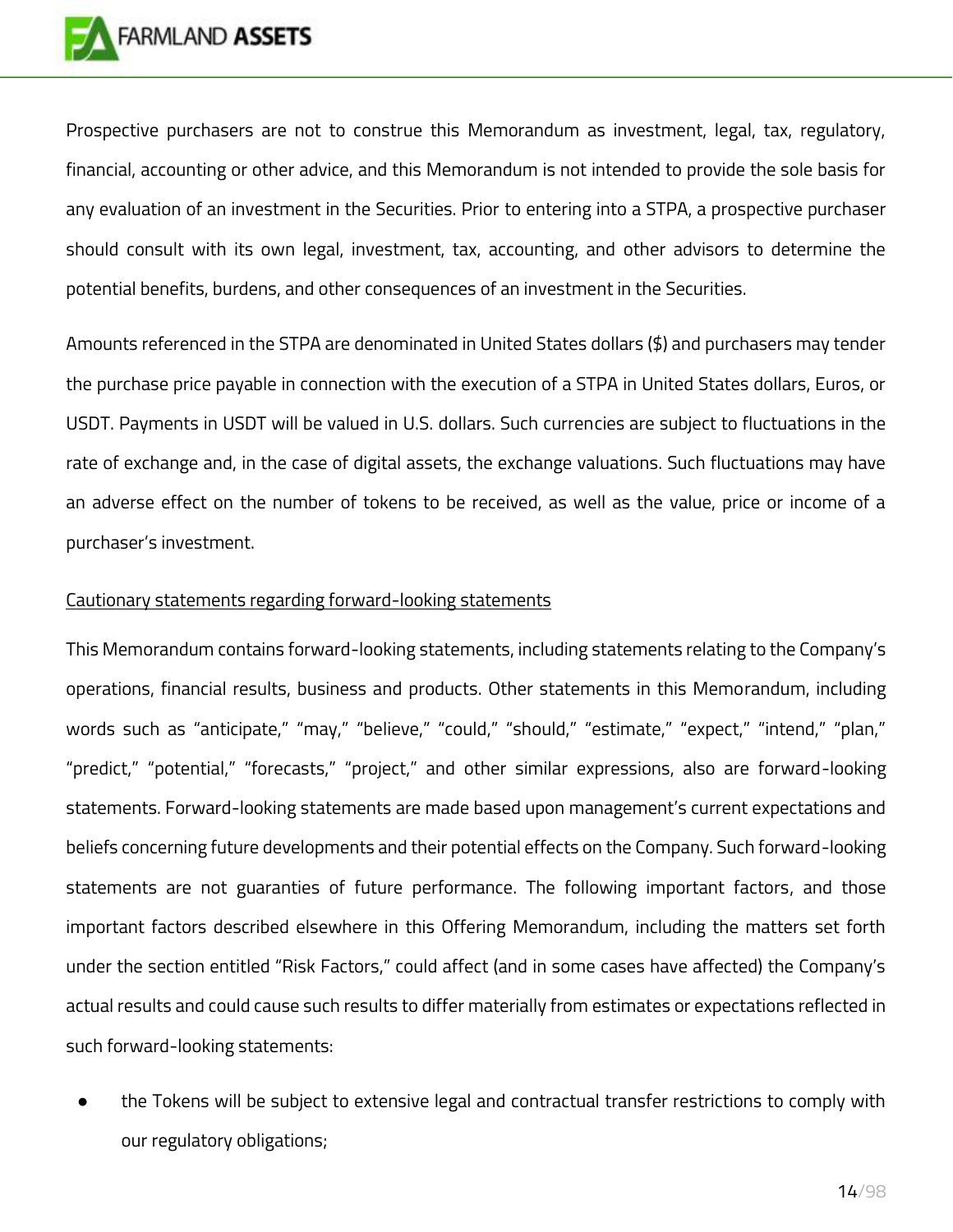- the Company may not be able to pay dividends in its initial start-up years.;
- Token holders will not have access to any trading market and there is no guarantee that one may ever develop;
- the tax treatment of the Securities is uncertain;
- the potential application of U.S. laws regarding investment in securities to the Securities is unclear;
- Token transactions may be irreversible and losses due to fraudulent or accidental transactions may not be recoverable;
- there is no assurance that purchasers of the Securities will receive a return on or of their investment;
- the Company's management will have broad discretion over the use of the net proceeds from this Offering;
- purchasers may lack information for monitoring their investment;
- the Company may be forced to cease operations;
- the Securities have no history and will rank junior to the Company's debt obligations;
- the Company does not expect there to be any market makers to develop a trading market in the Tokens;
- only certain persons and entities are able to acquire Securities;
- there is uncertainty as to what regulatory regime will apply to the Tokens;
- the potential application of U.S. laws regarding virtual currencies and money transmission to the Tokens;
- the Securities are not legal tender, are not backed by the government, and accounts and value balances are not subject to Federal Deposit Insurance Corporation or Securities Investor Protection Corporation protections;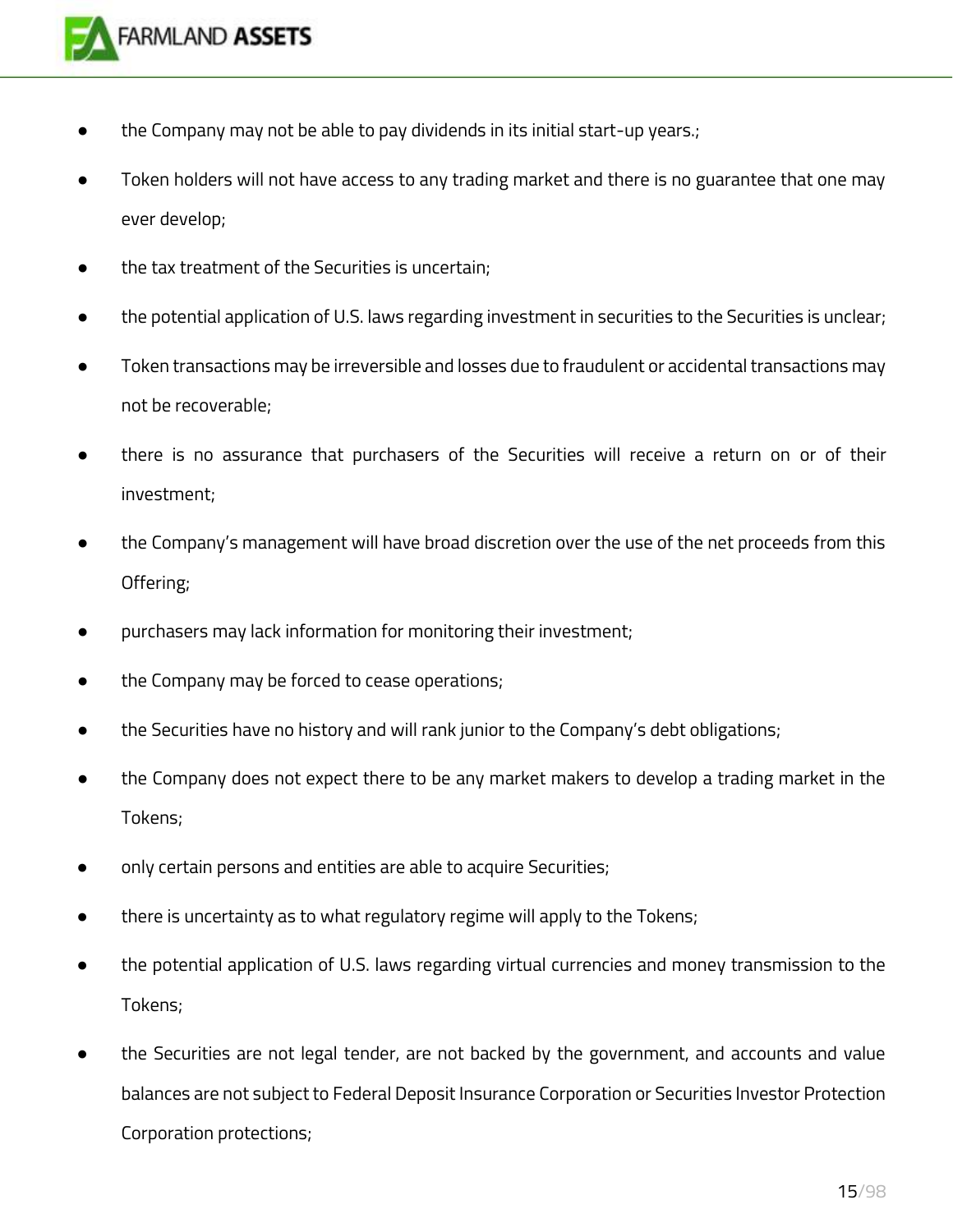- the regulatory regime governing blockchain technologies, cryptocurrencies, digital assets, and offerings of digital assets, such as the Securities, is uncertain;
- the slowing or stopping of the development or acceptance of blockchain networks and blockchain assets would have an adverse material effect on the successful development and adoption of the Securities;
- the prices of blockchain assets are extremely volatile and fluctuations in the price of digital assets could materially and adversely affect the Company's business, and the Securities may also be subject to significant price volatility;
- technology relied upon by the Company for its operation may not function properly;
- dividends paid on the Tokens may detract from capital the Company could deploy to improve its business;
- a violation of privacy or data protection laws could have a material adverse effect on the Company and the value of the Token;
- the existing Company's business has been and will be reliant on the continued availability of certain key employees;

All forward-looking statements in this Memorandum speak only as of the date hereof. The Company expressly disclaims any obligation or undertaking to disseminate any updates or revisions to any forwardlooking statement contained herein to reflect any change in its expectation with regard thereto or any change in events, conditions, or circumstances on which any such statement is based.

## **NOTICE TO PURCHASERS**

This Offering has not been registered or qualified under the securities laws of any jurisdiction anywhere in the world. The Tokens are being offered and sold only in jurisdictions where such registration or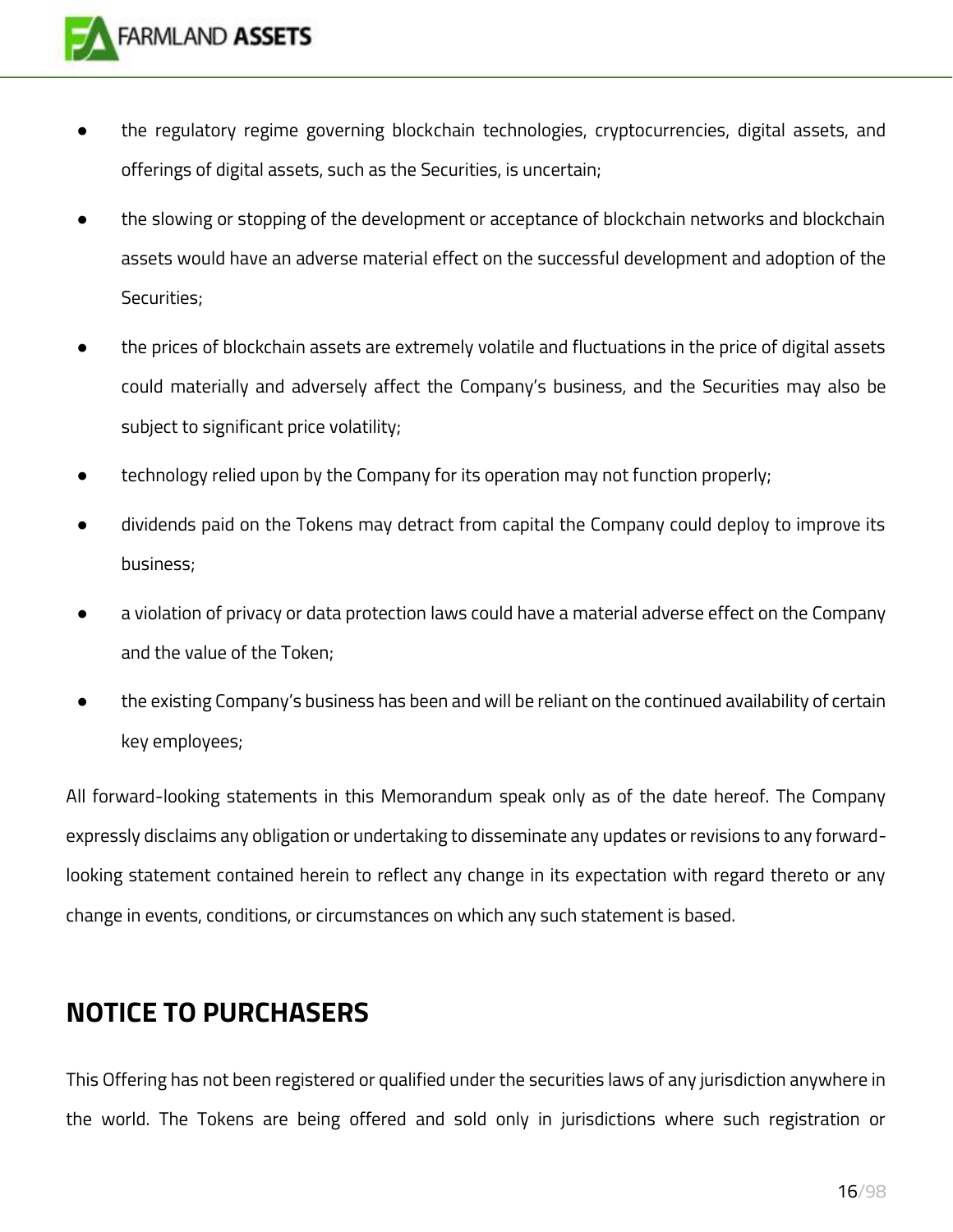

qualification is not required, including pursuant to applicable exemptions that generally limit the purchasers who are eligible to purchase the Tokens and that restrict the Securities' resale. The Tokens may not be offered, sold, assigned, transferred, pledged, encumbered or otherwise disposed of except as permitted under applicable securities laws and the additional restrictions imposed on the Tokens hereunder. In addition, Token holders will not be able to transfer their Tokens until the Company designates a Designated Exchange or notifies Token holders that peer-to-peer transfers will be permitted and provides holders with the requirements and conditions to effect peer-to-peer transfers. Furthermore, there can be no assurance that any Designated Exchange will be chosen or that all Token holders will have access to a Designated Exchange or that peer-to-peer transfers will ever be permitted.

#### <span id="page-16-0"></span>**Notice to Purchasers**

#### <span id="page-16-1"></span>*Not registered under Securities Act and other securities laws*

The Tokens have not been registered under the Securities Act or any securities laws of any state and, unless so registered, the Tokens may not be offered or sold except pursuant to an exemption from, or in a transaction not subject to, the registration requirements of the Securities Act and such other securities laws. Accordingly, the Tokens are being initially offered and sold only to the US persons who are "accredited investors" within the United States of America (as defined under Regulation D), in each case, in a private transaction in reliance on, and in compliance with, the exemption from the registration requirements of the Securities Act provided by Rule 506(c) of Regulation D under the Securities Act; The minimal investment amount for the accredited investors is USD \$15,000 (fifteen thousand US dollars).

#### <span id="page-16-2"></span>*Securities do not provide rights to affiliated products*

The Tokens do not provide its Purchasers with any rights, titles or privileges, including the right to income from operations, in regards to the Company's or its affiliate's other products, including but not limited to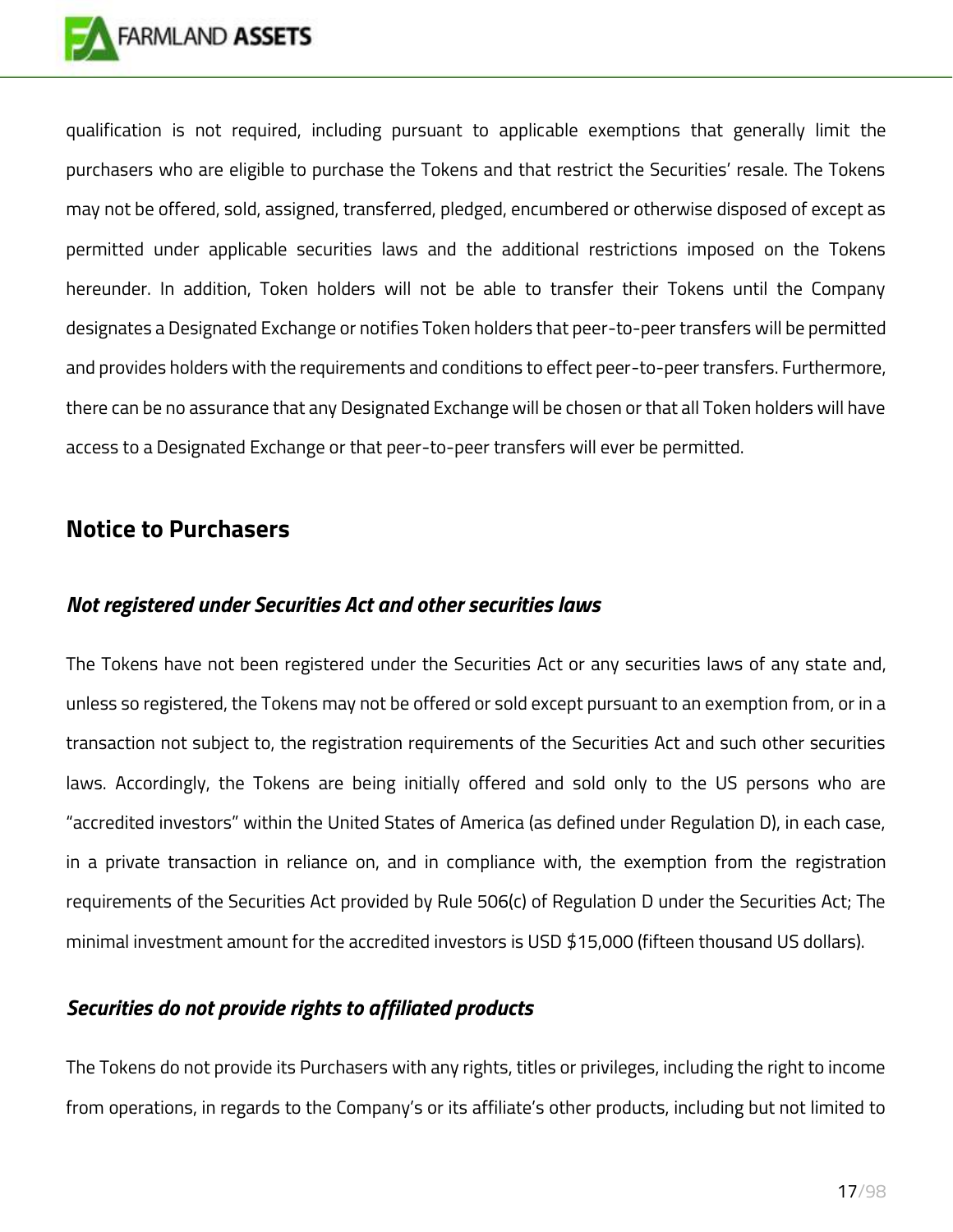

crypto exchange, NFT, operations with Token, etc, except to the products mentioned in the chapter "Company's Business" herein.

#### <span id="page-17-0"></span>*Representations and Warranties of Purchasers*

Each Purchaser that executes a STPA will be deemed to have acknowledged, represented and warranted to, and agreed with, the Company as follows:

- 1. It understands and acknowledges that (i) the Tokens have not been and will not be registered under the Securities Act or any other applicable securities law, unless required by applicable law, (ii) the Tokens will be transferred in transactions not requiring registration under the Securities Act or any other applicable U.S. state securities law, (iv) the Tokens may not be offered, sold or otherwise transferred or disposed of, except in compliance with the registration requirements of the Securities Act and any other applicable securities law, or pursuant to an exemption therefrom and, incompliance with the conditions for transfer set forth in paragraphs (4) and (8) below.
- 2. It acknowledges that this Memorandum relates to an offering that is exempt from registration under the Securities Act and may not comply in important respects with SEC rules that would apply to an offering document relating to a public offering of securities.
- 3. It has an "accredited investor" status (as defined in Regulation D). Acquiring the Tokens, it is aware that the Token being sold in reliance on an exemption from the registration requirements of the Securities Act.

The "accredited investors" who wish to purchase these Securities must meet the following suitability standards as defined by SEC Rules 501; 17 CFR 230.501(a) with amendments as of December 8, 2020: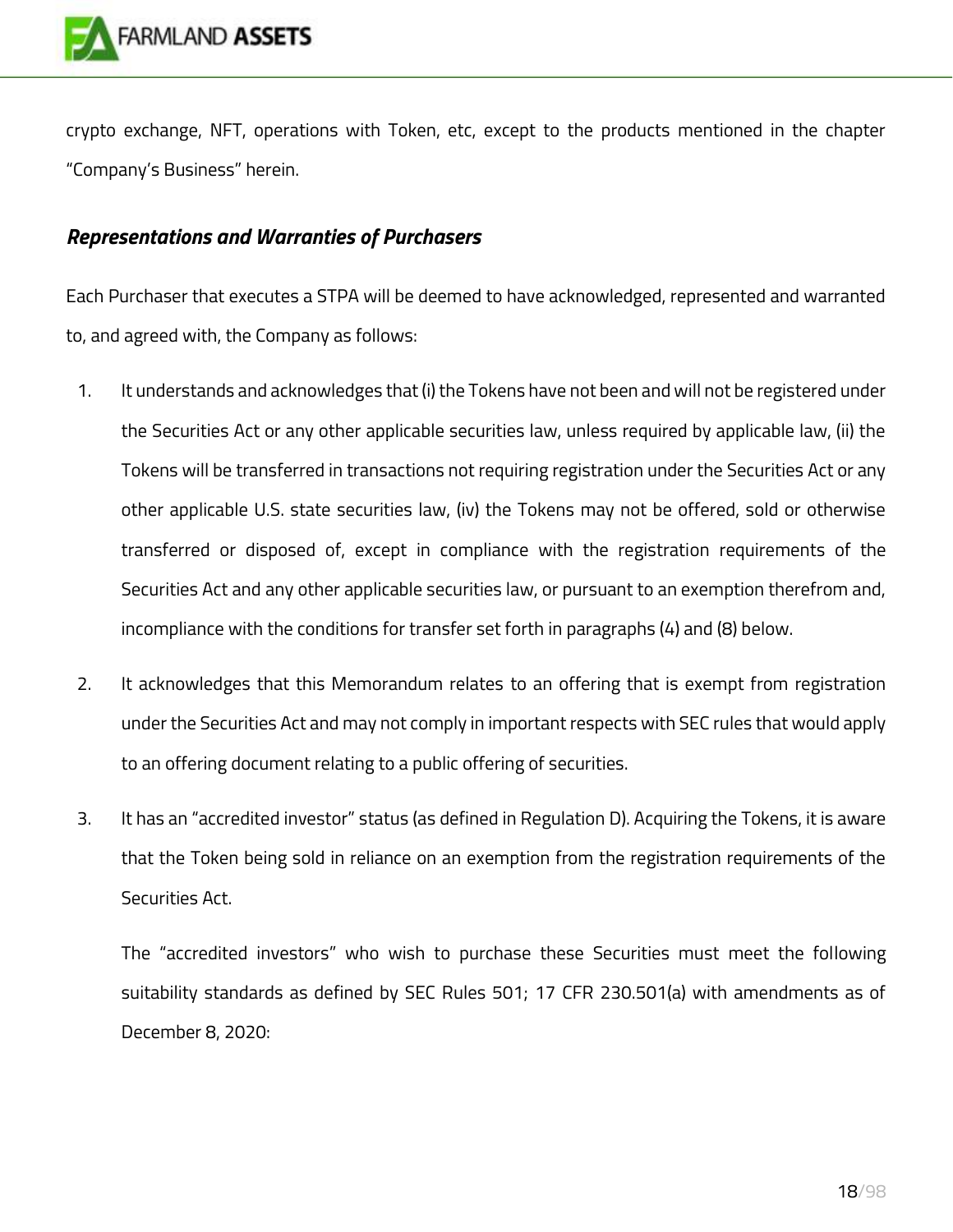- a) A natural person whose individual net worth or joint net worth with that person's spouse, at the time of the purchase of the Tokens, exceeds \$1,000,000, exclusive of primary residence; or
- b) A natural person who had individual income in excess of \$200,000 in each of the two most recent years or joint income with that person's spouse in excess of \$300,000 in each of those years and has a reasonable expectation of reaching the same income level in the current year.
- c) A retirement fund, such as an Individual Retirement Account (IRA) or Self Employed Person (SEP) Retirement Account must have all of the beneficial owners meet one of the above standards. The beneficial owners may be either natural persons or other entities as long as each meet the definition of accredited to be deemed an Accredited Investor.
- d) A bank, insurance company, registered investment company, business development company, or small business investment company; or
- e) An employee benefit plan, within the meaning of the Employee Retirement Income Security Act, if a bank, insurance company, or registered investment adviser makes the investment decisions, or if the plan has total assets in excess of One Million Dollars (\$1,000,000); or
- f) A charitable organization, corporation, or partnership with assets exceeding One Million Dollars (\$1,000,000); or
- g) A director, executive officer, Manager or general partner of the company selling the securities; or
- h) A business in which all the equity owners are accredited investors; or
- i) A trust with assets in excess of One Million Dollars (\$1,000,000) that was not formed to acquire these Tokens;
- j) Natural person holding professional certifications and designations or other credentials;
- k) Knowledgeable employee of Private Funds;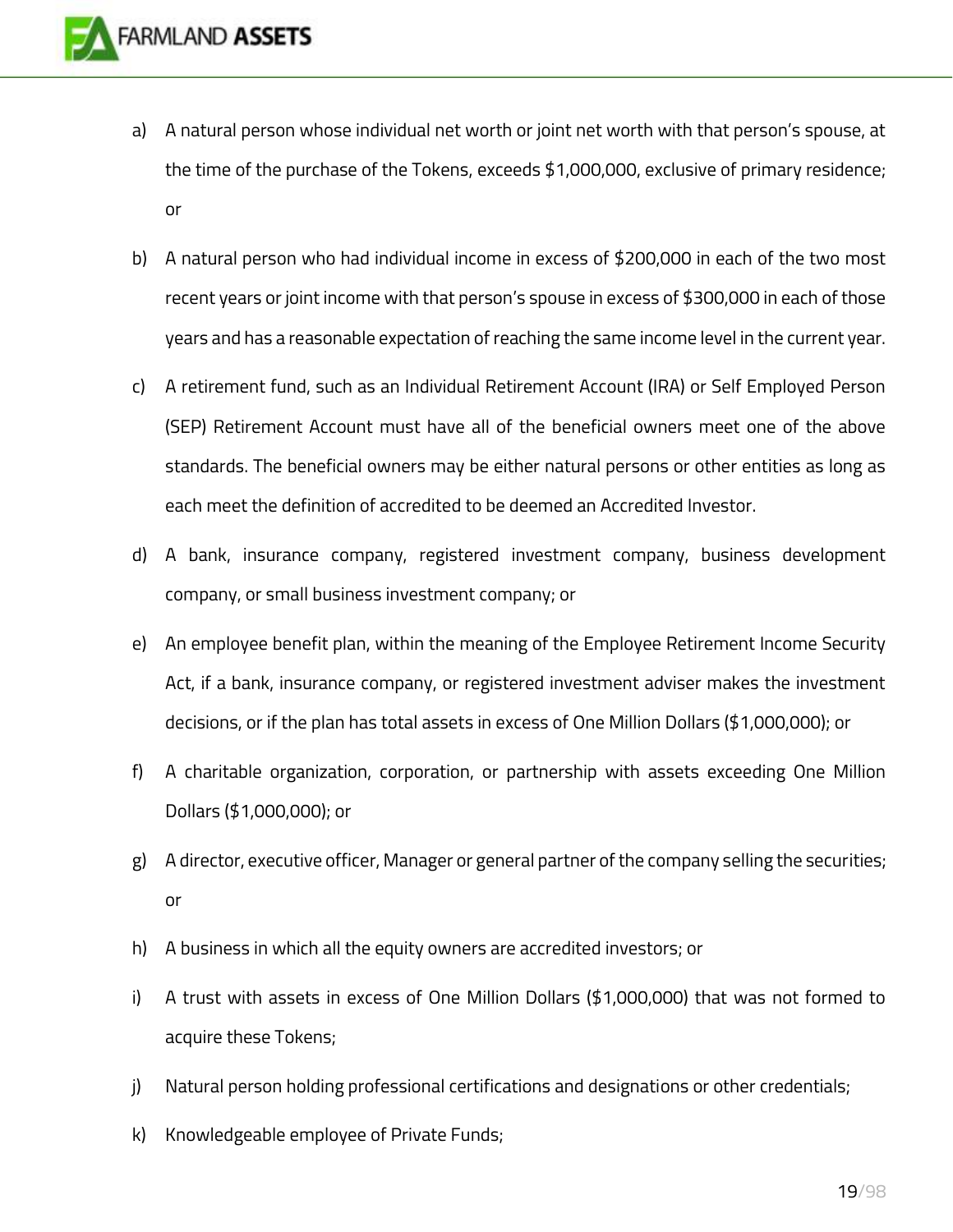- l) Registered investment advisor;
- m) Rural business investment company; or
- n) Other entity meeting and Investment-Owned test.
- 4. In addition to all applicable transfer restrictions under applicable securities laws, it acknowledges and agrees that: (i) the Tokens may not be offered, sold, assigned, transferred, pledged, encumbered or otherwise disposed of until such time as the Company (A) designates a Designated Exchange and notifies Token holders thereof or (B) notifies Token holders that peer-to-peer transfers will be permitted and provides holders with the requirements and conditions to effect peer-to-peer transfers.
- 5. It acknowledges that neither the Company, nor any of its representatives or affiliates, have made any statement, representation or warranty, express or implied, to it other than the information contained in this Memorandum, which has been delivered to it and upon which it is solely relying in making its investment decision with respect to the Securities. It has had access to such financial and other information concerning the Company and the Securities as it has deemed necessary in connection with its decision to invest, including an opportunity to ask questions of and request information from the Company, and such information has been made available to it.
- 6. It is acquiring the Tokens for its own account, or for one or more purchaser accounts for which it is acting as a fiduciary or agent, in each case for investment, and not with a view to, or for offer or sale in connection with, any distribution thereof in violation of the Securities Act or any other applicable securities laws, subject to any requirement of law that the disposition of its property or the property of such purchaser account or accounts be at all times within its or their control and subject to its or their ability to resell the Tokens pursuant to Rule 144A or any other exemption from registration available under the Securities Act, in each case, subject to the conditions set forth in (9).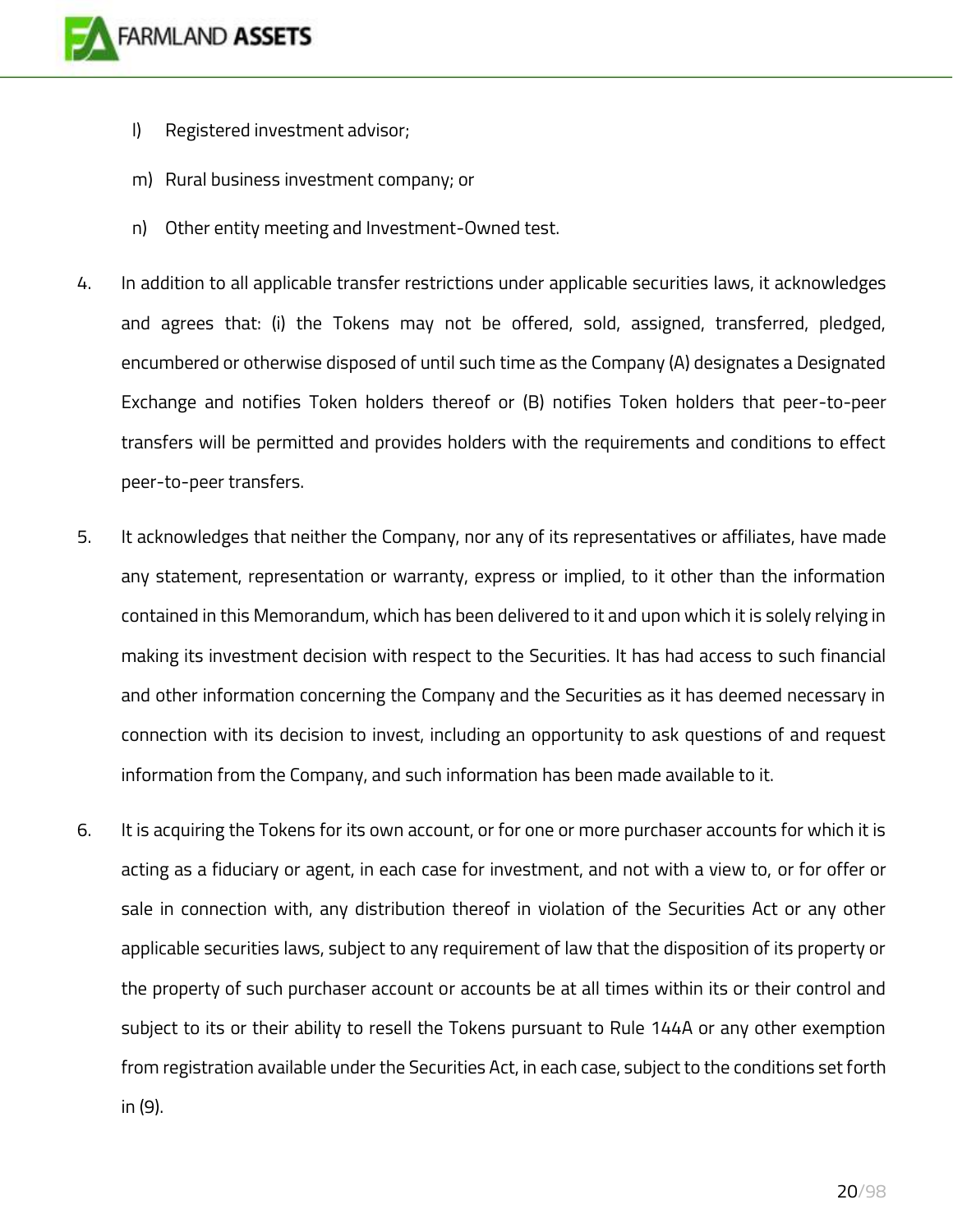- 7. Each holder of the Securities acknowledges that the Company is not making any representations as to the availability of the exemption provided by Rule144 for resale of the Tokens.
- 8. Each holder of a Token acknowledges that:

Each Token will contain a legend substantially to the following effect:

THIS SECURITY [i.e., the TOKENS], HAVE NOT BEEN AND WILL NOT BE REGISTERED UNDER THE SECURITIES ACT OF 1933, AS AMENDED (THE "SECURITIES ACT"), OR THE SECURITIES LAWS OF ANY STATE OR OTHER JURISDICTION. NEITHER THIS SECURITY, NOR ANY INTEREST OR PARTICIPATION HEREIN, MAYBE OFFERED, SOLD, ASSIGNED, TRANSFERRED, PLEDGED, ENCUMBERED OR OTHERWISE DISPOSED OF UNDER ANY CIRCUMSTANCES. EACH HOLDER OF THIS SECURITY, BY ITS ACCEPTANCE HEREOF REPRESENTS THAT IT IS AN "ACCREDITED INVESTOR" (AS DEFINED IN REGULATION D UNDER THE SECURITIES ACT)

THE HOLDER OF ANY TOKENS AGREES TO OFFER, SELL OR OTHERWISE TRANSFER SUCH TOKENS, PRIOR TO THE EXPIRATION OF THE APPLICABLE ONE-YEAR HOLDING PERIOD WITH RESPECT TO RESTRICTED SECURITIES SET FORTH IN RULE 144 UNDER THE SECURITIES ACT (THE "RESALE RESTRICTION TERMINATION DATE"), ONLY (A) TO THE COMPANY OR ANY OF THE COMPANY'S SUBSIDIARIES, (B) PURSUANT TO A COMPLIANT REGULATION S SALE, OR (C) PURSUANT TO A REGISTRATION STATEMENT THAT HAS BEEN DECLARED EFFECTIVE UNDER THE SECURITIES ACT, SUBJECT, IN EACH OF THE FOREGOING CASES, TO ANY REQUIREMENT OF LAW THAT THE DISPOSITION OF ITS PROPERTY OR THE PROPERTY OF SUCH PURCHASER ACCOUNT OR ACCOUNTS BE AT ALL TIMES WITHIN ITS OR THEIR CONTROL AND, IN EACH CASE, IN COMPLIANCE WITH APPLICABLE SECURITIES LAWS OF ANY APPLICABLE JURISDICTION.

HEDGING TRANSACTIONS INVOLVING THE TOKENS MAY NOT BE CONDUCTED UNLESS IN COMPLIANCE WITH THE SECURITIES ACT.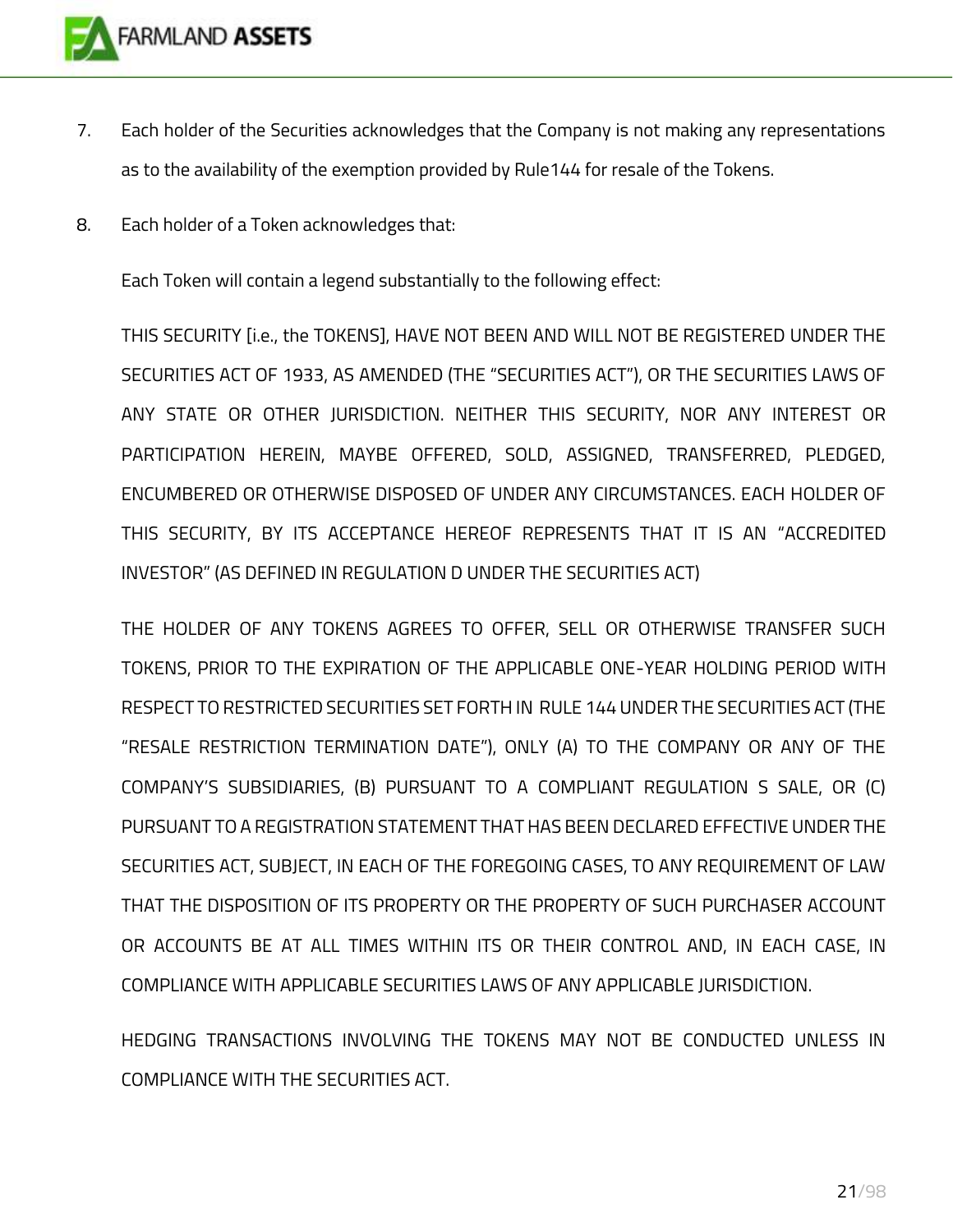

IN ADDITION, AND INCLUDING FOLLOWING THE EXPIRATION OF RESALE RESTRICTION TERMINATION DATE, ANY AFFILIATE OF THE COMPANY (OR PERSON WHO HAS BEEN AN AFFILIATE OF THE COMPANY WITHIN THE IMMEDIATELY PRECEDING THREE MONTHS) SHALL OFFER, SELL OR OTHERWISE TRANSFER TOKENS ONLY (I) TO THE COMPANY OR ANY OF ITS SUBSIDIARIES, (II) PURSUANT TO A REGISTRATION STATEMENT THAT HAS BEEN DECLARED EFFECTIVE UNDER THE SECURITIES ACT OR (III) PURSUANT TO ANY OTHER AVAILABLE EXEMPTION FROM THE REGISTRATION REQUIREMENTS OF THE SECURITIES ACT (INCLUDING IN ACCORDANCE WITH RULE 144, IF AVAILABLE), SUBJECT IN EACH OF THE FOREGOING CASES, TO ANY REQUIREMENT OF LAW THAT THE DISPOSITION OF ITS PROPERTY OR THE PROPERTY OF SUCH PURCHASER ACCOUNT OR ACCOUNTS BE AT ALL TIMES WITHIN ITS OR THEIR CONTROL AND, IN EACH CASE, IN COMPLIANCE WITH APPLICABLE SECURITIES LAWS OF ANY U.S. STATE OR ANY OTHER APPLICABLE JURISDICTION. IN ADDITION, THE COMPANY WILL REQUIRE, PRIOR TO ANY OFFER, SALE OR TRANSFER PURSUANT TO CLAUSE (III), THE DELIVERY OF AN OPINION OF COUNSEL, CERTIFICATION OR OTHER INFORMATION SATISFACTORY TO THE COMPANY AND THE COMPANY'S TRANSFER AGENT, IF ANY.

THE HOLDER OF THIS SECURITY BY ITS ACCEPTANCE WILL BE DEEMED TO HAVE REPRESENTED AND WARRANTED THAT EITHER (1) NO PORTION OF THE ASSETS USED BY SUCH HOLDER TO ACQUIRE OR HOLD THIS SECURITY CONSTITUTES THE ASSETS OF AN EMPLOYEE BENEFIT PLAN THAT IS SUBJECT TO TITLE I OF THE U.S. EMPLOYEE RETIREMENT INCOME SECURITY ACT OF 1974, AS AMENDED ("ERISA"), A PLAN TO WHICH SECTION 4975 OF THE U.S. INTERNAL REVENUE CODE OF 1986, AS AMENDED (THE "CODE") APPLIES (INCLUDING AN INDIVIDUAL RETIREMENT ACCOUNT), AN ENTITY WHOSE UNDERLYING ASSETS ARE CONSIDERED TO INCLUDE PLAN ASSETS OF ANY SUCH EMPLOYEE BENEFIT PLAN, OR PLAN, A GOVERNMENTAL PLAN (AS DEFINED IN SECTION 3(32) OF ERISA), A CHURCH PLAN (AS DEFINED IN SECTION 3(33) OF ERISA) THAT HAS NOT MADE AN ELECTION UNDER SECTION 410(D) OF THE CODE, OR A NON-U.S. PLAN, OR (2) (A) THE HOLDER IS, OR IS USING, THE ASSETS OF A GOVERNMENTAL PLAN, A CHURCH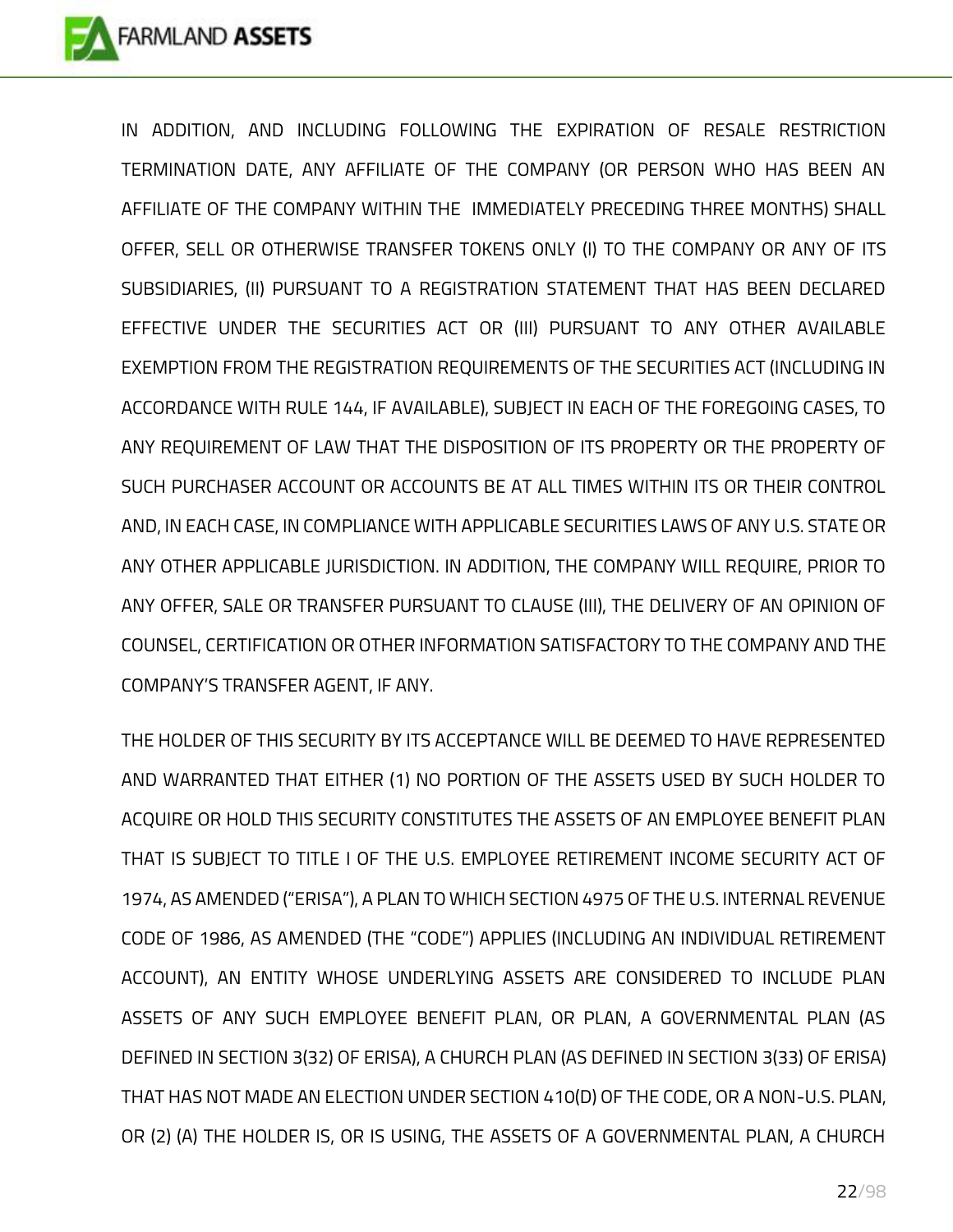PLAN THAT HAS NOT MADE AN ELECTION UNDER SECTION 410(D) OF THE CODE, OR A NON-U.S. PLAN AND (B) THE ACQUISITION AND HOLDING OF THIS SECURITY OR TOKEN WILL NOT CONSTITUTE A VIOLATION UNDER ANY APPLICABLE PROVISIONS UNDER ANY FEDERAL, STATE, LOCAL, NON-U.S. OR OTHER LAWS OR REGULATIONS THAT REGULATE SUCH PLAN'S INVESTMENTS.

Each Purchaser of a Token acknowledges that by electing not to exercise withdrawal rights available, as described in this Memorandum, such purchaser agrees to be bound by the legends set forth in paragraph (4) and this paragraph (8) notwithstanding any differences appearing in the legend appearing on the Tokens previously delivered to such Purchaser. The legends set forth in this paragraph (8) shall be deemed to be set forth on any such Tokens delivered prior to the date of this Memorandum.

- 9. It agrees that it will not transfer Tokens unless it is given reasonable assurance that each person to whom it transfers Tokens receives notice of any restrictions on transfer of such Tokens.
- 10. It acknowledges that the Company or its Transfer Agent, if any, for the Tokens will not be required to accept for registration of transfer any Tokens, except upon presentation of evidence (including an opinion of counsel) satisfactory to the Company and the Transfer Agent, if any, that the restrictions set out therein have been complied with.
- 11. It understands that no action has been taken in any jurisdiction in the U.S. or elsewhere by the Company that would result in a public offering of the Securities or the possession, circulation or distribution of this Memorandum or any other material relating to the Company or the Securities in any jurisdiction where action for such purpose is required. Consequently, any transfer of the Tokens will be subject to the transfer restrictions set forth under this "Notice to Purchasers."
- 12. It (a) is able to act on its own behalf in the transactions contemplated by this Memorandum, (b) has such knowledge and experience in financial and business matters as to be capable of evaluating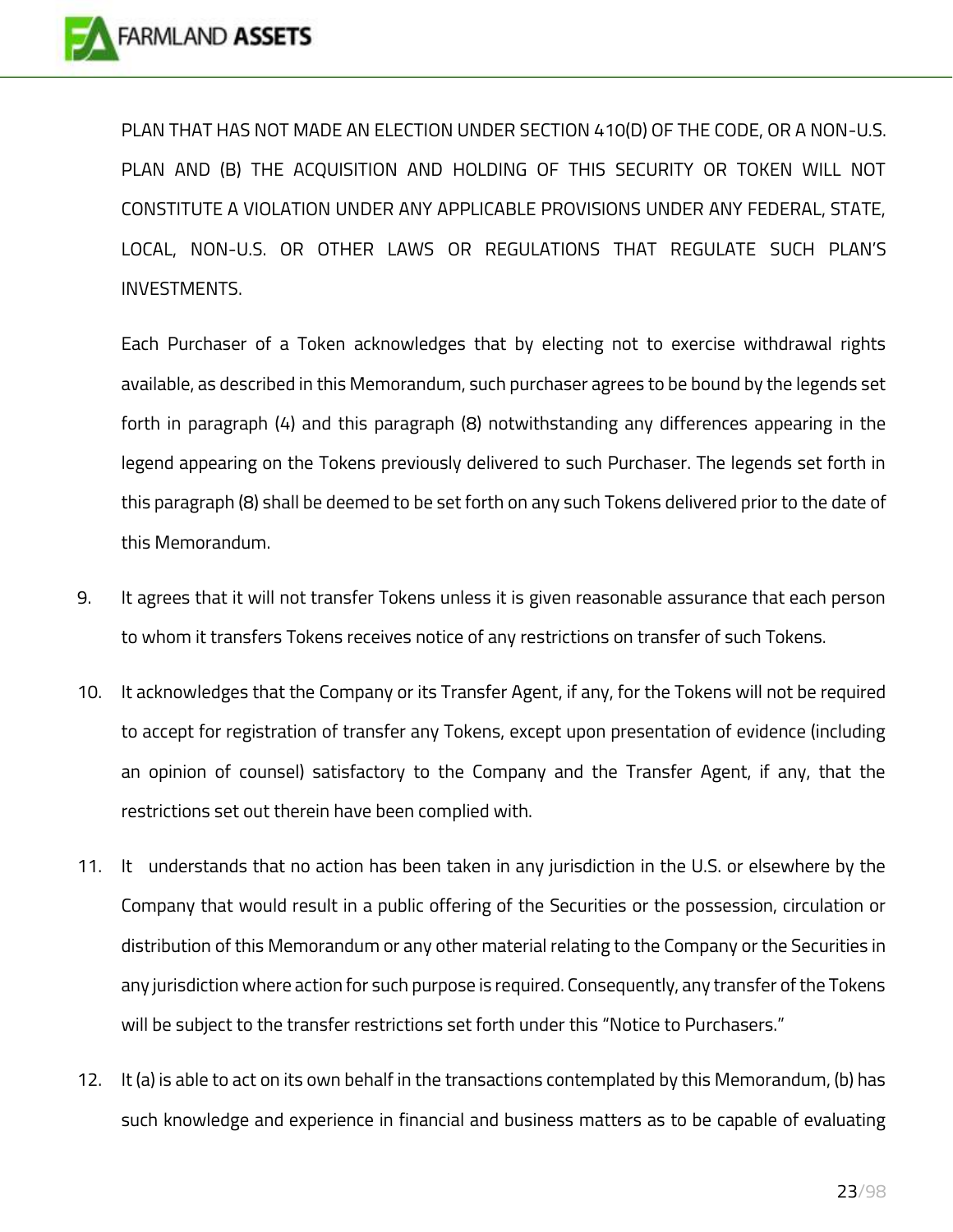the merits and risks of its prospective investment in the Securities and (c) (or the account for which it is acting as a fiduciary or agent) has the ability to bear the economic risks of its prospective investment in the Securities, and can afford the complete loss of such investment.

- 13. It acknowledges that the Company will rely upon the truth and accuracy of the acknowledgements, representations, warranties and agreements set forth in this "Notice to Purchasers" section and agrees that, if any acknowledgements, representations, warranties and agreements deemed to have been made by its participation in the Offering are no longer accurate, it will promptly notify the Company.
- 14. If it is acquiring the Securities as a fiduciary or agent for one or more purchaser accounts, it represents that it has sole investment discretion with respect to each such account and that it has full power to make the acknowledgements, representations, warranties and agreements set forth in this "Notice to Purchasers" section on behalf of each such purchaser account.
- 15. Either (i) the Holder is not acquiring or holding such Securities or an interest therein with the assets of (A) an employee benefit plan that is subject to Part 4 of Subtitle B of Title I of ERISA, (B) a "plan" to which Section 4975 of the Code applies (including an individual retirement account), (C) an entity deemed to hold "plan assets" of any of the foregoing by reason of an employee benefit plans or plan's investment in such entity, (D) a governmental plan (as defined in Section 3(32) of ERISA), (E) a church plan (as defined in Section 3(33) of ERISA) that has not made an election under Section 410(d) of the Code, or (F) a non-U.S. plan, or (ii) the Holder is acquiring or holding such Securities or an interest therein with the assets of (A) a governmental plan, a church plan that has not made an election under Section 410(d) of the Code, or a non-U.S. plan and (B) the acquisition and holding of such Securities by the purchaser, throughout the period that it holds the Securities and the disposition of such Securities or an interest therein will not constitute or result in a violation of any provisions of any applicable United States federal, state or local laws or non-U.S. laws that regulate such plan's investments.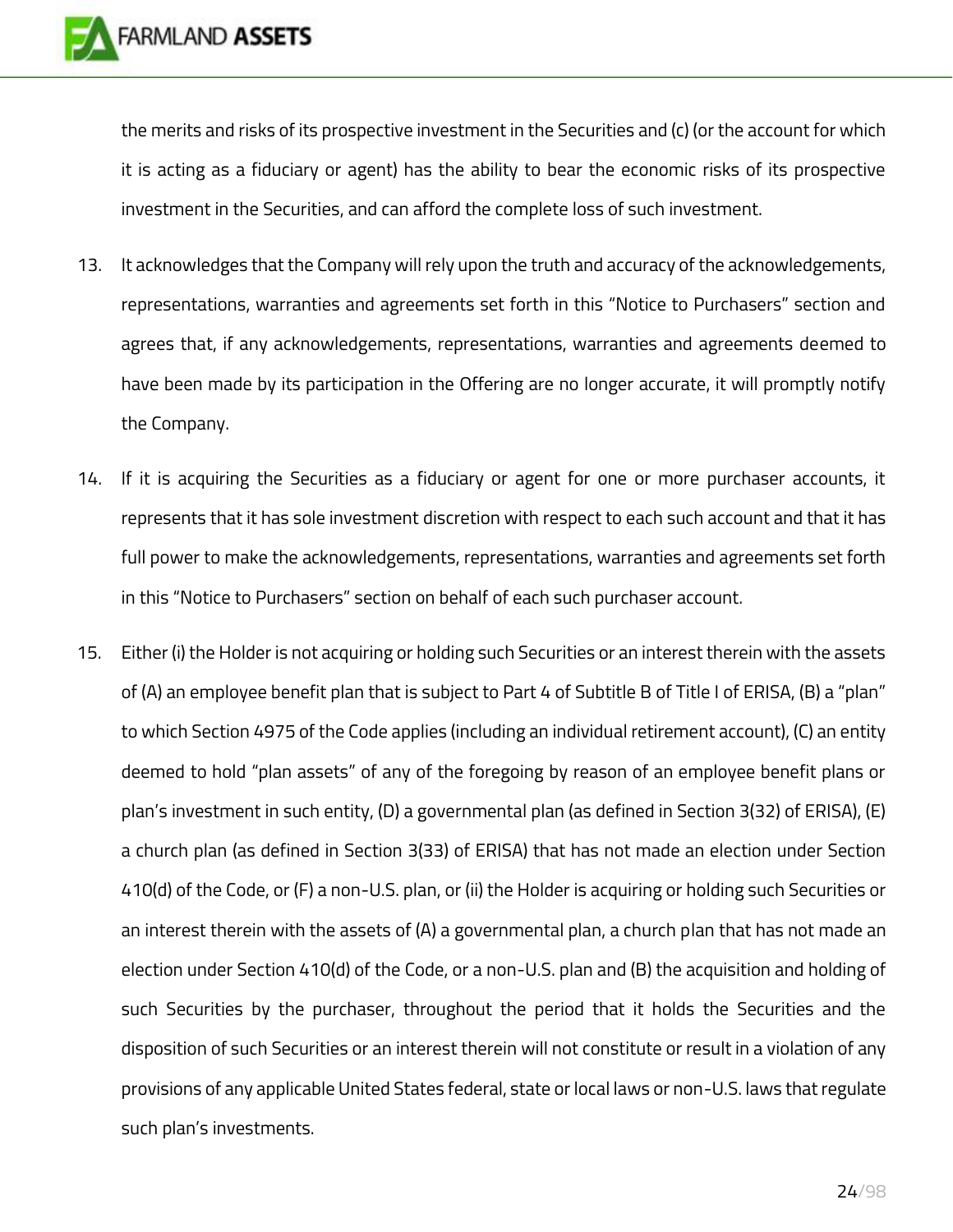

#### <span id="page-24-0"></span>*Selling Restrictions*

No action may be taken in any jurisdiction that would permit a public offering of the Securities or the possession, circulation or distribution of this Memorandum in any jurisdiction where action for that purpose is required. Accordingly, the Tokens may not be offered or sold, directly or indirectly, and neither this Memorandum nor any other offering material or advertisements in connection with the Tokens may be distributed or published in or from any country or jurisdiction except under circumstances that will result in compliance with any applicable rules and regulations of any such country or jurisdiction.

## **[THE REMAINDER OF THIS PAGE INTENTIONALLY BLANK]**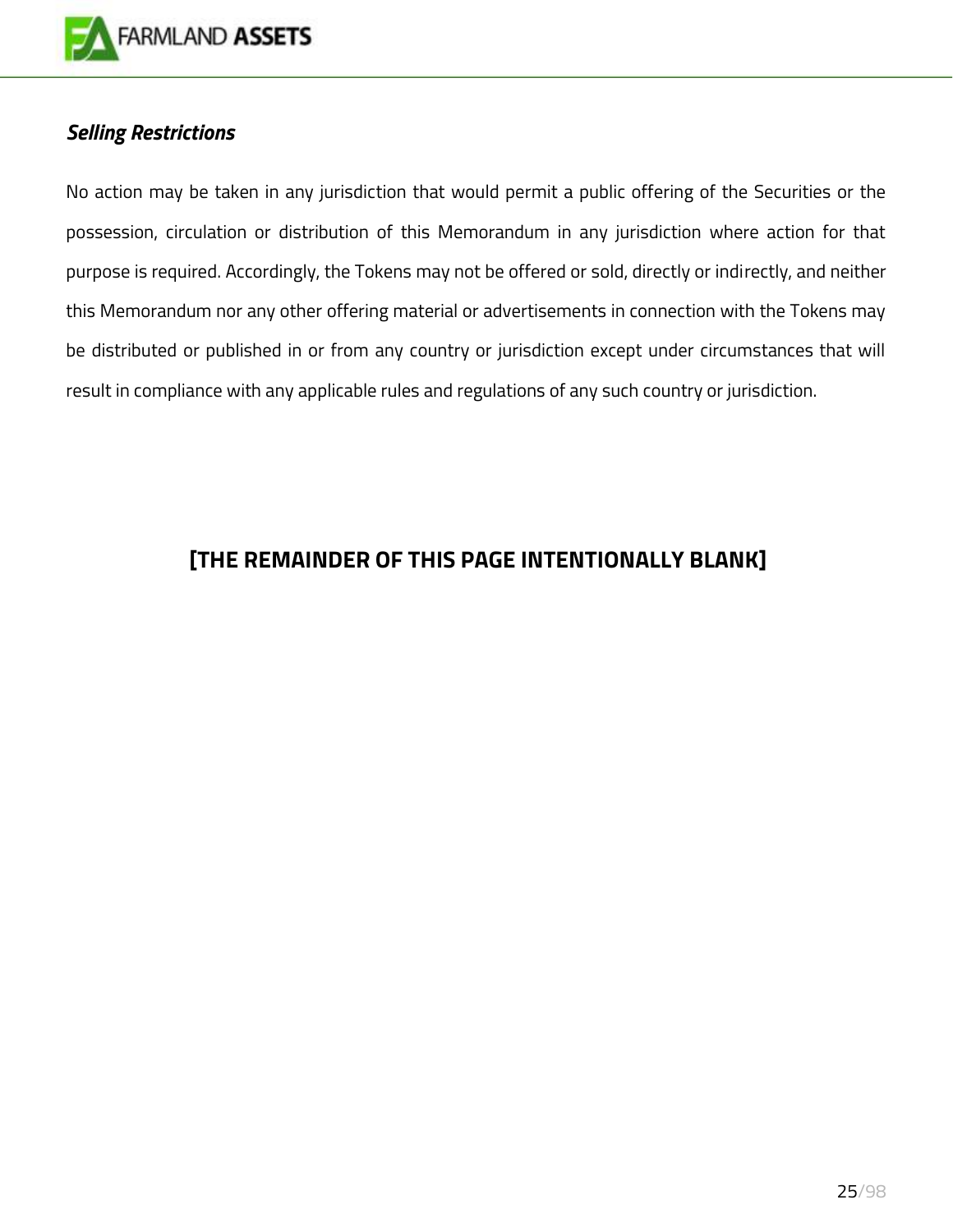

## <span id="page-25-0"></span>**COMPANY'S BUSINESS**

### <span id="page-25-1"></span>**Introduction**

The purpose of this communication is to present the Farm Land Assets, Inc. Security Token Offering ("STO") Business Plan to secure adequate capital to profitably execute the strategic business vision.

Farm Land Assets, Inc.'s (the "Company" or "FA") business plan is to acquire prime agricultural farmland to manage & optimize investment returns by focusing on a profitable diversity of **Specialty Crop Products** grown on a diversity of **Proven Productive Farmland**. This dual diversity strategy (crops and land) is called FA's *"Cumulative Diversity Advantage"* and is intended to maximize cumulative net annual harvest profits in a variety of end markets while minimizing possible weather, drought, or disease risks of having all of the crops grown in one geographical region.

Land is one of the oldest historical investment classes in existence that has produced tremendous wealth and power over multiple generations. We believe farmland represents an attractive, long-term investment while providing capital protection during times of economic turmoil, climate threats, and global pandemic disruptions. Even billionaire Microsoft Bill Gates sees significant value of owning farmland and has created a portfolio of 242,000 acres of farmland and nearly 27,000 acres of other land across 19 states in the U.S. according to The Land Report, a magazine for land investors that tracks the nation's biggest landowners.

A noted advantage for the FA Token investor is they do not personally need millions or billions of dollars to share in the short-term and long-term benefits of agricultural land and crops. For a relatively small proportional investment, each FA Token holder will have the opportunity to experience multiple benefits from crops grown on the several thousand acres of farmland that will be under FA management: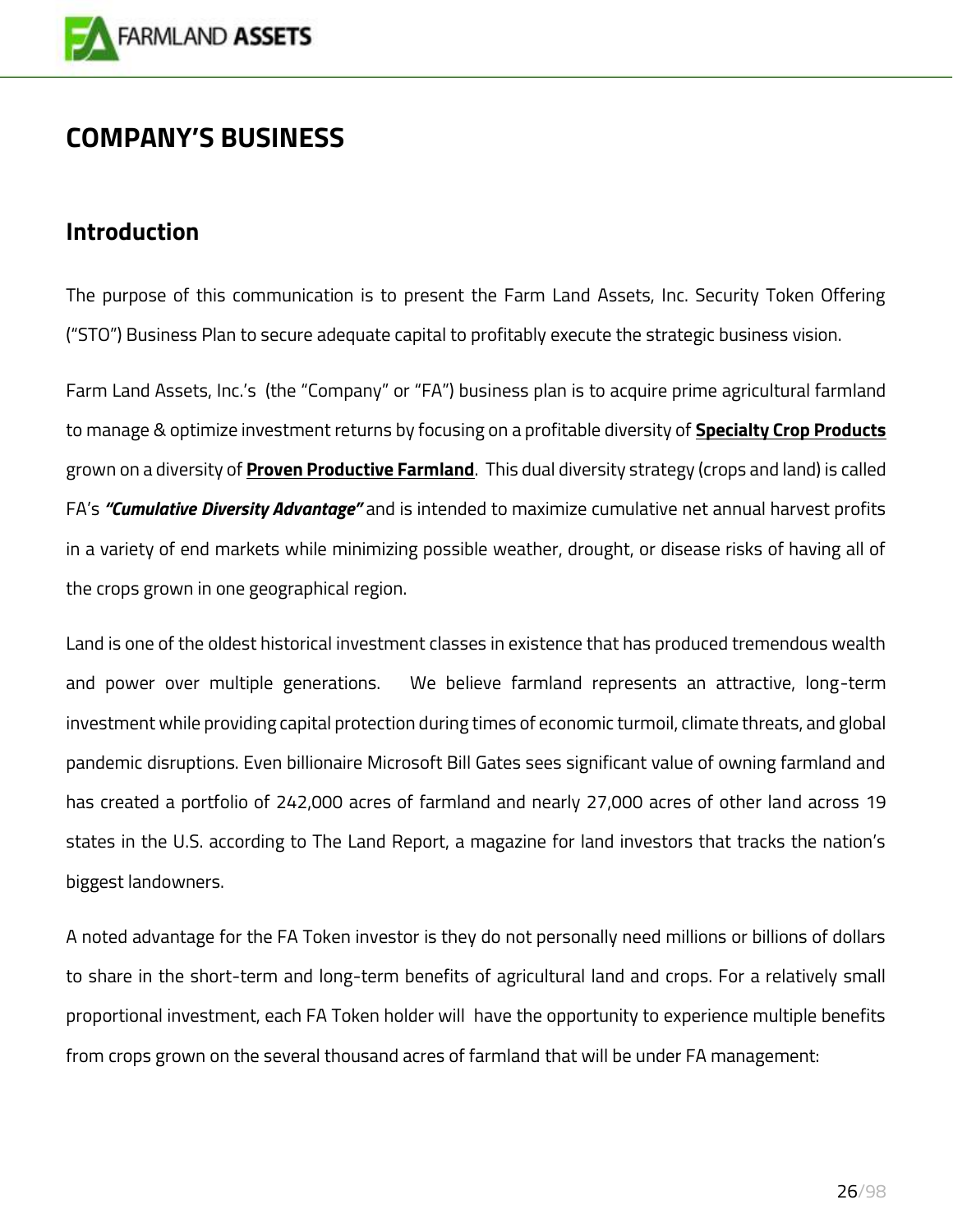- Projected annual dividends from cumulative net harvest or farm rental cash profits.
- Farm Land Assets will manage and do the required work to realize the harvest profits.
- The documented stable and long-term land value appreciation over the past 50 years.
- Opportunity for FA Token appreciation due to increasing valuations of land and larger harvests.
- Food security or the ability to access quality food sources in cases of global crisis, pandemic and natural catastrophes is becoming more critical every year. Each FA investor can enjoy the peace of mind knowing, in a crisis, FA management has the ability to change their model and grow sustaining food for its FA Token Holders and their families.

## <span id="page-26-0"></span>**Why Invest In Farmland?**

#### **Increasing Demand:**

It is estimated that by 2050, the world population will grow to over 10 billion people. Of that total, an additional 3 billion people will enter the middle-class causing food demand to skyrocket. With the demand for farmers to produce up to 98% more food by 2050, now is an opportune time to consider an investment in farmland and capitalize on those market demands.

#### **Limited Supply:**

According to the American Farmland Trust (https:/www.farmland.org), in less than a generation, the United States has lost 11 million acres of its best farmland to expanding cities and towns. Urban sprawl continues to absorb agricultural land for residential, commercial, and industrial development at the alarming rate of 500,00 acres of farmland per year. That is a loss of another 15 million acres of farmland by 2050.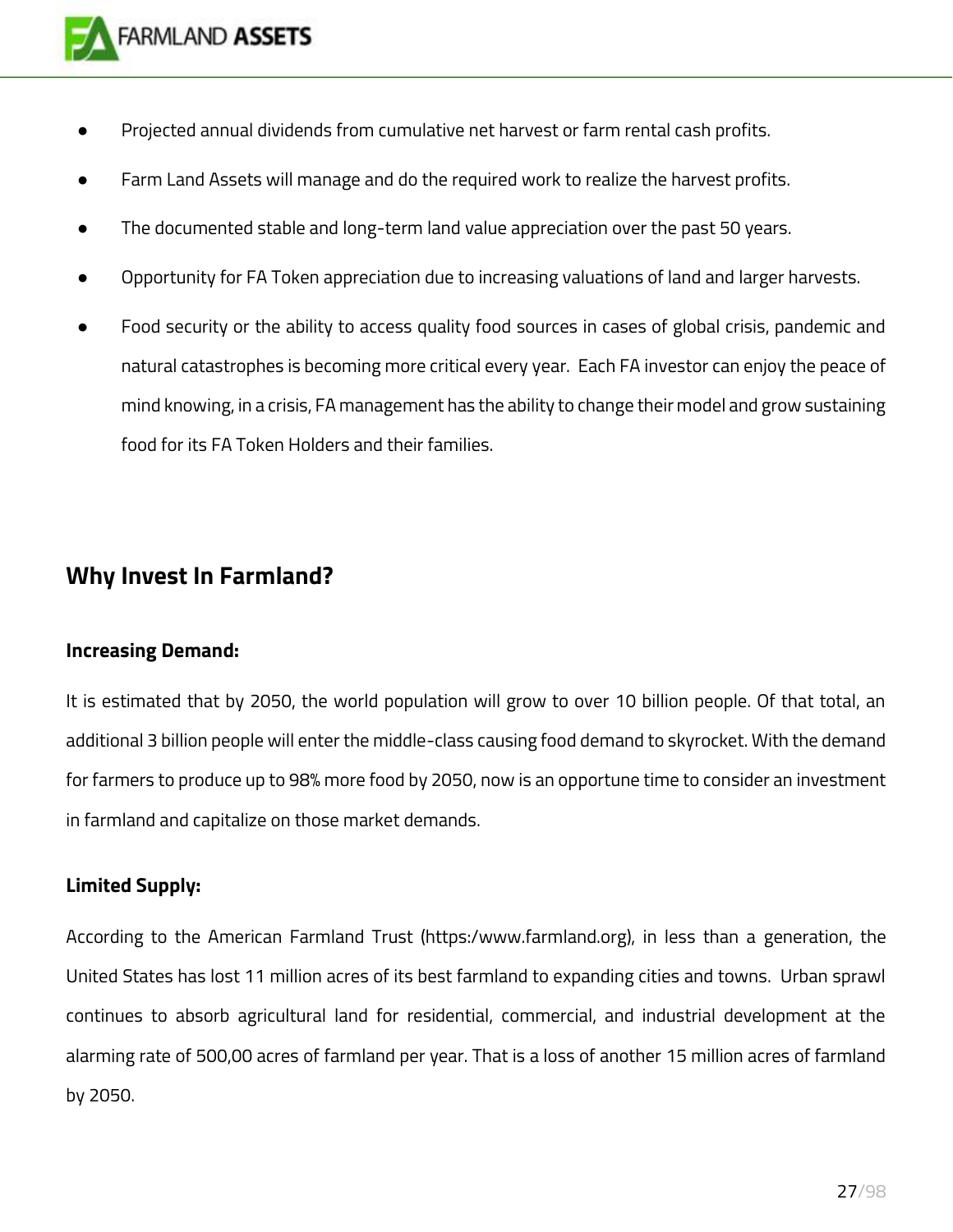

**They're not making land anymore! This pending dilemma of diminishing farmland acres with increasing food demand will only make the remaining farmland that much more valuable.** 

## **Historical and Forecasted Farmland Investment Results**

#### <span id="page-27-0"></span>Agricultural Land Values

Historical data reveals that farmland has been an extremely resilient asset class. The industry has seen positive returns generated every year since 1990 proving it to be one of the most stable asset classes over the past few decades. For example, a \$10,000 investment in agricultural land in 1990 is worth an estimated \$199,700 today.

A spokesperson at the February 2021 USDA Agricultural Outlook Forum stated: *"At the onset of the pandemic crisis, and as conditions really were becoming problematic, there was an expectation that the ag sector actually would see a decline in land values. Instead, that has not been the case as farmland values have held and even increased due to increases in ag-related incomes and lower interest rates."* National Land Realty reported in a recent survey that *"2020 was a strong year for land and 2021 is looking to start out the same way. In fact, almost 90% of our brokers are optimistic that land will do quite well over the next few years. Approximately 20% of respondents saw land values increase by 6%-10% in 2020 and 9% of respondents saw land values increase more than 10%."*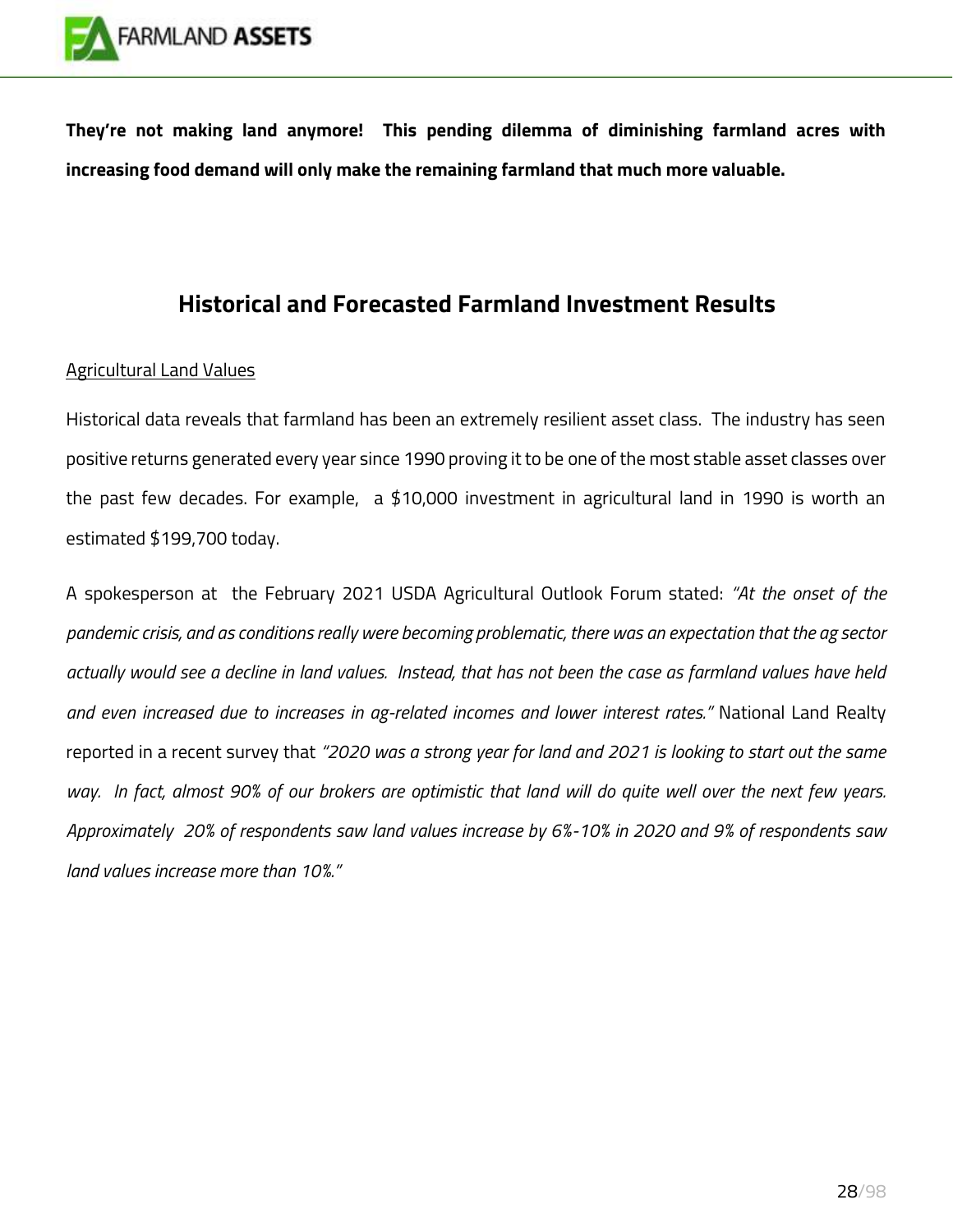

The following historical data shows exceptional resilience compared to other asset classes:

| <b>Asset type</b>             | <b>Average Annual Return Since 1990*</b> |  |
|-------------------------------|------------------------------------------|--|
| Farmland with Crops           | 11.5%                                    |  |
| <b>S&amp;P 500</b>            | 11.1%                                    |  |
| <b>Commercial Real Estate</b> | 8.3%                                     |  |
| <b>AAA Bonds</b>              | 6.2%                                     |  |
| <b>Government Bonds</b>       | 6.1%                                     |  |
| Gold                          | 5.4%                                     |  |
| <b>CD<sub>S</sub></b>         | 2.7%                                     |  |

\*Data according to NCREIF, Bloomberg, Bankrate, NYU Stern School of Business, Federal Reserve Bank of St. Louis, and Farm Land Asset calculations.

#### Annual Profitability of Various Harvested Crops

Agricultural crops are broken down into two distinct categories: Commodity Crops and Specialty Crops. The 11.5% profitability from the table above can be further enhanced by growing specialty crops instead of commodity ones.

**Commodity Crops** are typically high revenue/lower margin crops such as corn, soybeans, wheat, barley, & cotton. Historical annual harvest profit/cash returns have been in the 3%-4% range plus the steady 6% appreciation of land values so commodity crop average annual returns are reported to be in the 8%-11% range over time. Commodity acres per farm tend to be above 1,000 acres and require a significant equipment investment to manage a large span of farmland in a reasonable period of time.

**Specialty Crops** are typically smaller acre farms growing a wide variety of crops such as fruits, vegetables, nuts, spices, cooking herbs, medicinal herbs, and emerging industrial biodegradable plant-based crops for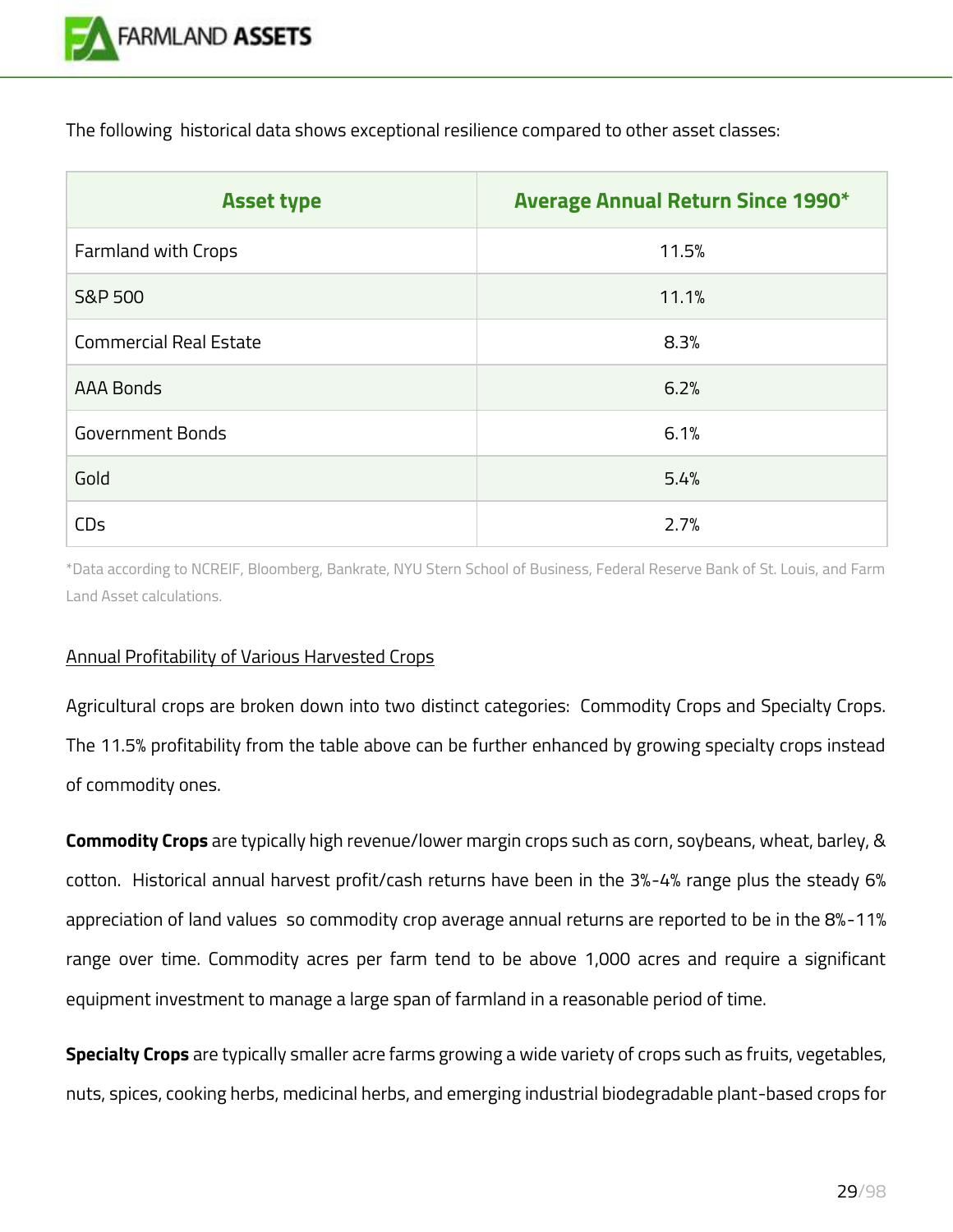

biofuels, bioplastics, and biochemicals. Reported Specialty Crop annual harvest returns are typically multiple times higher than the 3%-4% annual return for commodity crop returns.

Here are some recent market-based examples of forecasted average annual harvest profit returns/cash yields:

| <b>Type of crops</b>                                                   | <b>Average Annual Harvest Cash Yield</b> |  |  |
|------------------------------------------------------------------------|------------------------------------------|--|--|
| <b>Commodity Crops</b>                                                 |                                          |  |  |
| Corn, Soybeans, Wheat, Barley, Cotton                                  | $3% - 4%$                                |  |  |
| <b>Specialty Crops</b>                                                 |                                          |  |  |
| Row Crops - Vegetables                                                 | $8\% - 12\%$                             |  |  |
| Tree-based: Pecans, Almonds, Cherries, Apples, etc                     | $10\% - 15\%$                            |  |  |
| Industrial Hemp: Bast, Hurd, Seed Oil, Hemp Plastic                    | $10\% - 15\%$                            |  |  |
| Antioxidant Berries: ie: Aronia Berry, Elderberry, etc.<br>$15% - 20%$ |                                          |  |  |
| Gourmet Garlic & Gourmet Mushrooms                                     | $15% - 20%$                              |  |  |

Farm Land Assets, Inc. has set their sights on delivering a total aggregate return on investment (land and harvested crops) of 12%-18% per year due to the growing demand in a variety of specialty crop niche markets and the expected higher appreciation value on farmland due to its diminishing available acreage.

#### Unique Risk Mitigation Strategy of Farm Land Assets

As with any investment, there are potential risks associated with agricultural investments. Some of the more prevalent risks in this particular asset class to face include weather, drought, pests, or disease that could damage a crop resulting in a lower harvest yield. Farm Land Assets has intentionally established their **"Cumulative Diversity Advantage"** strategy to minimize risks: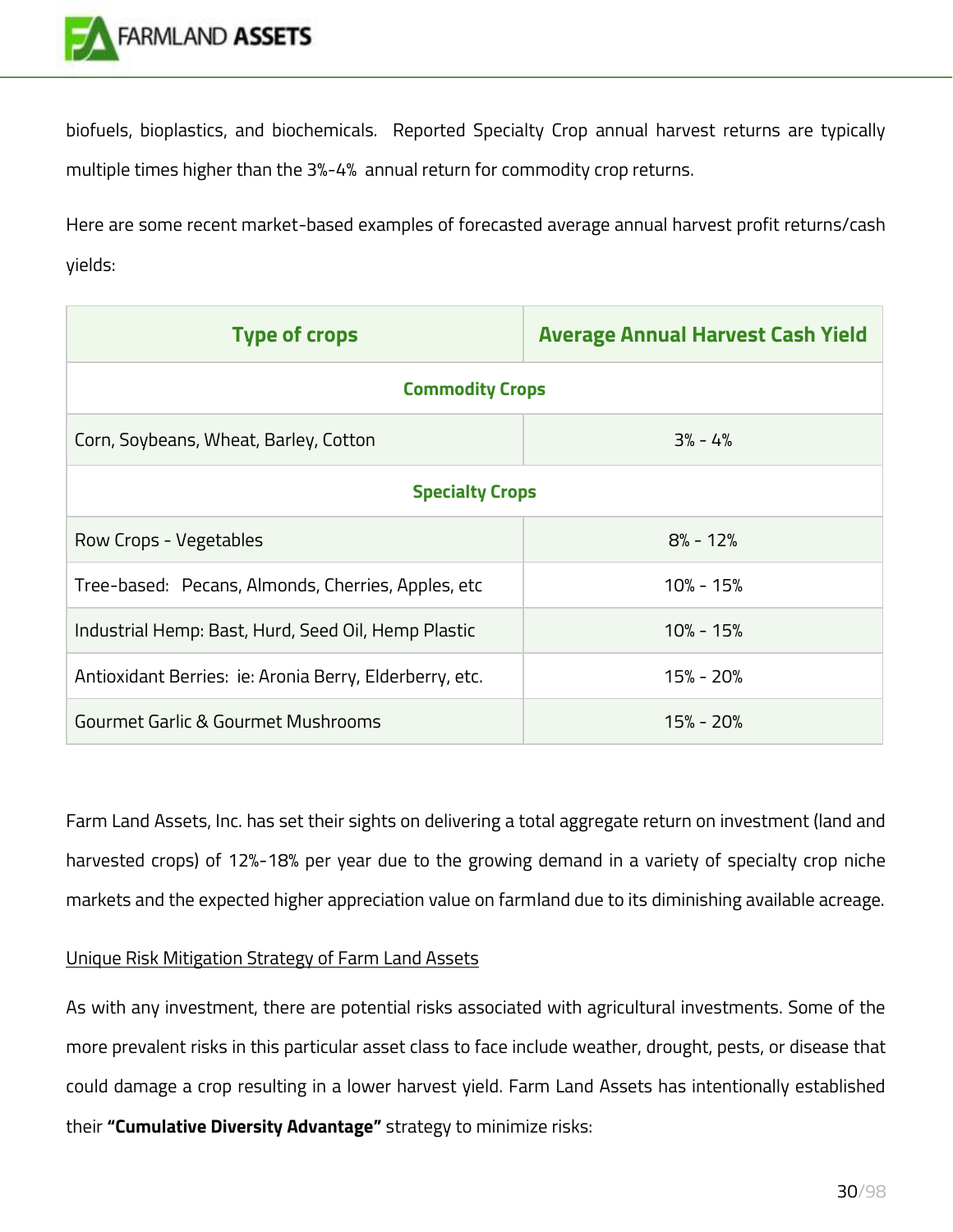

#### **Geographic Diversity**

We plan to have farmland in multiple regions of the U.S. to spread the weather risk. We will avoid the western farmland region due to drought and fire damage risks.

#### **Crop Diversity**

Will have an eye for finding high-profit properties and a variety of crops to ensure the cumulative annual harvest profit goals and planned dividends can be realized.

#### **Soil Selection**

When investing in farmland, soil fertility and water sources are the two most important factors. Farm Land Assets will select states where agricultural success has been well-documented due to prime soil classification and access to adequate moisture sources (ie: rain, private wells, aquifers, surface water and jet streams).

#### **Sustainability & Climate Change**

A healthy and sustainable farm will have replenished nutrients by adding organic matter to sustain soil tilth. Reduced vulnerability to climate change, positive impacts on environment and greenhouse gas improvements can be achieved through:

- Advanced seed genetics to create better yields per acre.
- Marketing advancements in healthy plant-based foods.
- Technical advancements in plant-based bioplastics, biofuels, and biochemicals.

**The ideal Farm Land Asset, Inc. portfolio will include a diversity of farmland locations producing profitable annual and perennial specialty crops that experience strong demand.**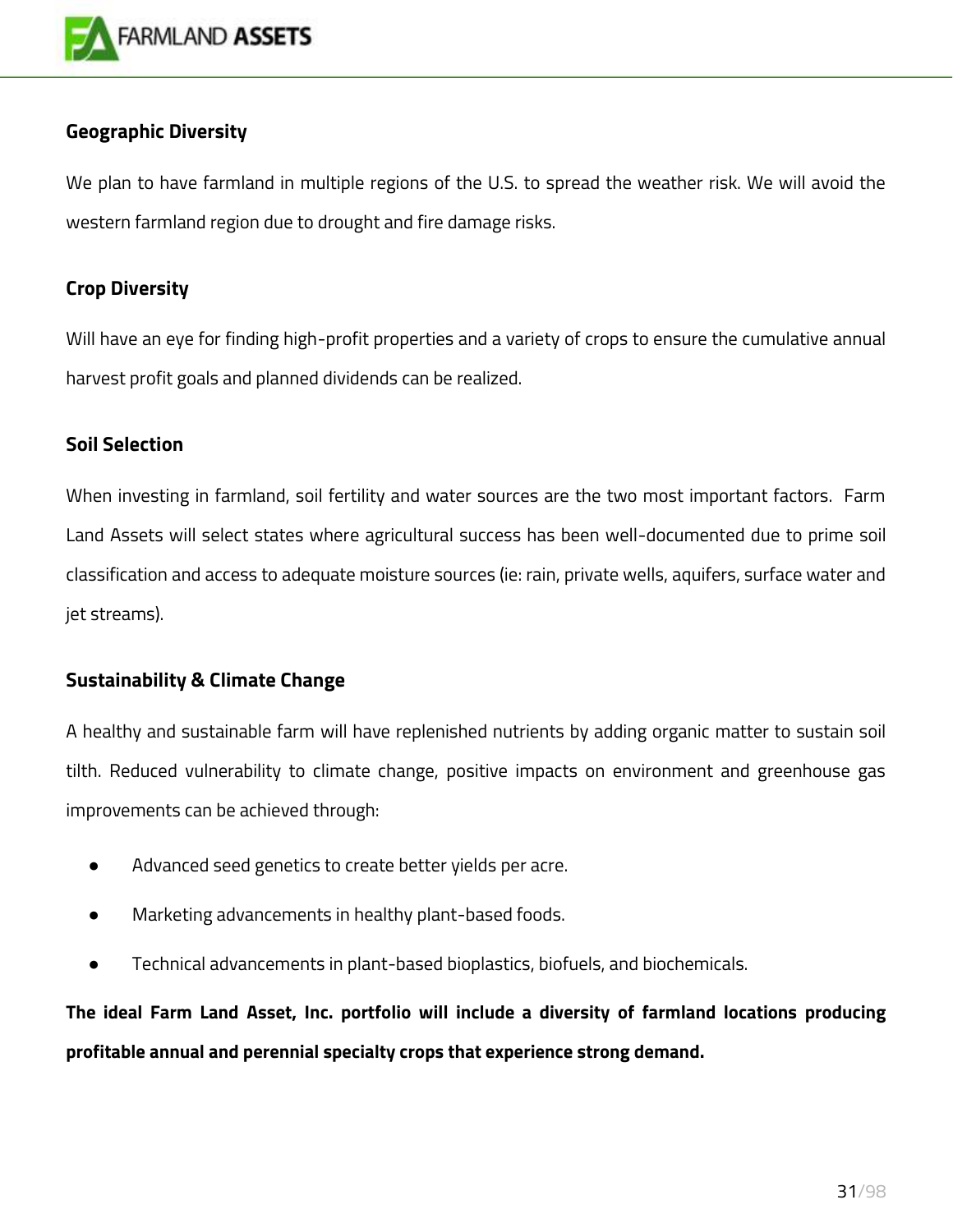

For a more detailed list of Operational Risk Factors, please read Section "Risk Factors Associated With FA's Farm Land Operations"

## <span id="page-31-0"></span>**Farm Land Assets Inc. Operating Plan**

In this chapter we present the plan of Farm Land Assets's activities after completion of the capital raise and describe our working process that will be approximately repeated each year.

#### **FA STO Launch**

FA plans to release money from escrow and launch the execution of FA Business Plan. The FA's fundraising aim is to raise the amount of \$30 million at a Security Token Offering. The level of funding will determine the number of farms and number of acres FA can initially pursue. Quarterly informational updates will be prepared to keep our Farm Land Token Holders informed with our progress.

#### **Farmland Selection**

Beginning with the initial months post-funding, FA will conduct extensive due diligence to prioritize, negotiate, and acquire or cash rent prime agricultural land in targeted agricultural regions as described in the Business Plan. FA's farmland outreach program will include talking with strategic specialty crop processors, targeted specialty crop trade associations, local agricultural banks, real estate land agents, and family-farm owners.

#### **Strategic Outlets For Harvested Crops**

The FA Business Development/Marketing Team will be focused on establishing business relationships and profitable paths for all of the specialty crops grown. This will include securing supply contracts with local,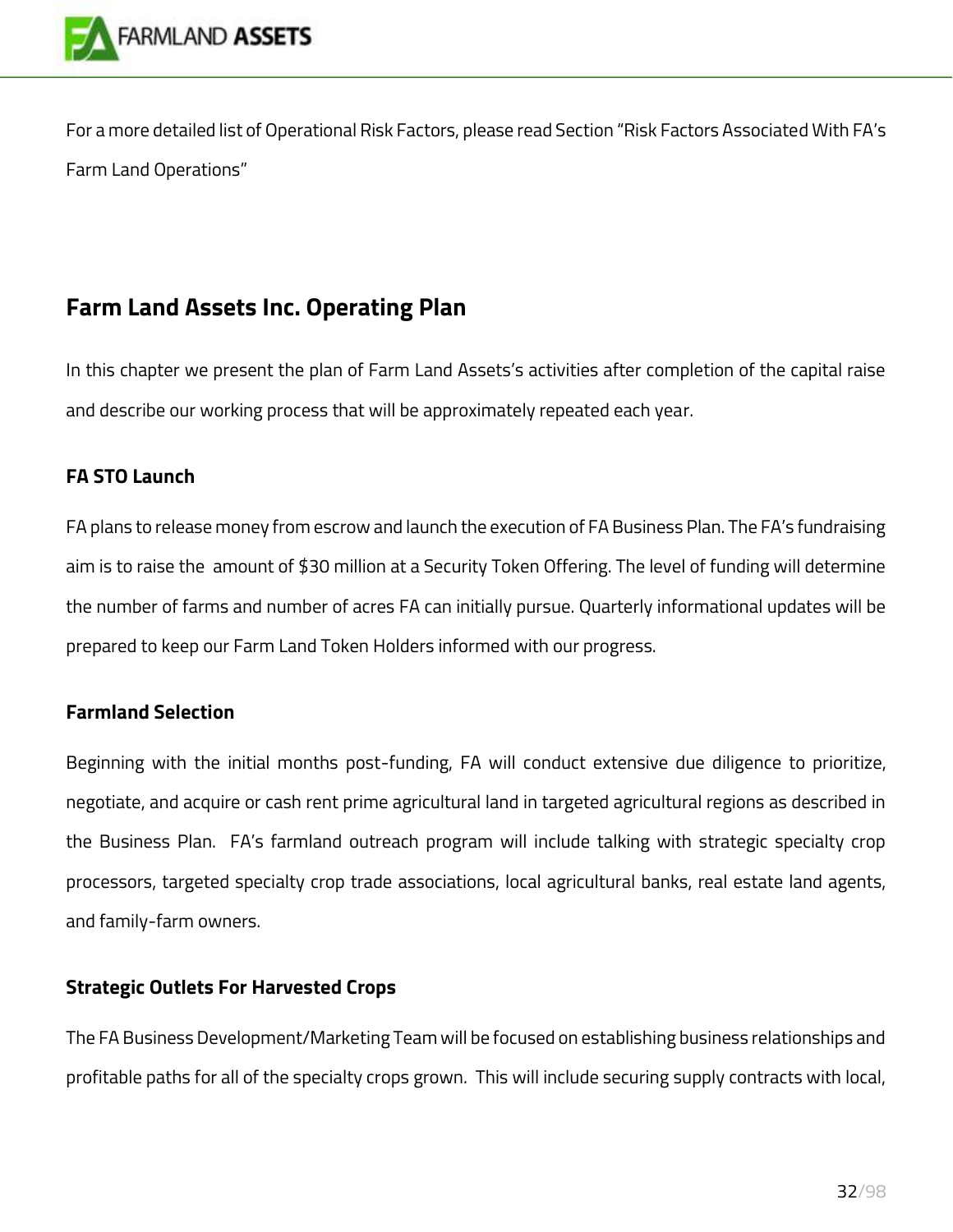

regional, and national processors, local and regional food retailers, co-license of any advanced biomass crops solutions, and a robust B2B global internet website and social-media awareness campaign.

#### **Acquired Farmland:**

Each approved farmland project will be supported by a due diligence report and operational plan that defines the timeline and specialty crops to be raised in the next growing season. FA will balance annual and perennial crop selection to ensure both early-results and strategic scalable revenue growth can be realized.

#### **Farm Management**

Farm Land Assets Inc. will handle all aspects of property and crop management. Typical process cycle:

| <b>Season</b>          | <b>Duration</b> | <b>Activity</b>                      |  |
|------------------------|-----------------|--------------------------------------|--|
| <b>Planting Season</b> | April/May/June  | Select seed genetics/soil prep/plant |  |
| <b>Growing Season</b>  | Jul/Aug/Sep     | Water/Weed/Pest Management           |  |
| Harvest Season         | Sep/Oct/Nov     | Harvest & Properly Store Until Sold  |  |

#### **Financial Records**

Close the books on December 31 and prepare financial reports in January.

#### **Board Dividend Mtg**

Each February, FA Board Meeting to review prior year results, approve new-year planting plans/budget and approve prior year dividends for distribution.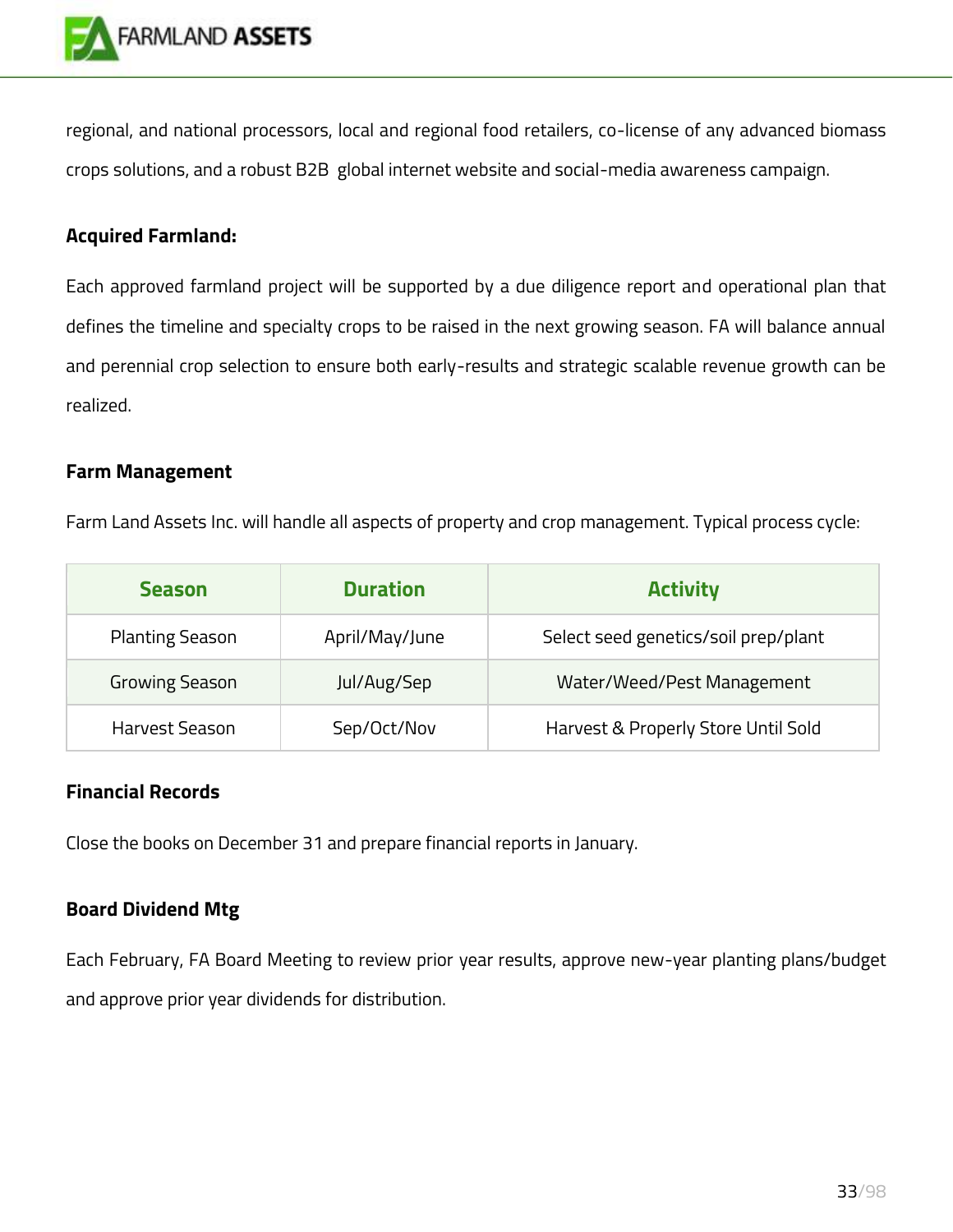

#### **Investor Distribution and Tax Documents**

Each March, Board approved dividend distributions and related tax documents are sent to FA Token Holders along with an FA Annual Report.

#### **Repeat The Process**

Plans and Budgets have been approved to implement for the next growing season.

## <span id="page-33-0"></span>**Farm Land Assets' Product Portfolio: how are we going to utilize the land?**

This chapter provides an overview of crops we are going to grow as well other strategies to monetize the land to maximize tokenholder value. FA's strategic product portfolio will be focused on a handful of key special crop product segments where the FA founders have hands-on experience, strategic market knowledge, and business relationships or where plant-based specialty crops are postured to become a disruptive environmental and climate change alternative solution for generations to come. In addition, we have concurrently hand-picked a group of top-ranked agricultural states where FA founders happen to live or where our product portfolio selections can exist and flourish.

#### **Vegetables**

One of Farm Land Assets' strategic agricultural states is South Carolina. One of our FA founders has a business relationship with a company, McCall Farms [\(www.mccallfarms.com\)](http://www.mccallfarms.com/). McCall Farms is one of America's leading producers of farm-fresh canned vegetables and fruits and has been cultivating food for more than 177 years. McCall Farms is family-owned and operated. They employ over 1,000 people in 1.1m square feet of manufacturing facilities in Effingham, SC. They currently contract over 25,000 acres from local growers for their various vegetable products. Once we are funded, FA management will meet with McCall and their local growers to determine McCall's growth/expansion plans and to talk to family-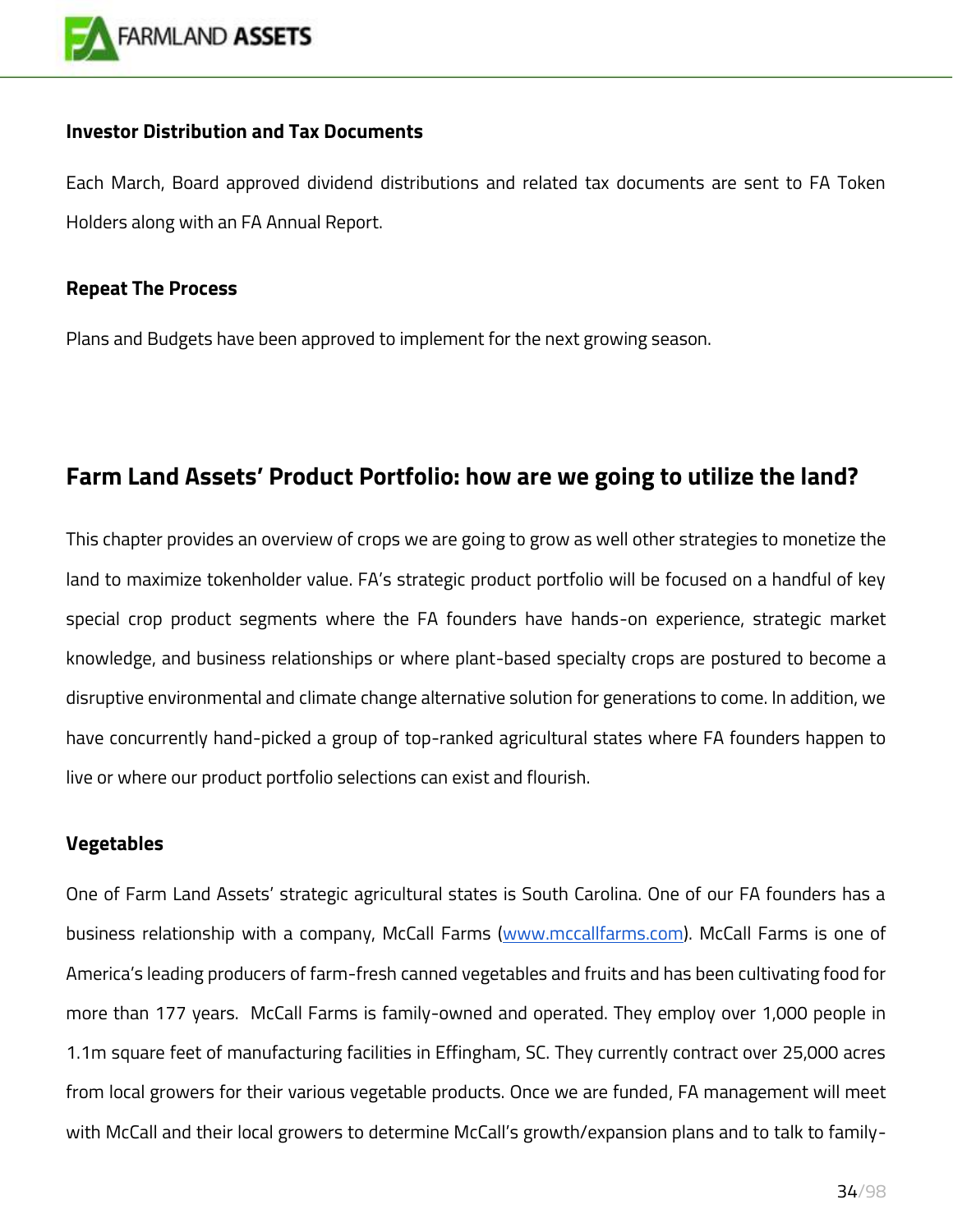

farm owners that may be putting their farmland on the market as their preferred retirement option. Success in harvesting regional vegetables with logistically close processing capacity will generate a strong foundation of annual harvests of multiple products for our business plan.

#### **Health-Based Crops**

Multiple studies of existing research have shown that consumption of certain berry specialty crops with high levels of antioxidants have helped reduce the risk of cancer, heart disease, inflammation, diabetes, bacterial infections, and neurological diseases in humans. They also are reported to slow the aging process. Antioxidant ladened foods are measured by Oxygen Radical Absorbance Capacity (ORAC). ORAC measures the overall antioxidant power of food or a supplement. The United States Department of Agriculture (USDA) published a comparison of the ORCA capacity of the top ten berries:

| $\mathbf{1}$ . | Aronia Berries          | 6.  | Raspberries         |
|----------------|-------------------------|-----|---------------------|
| 2.             | Elderberries            | 7.  | <b>Blueberries</b>  |
| $\mathbf{3}$ . | <b>Wild Blueberries</b> | 8.  | Pomegranates        |
| 4.             | Cranberries             | 9.  | <b>Strawberries</b> |
| 5.             | <b>Blackberries</b>     | 10. | Cherries            |

The #1 ranked antioxidant fruit is the aronia berry which is grown in the home state of one of the FA's founders – Iowa. The Midwest Aronia Association is an Iowa-based organization that can put FA in contact with other aronia berry growers and promote the acreage expansion of the fruit. Since it takes up to six years from seedling to reach full maximum production, FA would look at existing aronia farms for sale as well as greenfield expansion. Mature and perennial aronia berry fields can produce very-attractive annual revenues of \$14,000+ per acre compared to corn and soybeans in the \$1,000 to \$1,500 per acre range. One of FA' founders is a close business associate with the #1 aronia berry processor in the United States.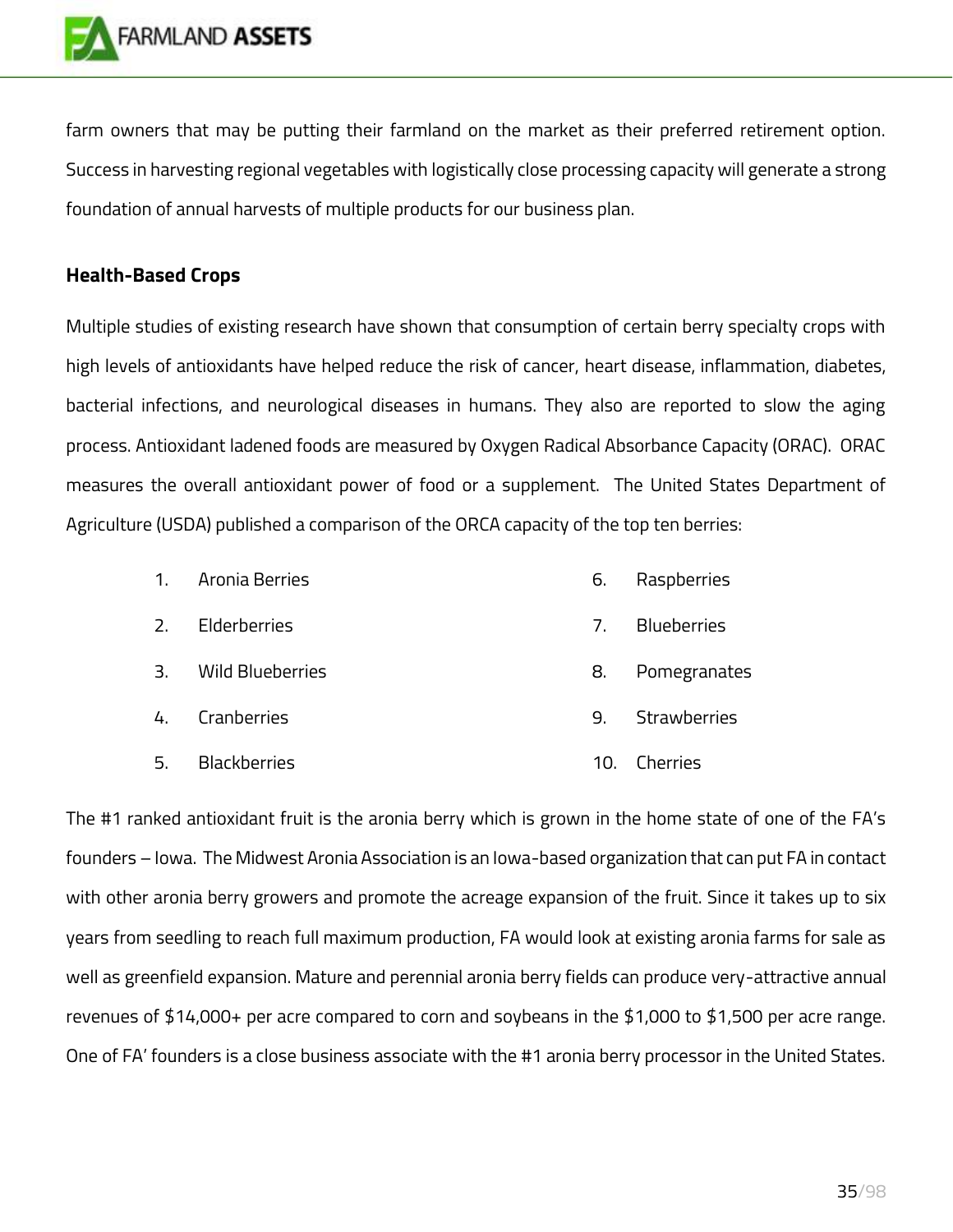

In addition, health-based greenhouse and root crops such as garlic, ginger, turmeric, ginkgo biloba, saffron, ginseng, etc. are full of bio-active compounds and nutrients that have a long history of use in different forms of traditional and alternative medical treatment. FA Management will look at creating a profitable mix of annual and perennial medicinal specialty crops as a critical element of our overall product portfolio.

#### **Industrial Hemp Plant – Bast Fiber, Hurd/Shives, Seeds**

One of the fastest growing new plant-based markets in the U.S. (actually, has been around for millennia) is the recent legalization of growing industrial hemp. Also known as hemp, industrial hemp is a plant from the same family as cannabis. However, unlike cannabis, hemp has very low-levels of tetrahydrocannabinol (THC) – the psychoactive compound in cannabis – and therefore, it cannot get you high.

Thanks to the hemp plant's utility, it is thought to be one of the earliest plants ever to be cultivated, over 10,000 years ago. Industrial hemp had historically been grown in the United States since the forefathers founded the country. The first drafts of the Declaration of Independence were written on paper made from hemp. In 1941, Henry Ford built a prototype car consisting of a 70% hemp fiber mix. During the war, U.S. farmers grew hemp to make ropes and tarps.

The U.S. federal government started heavily taxing and regulating industrial hemp in 1937 and completely suspended cultivation when the Federal Controlled Substances Act of 1970 incorrectly classified all forms of cannabis as a prohibited Schedule 1 drug. As a result, the United States became a major importer of industrial hemp-based products from countries such as India, China, Europe, and Canada.

In December 2018, the USDA Farm Bill changed the laws and legalized production of industrial hemp as an agriculture commodity with guidelines starting with the 2020/2021 growing season. New Frontier Data forecasts that the U.S. industrial hemp market will dramatically grow to become a multi-billion industry global leader in the next few years. This will require tens of thousands of acres of industrial hemp to be grown for end-product processing.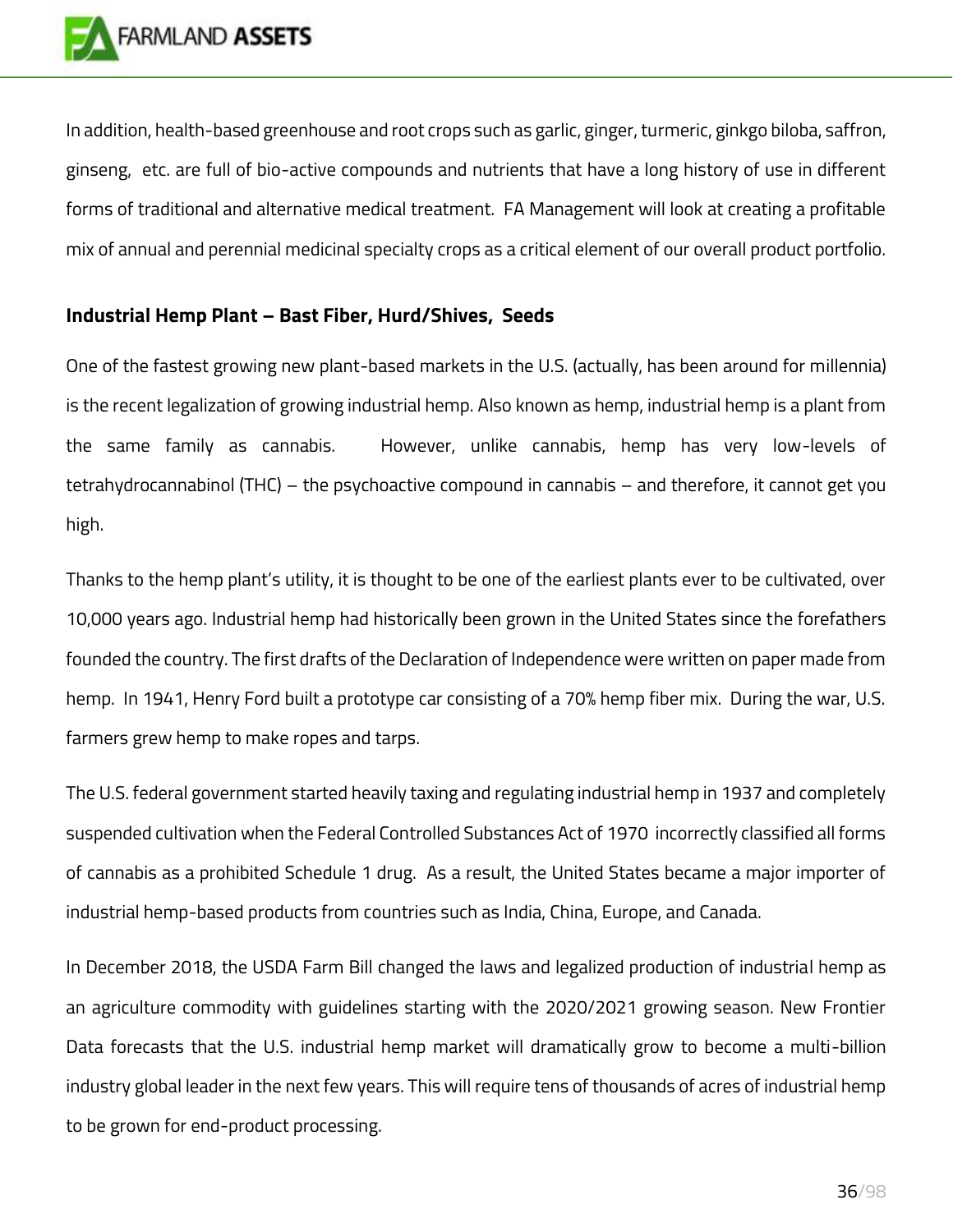Hemp is hailed by many as a "wonder plant" thanks to its thousands of different products and uses. Every single part of a hemp plant can be used. Here are examples of such use cases:

| <b>Plant part</b>  | Use case                                                                                                                               |
|--------------------|----------------------------------------------------------------------------------------------------------------------------------------|
| <b>Bast Fiber</b>  | Textiles/apparel, technical textiles, brake linings, compression-molded parts,<br>paper, building materials, hemp construction blocks. |
| Seeds              | Granola, protein-rich flour, pressed seedcake for animal feed, birdseed.                                                               |
| Seed Oils          | Soaps, bath gels, shampoo, cosmetics, putty, coatings, industrial lubricants,<br>printing inks.                                        |
| <b>Whole Plant</b> | Biofuel, energy feedstock.                                                                                                             |

Several of FA's founders are knowledgeable and involved in the industrial hemp markets. The former "tobacco belt" of NC, SC, GA is well suited to grow industrial hemp where two of our FA founders live and one is a recognized leading agronomist who is actively involved in bringing hemp growers to the market.

The FA founders are also actively involved with Canadian Greenfield Technologies who is licensing their patented Hemp Train® to regional hemp product processors that will require 1,000 acres per year of harvested hemp per each Hemp Train machine. We expect one of the first Hemp Trains in the U.S. will be in S.C. and FA Management is in a position to be the contracted S.C. grower and then expand into a multistate region from there.

#### **Emerging Plant-Based Bioplastics, Biofuel, & Biochemicals**

This specialty crop segment is focused on FA's Environmental, Social and Governance (ESG) sustainability goals where known agricultural crops such as hemp and sugar beets are being developed to become the core biodegradable raw materials for replacing a meaningful percentage of plastics and fossil fuel-based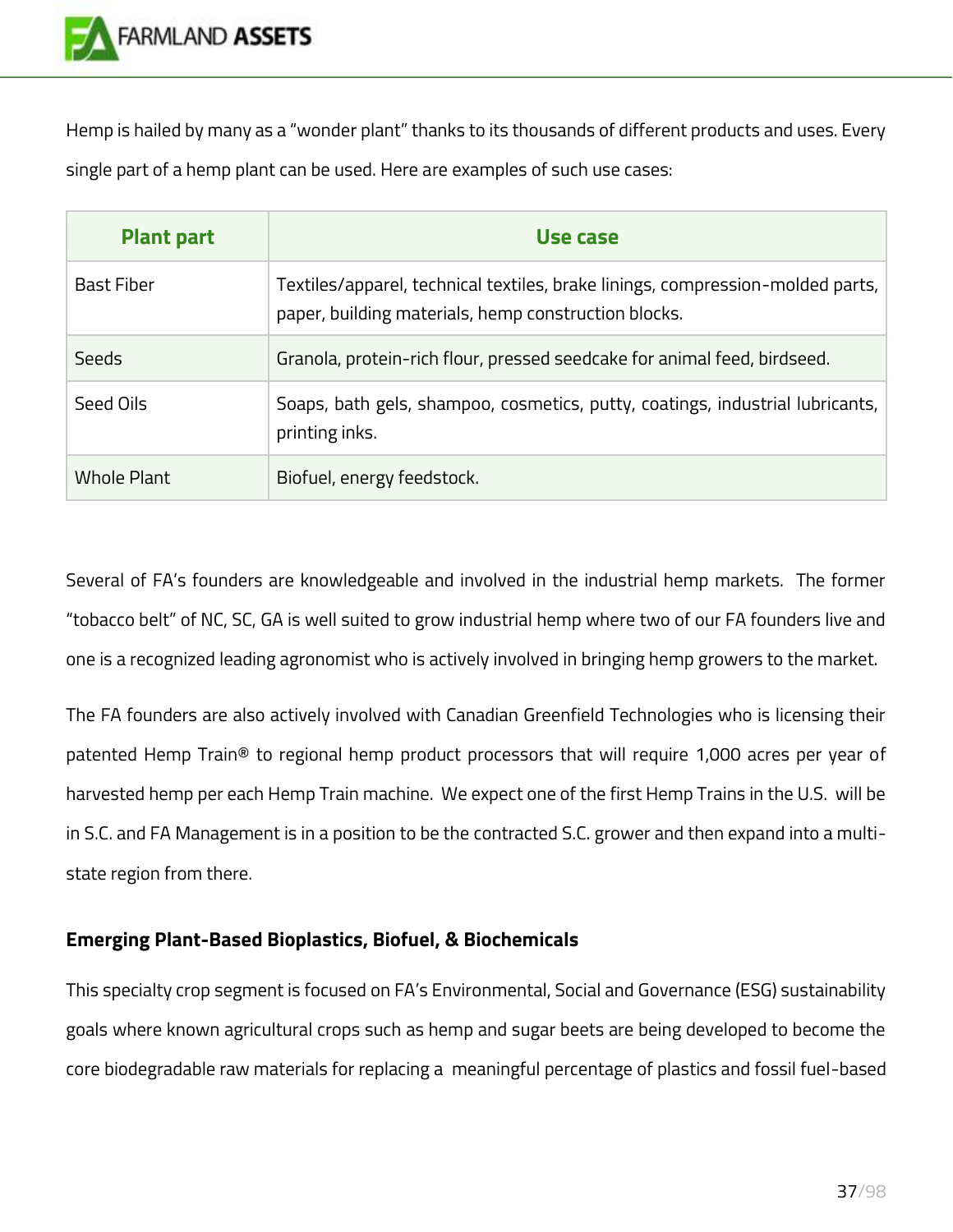

glycols. Here is a snapshot of what FA Management is keeping an eye on for plant-based licensing and technology transfer opportunities.

*Hemp Plastics.* The basic building blocks of plastic are cellulose. Currently cellulose is primarily obtained from petroleum-based plastics that are harmful to human health and has become a known global environmental pollution hazard as it takes hundreds of years to degrade. Plastic and plastic chips are devasting the natural ecosystems for both the land and sea.

Hemp plastics is gaining traction due to its unique capabilities:

- A hemp plant contains around 65%-70% cellulose (ie: wood is 40% and flax is 65%-75%).
- Hemp-based plastic is three and a half times stronger than polypropylene plastic.
- Hemp-based plastic is lighter in weight.
- Hemp-based plastic is biodegradable and non-toxic with no latent toxins to contaminate.
- Hemp-based plastic can be molded into almost any shape for multiple production applications.

BMW is now using hemp plastic door panels and hemp fiber back shelves in their luxury vehicles.

*Hemp Renewable Diesel.* A new Georgia-based developer of industrial hemp-based products has reported that hemp derived renewable diesel fuel a) meets the same ASTM D975 specification as petroleum diesel; b) can be blended with biodiesel or petroleum diesel and c) can be run in diesel engines without modifications. It is a "drop-in" renewable fuel. Hemp renewable diesel can also help with easier starting and reliable operation because of its much higher cetane rating. Georgia is one of FA Management's core agricultural states and we plan to have discussions with this company on acreage requirements to support their hemp-based products.

*Plant-Based Glycol Products.* Today, chemicals such as mono-ethylene glycol (used for plastics, polyester textiles, and anti-freeze) and mono-propylene glycol (used for deicing of airplanes, unsaturated resins, and heat-transfer fluids) are made from harmful fossil fuel-based chemicals. Development to replace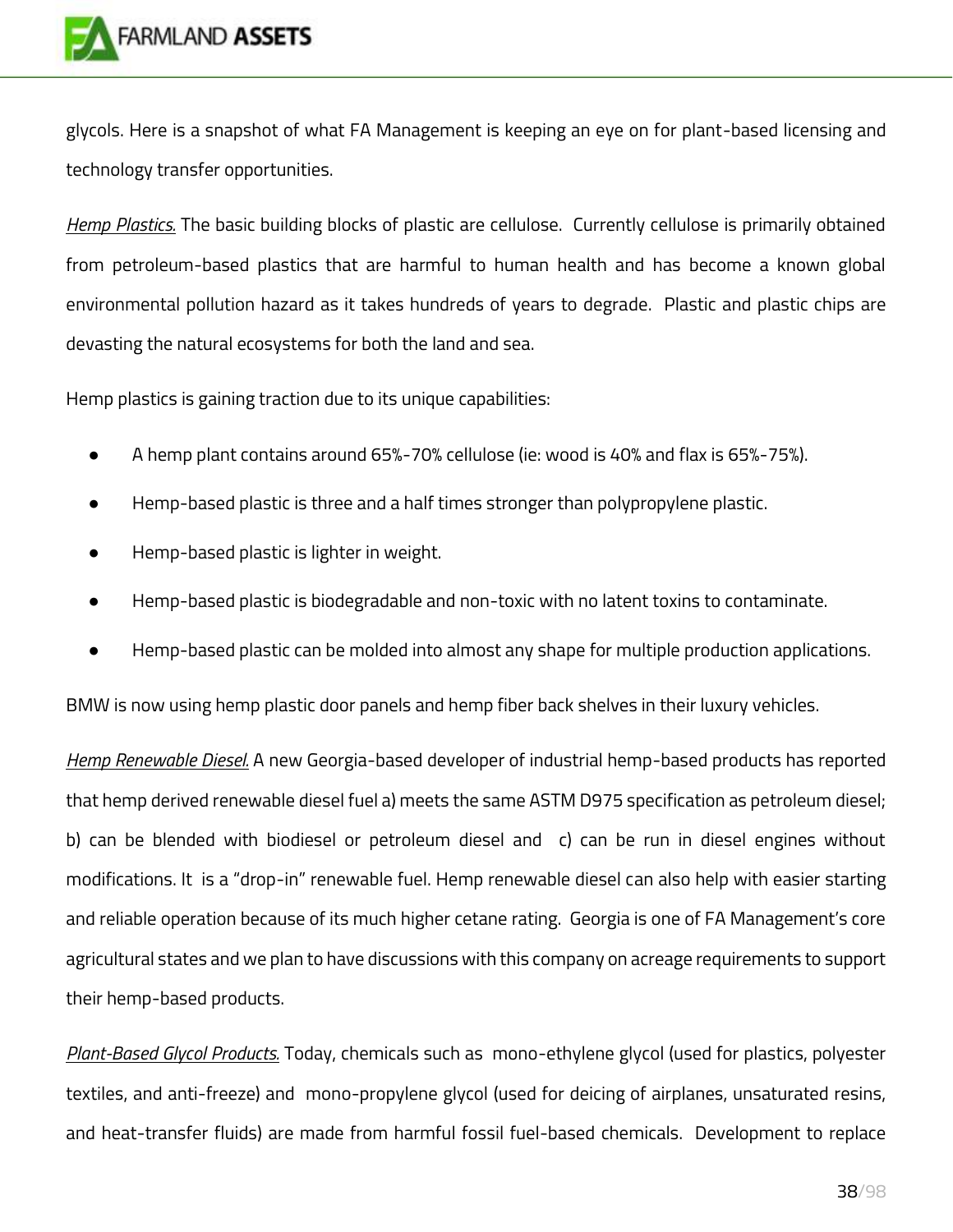

these chemicals with plant-based alternatives is going on around the world. One of those alternative plant-based feedstocks are sugar beets. Sugar beets are high in sugar and starch which is needed for the bioenergy conversion.

A European processing company and a sugar beet grower have recently joined forces to expand beyond its demonstration facility and build its first plant-based glycol production facility. They estimate the global market for fossil-based glycols is approaching \$30 billion dollars. They forecast the need for sixty new plant-based glycol plants around the globe. Process/Grower license agreements are available for review.

American Crystal Sugar (Minnesota) provides beet tailing feedstock to Red River Biorefinery. Minnesota is one of FA's top agricultural targeted states and shares a state border with Iowa, where one of the FA founders lives. The Minnesota Red River Valley grows over 400,000 acres of sugar beets from approximately 2,700 growers that feed five processing facilities. Similar to McCall Farms vegetables in South Carolina, FA Management will meet with the regional sugar beet processing facilities and local growers for Minnesota farmland opportunities that will have immediate regional end-markets for their harvests.

#### **Additional Incremental Farmland Revenue Opportunities**

#### Soil Based Carbon Sequestration Revenue On Agricultural Land

The most recent data from the Environmental Protection Agency's (EPA) Greenhouse Gas Inventory Data Explorer reports U.S. greenhouse gas (GHG) emissions totaled 6.7billion metric tons of C02 equivalents which is driving policy and practices to incentivize more verified carbon capture activities through carbon sequestration and ecosystem carbon credit markets.

The creation of carbon credit markets is being driven largely by two factors:

- Government mandates to reduce greenhouse gas emissions.
- Pledges by private companies to buy carbon credits to offset their own GHG emissions.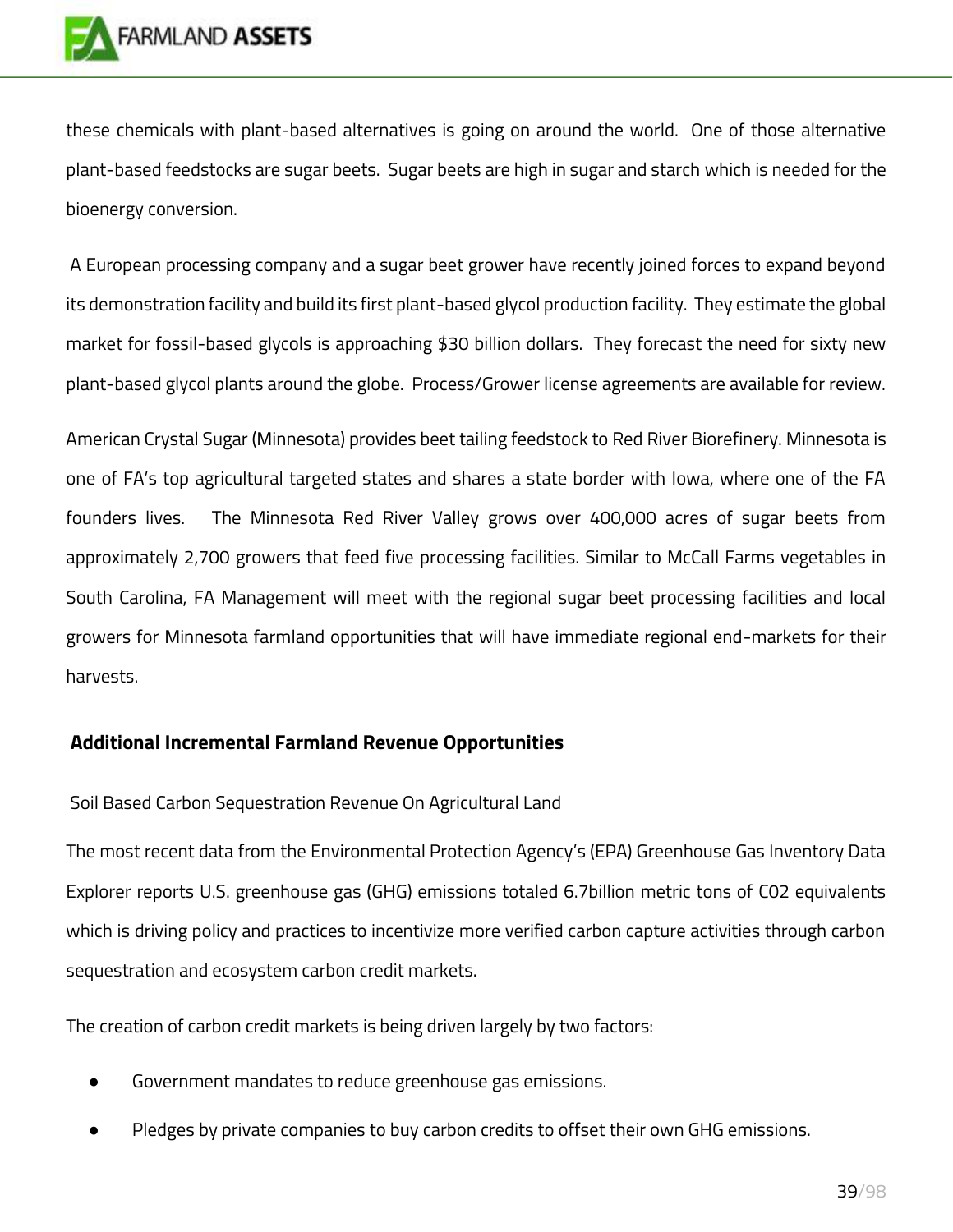

This demand and payment for carbon credits can provide incremental revenue opportunities for farmland owners who can certify that carbon dioxide has been removed from the air through climate-smart farming practices that sequester carbon in plants and soils. For example, scientists estimate that for every ton of hemp grown, 1.63 tons of carbon dioxide is removed from the atmosphere. At this point there is no universal price for carbon credits which is largely driven by sustainability pledges of well-recognized brand-name companies. Carbon markets will continue to evolve as an increased focus on climate policy and corporate sustainability ESG commitments drive demand. One of the FA founders knows the CEO of EcoEngineers in Des Moines, Iowa whose firm is certified to manage and administer various governmental carbon credit programs.

#### Wind Turbine Revenue On Iowa Farmland

Wind power is the largest source of electricity in Iowa which ranks second in the nation with 11 MW of power coming from close to 6,000 wind turbines placed on Iowa farmland.

The utility company, Mid-American Energy accepts applications for potential Iowa wind farm sites by considering average wind speed, typical wind direction, geographical features, availability of transmission line interconnect and community/county acceptance of potential locations.

A 2 MW wind towers require 1.5 acres of land which co-exists with planted crops around each site. Through easement agreements, Mid-American Energy issues annual payments to the farmland owners in exchange for access to the designated portion of their land and the rights to build, maintain, and operate wind turbines and transmission equipment. Typical annual easement payments average from \$6,000 to \$8,000 or an equivalent \$4,000 to \$5,300 per acre. There are farmland owners with 300 to 500 acres that may have 6 to 10 wind turbines on their property generating \$25,000 to \$53,000 per year in incremental revenue and profit.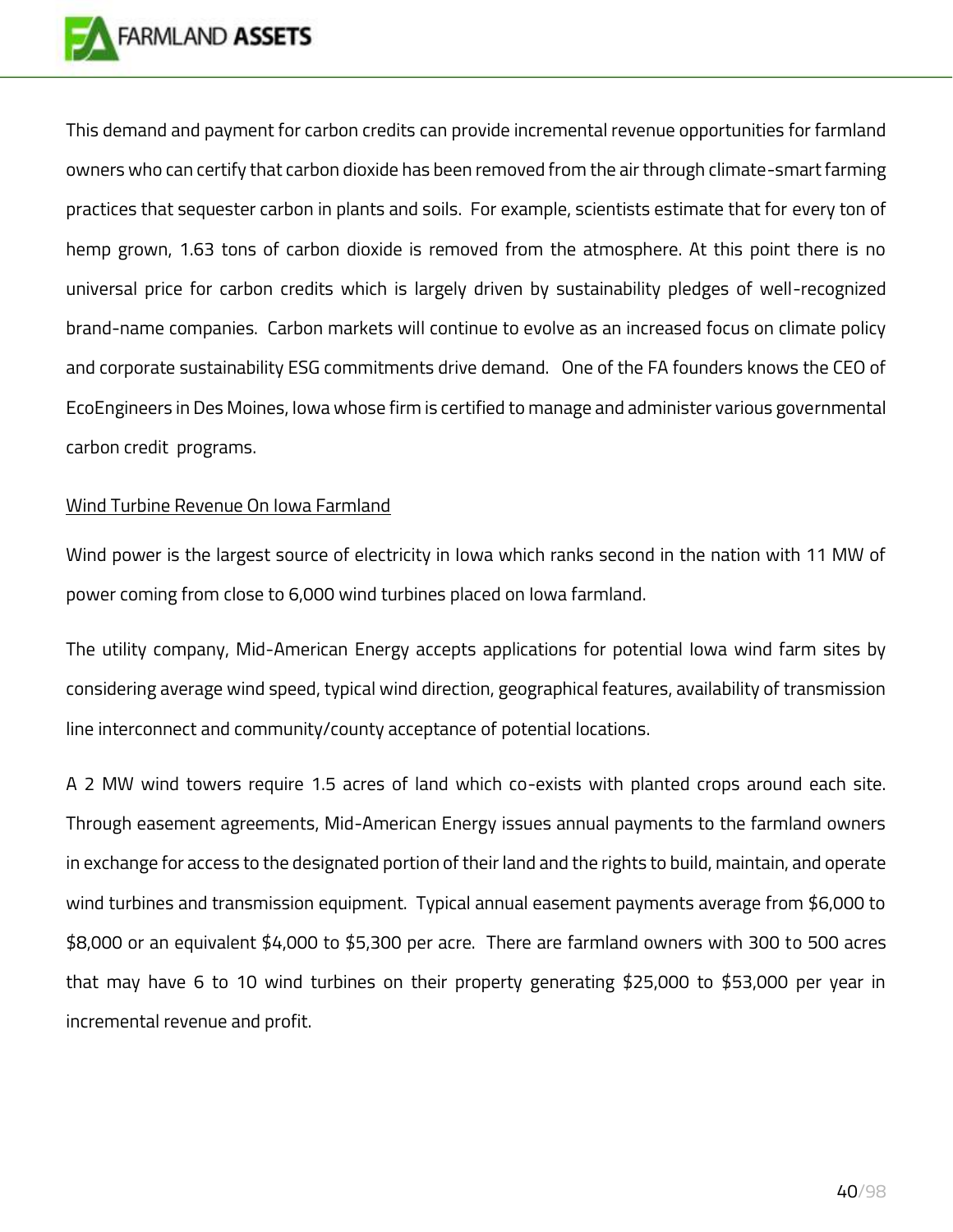One of the FA founders who lives in Iowa is a utility customer of MidAmerican Energy and, once we are funded, plans on meeting with the utility company to determine which Iowa counties they are looking to continue their expansion plans.

# **Farm Land Assets' Targeted Growing Regions**

FA Management has hand-picked a group of top-ranked agricultural states where FA founders live or where our product portfolio selections can exist and flourish.

#### **Southeast**

*South Carolina.* With nearly 25,000 farms, South Carolina (SC) produces a wide array of crops on its 4.7million acres of farmland. The top specialty crops are vegetables, fruit, greenhouse crops, cane syrup and pecans amongst others. According to the latest USDA Census of Agriculture, SC produces over \$1 billion from annual crop sales. Average cropland price is \$2,830. per acre. FA's relationship with McCall Farms' vegetables and the planned SC industrial hemp processing facilities make SC a priority region. One of FA's founders lives in SC.

*North Carolina.* North Carolina (NC) has a rich agricultural history that continues to thrive and

remains as one of the state's largest industries with annual sale of crops topping \$5 billion. USDA shows 8.4 million of NC acres is classified as agricultural land with more than 46,000 farms. Popular specialty crops include greenhouse products, sweet potatoes, vegetables, and peanuts. Average cropland price per acre is \$4,180.

Vegetables, greenhouse medicinal crops, industrial hemp are high priority specialty crops for this region in our business plan. One of FA's founders lives in NC.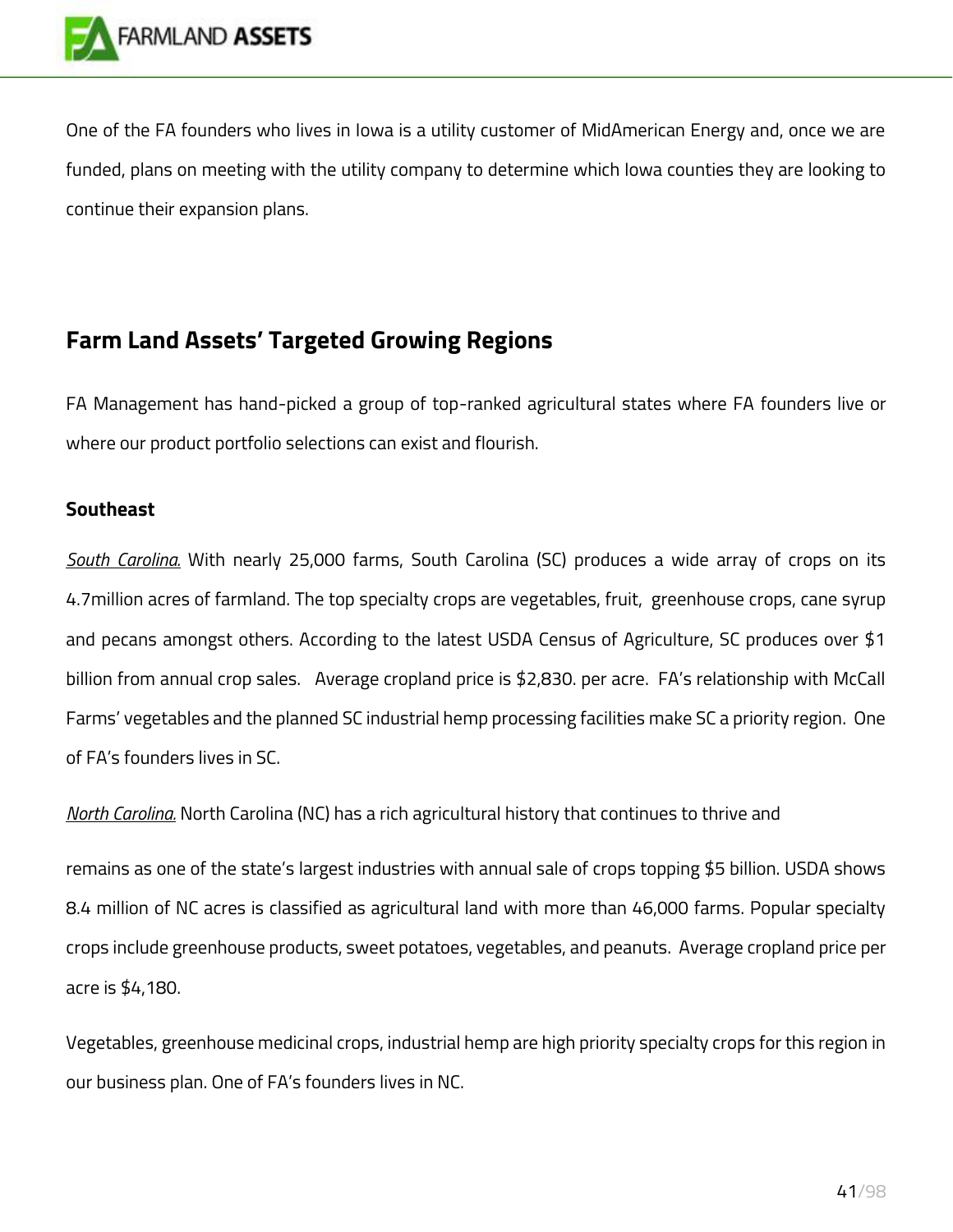

*Georgia*. Georgia has over 42,000 farms on a total of 10 million acres of farmland. Georgia is ranked #1 in production of peanuts and heavily involved in specialty crops of fruits, vegetables, nuts, oil seeds, greenhouse crops, etc. USDA estimates Georgia farmers produced and sold \$9.5 billion dollars of agricultural products. Average cropland price per acre is \$3,320. All specialty crops mentioned will be considered as well as discussing farmland required to support the Georgia hemp products company.

#### **Midwest**

*Iowa.* With more than 85% of its land value devoted to farming in various applications, agriculture is clearly at the root of Iowa's economy and future. Iowa has over 85,000 farms on 30.6 million acres of prime agricultural land. Iowa's rich soil composition and favorable weather pattern make it an ideal place for growing most cash crops. Due to these productive qualities, Iowa farms are highly sought after making it some of the most expensive farmland per acre in the nation. Iowa has consistently been ranked in the top five state in the U.S. for agricultural production and exports since the year 2000 and ranks #1 in corn production and #2 in soybean production in the U.S. The specialty crop industry in Iowa is also strong and growing. Average cropland price per acre is \$7,170. Antioxidant berries and medical root crops are of specific interest along with the added incremental revenue & profit from wind farms. One of FA's founders lives in Iowa.

*Minnesota.* Just north of Iowa is Minnesota which is a leading agricultural state and ranks 4th in the U.S. for total agricultural exports. Just over 50% of Minnesota's total land is farmland. Corn and soybeans make up 45% of the state's agricultural crop revenue of around \$10 billion. There are approximately 69,000 farms on 25 million acres. Average cropland price per acre is \$ 4,800. In the Red River Valley, 2,700 farmers grow sugar beets on 400,000 acres of land supporting five local processing facilities. Plant-based glycol & other plant-based bio-refineries will expand in this region.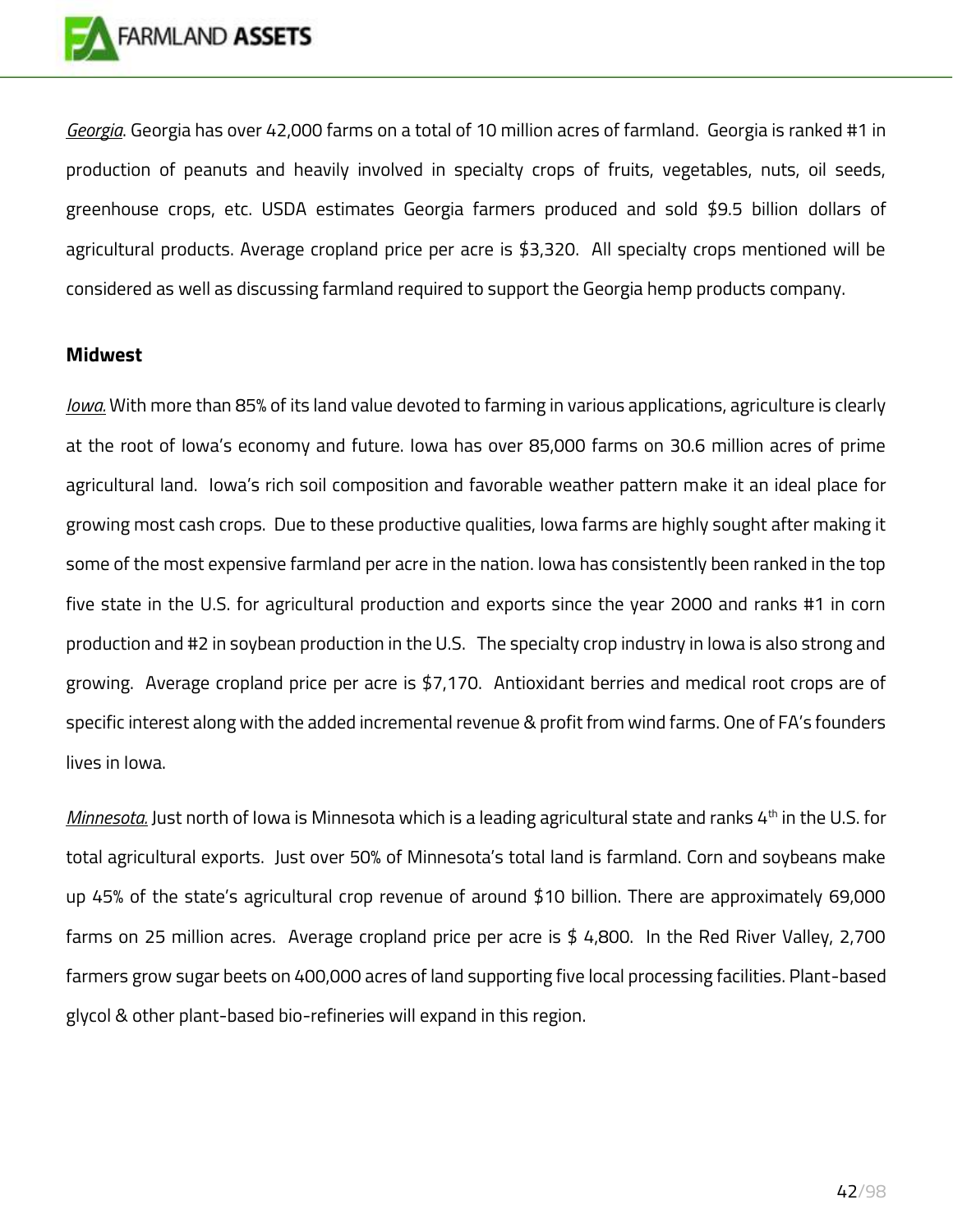

# **Financial Model, Use of Proceeds and Estimated Return**

FA plans to release money from escrow and launch the execution of FA Business Plan. The FA's fundraising aim is to raise the amount of \$30 million at a Security Token Offering. The level of funding will determine the number of farms and number of acres FA can initially pursue.

During the initial months of post-funding, FA will conduct extensive due diligence to prioritize, negotiate, and acquire or cash rent prime agricultural land in targeted agricultural regions. FA's farmland outreach program will include talking with strategic specialty crop processors, targeted specialty crop trade associations, local agricultural banks, real estate land agents, and family-farm owners. Each approved farmland project will be supported by a due diligence report and operational plan that defines the timeline and specialty crops to be raised in the next growing season. FA will balance annual and perennial crop selection to ensure both early-results and strategic scalable revenue growth can be realized. The ultimate annual performance measurement will be the cumulative harvest profits generated from the farmland under tillage.

Since there will be a wide range of variables to work through (land value, specialty crop selection, revenue per acre, harvest yields, etc) as described above, the FA Business Plan Financial Model will be built on a mid-point of potential value ranges.

#### **Use of Funds**

Here is a representative model of the use of funds. The three key elements are: a) land acquisition costs; b) prepaid expenses to create the first-year harvest such as seed, soil prep, planting, farm labor, etc.; and c) operational overhead.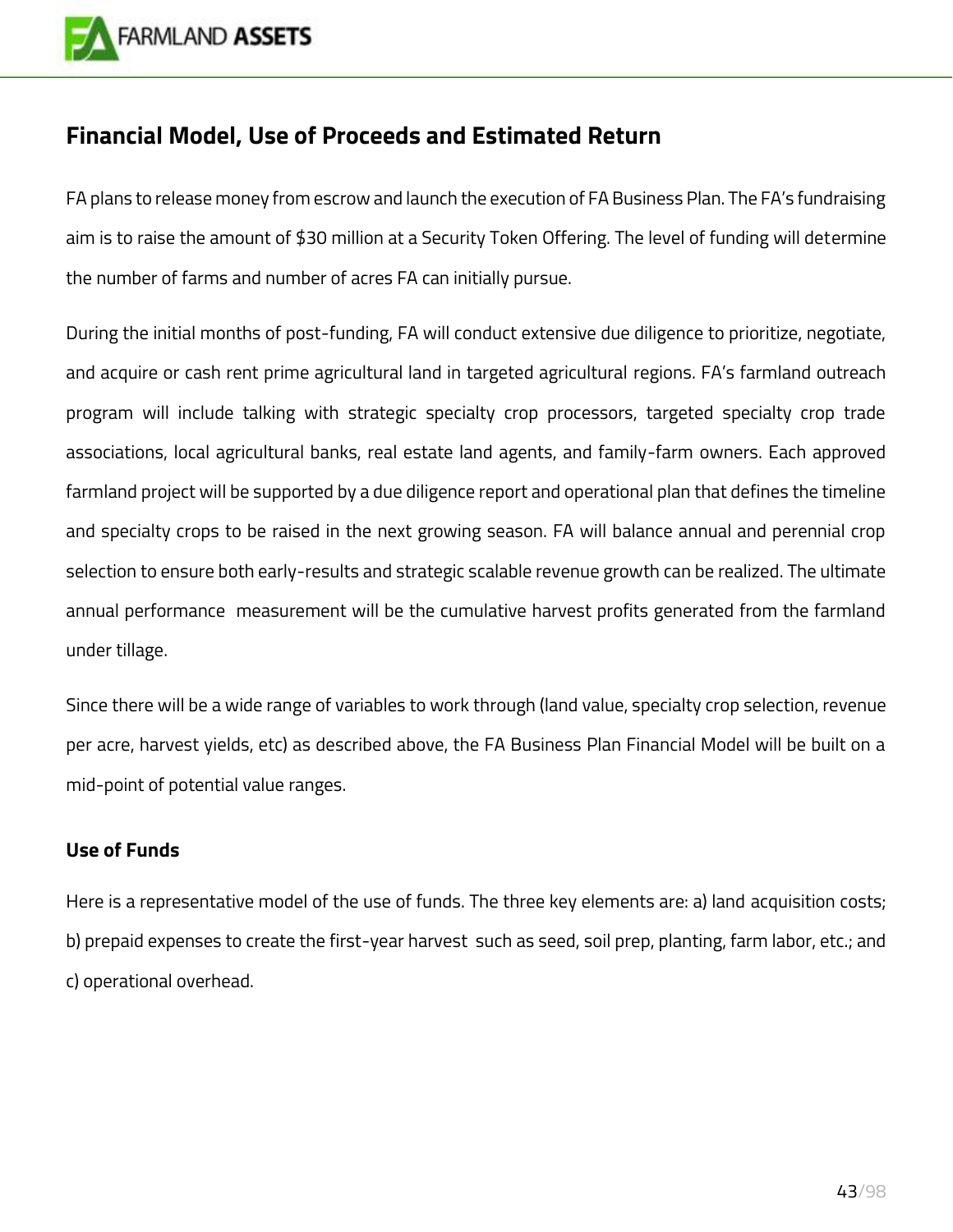

|                                                                    | \$15 Million Raise              |                                 |              |                                 | \$30 Million Raise              |           |
|--------------------------------------------------------------------|---------------------------------|---------------------------------|--------------|---------------------------------|---------------------------------|-----------|
| <b>Cost Item</b>                                                   | <b>Acres</b><br><b>Acquired</b> | <b>Price</b><br><b>Per Acre</b> | <b>Total</b> | <b>Acres</b><br><b>Acquired</b> | <b>Price Per</b><br><b>Acre</b> | Total, \$ |
|                                                                    |                                 |                                 | <b>State</b> |                                 |                                 |           |
| <b>SC</b>                                                          | 500                             | \$2,830                         | \$1,415k     | 1000                            | \$2,830                         | \$2,830k  |
| <b>NC</b>                                                          | 400                             | \$4,180                         | \$1,672k     | 800                             | \$4,180                         | \$3,444k  |
| GA                                                                 | 400                             | \$3,320                         | \$1,238k     | 800                             | \$3,320                         | \$2,656k  |
| IA                                                                 | 300                             | \$7,170                         | \$2,151k     | 600                             | \$7,170                         | \$4,302k  |
| <b>MN</b>                                                          | 300                             | \$4,800                         | \$1,440k     | 600                             | \$4,800                         | \$2,880k  |
| <b>Total Land</b>                                                  | 1900                            | \$4,211                         | \$8,000k     | 3800                            | \$4,211                         | \$16,000k |
| Pre-Paid Expense To<br><b>Produce First Year</b><br><b>Harvest</b> |                                 |                                 | \$5,800k     |                                 |                                 | \$11,600k |
| Management/Overhead                                                |                                 |                                 | \$1,200k     |                                 |                                 | \$2,400k  |
| <b>Total Capital Raise</b>                                         |                                 |                                 | \$15,000k    |                                 |                                 | \$30,000k |

#### **Cumulative Annual Harvest Revenue**

Reported average specialty crop revenue per acre ranges for \$6,000 - \$8000 per acre for vegetables to around \$15,000 per acre for antioxidant berries and gourmet garlic. For financial modeling purposes, we will use a weighted average of \$8,500 per acre until we determine the actual mix of selected special crops to be grown. The estimated annual harvested revenue is:

**\$15m Capital Raise:** *1,900 acres* <sup>⦁</sup> *\$8,500/acre = \$16,150,000 of annual harvest revenue* **\$30m Capital Raise:** *3,800 acres* <sup>⦁</sup> *\$8,500/acre = \$32,300,000 of annual harvest revenue.*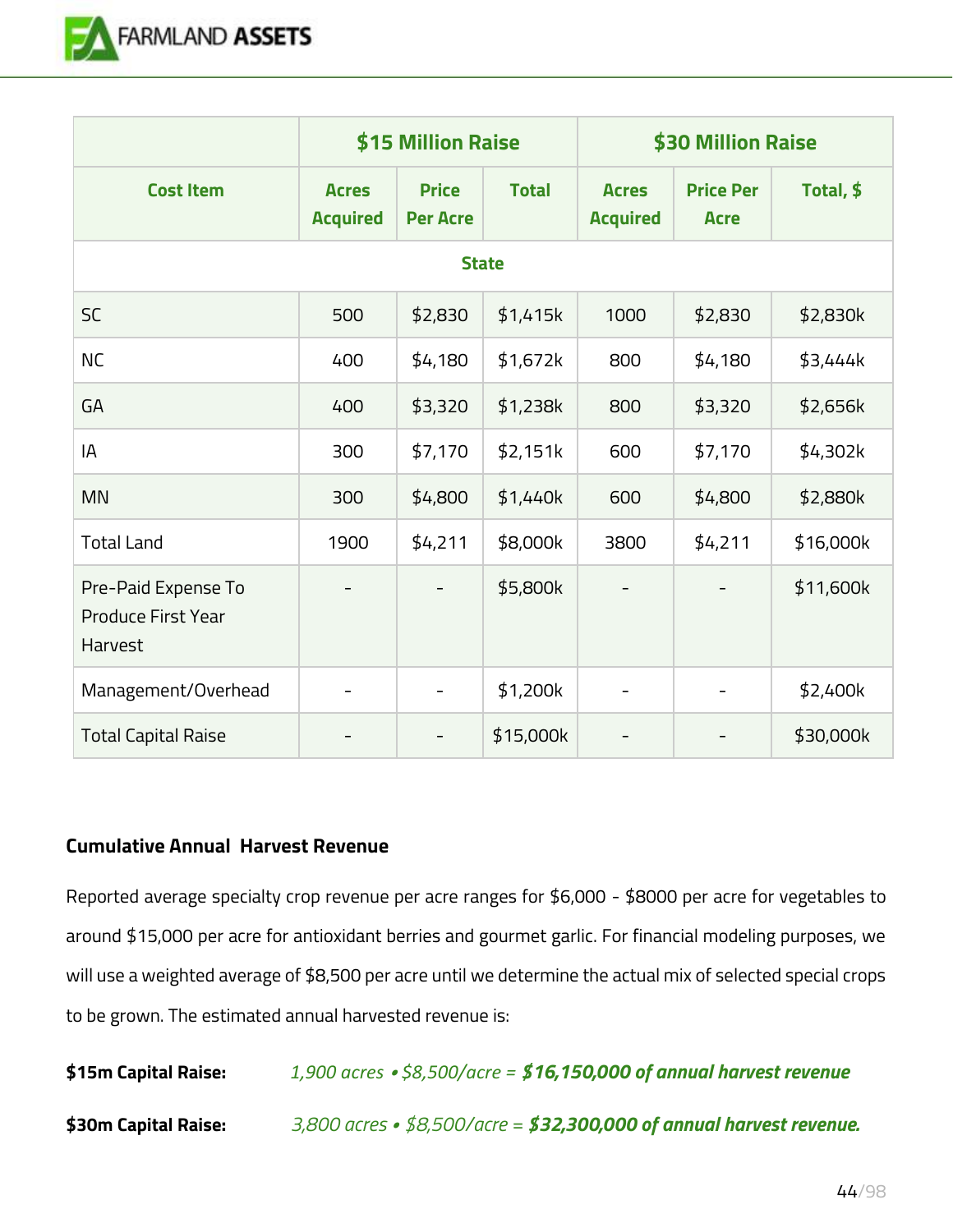

Operating Costs

FA Management has reviewed a number of financial models for specialty crops made by State Universities (see link below) and will use the following projected cost breakdown:

| <b>Expense</b>                 | <b>Percentage of</b><br><b>revenue</b> | <b>Explanation</b>                                                                |
|--------------------------------|----------------------------------------|-----------------------------------------------------------------------------------|
| Direct Expense                 | 40%                                    | Seed, soil preparation, hired labor, equipment<br>rentals, utilities, fuel, misc. |
| Overhead Expense               | 25%                                    | Insurance, property tax, dues, depreciation, interest<br>expense.                 |
| Management Overhead            | 10%                                    | C-Suite, Finance, Legal, and Marketing<br>compensation.                           |
| Target Pre-Tax Margin          | 25%                                    | $\qquad \qquad \blacksquare$                                                      |
| <b>Estimated Tax</b>           | 9%                                     | 35% from pre-tax profit.                                                          |
| <b>Target After Tax Profit</b> | 16%                                    | $\qquad \qquad$                                                                   |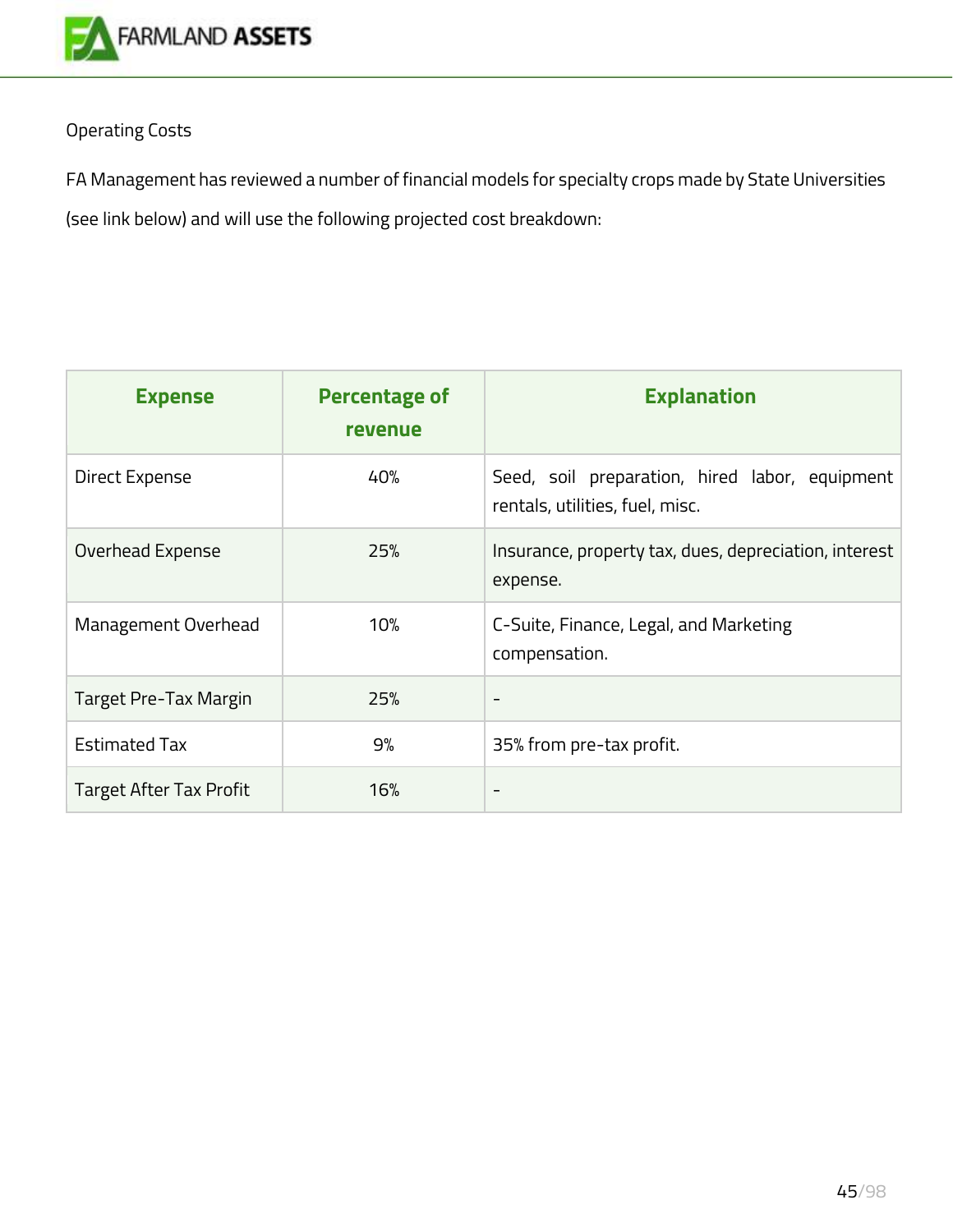

#### **Income Statement Model**

The model below presents estimated Company's profit and projected return on Company's equity. For this calculation, we estimate dividend distribution at 55% of post-tax profit.

| <b>Income Statement Item</b>     | \$15 Million Raise | \$30 Million Raise |  |
|----------------------------------|--------------------|--------------------|--|
| Revenue                          | \$16,150,000       | \$32,300,000       |  |
| Cost                             |                    |                    |  |
| Direct Expense                   | \$6,460,000        | \$12,920,000       |  |
| Overhead Expense                 | \$4,037,000        | \$8,075,000        |  |
| Management Overhead              | \$1,615,000        | \$3,230,000        |  |
| Target Pre-Tax Margin            | $$4,038,000 - 25%$ | $$8,075,000 - 25%$ |  |
| <b>Estimated Tax</b>             | \$1,413,000        | \$2,826,000        |  |
| Targeted After-Tax Profit        | $$2,625,000 - 16%$ | $$5,249,000 - 16%$ |  |
| Estimated Dividend (Est. 55%)    | \$1,444,000        | \$2,888,000        |  |
| <b>Investor Value Return</b>     |                    |                    |  |
| <b>Annual Yield on Harvest</b>   | 9.6%               | 9.6%               |  |
| Average Annual Land Appreciation | 6.0%               | 6.0%               |  |
| <b>Investor Net Return</b>       | 15.6%              | 15.6%              |  |

Given the variability of crop yield and other factors, Company's financial results can change year-to-year. Below we present a summary of how financial results will change in the case of 10% positive and negative variability.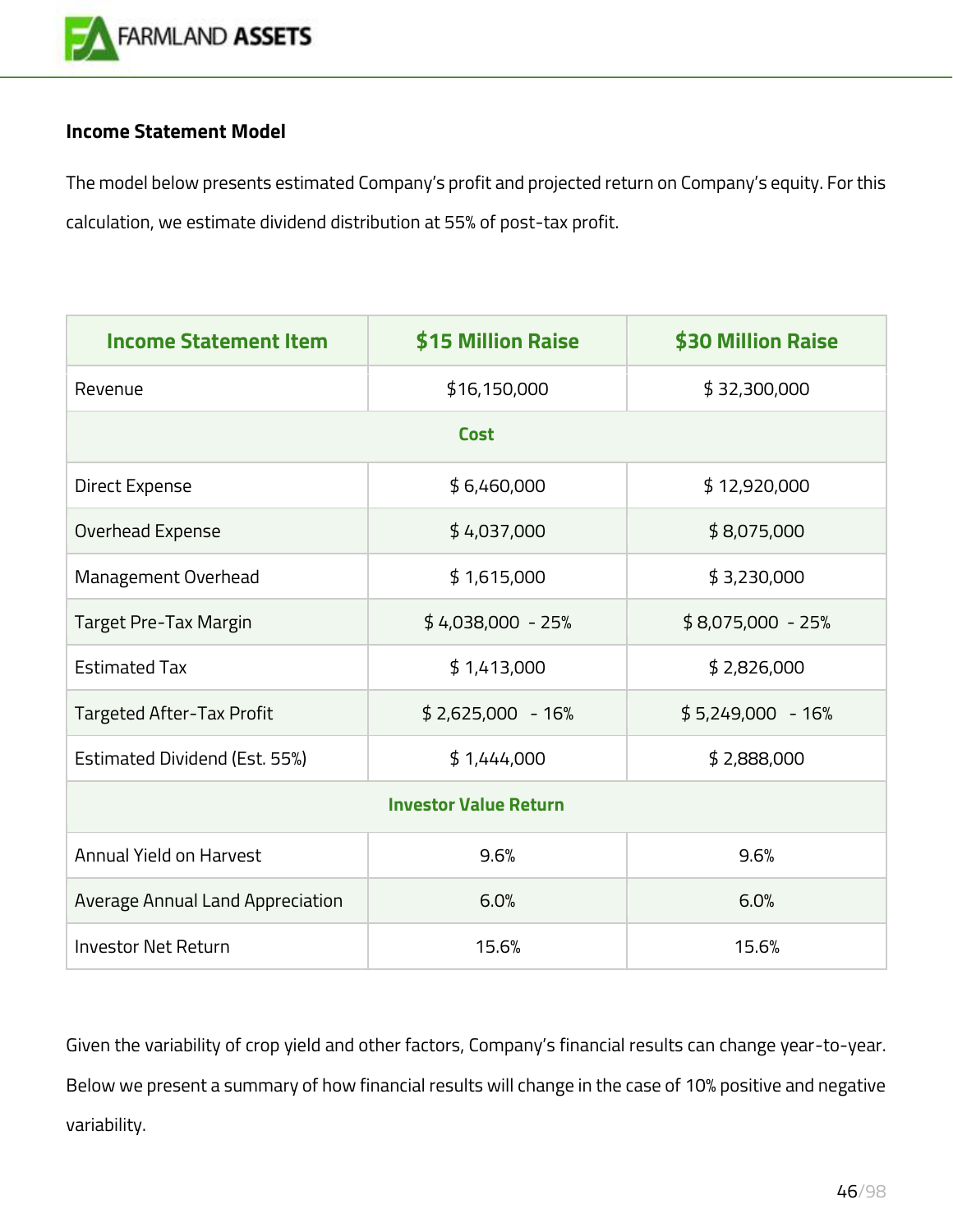

|                                    | \$15m Raise         | \$30m Raise         |  |
|------------------------------------|---------------------|---------------------|--|
| Above Model - After-Tax Profit     | \$2.625m            | \$5.249m            |  |
| <b>10% Higher Revenue Per Acre</b> |                     |                     |  |
| <b>Additional Profit</b>           | \$1.050m            | \$2.100m            |  |
| <b>Additional Dividend</b>         | \$0.577m            | \$1.155             |  |
| <b>Annual Yield on Harvest</b>     | 9.6% goes to 13.5%  | 9.6% goes to 13.5%  |  |
| <b>Annual Total Yield</b>          | 15.6% goes to 19.5% | 15.6% goes to 19.5% |  |
| <b>10% Lower Revenue Per Acre</b>  |                     |                     |  |
| Decrease in Profit                 | \$1.050m            | \$2.100m            |  |
| Decrease in Dividend               | \$0.577m            | \$1.155             |  |
| <b>Annual Yield on Harvest</b>     | 9.6% goes to 5.8%   | 9.6% goes to 5.8%   |  |
| <b>Annual Total Yield</b>          | 15.6% goes to 11.8% | 15.6% goes to 11.8% |  |

#### **Sources of data**

- Minnesota Specialty Crop Farm Performance Report Funded by U.S. Dept of Agriculture (USDA) [and MN Department of Agriculture.](https://ageconsearch.umn.edu/record/293322/?ln=en)
- Iowa State University [Selected Alternative Agriculture Financial Benchmarks.](https://www.extension.iastate.edu/agdm/wholefarm/html/c3-65.html)
- [South Carolina Department of Agriculture: Specialty Crops Market News Service.](https://www.ams.usda.gov/market-news)
- USDA National Agriculture Statistics. Service: New England Vegetables and Strawberries [Report.](https://www.nass.usda.gov/Statistics_by_State/New_England_includes/Publications/Current_News_Release/2019/eos2019_vegetables.pdf)
- Penn State University [Agriculture Department: Garlic Production](https://extension.psu.edu/garlic-production)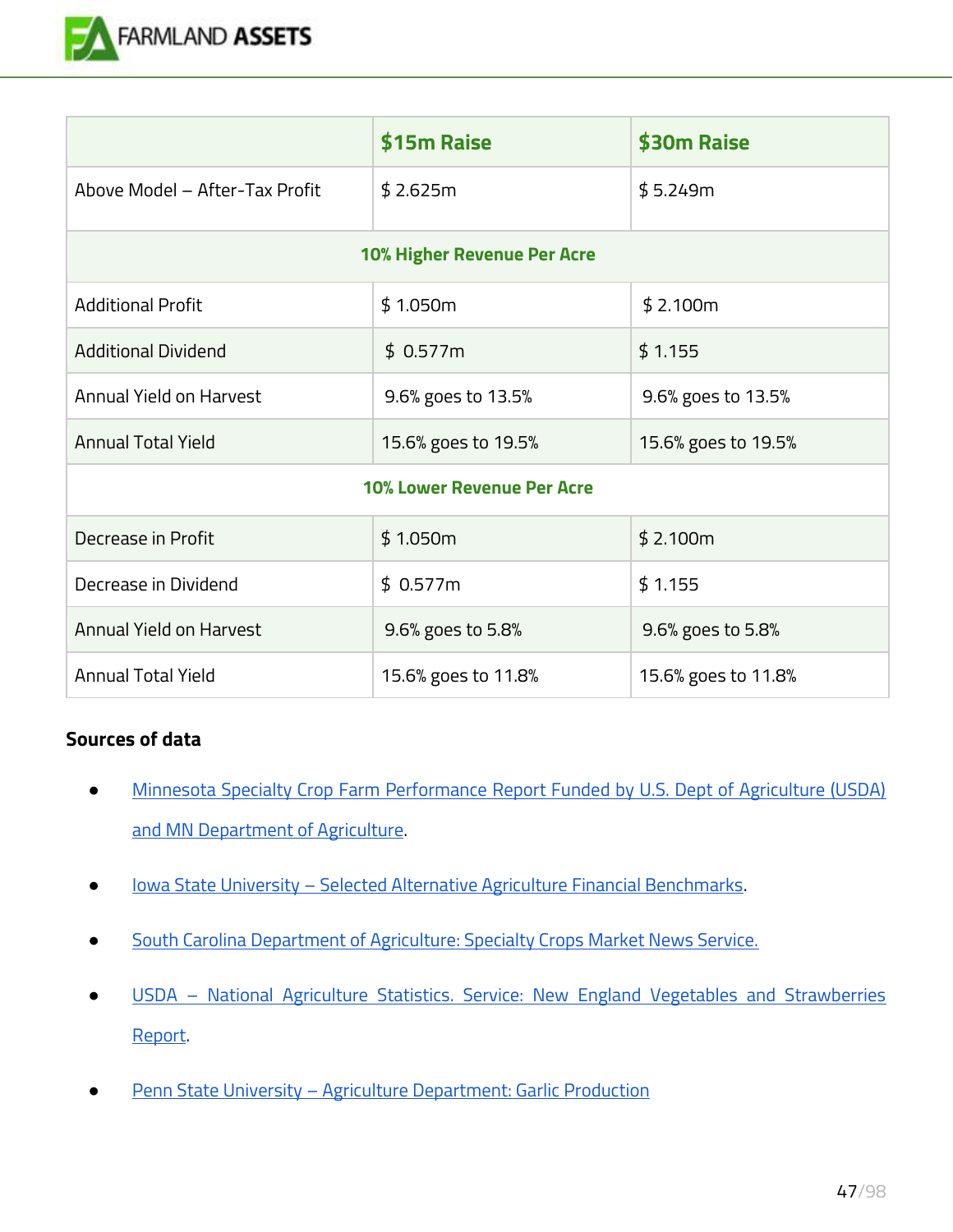

- Iowa State University [Economics Department: Aronia](https://www.extension.iastate.edu/news/2009/mar/110401.htm)  A New Crop For Iowa
- **[Profitable Plants Digest](https://www.profitableplantsdigest.com/)  Specialty Crops**

# **FA's Comparison To Competitive Farmland Investment Offerings**

Here is a summary of four perceived competitive farmland investment offerings vying for investor attention and why FA believes their *"Cumulative Diversity Advantage"* is a better investor model with lower risk.

#### **[Acretrader](https://www.acretrader.com/)**

Description of the competitor model:

- Investors make investments in single-site properties. Returns are dependent on single property results.
- Investor returns come from annual cash rent from farmers & long-term land appreciation. No yield sharing.
- Shareholder typically waits 5-10 years and must sell the land to realize their land return. Investment is over.
- Primarily invest in commodity crop land with 3%-5% annual returns and overall avg annual return of 8%.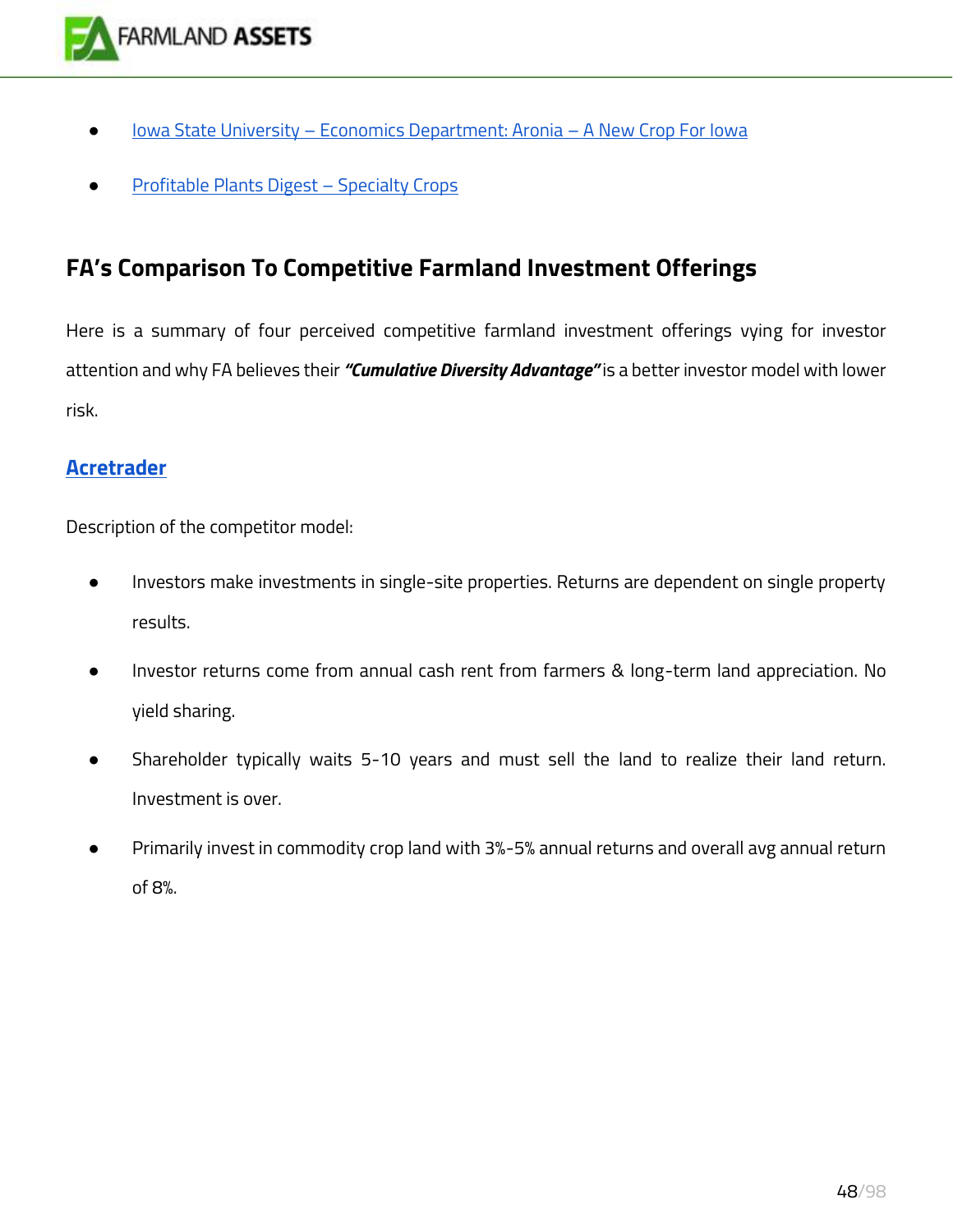Example of Current Pending Closings On Their Website:

| <b>State</b> | <b>Crops</b>      | <b>Estimated Gross</b><br><b>Cash Yield</b> | <b>Estimated Average</b><br><b>Net Annual Return</b> | <b>Minimum</b><br><b>Investment</b> |
|--------------|-------------------|---------------------------------------------|------------------------------------------------------|-------------------------------------|
| GA           | Cotton & Peanuts  | 4.3%                                        | 8.0%                                                 | \$16,500                            |
| <b>MN</b>    | Corn & Sunflowers | 3.3%                                        | 7.9%                                                 | \$16,600                            |
| GA           | Cotton & Peanuts  | 3.3%                                        | 8.0%                                                 | \$16,830                            |
| <b>MO</b>    | Cotton & Soybeans | 3.2%                                        | 8.0%                                                 | \$17,125                            |
| CA           | Almond Ranch      | 5.2%                                        | 8.0%                                                 | \$20,370                            |
| <b>MO</b>    | Cotton & Soybeans | 32%                                         | 8.0%                                                 | \$20,550                            |
| <b>AR</b>    | Cotton/Rice       | 3.3%                                        | 8.2%                                                 | \$20,790                            |
| <b>AR</b>    | Rice/Soybeans     | 3.3%                                        | 8.2%                                                 | \$22,890                            |
| MO           | Cotton & Soybeans | $3.2\frac{4}{9}$                            | 8.0%                                                 | \$23,250                            |

In addition, Acretrader shows over 20 closed deals on commodity crops of corn & soybean farms with est. cash yields of 3.5% and est. avg annual return of around 8%. FA did find one "specialty crop" property in Washington state for an apple/cherry farm reporting est. cash yields of 12.9% and est. avg. annual return of 12.8% which supports FA Assets' assumption that specialty crop annual cash yields can be 3X-4X higher than commodity crops.

#### FA's Model Is Better Because:

- Commodity yields are shown to be much lower for the same level of dollar investment than specialty crops.
- Single property investments have higher risk than our multi-site Cumulative Diversity Advantage model.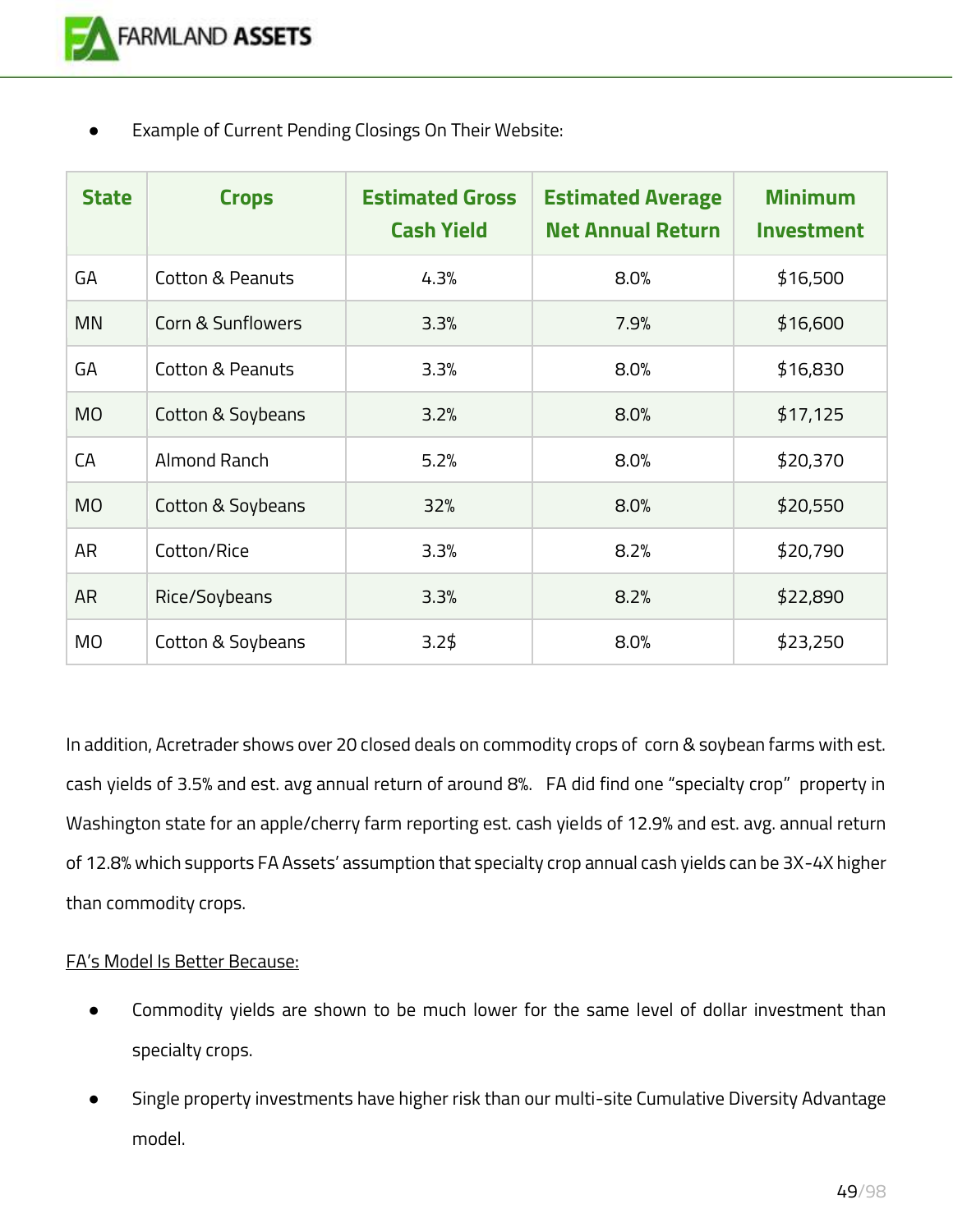- In the FA model, we do not plan on selling the land to realize an investor return on their property.
- FA will accumulate land value (multi-farm portfolio) to help increase the enterprise value of the FA token.
- FA investor will have more flexibility of buying and selling FA tokens versus being forced to sell the property.

#### **[FarmFundr](https://www.farmfundr.com/)**

Description of the competitor model:

- Offers fractional farmland investor ownership in single properties primarily in California.
- Investment returns come from annual harvest sales distributions and gains when the land is sold.
- Property examples on their website:

| <b>State</b> | <b>Crop</b>    | <b>Targeted Return</b> | <b>Minimum Investment</b> |
|--------------|----------------|------------------------|---------------------------|
| CА           | Almond Orchard | 13.3%                  | \$15,000                  |
| CA           | Row Crop       | $6% - 10%$             | \$10,000                  |

#### FA's Model Is Better Because:

- FA is avoiding western states due to higher risks for extended drought and damaging fire conditions.
- Investor has to participate in selling the land to realize the land appreciation return.
- FA will accumulate land value (multi-farm portfolio) to help increase the enterprise value of the FA token.
- FA investor will have more flexibility of buying and selling FA tokens versus being forced to sell the property.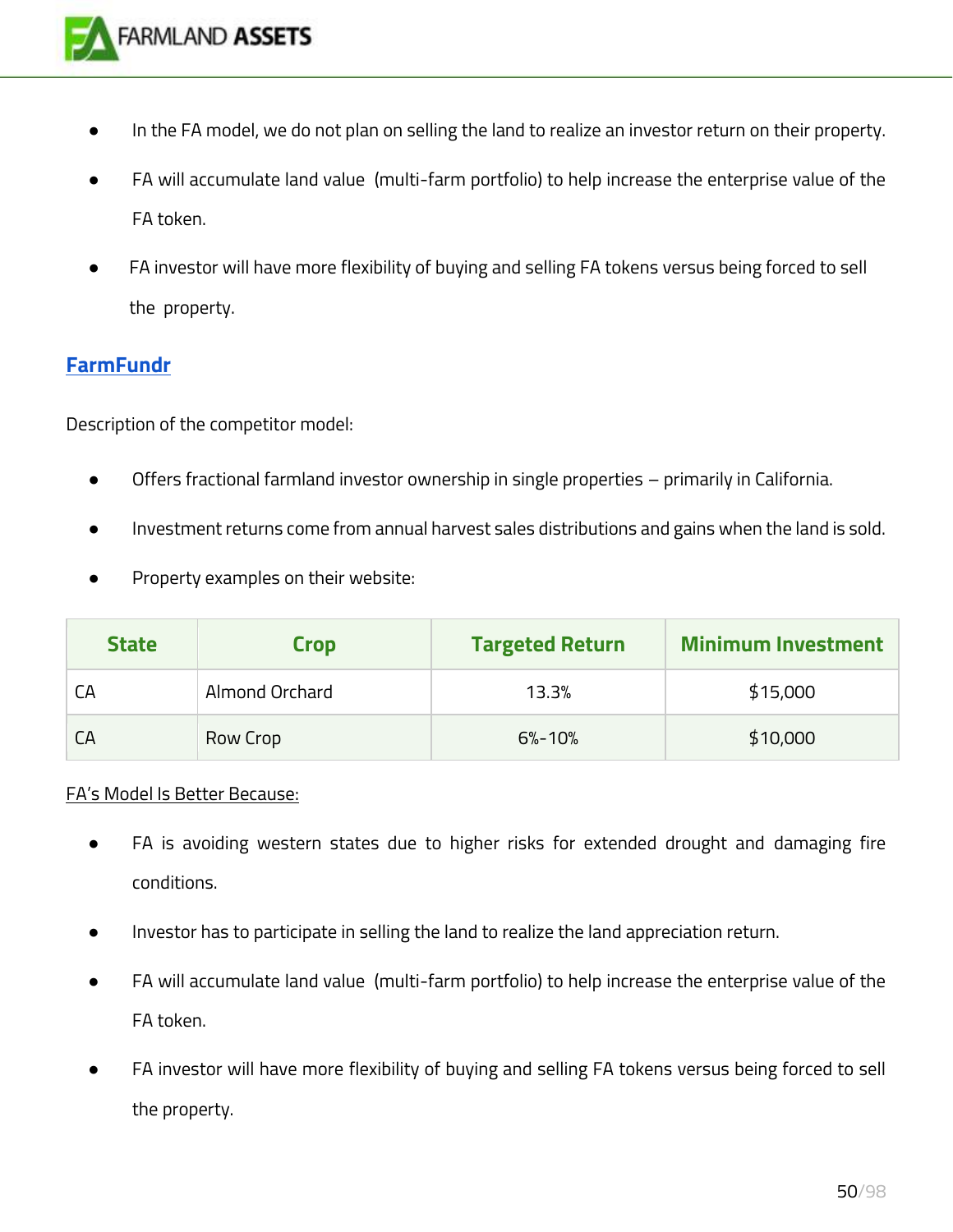

### **[FarmlandLP](https://www.farmlandlp.com/)**

Description of the competitor model:

- Farmland LP is currently raising their second fund (Fund II) as an LLC. Target raise is \$150 million.
- Invest into Fund II which is managed by Farmland LP. Minimum individual investment of \$50,000.
- Use capital to invest in land, irrigation, water rights, fencing, farm equipment, facilities, and other assets.
- Focus is on converting conventional farmland into organic farmland: Northern CA, Oregon, and Washington
- Takes around three years to convert land to organic status and 3-5 years to grow new permanent crops.
- Farmland LP's goal is to start annual member LLC distributions in 2-3 years after the investment.
- The larger investor return comes when the Fund II is closed and liquidated which is typically years away.
- No examples of specific properties. Investing into an organization that buys and operates organic farms.

#### FA's Model Is Better Because:

- FA is avoiding western states due to higher risks for extended drought and damaging fire conditions.
- FA will invest in both conventional farmland and organic farmland to optimize our diversity mix.
- Investor must wait for Fund II to decide to sell years later to realize their land appreciation return.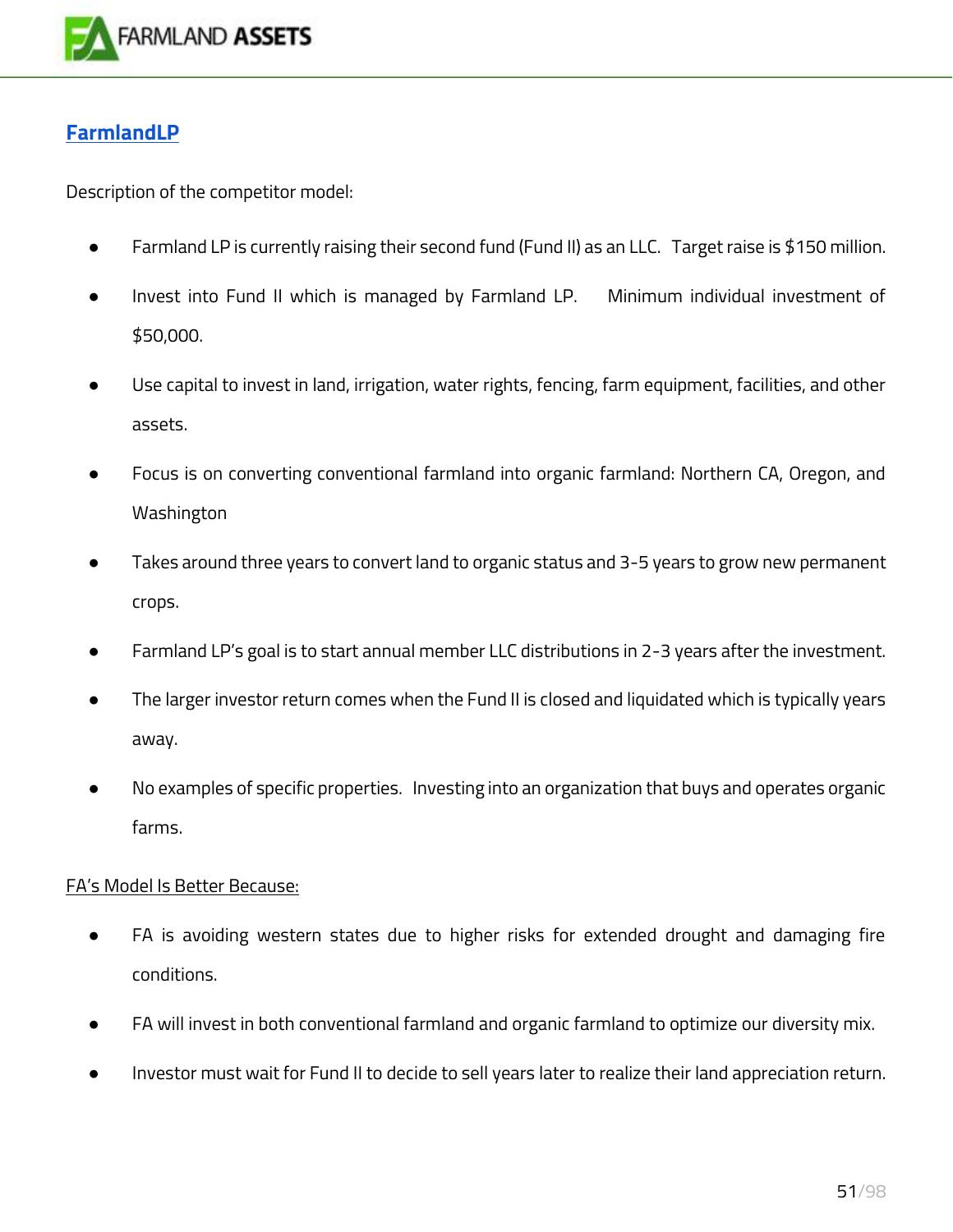

- FA will accumulate land value (multi-farm portfolio) to help increase the enterprise value of the FA token.
- FA investor will have more flexibility of buying and selling FA tokens versus being forced to sell the property.

## **[FarmTogether](https://farmtogether.com/)**

Description of the competitor model:

- FarmTogether is an online marketplace for farmland investing.
- Typically, a crowdfunding raise in an LLC for a single farm site and a specific crop.
- FarmTogether manages the various farming operations thru one of their LLCs: Farmland Management, LLC.
- Primary focus is on farmland with perennial crops in California and Pacific Northwest.
- Minimum investment is typically \$15,000 to \$50,000.
- Investor returns come from distributions of annual LLC income and land appreciation at the end of the holding period when the property is sold, which looks to typically be ten years.
- Advertise avg. cash yields of 3%-9% and avg annual IRR of 7%-13%.
- Current farmland investment opportunities on their website:

| <b>State</b> | <b>Crop</b> | <b>Average Net</b><br><b>Cash Yield</b> | <b>Target Net</b><br><b>Return</b> | <b>Target Hold</b><br><b>Period</b> |
|--------------|-------------|-----------------------------------------|------------------------------------|-------------------------------------|
| CA           | Almonds     | 9.0%                                    | 10.0%                              | 10 Years                            |
| CA           | Citrus      | 11.6%                                   | 11.4%                              | 10 Years                            |
| WА           | Apples      | 17.0%                                   | 15.1%                              | 10 Years                            |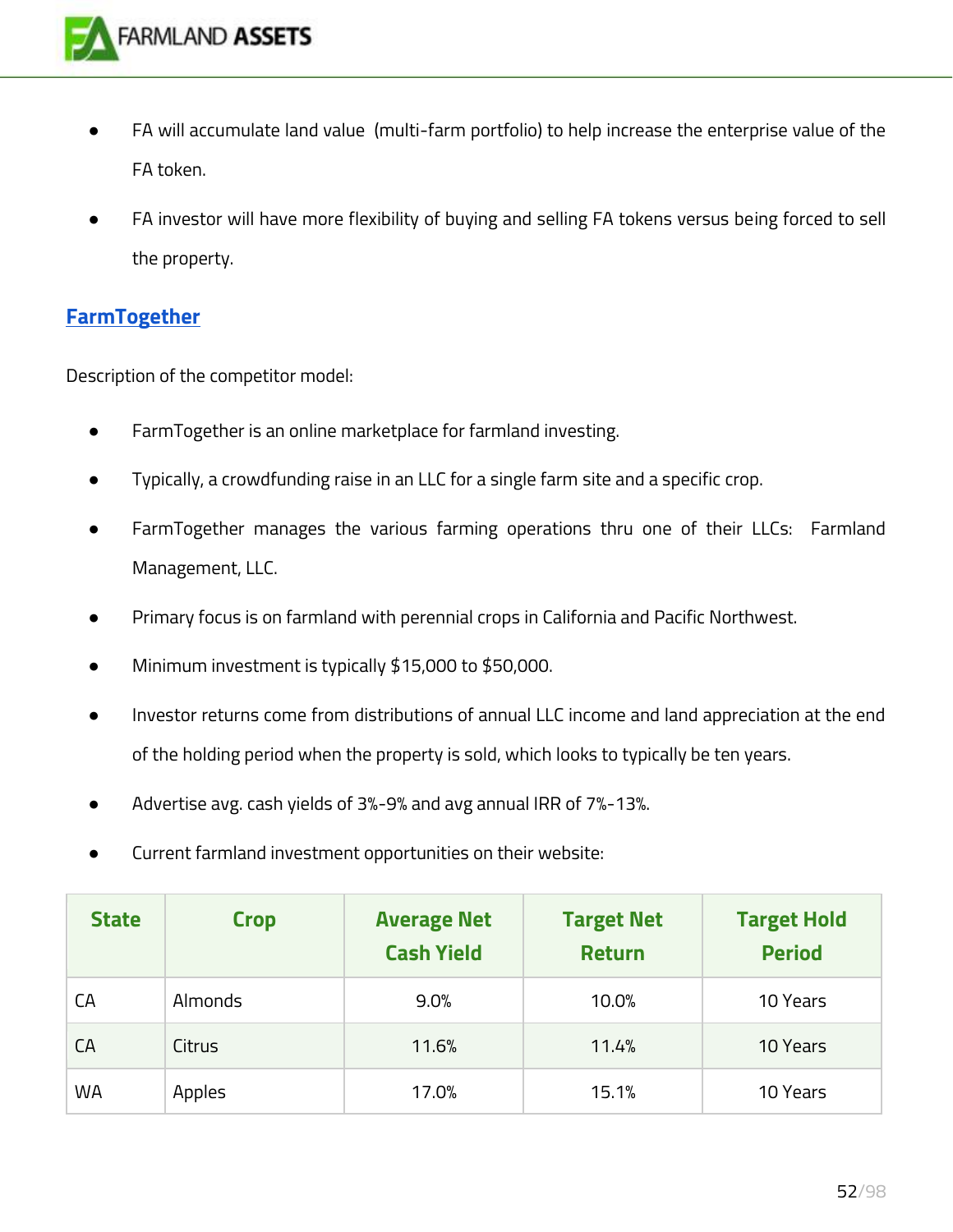

#### FA's Model Is Better Because:

- FA is avoiding western states due to higher risks for extended drought and damaging fire conditions.
- Investor must participate in selling the land ten years later to realize the land appreciation return.
- FA will accumulate land value (multi-farm portfolio) to help increase the enterprise value of the FA token.
- FA investor will have more flexibility of buying and selling FA tokens versus being forced to sell the property.

# **Risk Factors Associated With FA's Farm Land Operations**

**The Company's business consists of acquiring and managing farmland real estate which carries certain risks related to ownership and management of said properties. By its nature, the search for profitable investments is subject to risks that even a combination of due diligence, experience, and market analysis may not be able to overcome. Here is a list of possible risks and the Company's planned strategies and actions to reduce such risk:** 

Crop production yields can be susceptible to negative weather conditions, including drought, tornadoes, but difficult to predict when or where they will occur. Weather may have an adverse impact on the Company's results of operations, financial condition, and ability to make dividend distributions to its FA Token Holders. FA's plans to operate in multiple regions of the Midwest and Southeast United States which will help reduce and lower the probability of weather-related risks. The two selected agriculture regions benefit from the favorable rain and weather patterns coming up through the Gulf of Mexico as compared to the increasing drought conditions experienced in the U.S. western states fed by the Pacific jet streams. For potential catastrophic weather events, the Company will carry adequate crop/business insurance to cover the basic cost of production.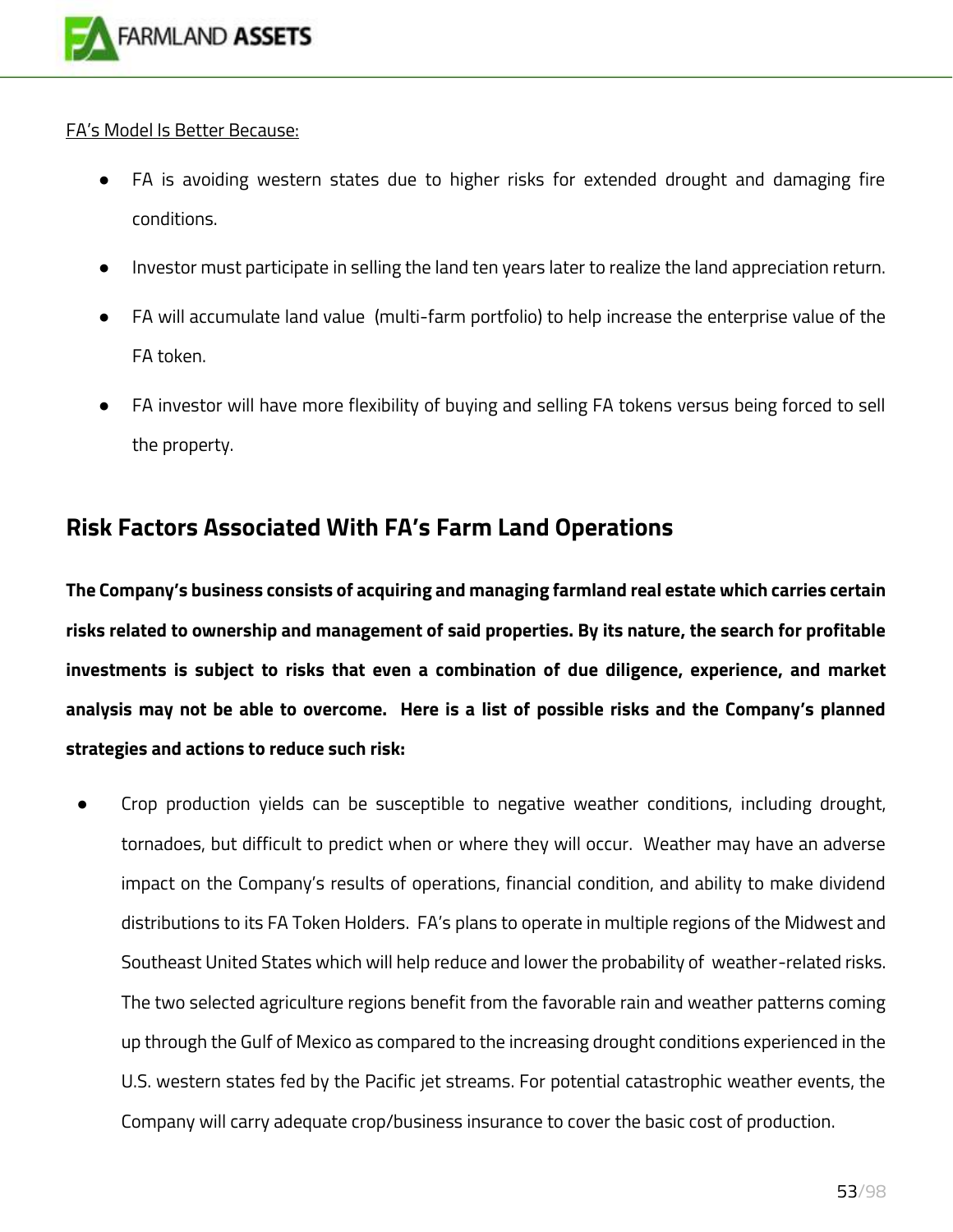- Crop production yields can be susceptible to pests and disease which may have an adverse impact on the Company's results of operations, financial condition, and ability to make dividend distributions to its FA Token Holders. Proper soil preparation and soil maintenance practices have dramatically reduced this risk in the past few decades and will be a cornerstone of FA's operational disciplines.
- The impact on crops and value of farmland may be subject to risks associated with long-term effects of climate change. Some climatologists have predicted that the impact of climate change could include increases in average temperatures, more extreme temperatures, changes in rainfall patterns, more severe drought conditions and increases in volatile weather over time. Such effects of climate change could make the Company's land less suitable for farming or other alternative uses which could have a material and adverse impact the Company's ability to generate planned financial results. FA's "Cumulative Diversity Advantage" of multiple locations and crops will give FA the ability to be more flexible and help reduce the impact of such climate risks.
- The market value of a crop can be affected by many factors that can differ each year. For example, the unpredictability of weather (favorable and unfavorable) can impact yields and create inventory shortages or supply excesses of any one crop that may increase or decrease FA's estimated average unit market price for that growing season. FA's "Cumulative Diversity Advantage" plans to harvest multiple crops that can minimize the impact compared to competitive farmland investment offerings that are restricted to a single crop and single location.
- The Company may incur unexpected repair expenses to its farm equipment, buildings, and fencing that could require unexpected costly repairs from time to time. The cost of making these repairs may reduce cash available for dividend distribution. Strong FA preventative maintenance programs will help reduce said risks.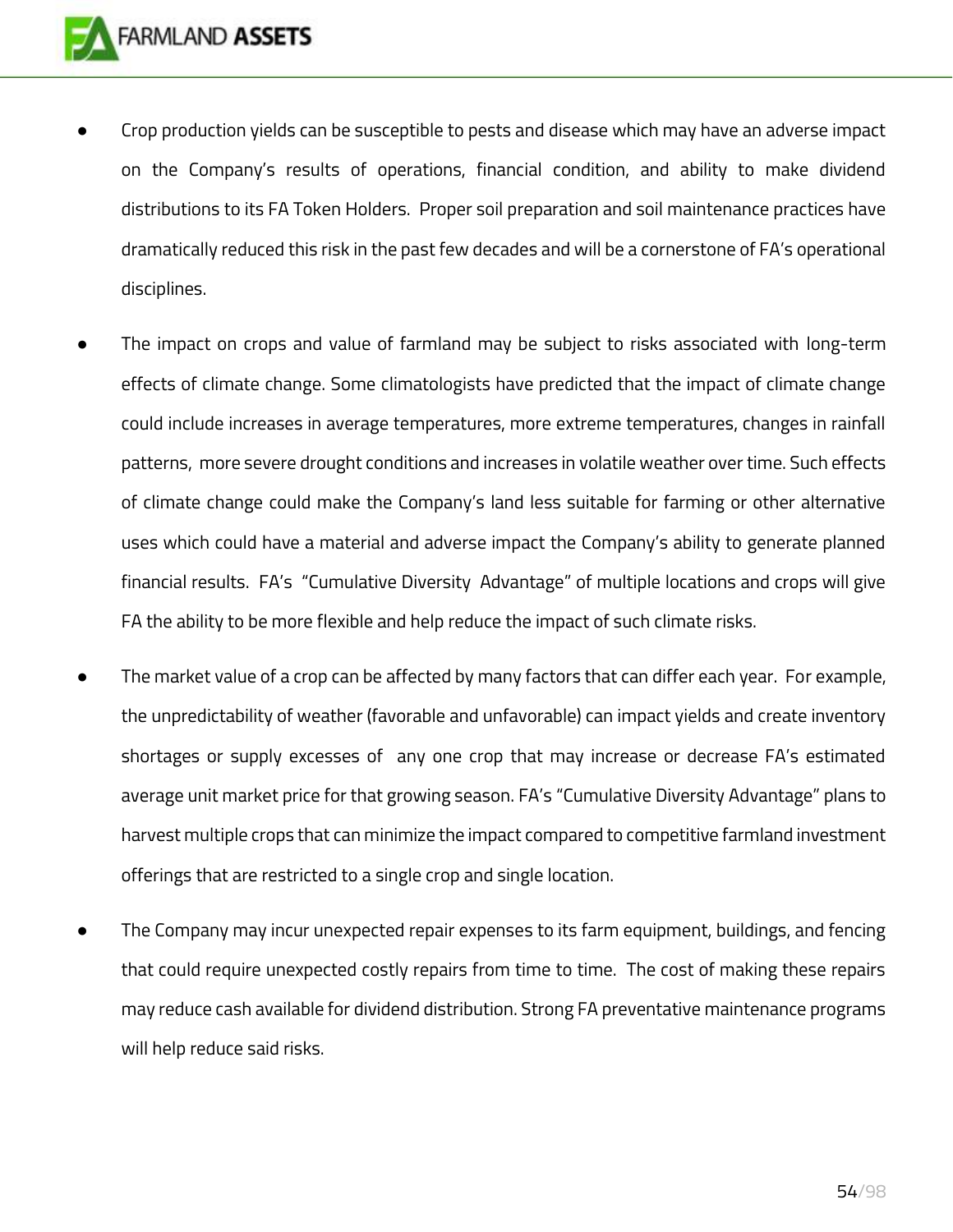- The Company will employ or subcontract farmland managers who will be supervised by FA's Senior Operations Management to oversee the day-to-day operations of a specific farm. Our success will depend on the performance of such farmland managers and any failure to successfully perform their management duties could adversely impact the results of that property and could reduce cash available for dividend distribution. FA will minimize this risk through its disciplined candidate interview process and having FA Founders residing in states and regions for on-site audits of the key performance disciplines on a timely and periodic basis.
- Unknown environmental issues may impact the value of an acquired property including unexpected remediation costs that could have an adverse impact on the financial performance of the Company. During FA's due diligence process, soil samples, environmental reports, and buyer indemnity protection will be used to help reduce any negative impact.
- Market prices for farmland may increase faster than projected which may require more cash to grow the total planned acreage and reduce the cash available for dividend distribution. FA's "Cumulative Diversity Advantage" of multiple locations in multiple regions gives us the flexibility to select farmland with the best return on investment.
- The acquired properties will be subject to property taxes that may increase as property tax rates change and as acquired properties are assessed and reassessed by taxing authorities. The Company's business plan includes retaining funds for anticipated property tax increases but cannot provide absolute assurance that the level of working capital retained will be sufficient to satisfy actual increases.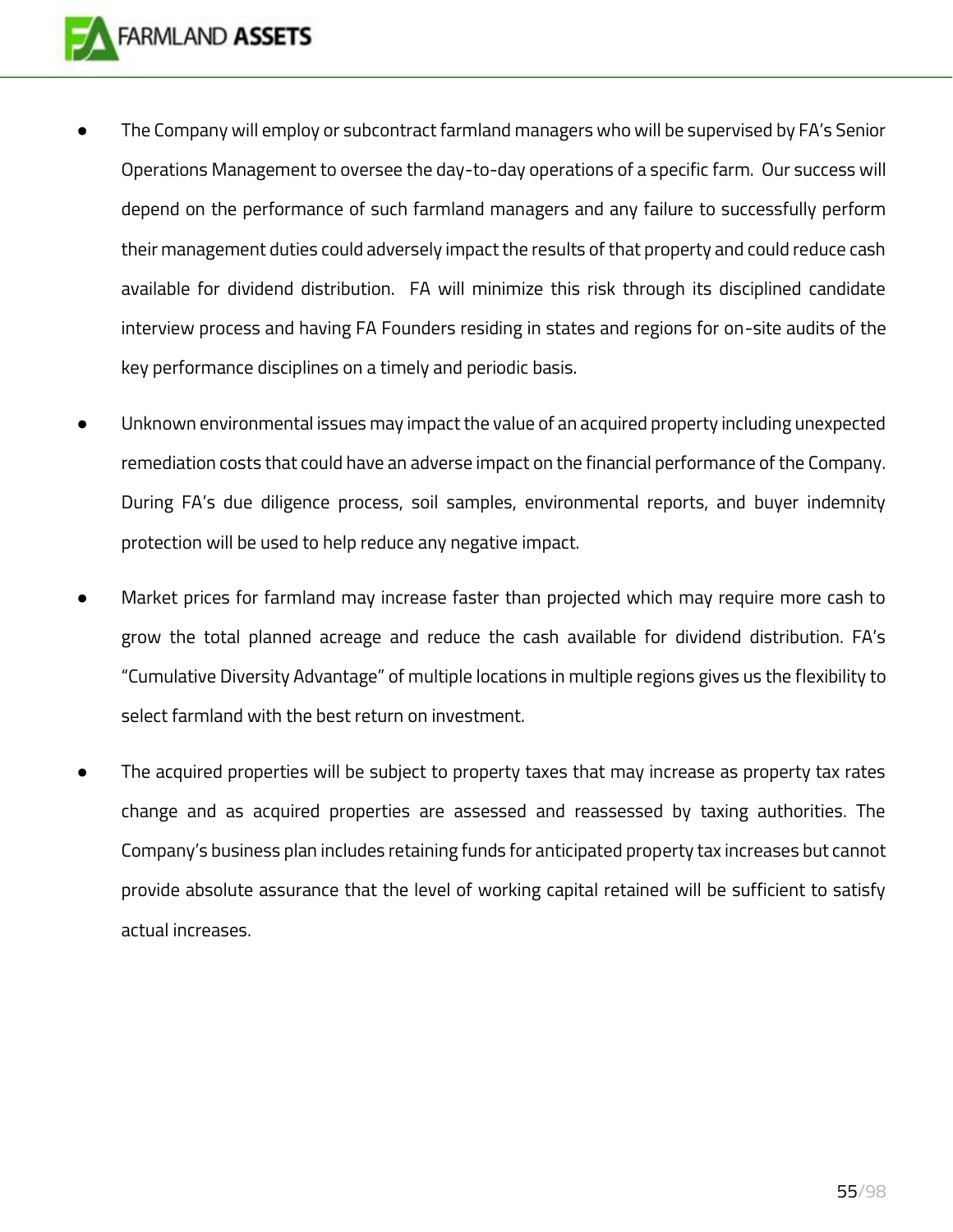

# **Summary – Reasons For Investing In The Farm Land Assets, Inc.**

#### **Limited Supply and Growing Demand**

The ever-increasing global population growth and demand for food versus the non-replenishable shrinking supply of productive agricultural land is a market reality that will result in higher prices for agricultural crops and will also drive remaining farmland values much higher than in past years. The economic law of supply and demand will prevail and drive this business plan.

#### **Strong Appreciation of Farmland**

Farmland has been an extremely resilient asset class. Farmland has seen positive returns generated every year since 1990 proving it to be one of the most stable asset classes over the past few decades.

#### **Limited Availability of Land**

Over 60% of the U.S. farmland is owner operated. The average age of U.S. farmers in 2021 is 61 years old. As more and more farmers reach the retirement age, a large portion of land will change hands, supplying the market with a great opportunity to invest in productive farmland.

#### **Diversity of Crops and Geography Reduces Risk**

The focus on crop diversity in different prime growing regions will maximize results and minimize risks for the investors. Investment returns will come from annual harvest dividends, long-term appreciation of land values, and secondary trading platforms for the FA Security Token.

#### **Experience**

FA's Founders and Key Management have the hands-on experience and knowledge to successfully execute the business plan.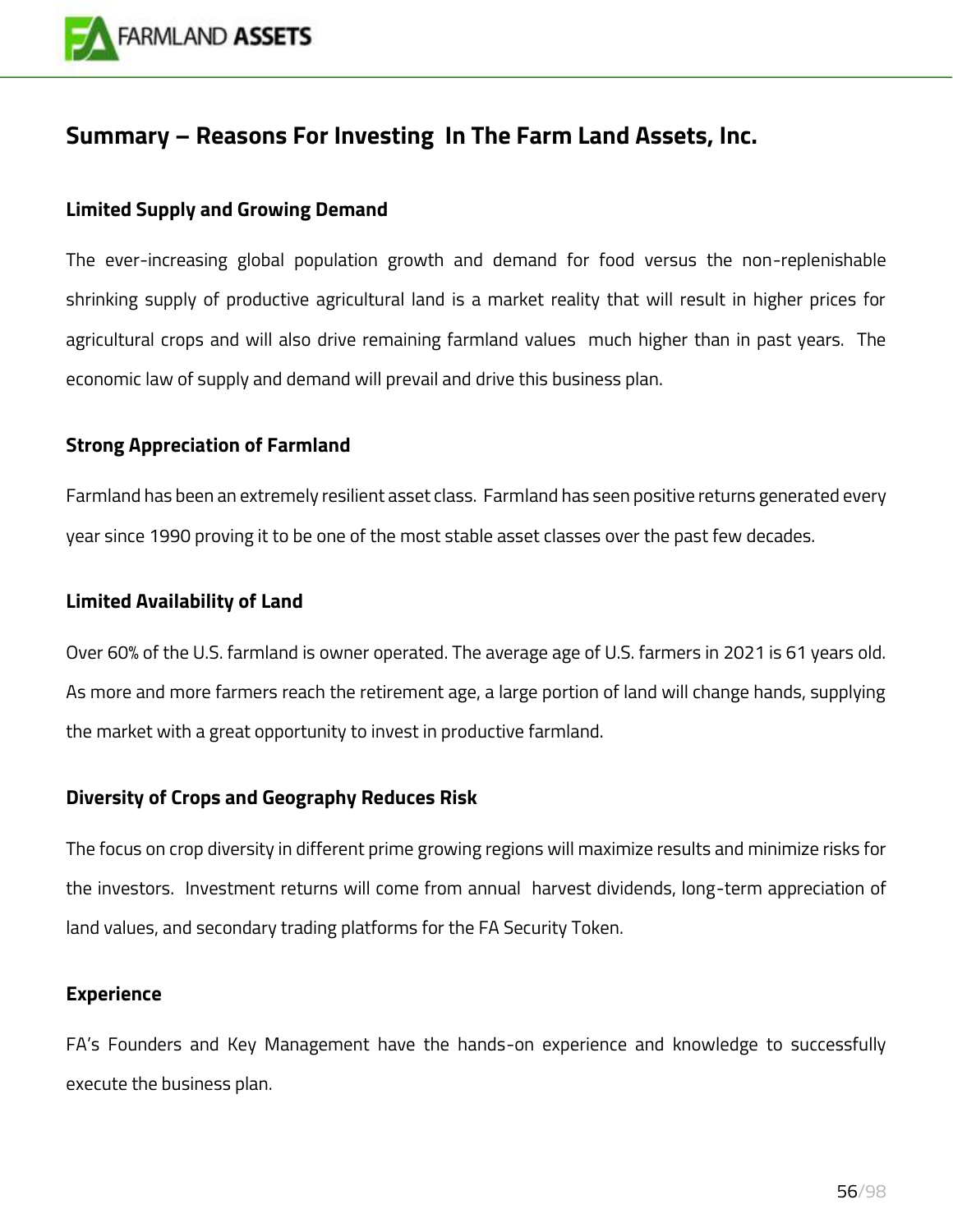

#### **Partnerships**

Trusted business relationships with growers, processors, end-market customers will ensure the business plan has a strong foundation to build on.

#### **Food Security**

The peace of mind knowing the investor has the ability to access quality food sources in cases of global crisis, pandemic, or natural catastrophes.

#### **Sustainability**

Know you are investing in emerging major plant-based ESG markets that will have a documented improvement on the environment for generations to come.

# **[THE REMAINDER OF THIS PAGE INTENTIONALLY BLANK]**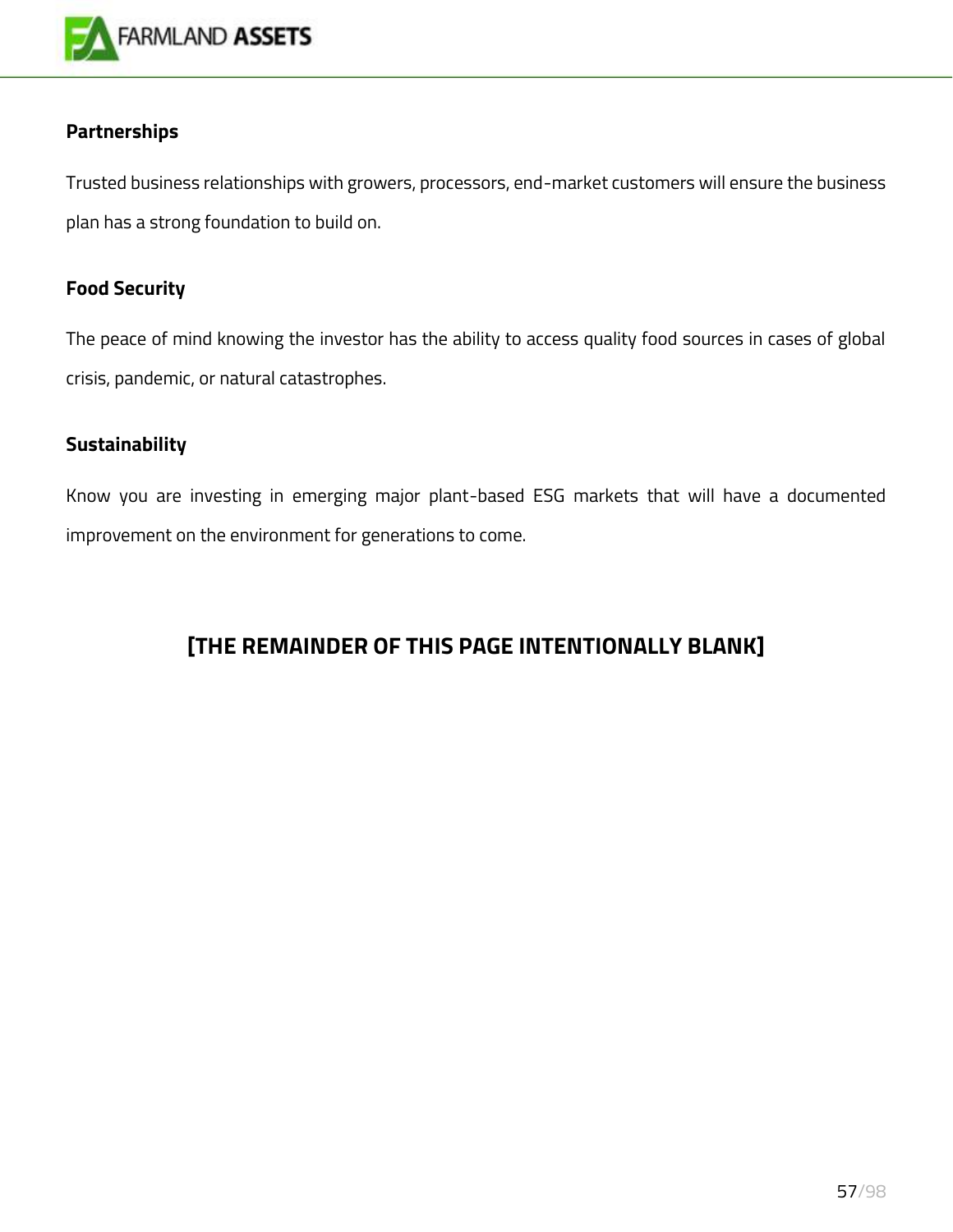

# **DIRECTORS AND MANAGEMENT**

The Directors are responsible, inter alia, for establishing the investment objectives and policy of the Company, for monitoring the Company's performance and for the overall management and control of the Company.



#### **Robert Smith III, Founding Member, CEO and Chairman**

Mr. Smith has a degree in Computer Science and accounting from Columbia Commercial College and has served as President of three successful companies. Mr. Smith spent 18 years in banking software development and implementation which serviced over 100 banks nationwide using IBM and NCR mainframe computers and

(Robert Smith Holdings, Inc.), owner and operator of factory assembling micro-

computers which were sold to Home Shopping Network, Sears, DaMark, Montgomery Ward and many other retailers for resale. Also, through international sales channels, shipped thousands of computers all over the world. In 1996, Mr. Smith built the first pre-pay telephone switch while writing and launching software for the first pre-paid cellular telephone platform offering prepaid cellular phone service to ACOG the communications division of the 1996 Atlanta, Ga. Olympics. After the Olympics he was part of a sign up of over 19,000 pre-paid customers within the first year (Prepaid Phone Services, Inc.). Mr. Smith also installed his pre-paid cellular switches and software platforms in La Paz, Bolivia for Italian phone company INTEL and installed same in Tegucigalpa, Honduras. Mr. Smith has over 30 years of experience in the import/export industry and has traveled worldwide most of his life throughout China, Russia, Ukraine, Republic of Georgia, Central America, Mexico, Brazil, Bolivia, Honduras, and other South America countries. Mr. Smith has the exemplary business skills to direct the operations of Farm Land Assets, Inc., with primary emphasis on streamlining operations, contract development as well as continued development of the latest seed genetics and equipment processing technologies.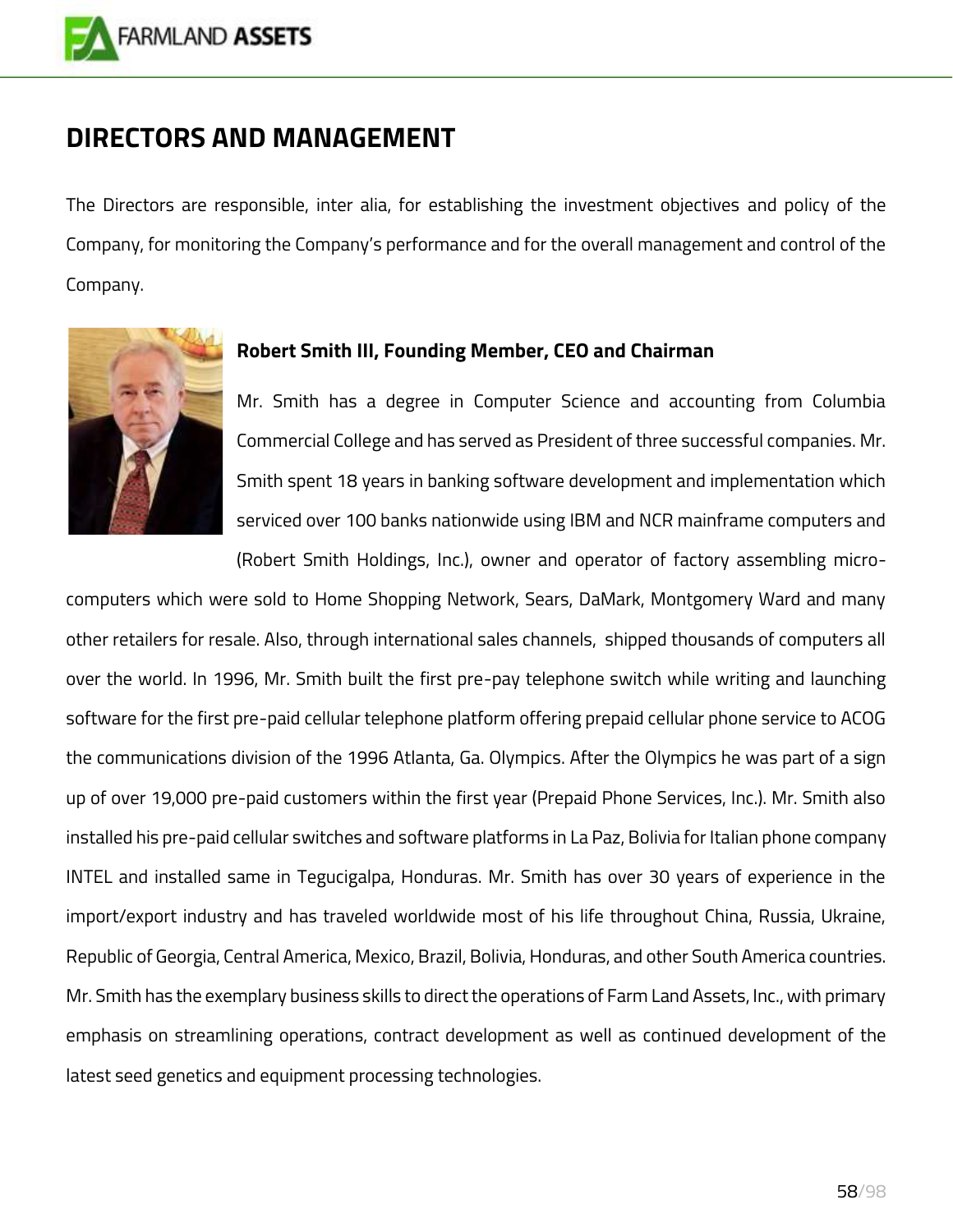



#### **Billy Styles, Founding Member, Chief Agronomist and Farm Management**

Mr. Styles is a 5th generation farmer who has been working in the soil for nearly 50 years. Mr. Styles is the Founder/Owner of Tactical Horticulture Consulting, LLC. He is also a Licensed Hemp Processor and Licensed Industrial Hemp Grower. Mr. Styles has a network of Hemp Farms and Processors that reach domestic and international markets. Mr. Styles, has a gift for growing and a passion for educating people with Mother Nature in mind. The farm and America's landscapes have been

his laboratory and proving grounds for over fifty years. Mr. Styles knowledge and passion for growing has made him a sought-after expert for the development and use of organic products. Mr. Styles is a renowned speaker and lecturer on the topic, as well as a radio and television personality. He is featured as a keynote speaker at regional and national agriculture shows, gardening expos, home shows and garden clubs. Mr. Styles has used his expertise to help maintain some of America's most beautiful botanical gardens including Biltmore Estate, Brooklyn Botanical Garden, Peggy Rockefeller, and Queens Botanical Garden to name a few. Mr. Styles is a Certified Master Gardener, Certified Clean Stream Administrator, Certified Turf Grass Professional and a Certified Plants man. Billy is a visionary and driving force behind FAs soil and seed genetics production plans.



#### **Lyle Jensen, Founding Member, Director, Business Development**

Mr. Jensen grew up in Iowa where he was part of a multi-generational agricultural family that produced corn, soybeans, and hay. He is a graduate of Simpson College in Business & Accounting. Following college, he entered Rockwell International's Financial Fast-Trak program and advanced quickly in financial and program management positions. From there, Mr. Jensen accepted progressive C-Suite

executive positions as President or CEO of private and public companies in electronic manufacturing services, automotive aftermarket services, tire recycling, and alternative energy. A demonstrated successful track record has included start-ups, joint ventures, restructuring, financial turnarounds,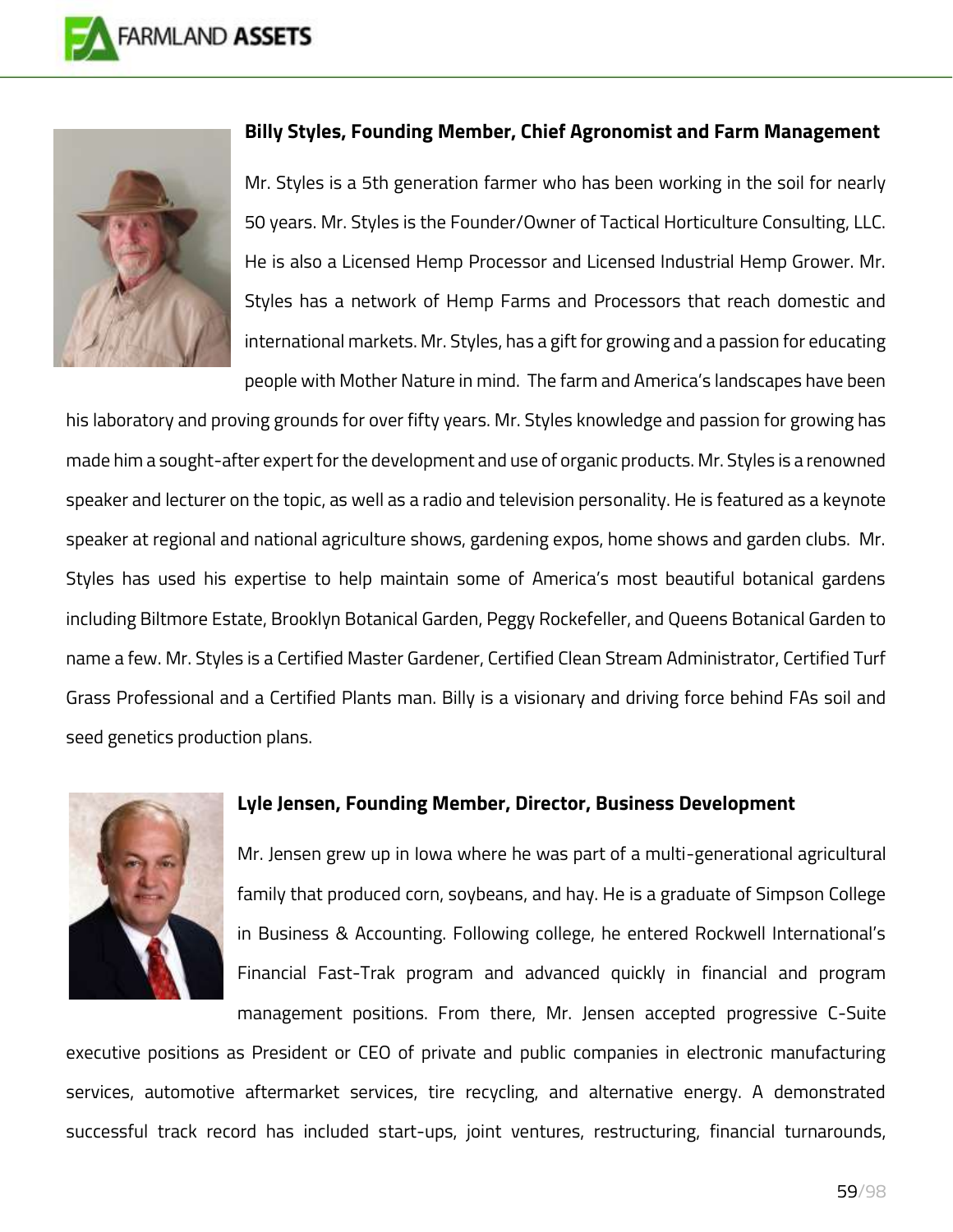

acquisitions, divestitures, and multi-site management. Mr. Jensen has been successful in raising capital thru venture capital start-ups, middle-market growth funds, OTCQB small-cap and NASDAQ public companies.

#### **Robert Kells, Founding Member, Director, Advisor**

Mr. Kells Jr. hails from Rhode Island and South Carolina. He is a graduate of Embry-Riddle Aeronautical University where he earned his B.S. in Homeland Security with Minors in Security & Intelligence and Airline Operations. Mr. Kells is a veteran of the United States Marine Corps and served in Operation Just Cause (Panama) and Operation Desert Shield/Storm in Saudi Arabia and Kuwait. Robert is also a retired Army National Guard Soldier and served in Operation Iraqi Freedom I and Operation Enduring Freedom XI. Mr. Kells is a retired third-generation police officer and served with the Rhode Island Capital Police and



Providence Police Department. Robert brings a wealth of knowledge, experience, networking, and global contacts from the relationships he has cultivated throughout his career and travels. He is a solid leader, tactician, and brings honor and integrity to whatever he does.

Additional experienced farmland operators and support staff have been

identified to join the Farm Land Assets Team once we have secured funding to launch the business plan.

# **[THE REMAINDER OF THIS PAGE INTENTIONALLY BLANK]**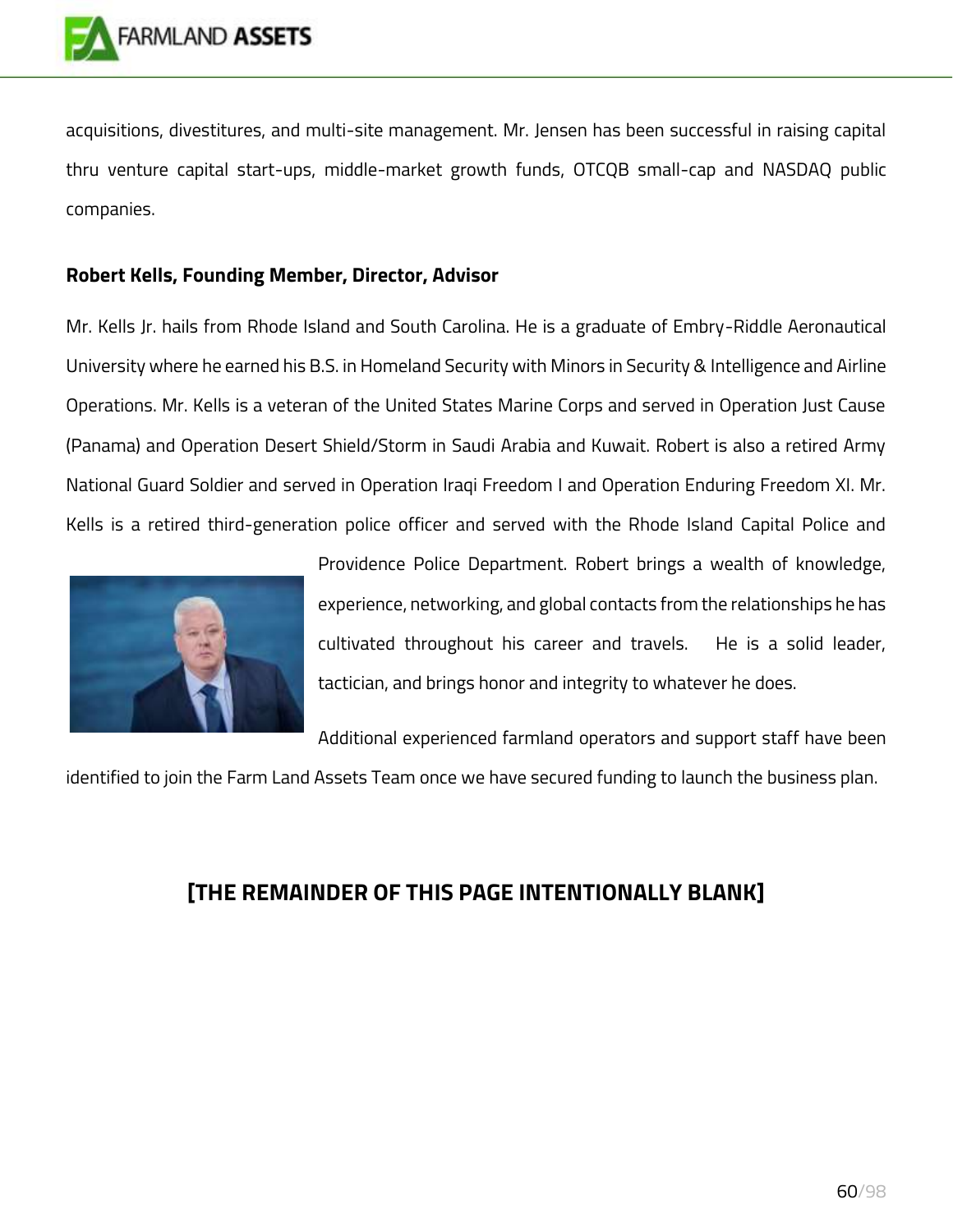

# **DESCRIPTION OF SHARE CAPITAL AND MANAGEMENT SHARES**

*The following is a summary of the material features of our share capital. This summary is not complete and is qualified in its entirety by the governing documents of the Company, which may be available upon request.*

The Company's registered share capital consists of 100,000 Common Stock shares 0.1 USD par value and 205,000,000 Preferred Class B shares 0,3 USD par value.

All Preferred shares exist in the form of Farm Land Assets tokens.

An actual management possessions of Company shares are as follows:

|                       | <b>Ownership</b> |
|-----------------------|------------------|
| <b>Name and role</b>  | <b>Common</b>    |
| Robert Smith III      | 25,000           |
| Robert Kells Jr.      | 25,000           |
| Lyle Edward Jensen    | 25,000           |
| William Gordon Styles | 25,000           |

# **Rights, Preferences and Privileges of the Common Shares**

#### **Voting Rights**

Each holder of Common Stock shares is entitled to one vote for each Ordinary Share of which they are holder.

Preferred Class B shares carry no voting rights; therefore, holders of such shares are not entitled with voting power.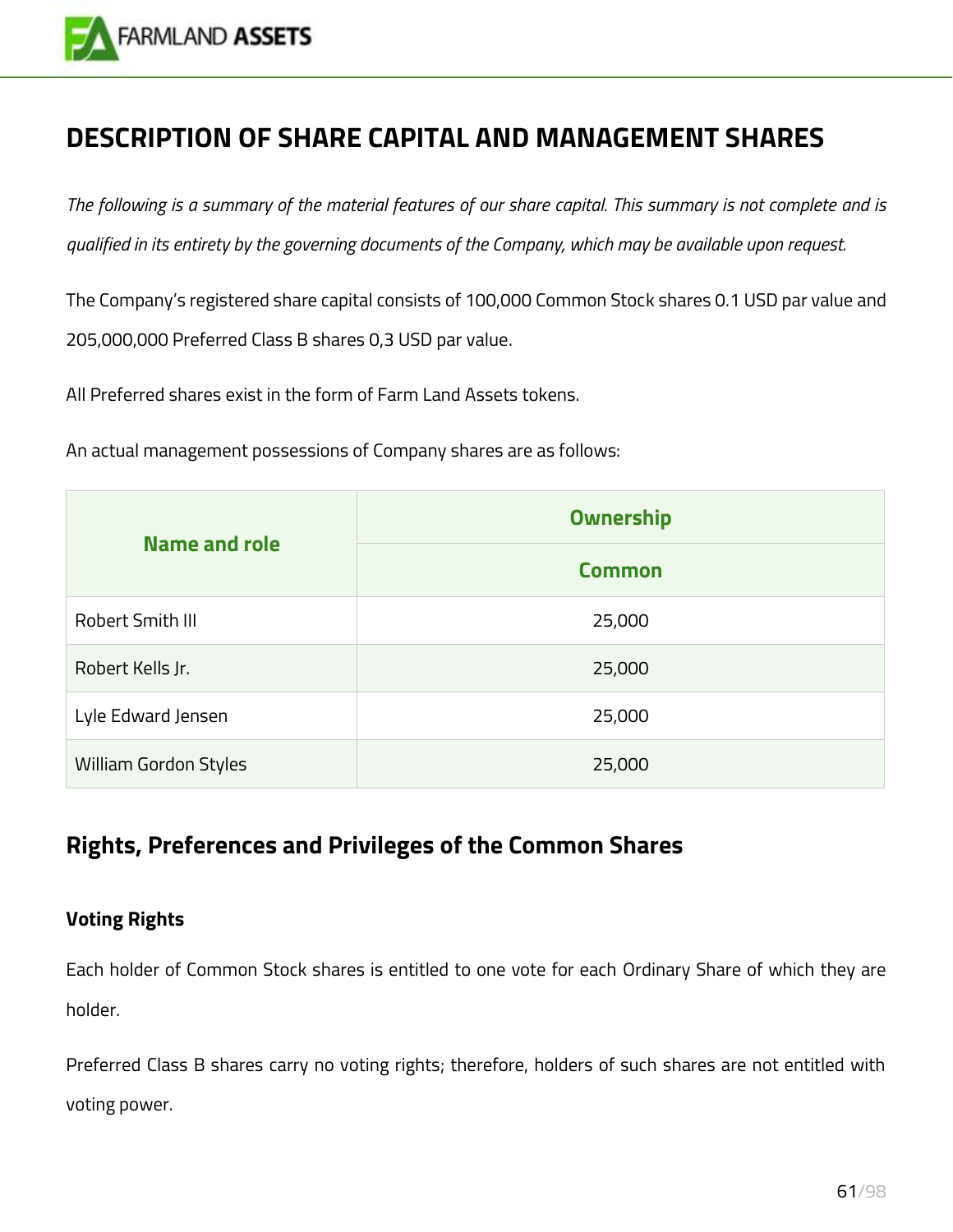

#### **Dividends**

Each holder of our Common Stock and Preferred Class B shares is entitled to participate in dividend payments to the Company's members in proportion to their holding of Common Shares and Preferred Shares.

#### **Capital Rights**

Each holder of our Common Stock and Preferred Class B shares is entitled to participate in any distribution arising from a winding up or otherwise on a return of capital of the Company in proportion to their holdings of shares.

# **Exemptions from securities registration**

The Company offers its shares via the following Offering Memorandum under the exemptions of the Regulation D. The Company also offers its shares to the non-US residents via the separate Offering Memorandum under the exemptions of the Regulation S.

## **[THE REMAINDER OF THIS PAGE INTENTIONALLY BLANK]**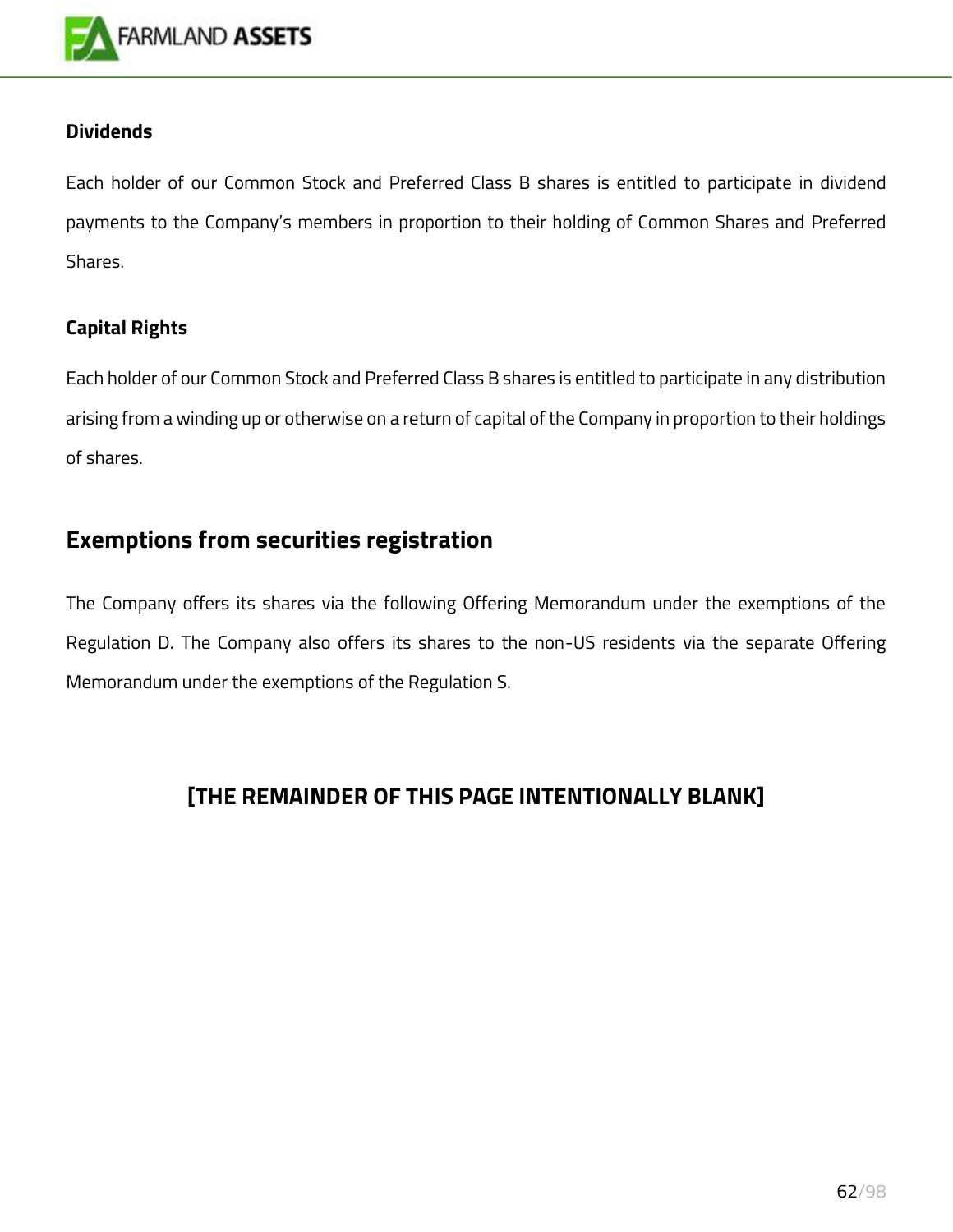

# **SUMMARY OF THE OFFERING AND THE RIGHTS ATTACHED TO THE TOKENS**

This section sets forth the rights, preferences, powers, and restrictions and limitations thereon to be attached to the Company's Tokens (the "Tokens") issued by Farm Land Assets, Inc. (the "Company") pursuant to the Security Token Purchase Agreement with respect to the Tokens to be entered into between the Company and certain qualified purchasers, as may be amended, restated and/or otherwise modified from time to time (the "STPA") Certain of the provisions described below are subject to important limitations and exceptions. Prospective purchasers should review the STPA in its entirety, before its signing. If any of the provisions of this section are inconsistent with or contrary to the descriptions or terms in this Memorandum, the terms of the STPA, as applicable, will prevail.

| <b>Issuer</b>              | Farm Land Assets Inc.                                                                                                                                                                                         |
|----------------------------|---------------------------------------------------------------------------------------------------------------------------------------------------------------------------------------------------------------|
| <b>Securities</b>          | Farm Land Assets Inc. Preferred Class B shares represented in<br>the form of Farm Land Assets tokens.                                                                                                         |
| <b>Offering Size</b>       | \$30,000,000                                                                                                                                                                                                  |
| Purchasers                 | Each purchaser of a Token must be an accredited investor from<br>the US, as defined in Regulation D under the Securities Act. See<br>section "Notice to Purchasers" for further details.                      |
| Form of Payment under STPA | The token purchase price under the STPA will be designated in<br>U.S. dollars. Payment will be accepted in U.S. dollars, Euros,<br>USDT, or USDC. Payments in USDT or USDC will be valued in U.S.<br>dollars. |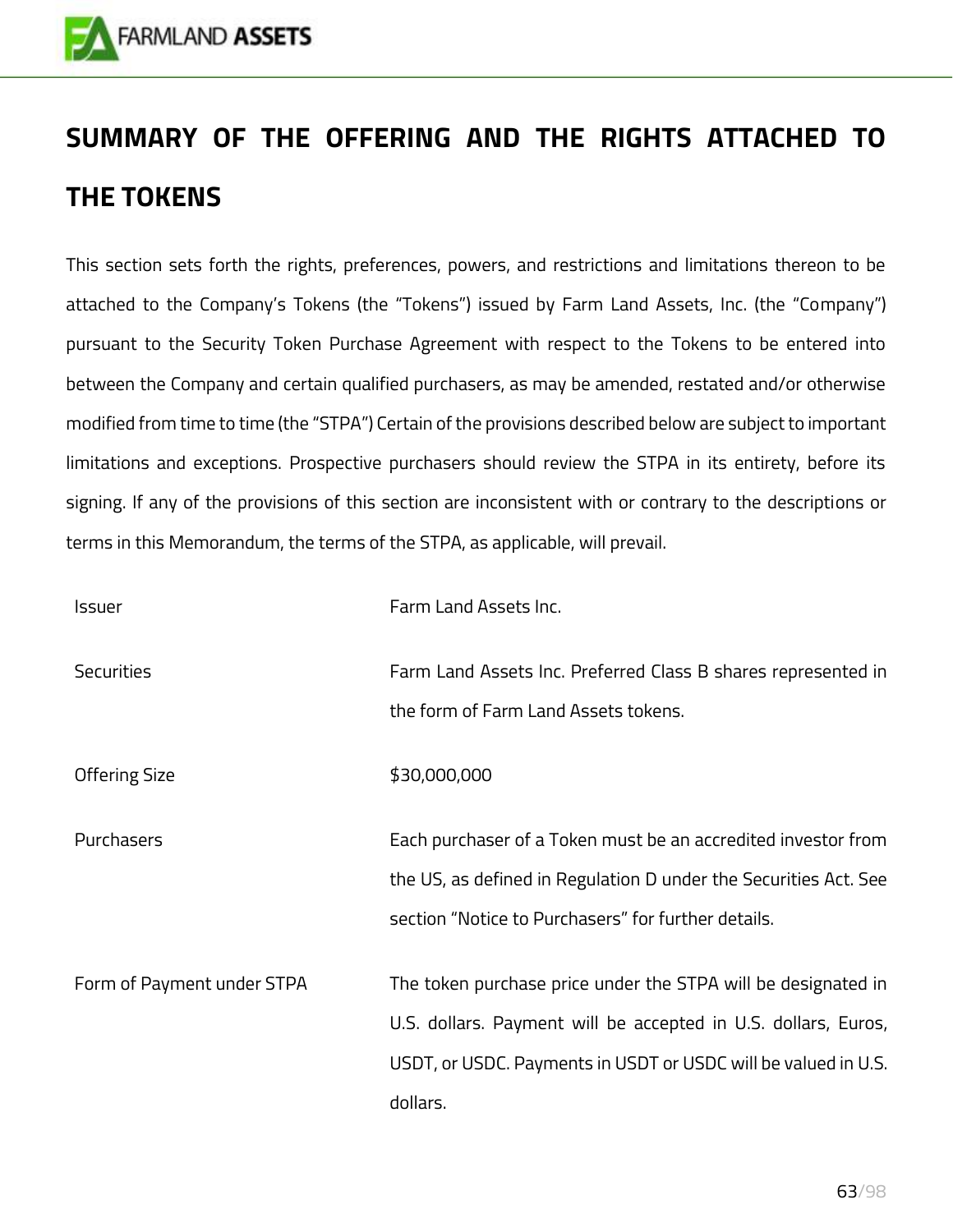

Sale Periods **During the period which is expected to commence on February** 1, 2022 and to run through, and including, August 31, 2022 (the "Sale Period"), the Company will enter into STPAs with select Purchasers identified by the Company.

> The Sale Period may be extended or shortened in the Company's sole discretion. Any extension or shortening of the Sale Period will be announced on the Company's web site, a supplement to this Memorandum or other available means of notifying Purchasers.

> No assurance can be given that each investor that wishes to participate in the Offering will be able to do so, or to do so at the level at which such investor desires. The Company reserves the right to reject any proposed investment in part or in its entirety in its sole discretion.

Consideration **Exercise 20** Rights to acquire Tokens will be sold pursuant to a STPA at a price of USD \$0.30 per Token, subject to discounts for the first 5,000,000 Tokens with the price of USD \$0.21 per Token.

The Company reserves the right to grant additional discounts or extend the discounts beyond any specified parameters. As a result of these discretionary pricing features, the prices and dollar amount ranges should be viewed as illustrative only. Investors should not rely on these prices and ranges to calculate the aggregate amount of Tokens that will be sold by the Company.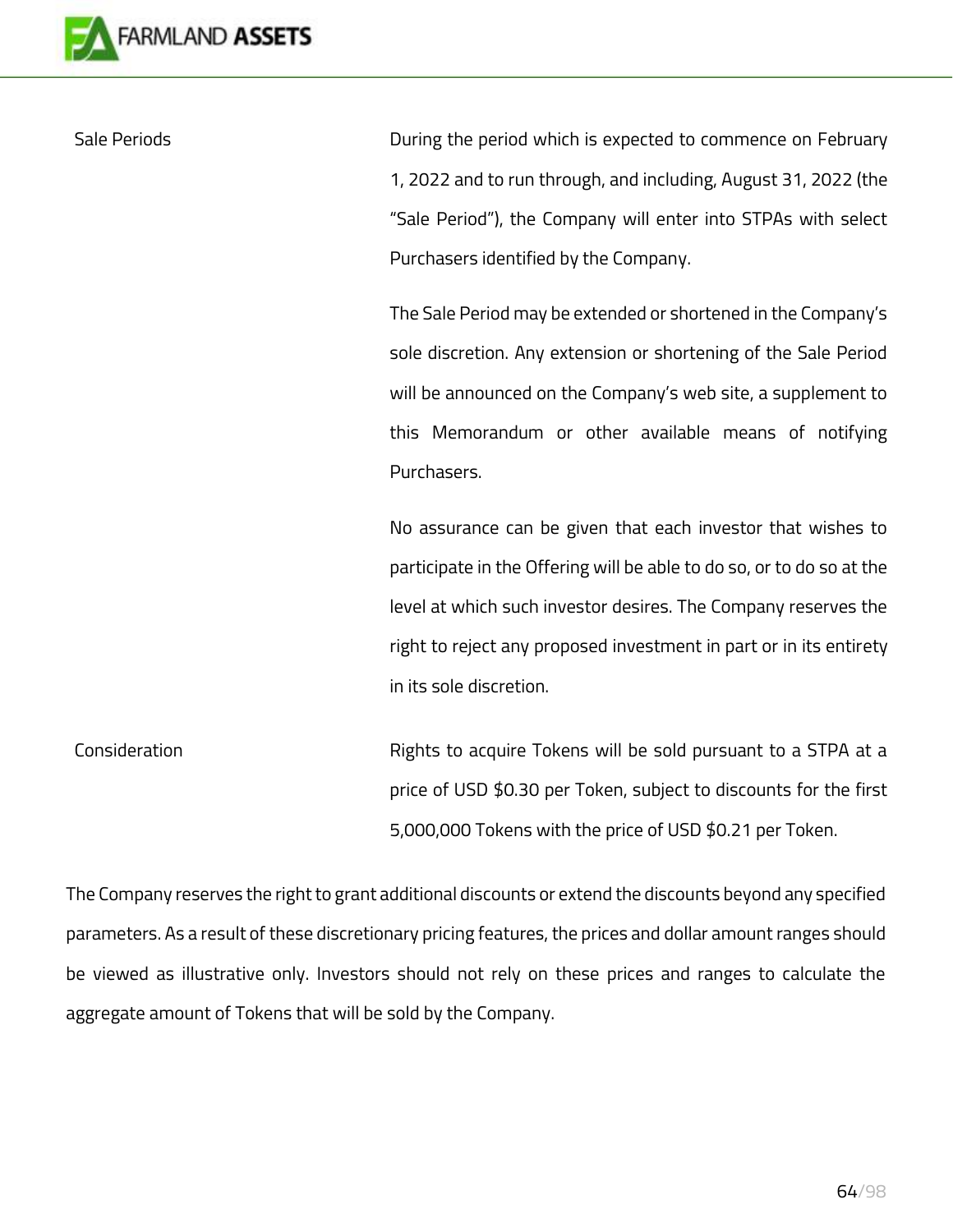

Secondary Trading The Me intend to enable secondary trading for our investors upon completion of the STO via the liquidity pool using the Digital Securities Swap technology powered by Stobox Technologies Inc., described in the section "Aspects relating to the blockchain technology and tokens".

Token Voting Rights Tokens will carry the same voting rights that shares they represent. All Tokens being offered represent Preferred Class B stock, which carry no voting rights.

Dividends under the Token If, as and when determined by the Company's board of directors, noncumulative dividends may be declared and paid on the Tokens on a quarterly basis (each, a "Dividend").

> Dividends (i) may only be declared on a Dividend Declaration Date (as defined below) and paid out of funds lawfully available and (ii) with respect to the fiscal quarter to which a Dividend relates, shall only be paid if the Company's reported consolidated GAAP net income for such quarter exceeds the Dividend Amount (as defined below).

> Payment of a Dividend will be subject to any preferential dividend or other rights of any then outstanding preferred stock.

> If a Dividend is declared, the Dividend Amount shall be paid within ten calendar days of the Dividend Declaration Date, pro rata to the participating Token holders.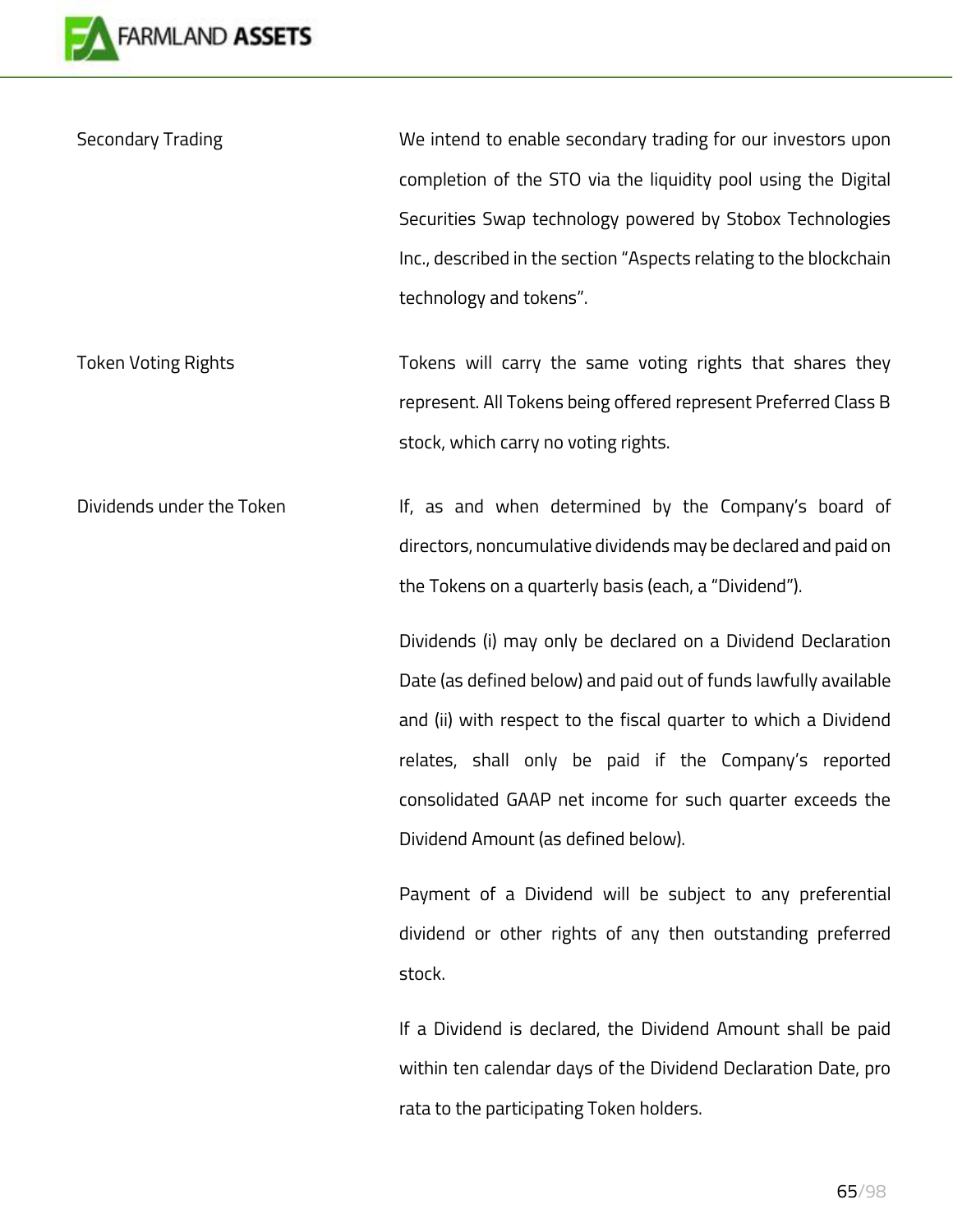

Each Dividend will be paid in U.S. dollars, Euros, USDT, USDC, or other currencies with such payment method selected by the Company in its sole discretion. The Company will be permitted to pay each Dividend in one or any combination of the foregoing methods.

Dividend payments are handled the following way. The Dividend Record Date is declared at least a month before this Date. At a Dividend Record Date, the Company records all holders of the tokens on a current moment in the Ethereum blockchain. Holders then receive Dividend payment in a way determined by the Board.

Taxes All payments and distributions (or deemed distributions) on the Tokens shall be subject to withholding and backup withholding of tax to the extent required by law. The Company is not an investor's tax agent, and it is a responsibility of investors or their authorized representatives to pay the respective taxes.

Token Liquidation Preference In the event of any liquidation, dissolution or winding up of the Company (a "Liquidation Event"), Token holders shall be entitled to any distribution of any assets or funds of the Company with equal priority and preference to holders of the Company's common stock. (Token holders' distribution preference shall be subordinate to any class or series of preferred stock that may be issued by the Company in the future). If upon a Liquidation Event and after the payment or setting aside for payment to the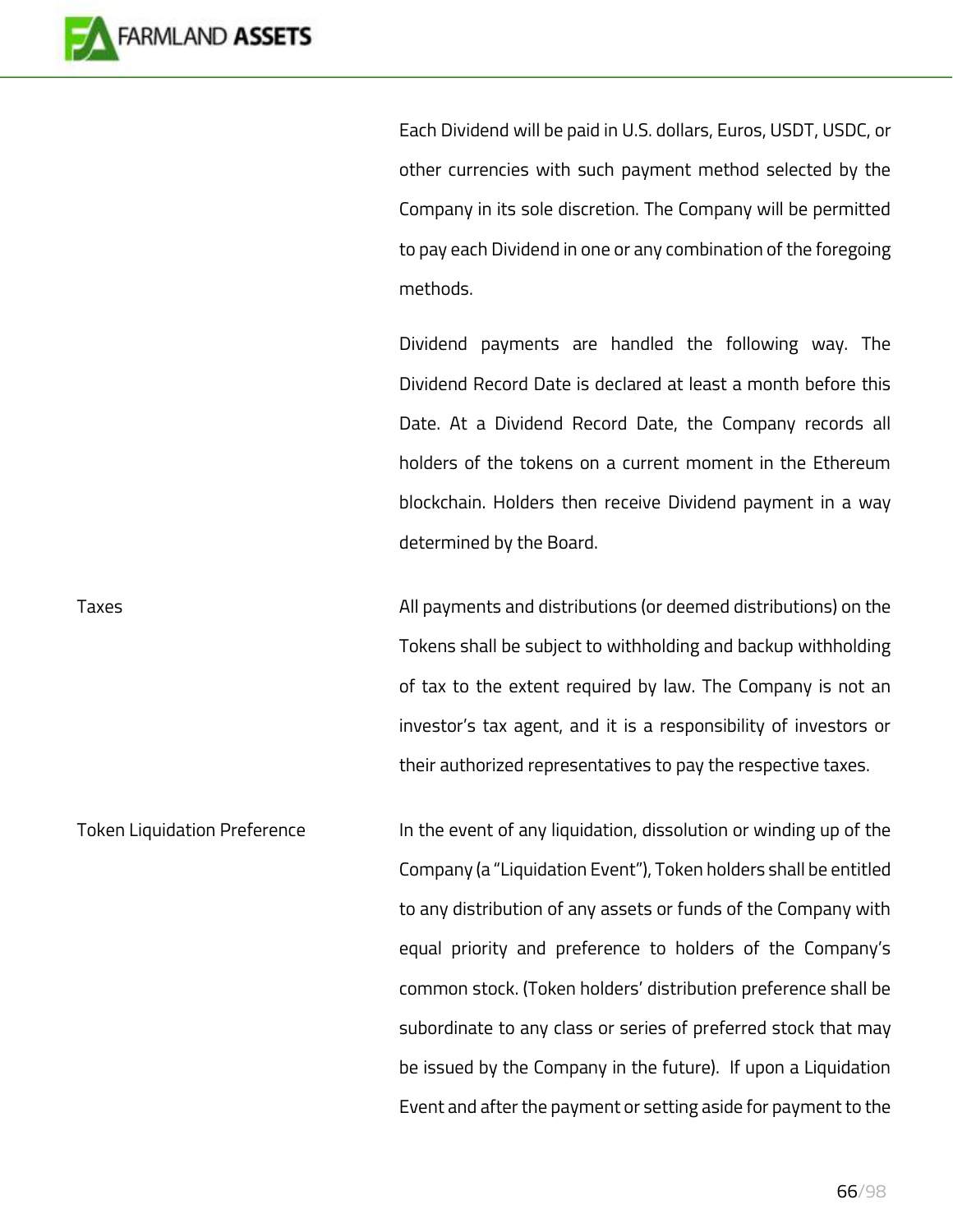

holders of any class or series of preferred stock designated to be paid prior to the Tokens, as to a liquidation preference, the assets of the Company lawfully available for distribution to the holders of Tokens and any class or series of preferred stock designated to be paid concurrently with the Tokens, as to a liquidation preference, are insufficient to permit payment in full to all such holders, then the entire assets of the Company legally available for distribution shall be distributed with equal priority and pro rata among the Token holders and holders of any class or series of preferred stock designated to be paid concurrently with the Tokens, as to a liquidation preference, ratably and in proportion to the full amounts they would otherwise be entitled to receive

Information Rights The holders of the Tokens shall have the right to receive all reports, notices and other information delivered to the holders of the Company's common stock, at the same time and in the same manner as the holders of the common stock and have such other information rights as are provided by South Carolina law.

Ranking of Tokens Each Token shall be identical in all respects to every other Token of the same class, and shall, with respect to dividend rights and liquidation preferences, rank equal to all classes of the Company's common stock and any class or series of common stock established after the date of issuance of the Tokens,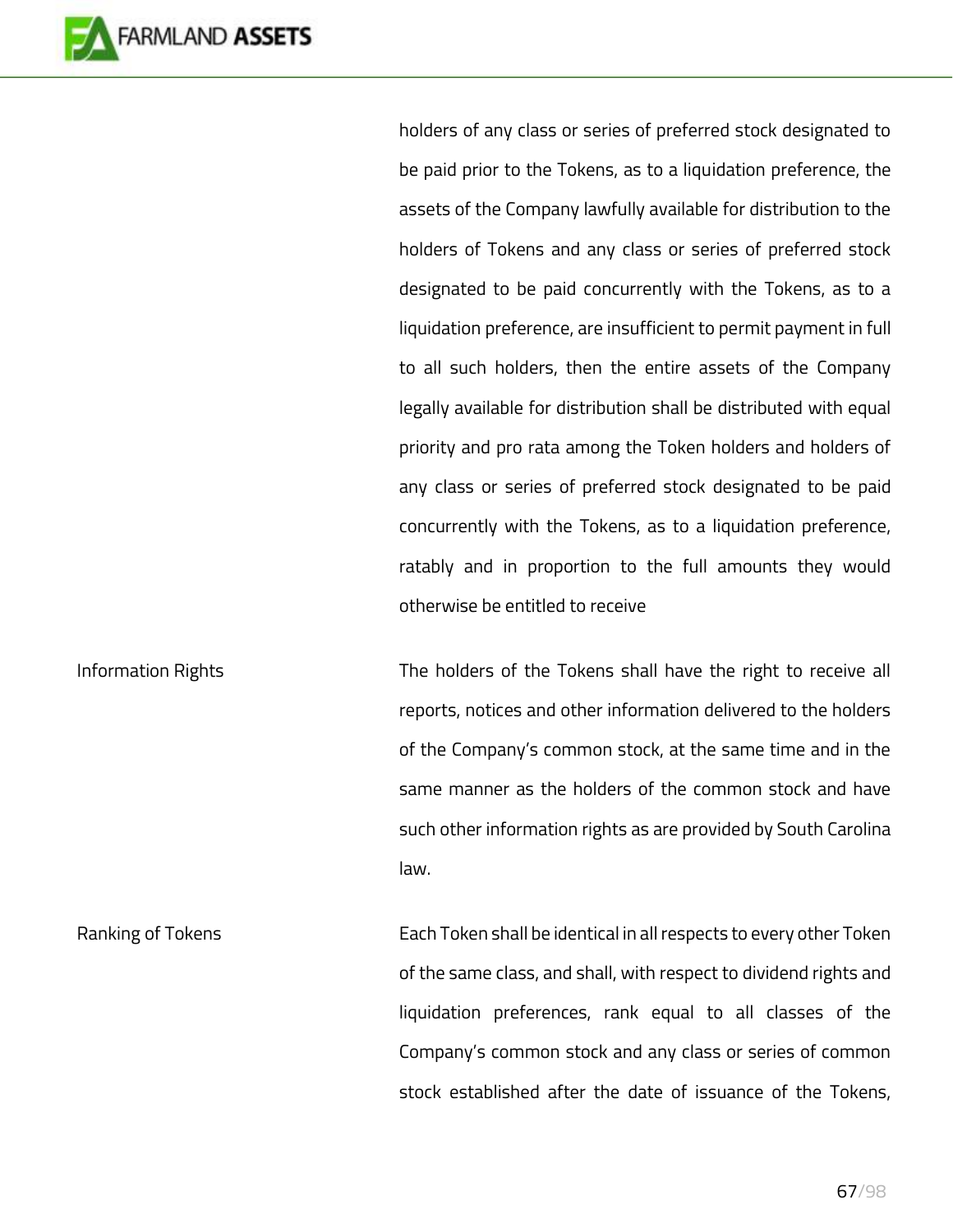

Effect of Change of Control. Merger Consolidation and Sale of Assets of Token

except for any new class or series of preferred stock designated as senior to or pari passu with the Tokens (in which case, such class or series of preferred stock shall rank as so designated).

The merger or consolidation of the Company with any other company, including a merger in which Token holders receive cash or property for their Tokens, or the sale of all or substantially all of the assets of the Company, or any other change of control of the Company, shall not constitute a Liquidation Event and Token holders shall have no preferential rights in connection therewith except to the extent required by applicable law

Termination of Offering When this Offering Memorandum expires the unsold Tokens shall remain outstanding in perpetuity unless earlier repurchased or redeemed.

General Withdrawal Rights Generally, if the Company amends the terms of the Offering subsequent to the date of this Memorandum in any material respect, it will provide purchasers that have previously funded their commitment at least three (3) business days to withdraw from the Offering. Upon any such withdrawal, the STPA will terminate and all funds received in connection with the Offering from such purchasers will be promptly returned to the respective purchasers without interest. Such refund will be paid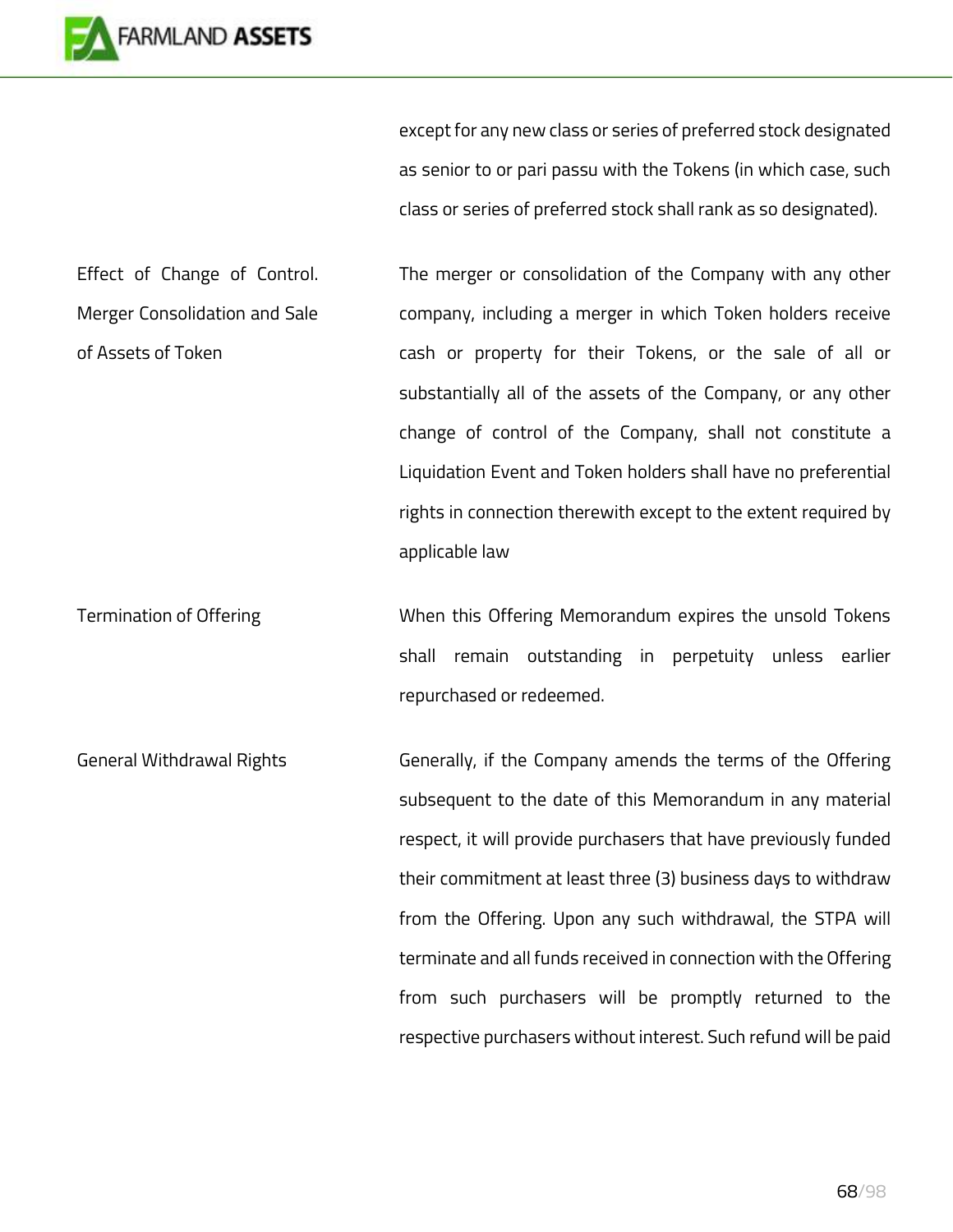

in the same currency and in the same amount, but the Company will not cover any transaction fees.

Transfer of Tokens Token holders will be subject to a 12-month lock-up period (the "Lock-Up"), during which the Tokens will be entirely nontransferrable or re-sellable.

> Tokens holders will not be able to transfer their Tokens until the Company designates or creates a Designated Exchange (as defined below) or explicitly authorizes peer-to- peer transfers. Peer-to-peer transfers will not be permitted unless Token holders are notified otherwise by the Company and informed of the requirements and conditions to do so.

> All potential purchasers of the Tokens will need to verify their status and complete requisite know-your-customer and antimoney laundering checks on a Designated Exchange (as defined below) before they are permitted to acquire Tokens.

Transfer Agent, Registrar, Paying Agent and Exchange The Company may in the future appoint, or itself act as, a transfer agent, registrar and paying agent for the Tokens. The Company may appoint a successor to any one or more of such roles (and may remove any such successor in accordance with any agreement with such successor and appoint a new successor). Upon any such removal or appointment, the Company shall provide notice to the holders of the Tokens. To the fullest extent permitted by applicable law, the Company and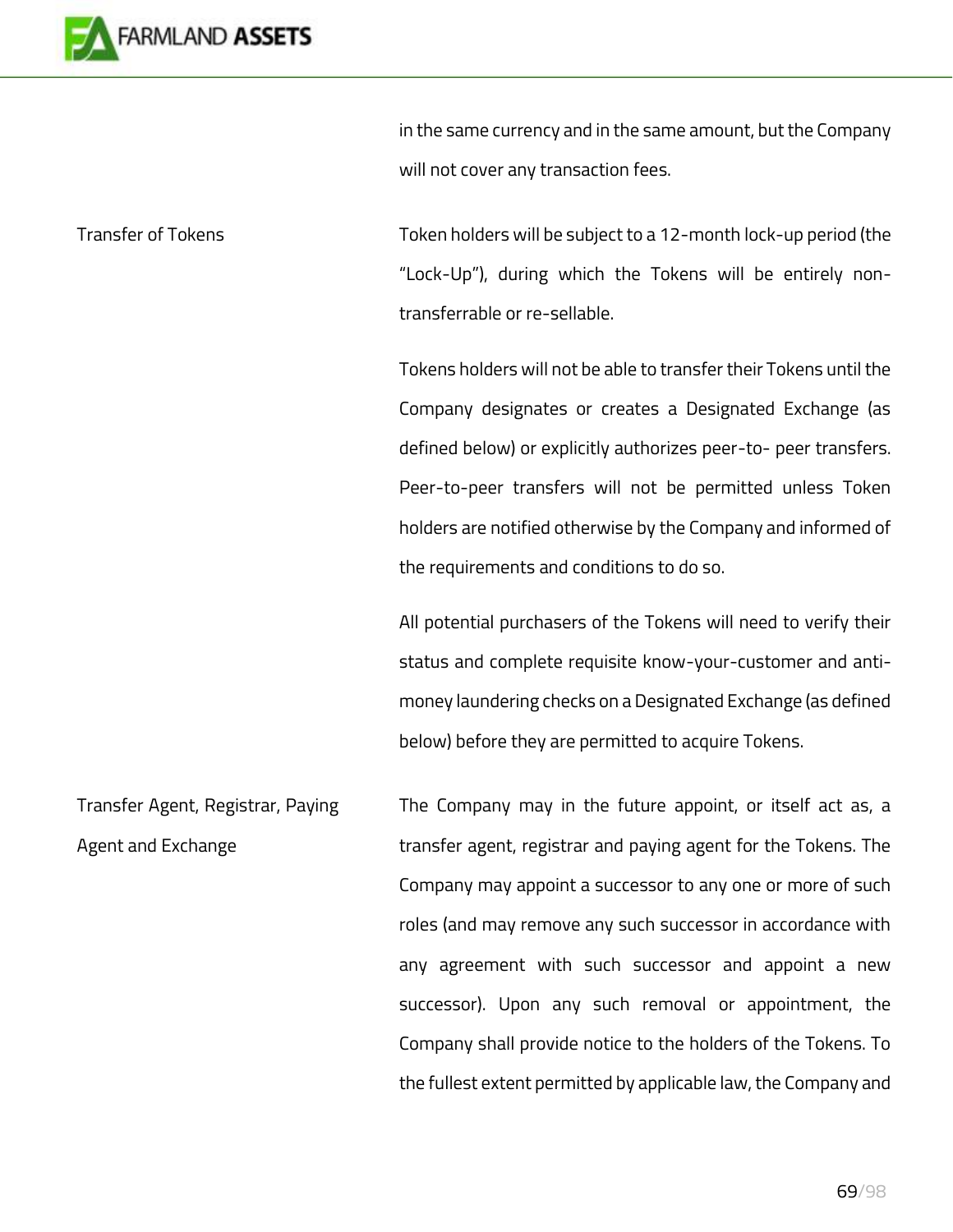

any future transfer agent may deem and treat the holder of any Tokens as the true and lawful owner thereof for all purposes.

The Company may in the future designate one or more digital tokens exchanges pursuant to which holders of Tokens may transfer or resell their Tokens (each, a "Designated Exchange"). There can be no assurance that any Designated Exchange will be chosen or created or that all Token holders will have access to a Designated Exchange.

Amendments **The Company reserves the right to amend the terms of the** Offering at any time during the Offering prior to the Expiration Date.

Notices **Except as otherwise set forth herein, to the fullest extent** permitted by law all notices provided by the Company to holders of the Tokens hereunder shall be delivered by a notice sent to the holders of Tokens by posting such notice to the Company's website - [https://farmlandassets.com/,](https://farmlandassets.com/) or by such other manner as may be permitted in the Company's Articles of Association or Bylaws.

Documentation To invest, each purchaser will be required to complete such documentation as may be requested by or on behalf of the Company, which may include, without limitation: (1) the execution and delivery of a STPA, (2) completion of investor qualification requirements and (3) provision of documents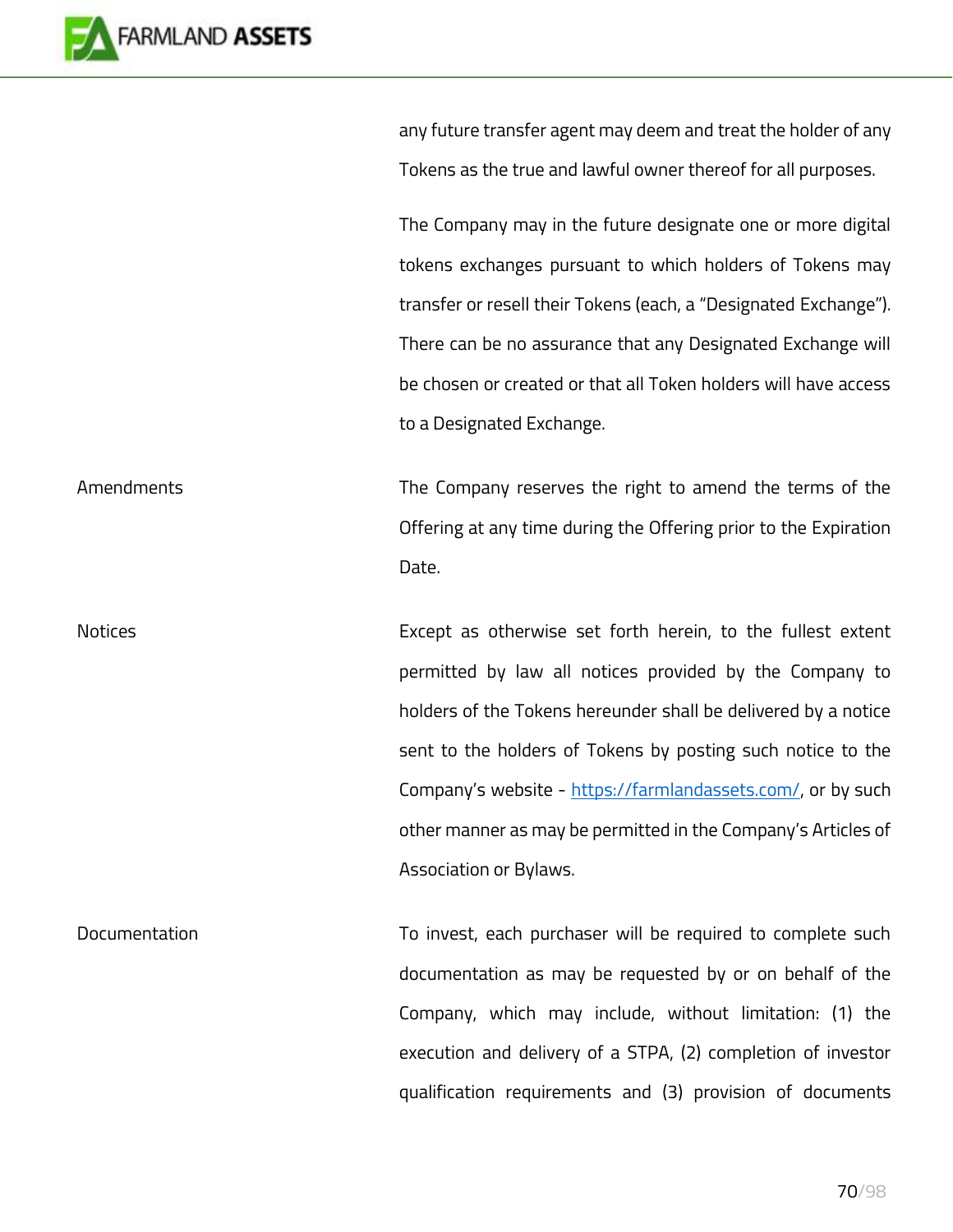

sufficient to enable the verification of an accredited investor's status.

Governing Law The Tokens will be governed by the law of the State of South Carolina.

Severability of Provisions **If any rights, preferences, powers or restrictions or limitations** of the Tokens set forth herein is found to be invalid, unlawful or incapable of being enforced by reason of any rule of law or public policy, all other rights, preferences, powers and restrictions and limitations of the Tokens set forth herein which can be given effect without the invalid, unlawful or unenforceable rights, preferences, powers and restrictions and limitations thereof shall, nevertheless, remain in full force and effect and no rights, preferences, powers, restrictions and limitations of the Tokens set forth shall be deemed dependent upon any other rights, preferences, powers or restrictions and limitations of the Tokens unless so expressed herein.

Use of Proceeds **At present, the net proceeds of the Offering are expected to be** used for developing Company's business as described in the respective paragraph "Use of Proceeds" above.

## **[THE REMAINDER OF THIS PAGE INTENTIONALLY BLANK]**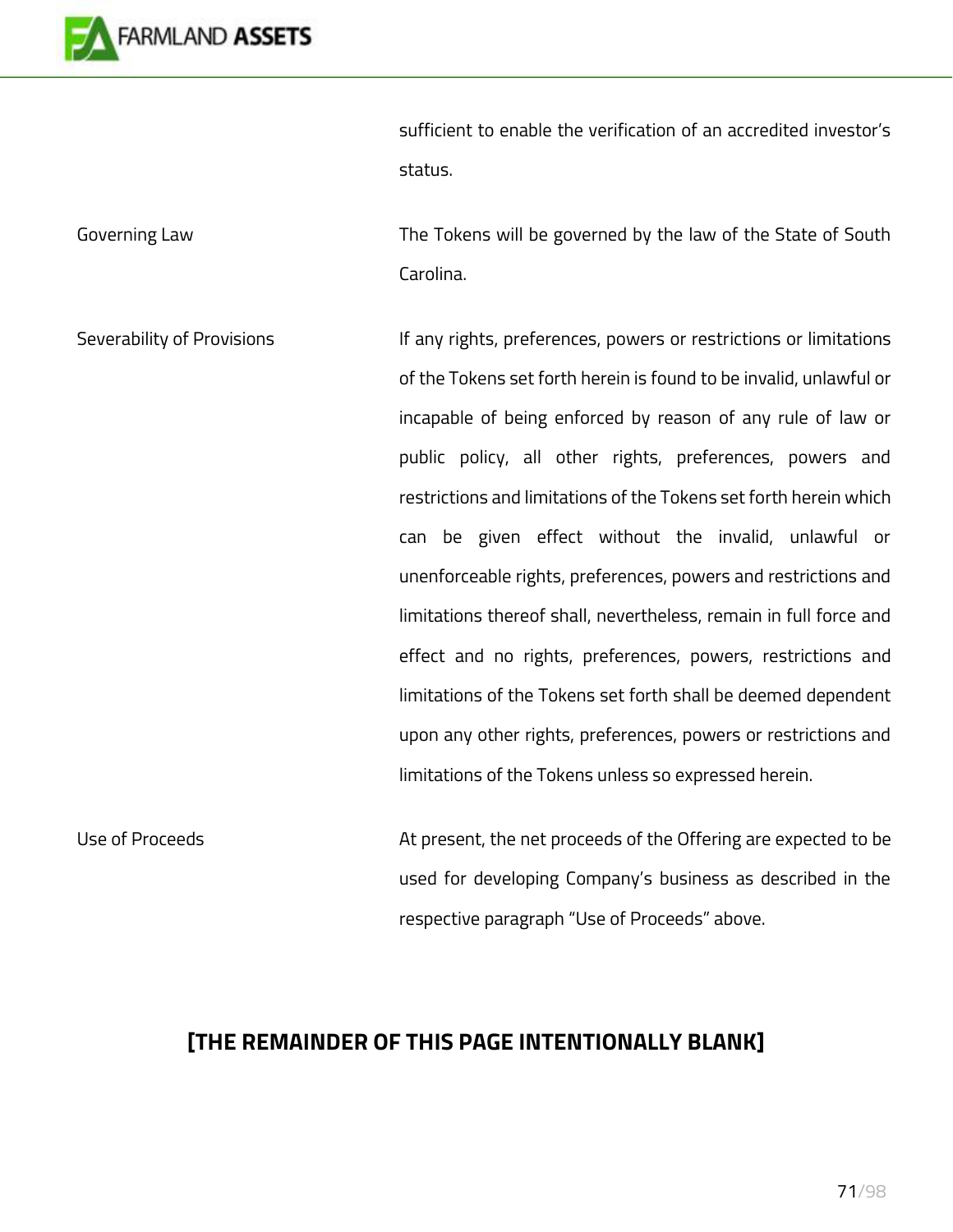

# **ASPECTS RELATING TO BLOCKCHAIN TECHNOLOGY AND TOKENS**

# **What are blockchain tokens and how to hold them?**

Ethereum blockchain is a distributed database used to store data about financial instruments and process transactions. Instead of centralized server and manual transaction processing it's completed by thousands of computers around the world.

Tokens is an accounting unit on the blockchain. Having 10 tokens on your wallet means that you are assigned 10 shares. Notice that there is no outside off-chain storage or custody for shares, which are only represented by tokens. Instead, Farm land Assets tokens are Preferred Shares Class B.

To hold Farm Land Assets tokens you need to install a wallet that supports ERC-20 tokens. Examples of such wallets are MyEtherWallet and Metamask. This is a simple procedure that takes 3-5 minutes. A wallet can be set up as a mobile application or a browser extension. The wallet will be "whitelisted" during the identity verification procedure, meaning that it will become eligible for holding Farm Land Assets tokens.

In case you lose access to your wallet, please, create another one, resubmit your identity data and contact the Company using the current contact email displayed on the website. We will burn tokens on the old wallets and reissue them on the new one.

## **Benefits of tokenization**

#### **Fractional Ownership**

Tokens represent fractions of ownership in the underlying land. This provides you with a greater flexibility in choosing the investment amount. It also increases liquidity by facilitating small transactions and increasing the number of potential counterparties for a transaction by attracting diverse investors.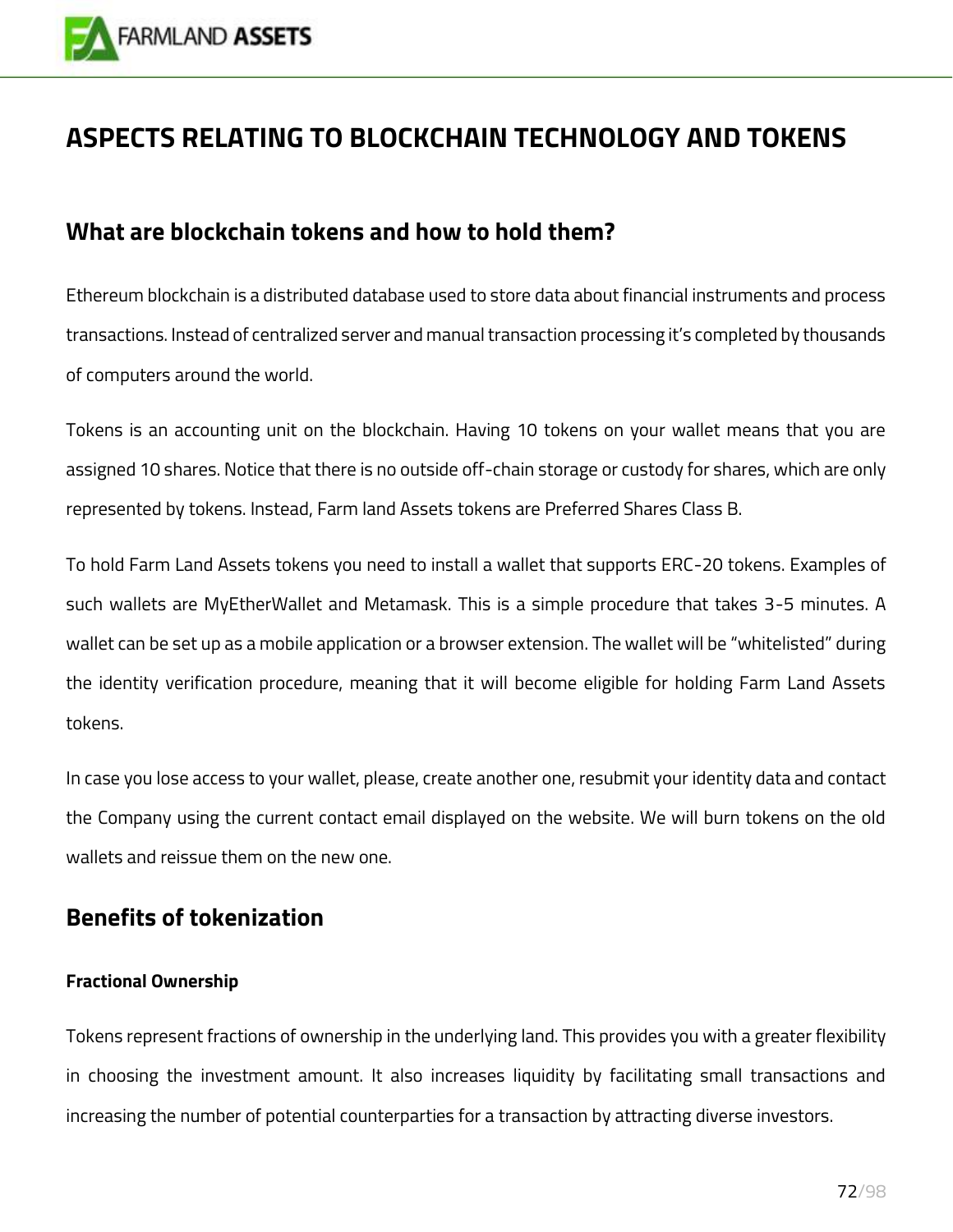

### **Streamlined investment process**

The purchase of the actual land is an expensive and cumbersome process. Farm Land Assets tokens represent securities, the purchase of which is a much simpler process. Therefore, investment and trading tokens will be faster and cheaper than executing conventional property transactions.

### **Digitization of operations**

All operations with tokenized land are conducted via a digital platform that can be accessed from any corner of the world and excludes the need for travel and physical interactions.

### **Higher Liquidity**

Fractionalization and simpler operations, alongside with technical efficiency enable faster transactions with low fees, immediate settlement and easier discovery of counterparty with trading open 24/7.

### **Transparency**

Transactions with tokenized securities are easily auditable, and real-time data on tokens is always available.

### **Interaction with Decentralized Finance protocols**

Tokenized securities can interact with protocols of Decentralized Finance that can provide additional benefits. For example, Automated Market Making protocols serve as intermediary between buyers and sellers, facilitating transactions, lending protocols allow using tokens as a collateral to get a loan and further enhance yield.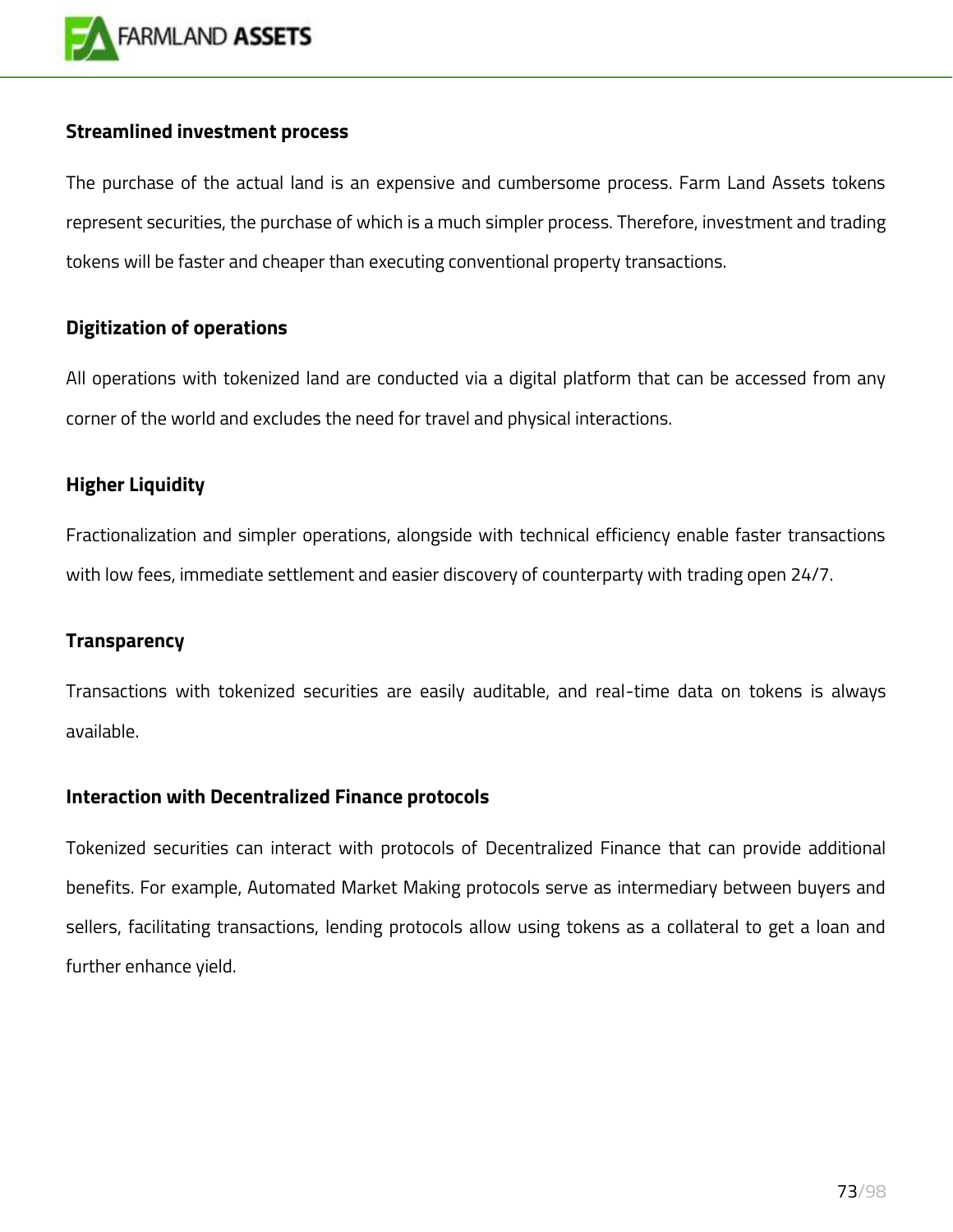

### **How will the tokens be traded?**

There will be two forms in which the trading will be implemented: P2P trading and decentralized trading.

### **P2P Trading**

This form includes private peer-to-peer transactions between two individuals outside an exchange or other trading venue. It works in such a way that investors post buy or sell requests on the bulletin board, other investors engage with these requests and negotiate completion of the transaction. It costs nothing to set up and manage for the issuer but has the problem of discovery of counterparty and market-based pricing for transactions, as the purchase price is negotiated on a case-by-case basis.

### **DS Swap**

The problem with every private transaction is the discovery of a counterparty who an investor can sell securities to or purchase securities from. It can significantly halt trading and increase the time for the execution of transactions. This may be solved via the use of decentralized liquidity provision protocol, such as DS Swap. This technology allows creating a liquidity pool that would serve as an automated market maker and facilitate transactions.

The schematic explanation of decentralized trading via a liquidity pool that uses Stobox Digital Securities Swap technology is shown in the picture below. The DS Swap uses automated market-making protocols such as Uniswap as its core. Basically, it replaces classical market making conducted by broker-dealers with automated market making conducted by a blockchain protocol.

### **[THE REMAINDER OF THIS PAGE INTENTIONALLY BLANK]**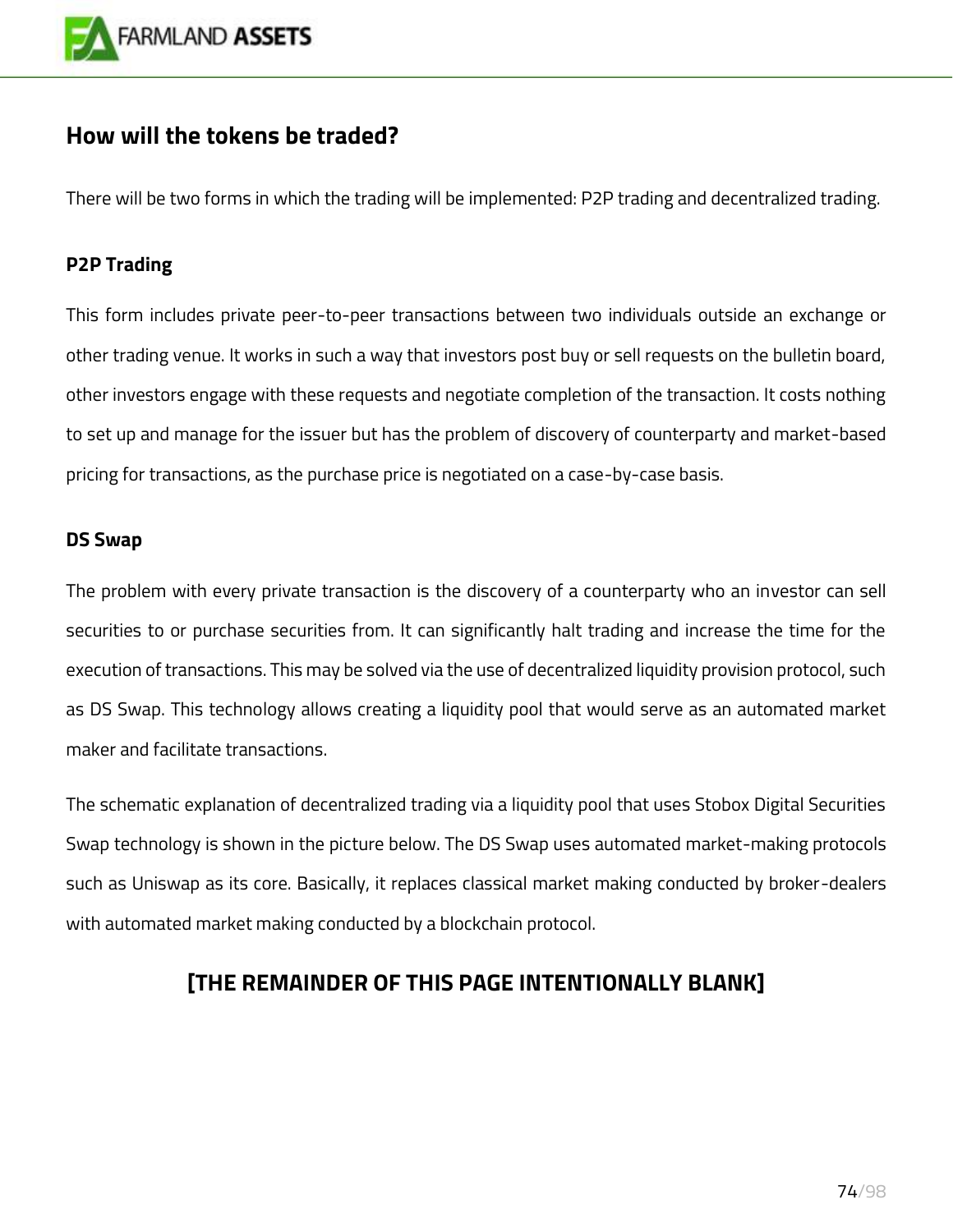

# Schematic explanation of how DS Swap works

|                                                                                                                                         | LIQUIDITY POOL                                                                 | LIQUIDITY POOL                                                                                                                                                  |
|-----------------------------------------------------------------------------------------------------------------------------------------|--------------------------------------------------------------------------------|-----------------------------------------------------------------------------------------------------------------------------------------------------------------|
| <b>USDT</b><br>S.<br><b>VOUR TOXENIZED</b><br><b>ROKERVIZED.</b><br><b>DOLLAR DE EURO</b><br><b><i>SECURITY</i></b><br>1991<br>[64.997] | SUULUUI hokeess<br>100 ANDER LENDE<br><b>LIGEST</b><br>15.7<br>Elizave + EUSEP | 110300018807<br>VOLDOS tuberni<br><b>MEDT</b><br>吉下<br><b>Telescitors</b><br>perchives<br>10.000 tokers<br>This - 122 USD                                       |
| Select your security token and tokenized<br>currency to form a liquidity pool                                                           | Deposit assets into the pool to create<br>a trading pair                       | Whitelisted investors can buy and sell their assets<br>by withdrawing or adding them to the pool.<br>Ratio defines the price<br><b>CONTRACTOR</b> IS CONTRACTOR |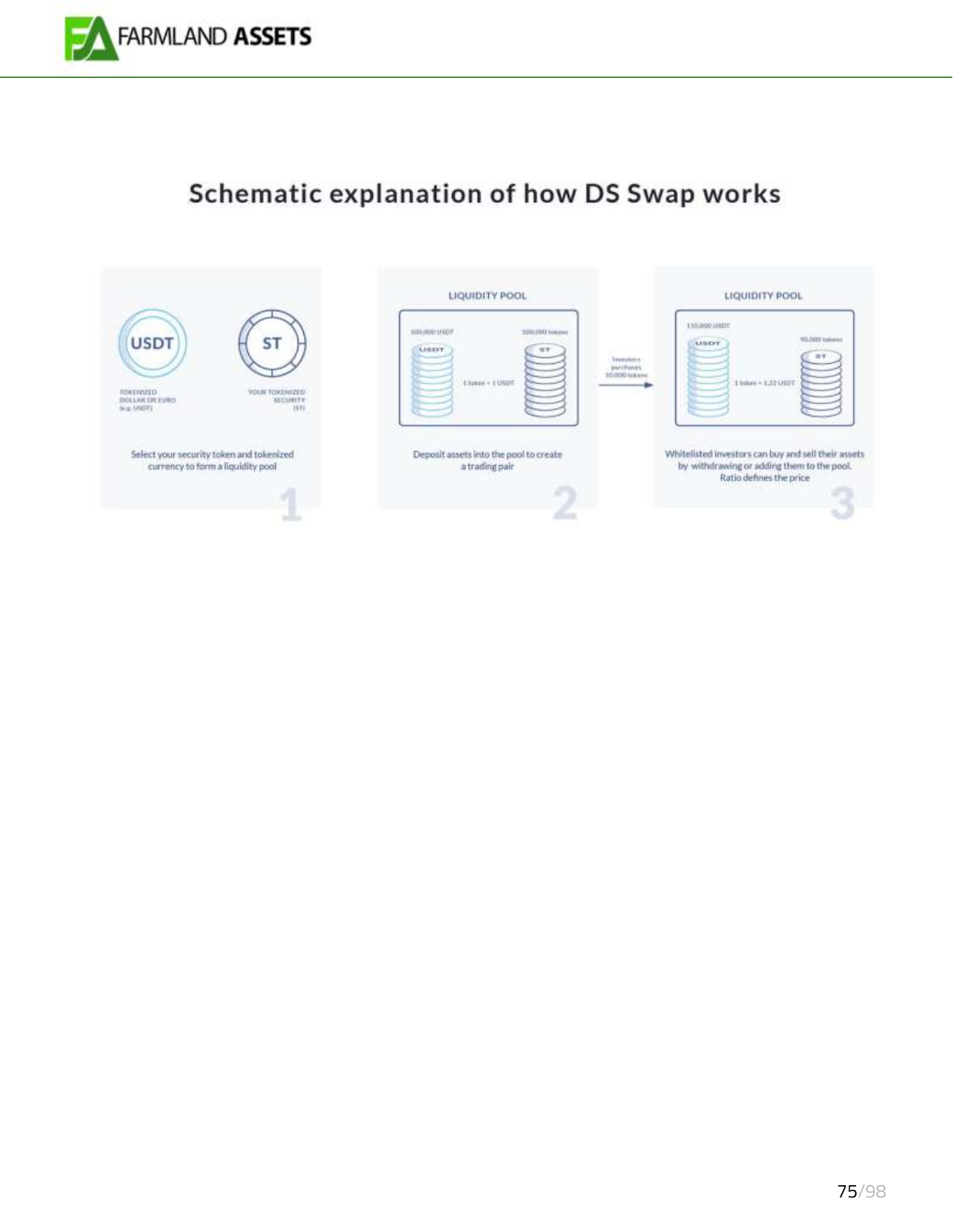

# **ANTI-MONEY LAUNDERING REQUIREMENTS**

In addition to submitting documentation to confirm their status as "accredited investors" potential purchasers of the Tokens will need to complete requisite know-your-customer and anti-money laundering procedures to execute a STPA.

### **The USA PATRIOT Act**

The USA PATRIOT Act is designed to detect, deter and punish terrorists in the United States and abroad. The Act imposes anti-money laundering requirements on brokerage firms and financial institutions. Since April 24, 2002, all United States brokerage firms have been required to have comprehensive anti-money laundering programs in effect. To help you understand these efforts, the Company wants to provide you with some information about money laundering and the Company's efforts to help implement the USA PATRIOT Act.

### **What is money laundering?**

Money laundering is the process of disguising illegally obtained money so that the funds appear to come from legitimate sources or activities. Money laundering occurs in connection with a wide variety of crimes, including illegal arms sales, drug trafficking, robbery, fraud, racketeering and terrorism.

How big is the problem and why is it important?

The use of the United States financial system by criminals to facilitate terrorism or other crimes could taint its financial markets. According to the United States State Department, one recent estimate puts the amount of worldwide money laundering activity at \$1 trillion a year.

You should check the Office of Foreign Assets Control (the "OFAC") website at <http://www.treas.gov/ofac> before making the following representations: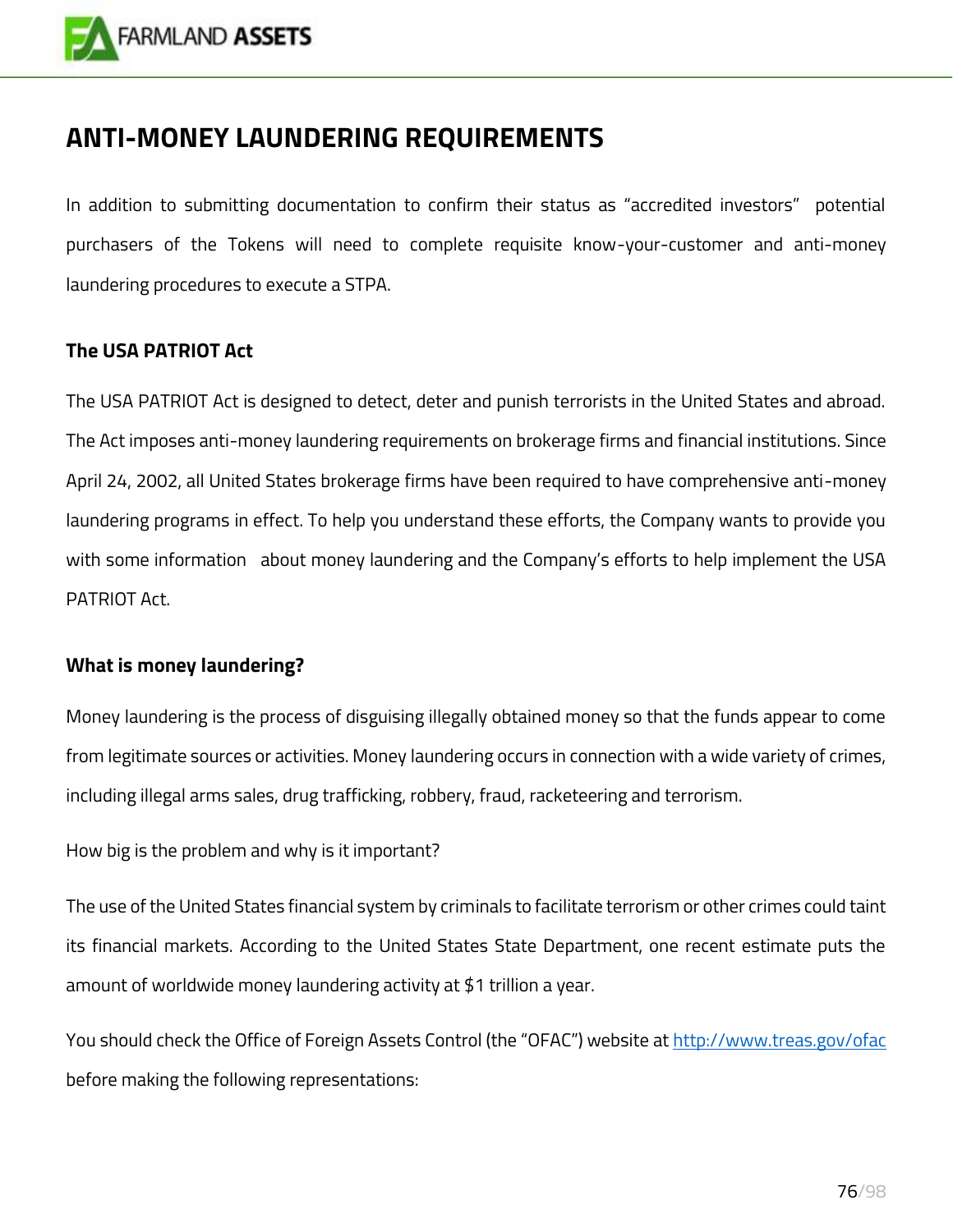- (i) you represent that the amounts invested by you in this Offering were not and are not directly or indirectly derived from any activities that contravene Federal, state or international laws and regulations, including anti-money laundering laws and regulations. Federal regulations and Executive Orders administered by the OFAC prohibit, among other things, the engagement in transactions with, and the provision of services to, certain foreign countries, territories, entities and individuals. The lists of the OFAC-prohibited countries, territories, individuals and entities can be found on the OFAC website at [http://www.treas.gov/ofac.](http://www.treas.gov/ofac) In addition, the programs administered by the OFAC (the "OFAC Programs") prohibit dealing with individuals (1) or entities in certain countries, regardless of whether such individuals or entities appear on any OFAC list;
- (ii) you represent and warrant that none of: (1) you; (2) any person controlling or controlled by you; (3) if you are a privately-held entity, any person having a beneficial interest in you; or (4) any person for whom you are acting as agent or nominee in connection with this investment is a country, territory, entity or individual named on an OFAC list, or a person or entity prohibited under the OFAC Programs. Please be advised that the Company may not accept any STPA's from a prospective purchaser if such purchasers cannot make the representation set forth in the preceding sentence. You agree to promptly notify the Company should you become aware of any change in the information set forth in any of these representations. You are advised that, by law, the Company may be obligated to "freeze the account" of any purchaser, either by prohibiting additional subscriptions from it, declining any redemption requests and/or segregating the assets in the account in compliance with governmental regulations, and that the Company may also be required to report such action and to disclose such purchaser's identity to the OFAC;
- (iii) you represent and warrant that none of: (1) you; (2) any person controlling or controlled by you; (3) if you are a privately-held entity, any person having a beneficial interest in you; or (4) any person for whom you are acting as agent or nominee in connection with this investment is a senior foreign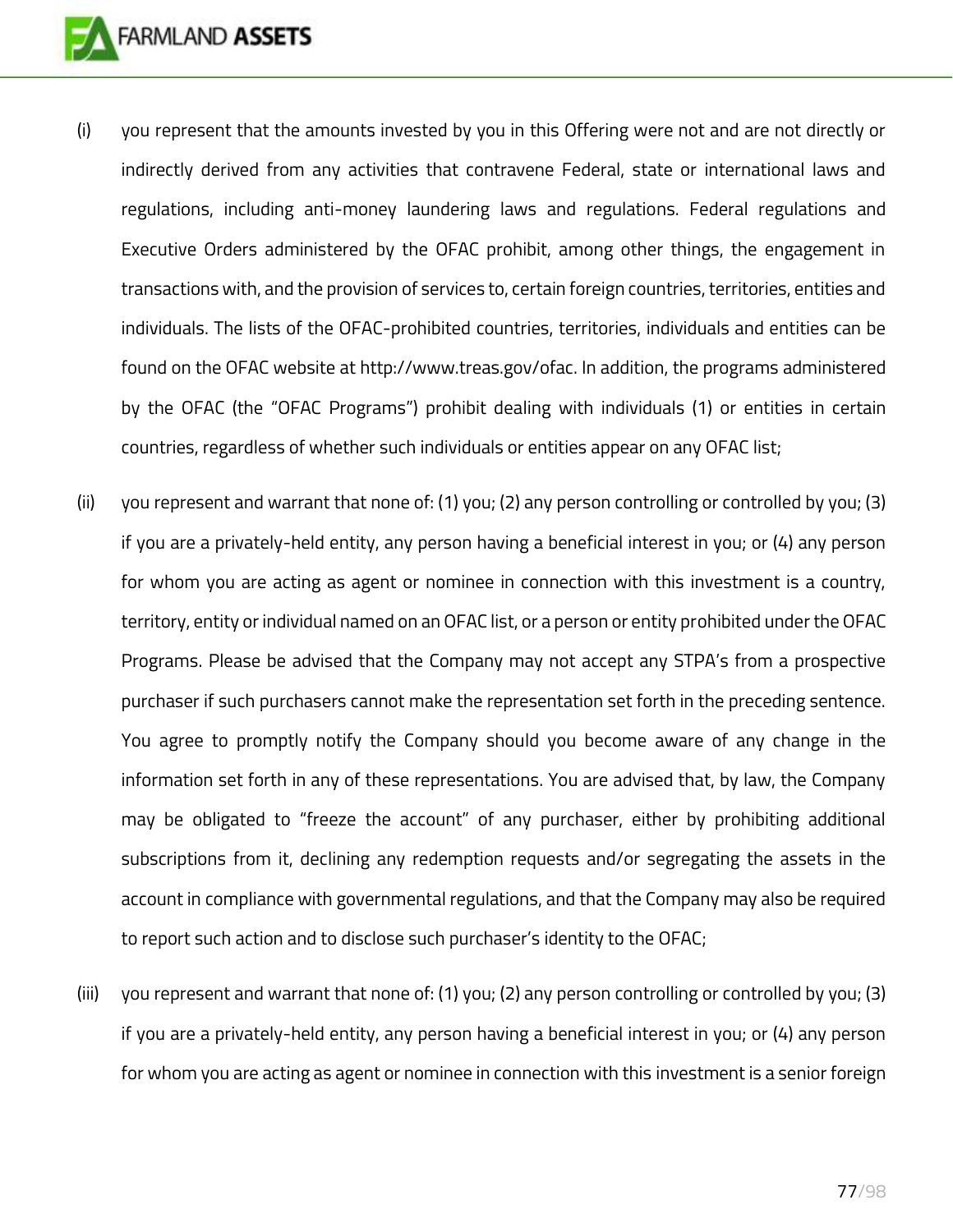

political figure (2), or any immediate family (3) member or close associate (4) of a senior foreign political figure, as such terms are defined in the footnotes below; and

- (iv) if you are affiliated with a non-U.S. banking institution (a "Foreign Bank"), or if you receive deposits from, make payments on behalf of, or handle other financial transactions related to a Foreign Bank, you represent and warrant to the Company that: (1) the Foreign Bank has a fixed address, and not solely an electronic address, in a country in which the Foreign Bank is authorized to conduct banking activities; (2) the Foreign Bank maintains operating records related to its banking activities; (3) the Foreign Bank is subject to inspection by the banking Authorities.
- 1. These individuals include specially designated nationals, specially designated narcotics traffickers and other parties subject to OFAC sanctions and embargo programs.
- 2. A "senior foreign political figure" is defined as a senior official in the executive, legislative, administrative, military or judicial branch of a foreign government (whether elected or not), a senior official of a major foreign political party, or a senior executive of a foreign government-owned corporation. In addition, a "senior foreign political figure" includes any corporation, business or other entity that has been formed by, or for the benefit of, a senior foreign political figure.
- 3. "Immediate family" of a senior foreign political figure typically includes such figure's parents, siblings, spouse, children and in-laws.
- 4. A "close associate" of a senior foreign political figure is a person who is widely and publicly known to maintain an unusually close relationship with such senior foreign political figure, and includes a person who is in a position to conduct substantial domestic and international financial transactions on behalf of such senior foreign political figure.

The Company is entitled to rely upon the accuracy of your representations. The Company may, but under no circumstances will it be obligated to, require additional evidence that a prospective purchaser meets the standards set forth above at any time prior to its acceptance of a prospective purchaser. You are not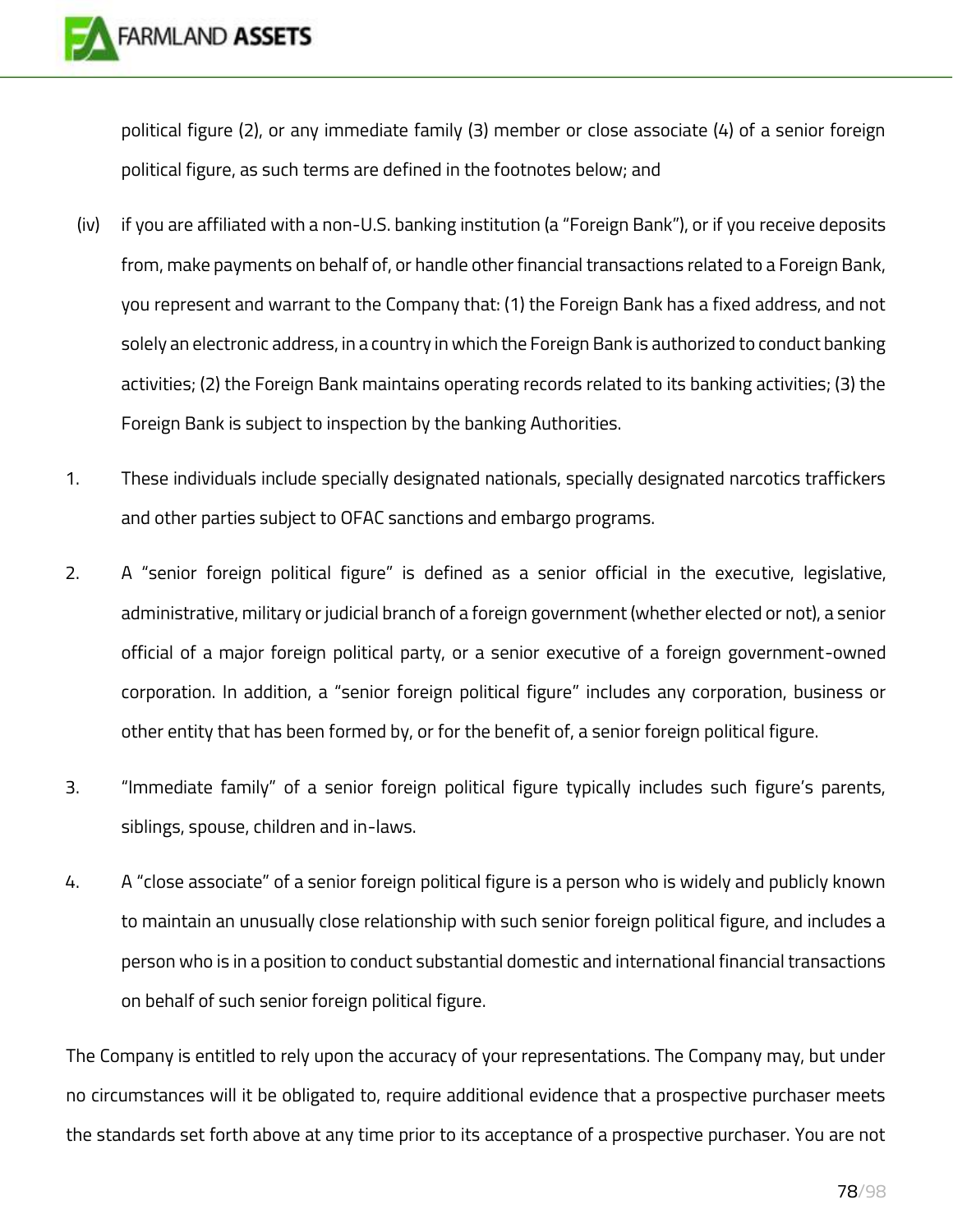

obligated to supply any information so requested by the Company, but the Company may reject a purchase from you or any person who fails to supply such information.

### **How to Purchase**

Prospective purchasers shall visit https://farmlandassets.com/ and click REGISTER. Prospective purchasers will be asked to fill out a form with necessary identifying information which the company shall use to fulfill AML, KYC, and other requirements required by Regulation D and other applicable laws to determine eligibility of the prospective purchaser. Upon completion of verification of accreditation status and identity, a prospective purchaser can sign the STPA on the aforementioned website. The STPA is considered complete upon transfer of committed funds for the purchase.

## **[THE REMAINDER OF THIS PAGE INTENTIONALLY BLANK]**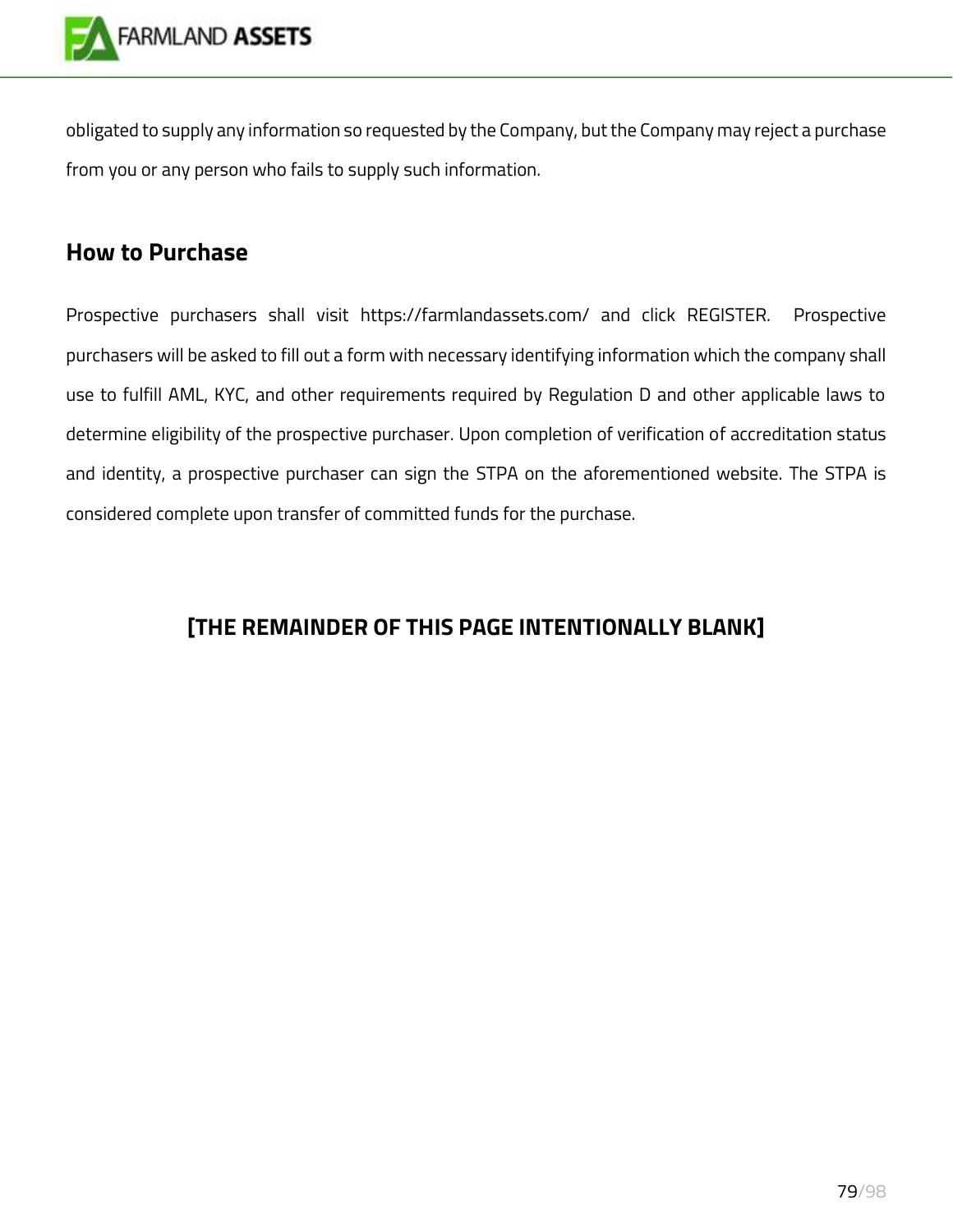

# **CERTAIN US INCOME TAX CONSIDERATIONS**

The following discussion is a summary of certain U.S. federal income tax considerations relating to the purchase, ownership and disposition of the Tokens. This summary is based on the Internal Revenue Code of 1986, as amended (the "Code"), existing and proposed Treasury Regulations thereunder, administrative rulings and pronouncements and judicial decisions, all as in effect on the date of this Memorandum and all of which are subject to change or differing interpretations, possibly with retroactive effect. This discussion is addressed only to beneficial owners of the Tokens that purchase them for cash, and to beneficial owners that hold the Tokens as "capital assets" within the meaning of Section 1221 of the Code.

This discussion does not address all of the tax considerations that may be relevant to a purchaser of Tokens in light of its particular circumstances or to purchasers that are subject to special rules, such as: banks and other financial institutions; insurance companies; real estate investment trusts and regulated investment companies; tax-exempt organizations; pension funds and retirement plans; brokers and dealers in securities or currencies; traders in securities that elect to use a mark-to-market method of tax accounting; persons that own the Tokens as a position in a hedging transaction; persons that own the Tokens as part of a "straddle," "conversion" or other integrated transaction for tax purposes; or U.S. Holders (as defined below) whose "functional currency" for tax purposes is not the United States dollar.

As used in this discussion, the term "U.S. Holder" means a beneficial owner of a Token that is, for U.S. federal income tax purposes, (i) a citizen or individual resident of the United States; (ii) a corporation, or other entity taxable as a corporation, created or organized in or under the laws of the United States, any state there of or the District of Columbia; (iii) an estate, the income of which is subject to U.S. federal income taxation regardless of its source; or (iv) a trust, if (A) a court within the United States is able to exercise primary jurisdiction over administration of the trust and one or more United States persons have authority Certain United States Federal Income Tax Considerations to control all substantial decisions of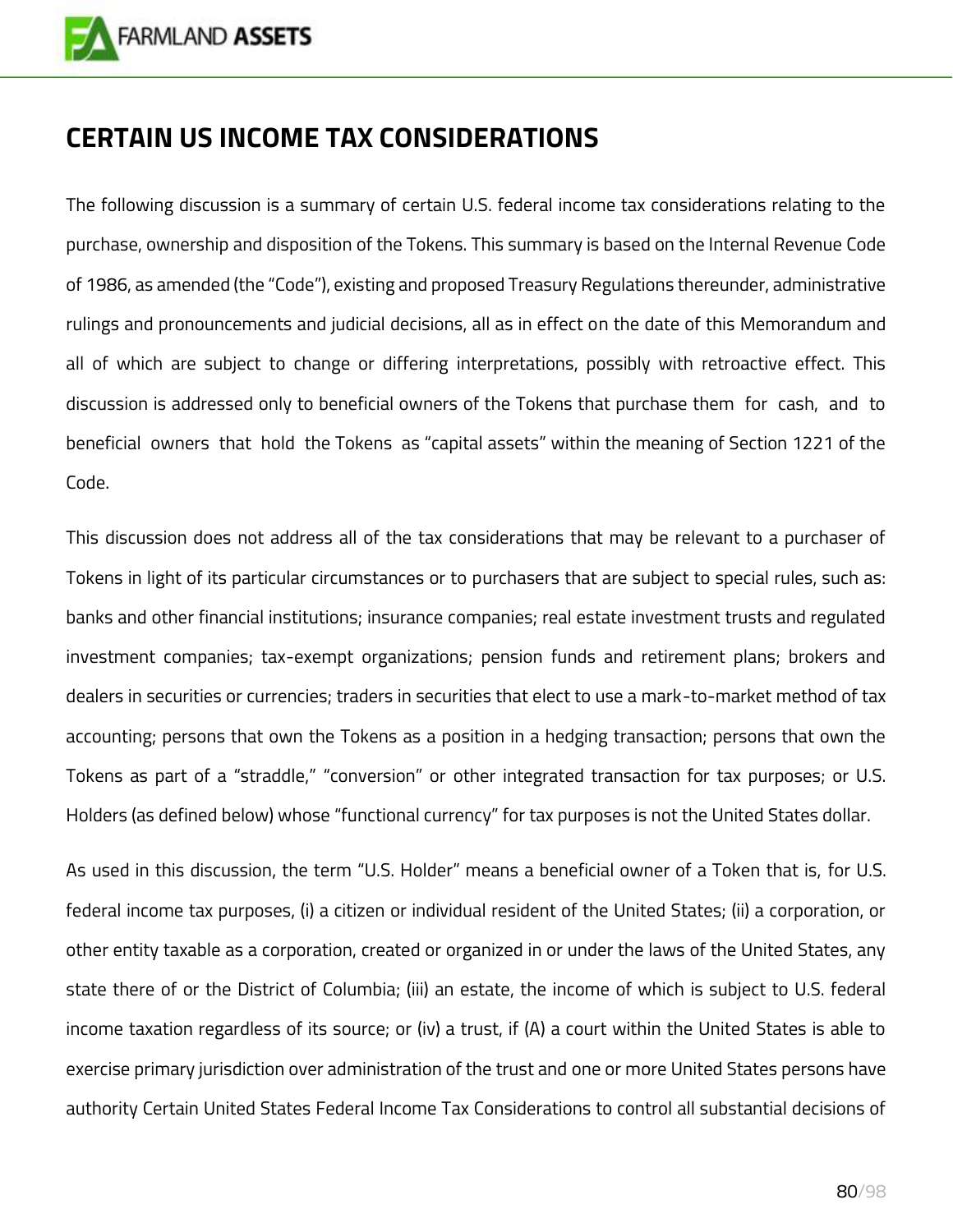

the trust or (B) it has a valid election in effect to be treated as a United States person. As used in this discussion, the term "non-U.S. Holder" means a beneficial owner of a Token (other than a partnership or other entity treated as a partnership or as a disregarded entity for U.S. federal income tax purposes) that is not a U.S. person.

The tax treatment of a partnership and each partner thereof will generally depend upon the status and activities of the partnership and such partner. A holder that is treated as a partnership for U.S. federal income tax purposes or a partner in such partnership should consult its own tax advisor regarding the U.S. federal income tax consequences applicable to it and its partners of the acquisition, ownership and disposition of the Tokens.

### **Characterization of the Tokens**

There are no regulations, published rulings or judicial decisions involving the characterization for US federal income tax purposes of instruments with substantially the same terms as the Tokens. Thus, the characterization of these instruments is uncertain. It should be expected that the Internal Revenue Service ("IRS") or a court would determine this characterization based on a consideration and weighing of the characteristics of these instruments. Except for purposes of withholding on payments to non-US persons discussed below, the Company intends to treat the Tokens as equity in the Company analogous to common stock and to treat the STPAs as a contract arrangement to purchase the Tokens on the terms provided. Other characterizations of each of the Tokens and STPAs are possible, some of which are discussed briefly below, which may have less favorable US federal income tax consequences for investors. Potential purchasers are strongly advised to consult their own tax advisors as to the US federal income tax characterization of the Tokens and STPAs and the consequences to them of the various alternative characterizations.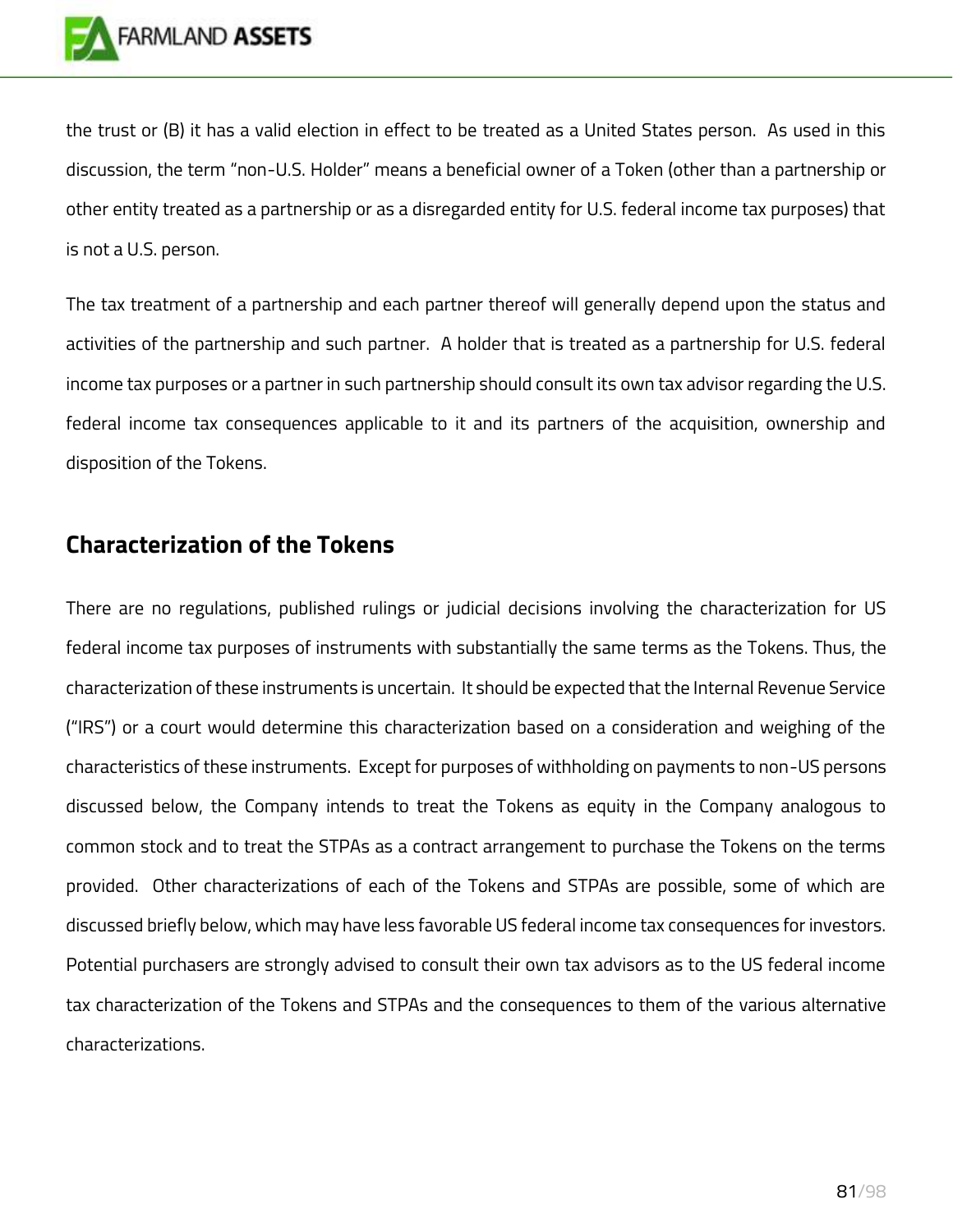

### *Characteristics of Tokens*

As noted, the Company intends generally to treat the Tokens as equity in the Company. Among the characteristics of the Tokens that support equity treatment are their treatment as a type of stock under South Carolina law, their rights to dividends and their rights to participate in proceeds if the Company is liquidated. Among the characteristics of the Tokens that are less supportive is the non-traditional form of the Tokens.

The following is a description of the US federal income consequences of holders that would obtain if the Company's characterization of the Tokens as equity prevails. Other characterizations are possible, as explained in more detail below, and these could have less favorable US federal income tax consequences for holders.

### *Tax Treatment of Tokens*

### **Dividends**

For US federal income tax purposes, the gross amount of any cash Dividends paid to US Holders will be treated as ordinary dividend income to the extent paid or deemed paid out of the current or accumulated earnings and profits of the Company (as determined under US federal income tax principles). Dividends paid by the Company may be eligible for the dividends-received deduction generally allowed to corporate US Holders.

To the extent that an amount received by a US Holder exceeds the allocable share of the Company's current and accumulated earnings and profits, such excess will be applied first to reduce such US Holder's tax basis in its Tokens and then, to the extent it exceeds the US Holder's tax basis, it will constitute capital gain from a deemed sale or exchange of such Tokens (see "Gain or Loss upon Sale or Other Disposition of Tokens or Shares", below).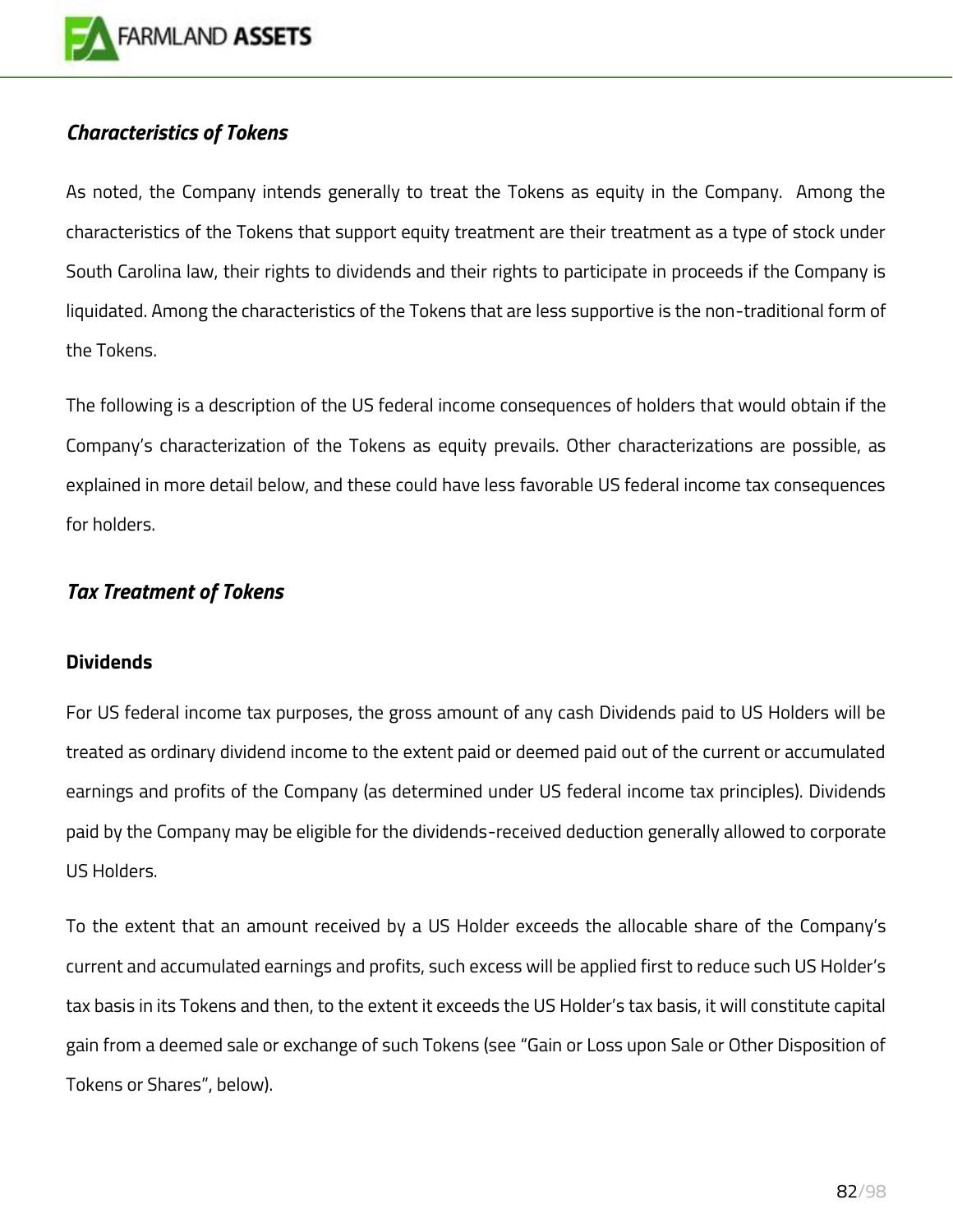The amount of any distribution paid in property other than cash, including USDT will equal the dollar value of the property so distributed, calculated as of the date the dividend is received by a US Holder, and will otherwise be subject to the above rules.

# **Gain or Loss upon Sale or Other Disposition of Tokens**

In general, a US Holder that sells, exchanges or otherwise disposes of its Tokens (including by redemption) will recognize capital gain or loss in an amount equal to the amount realized for the Tokens and the US Holder's tax basis in the Tokens disposed of. For non-corporate US Holders, including individuals, any capital gain generally will be subject to US federal income tax at preferential rates (currently a maximum of 20%) if the US Holder's holding period for the Tokens exceeds one year. The deductibility of capital losses is subject to significant limitations.

# **Medicare Tax**

Certain US Holders who are individuals, estates or trusts are required to pay a Medicare tax of 3.8% (in addition to taxes they would otherwise be subject to) on their "net investment income" which would include, among other things, capital gains from the Tokens.

# **Alternative Characterizations**

Each of the Tokens are subject to possible characterizations for US federal income tax purposes different from those described above. The Tokens could be viewed as a type of "phantom" or derivative stock. US Holders should be aware that several of these characterizations could be disadvantageous for the holder's US federal income tax treatment, including the timing and characterization of the holder's income.

Holders should also be aware that the IRS has issued guidance, Notice 2014-21, regarding the treatment of "virtual currencies" such as Bitcoin. The Company believes that the Tokens have important difference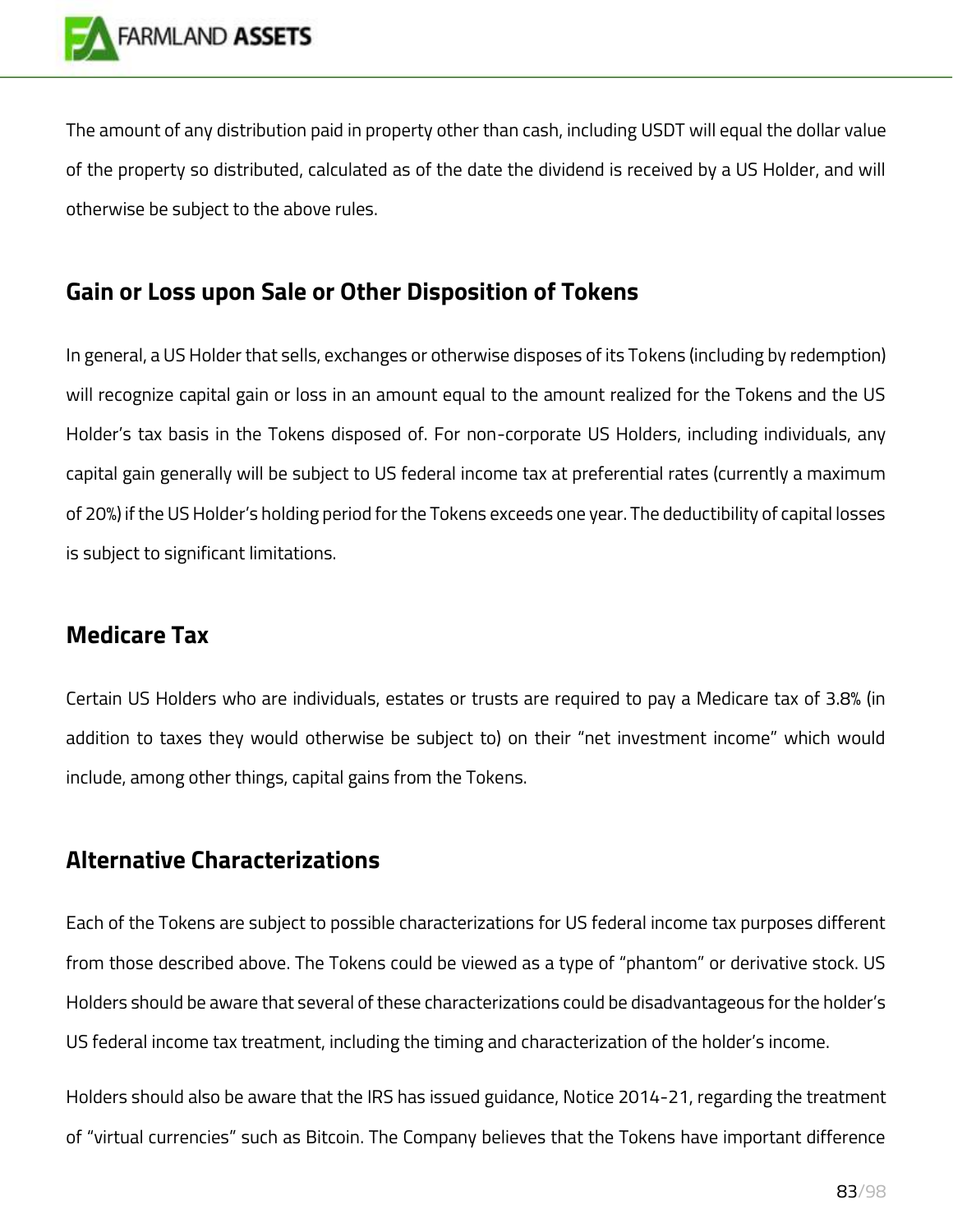from a virtual currency, chiefly that they cannot generally be used as a medium of exchange for goods or services and will be traded, if at all, only in the broker/dealer arrangements described herein.

US Holders are strongly encouraged to consult their US tax advisors regarding the US federal income tax characterization of the Tokens and the consequences of these alternative characterizations.

# **Information Reporting and Backup Withholding Tax**

Distributions made to holders and proceeds paid from the sale, exchange, redemption or disposal of Tokens may be subject to information reporting to the IRS. Such payments may be subject to backup withholding taxes unless the holder (i) is a corporation or other exempt recipient or (ii) provides taxpayer identification number and certifies that no loss of exemption from backup withholding has occurred. Backup withholding is not an additional tax; amounts withheld as backup withholding may be credited against a holder's US federal income tax liability.

THE US FEDERAL INCOME TAX TREATMENT OF THE TOKEN IS NOT CLEAR AND THE FOREGOING DISCUSSION DOES NOT ADDRESS ALL ASPECTS OF US FEDERAL INCOME TAXATION THAT MAY BE RELEVANT TO A PARTICULAR HOLDER IN LIGHT OF ITS INDIVIDUAL CIRCUMSTANCES, NOR DOES SUCH DISCUSSION ADDRESS ANY ASPECTS OF STATE, LOCAL, OR FOREIGN TAX LAWS OR OF ANY US FEDERAL TAX LAWS OTHER THAN THE INCOME TAX LAWS. ACCORDINGLY, PROSPECTIVE PURCHASERS ARE URGED TO CONSULT THEIR OWN TAX ADVISERS AS TO THE US FEDERAL INCOME TAX CHARACTERIZATION OF THE TOKENS AND STPAS, AS WELL AS THE OTHER TAX CONSEQUENCES OF ACQUISITION, OWNERSHIP AND DISPOSITION OF SHARES IN THEIR OWN PARTICULAR CIRCUMSTANCES.

### **[THE REMAINDER OF THIS PAGE INTENTIONALLY BLANK]**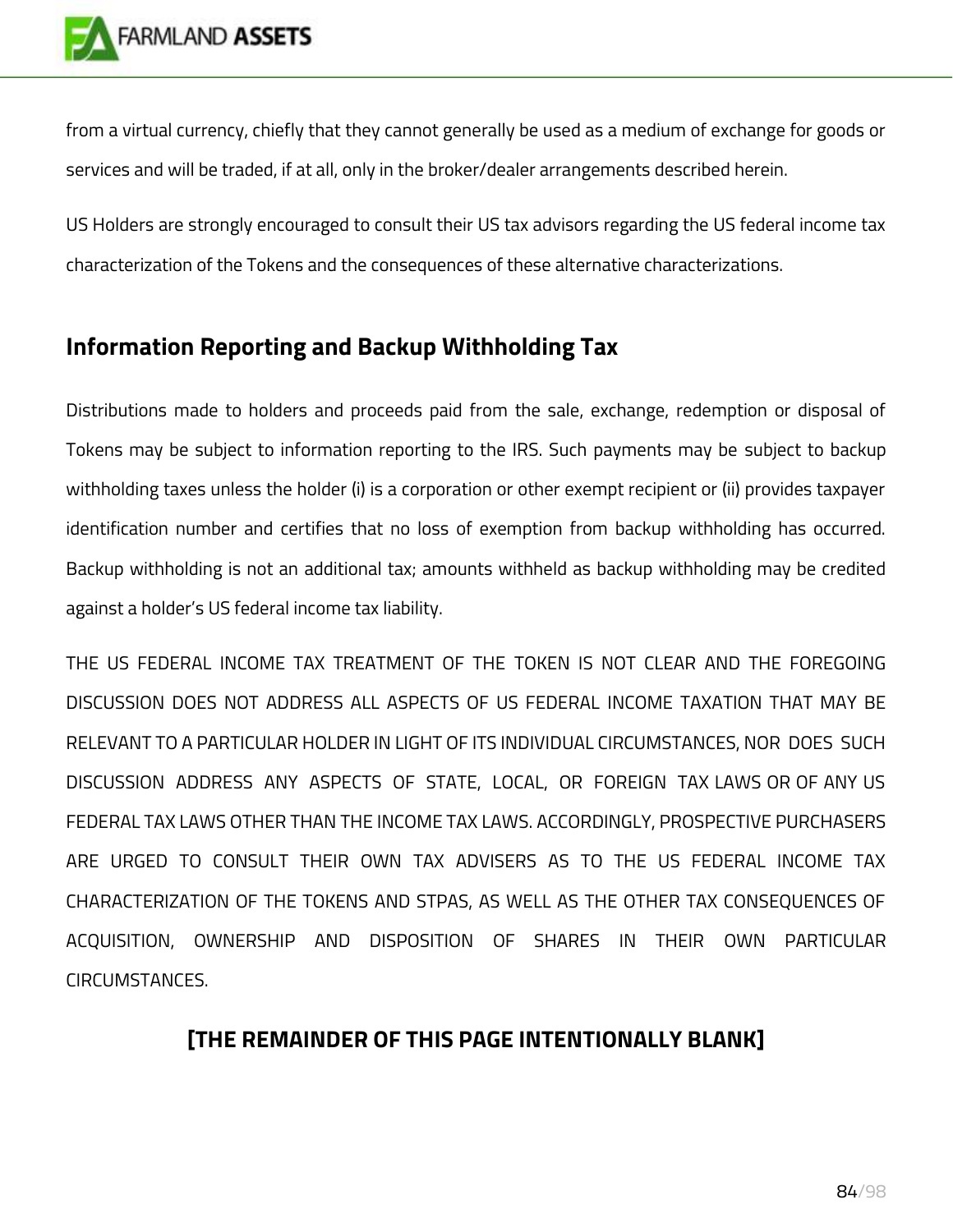

# **RISK FACTORS**

An investment in the Securities involves a high degree of risk. You should consider carefully the risks described below, together with all of the other information contained in this Memorandum, and the STPA, before making an investment decision. The following risks entail circumstances under which the Company's business, financial condition, results of operations and prospects could suffer.

### **Risks related to an investment in the securities are as follows:**

### The Company does not expect to pay any Dividends for some time into the future.

The terms of the Offering are set forth in the section "summary of the offering and the rights attached to the tokens". The Tokens provide that Dividends payable in kind, in U.S. Dollars, Euros, USDT, in the Company's sole discretion, will be paid only out of funds lawfully available for such payment when consolidated GAAP net income exceeds the Dividend Amount, and only if declared by the Board. Currently, the Company does not expect to be in a position to pay Dividends for some time into the future and can provide no assurances as to when Dividends might first be paid, if ever.

### There will be no trading market for the Tokens, and a trading market may never develop.

There will be no trading market available for the Tokens immediately after the initial sale, no Designated Exchange and peer-to-peer transfers will not be permitted unless and until Token holders are notified otherwise by the Company and informed of the requirements to and conditions do so. As a result of recent regulatory developments, conventional crypto exchanges are currently unwilling to list securities tokens, such as the Company's Tokens. As a result, when the Tokens become transferable, they may only be traded on very limited range of venues, including U.S. registered exchanges or regulated alternative trading systems for which a Form ATS has been properly submitted to the SEC. Currently, the Company is unaware of any operational ATS or exchange capable of supporting secondary trading in the Tokens. Moreover, even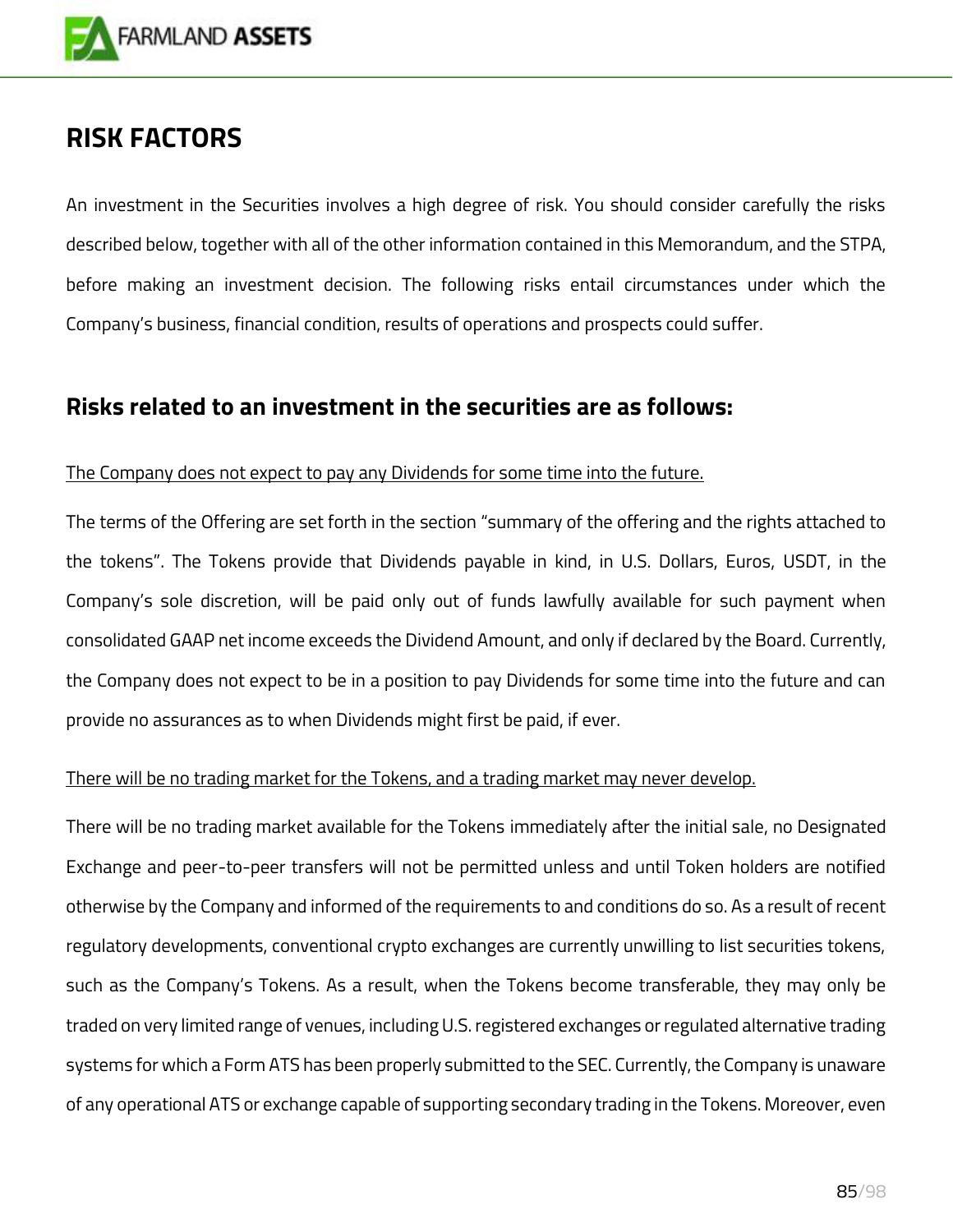

if legally permitted, by purchasing Tokens, Token holders agree to additional transfer restrictions and shall not be able to effect transfers until such time as the Company informs holders that a Designated Exchange is available or that peer-to-peer transfer processes have been established. As a result, holders of Tokens should be prepared to hold their Tokens indefinitely. See "Notice to Purchasers" for more information. Moreover, even if the Tokens become transferable, we may rely on technology, including smart contracts, to implement certain restrictions on transferability in accordance with the federal securities laws. There can be no assurance that such technology will function properly, which could result in technological limitations on transferability and expose the Company to legal and regulatory issues.

In the event that the Tokens remain untradeable for a significant period of time or indefinitely, the value of the Tokens would be materially adversely affected.

# The tax treatment of the Securities is uncertain and there may be adverse tax consequences for purchasers upon certain future events.

The tax characterization of the Securities is uncertain, and each purchaser must seek its own tax advice in connection with an investment in the Securities. An investment in the Securities may result in adverse tax consequences to purchasers, including withholding taxes, income taxes and tax reporting requirements. See "Certain United States Federal Income Tax Considerations," herein. Each purchaser should consult with and must rely upon the advice of its own professional tax advisors with respect to the United States and non-U.S. tax treatment of an investment in the Securities.

The tax characterization of the Securities also affects the Company's tax liability in connection with the Offering. In addition, the accounting consequences are uncertain, and there is a possibility that the proceeds of the Offering might be treated as a liability rather than equity for accounting purposes, which would reduce Company's net book value compared to equity treatment, which would prevent Company from making dividend payments until such time, if ever, that Company's net book value increases to a positive amount at least greater than the aggregate amount of any proposed dividend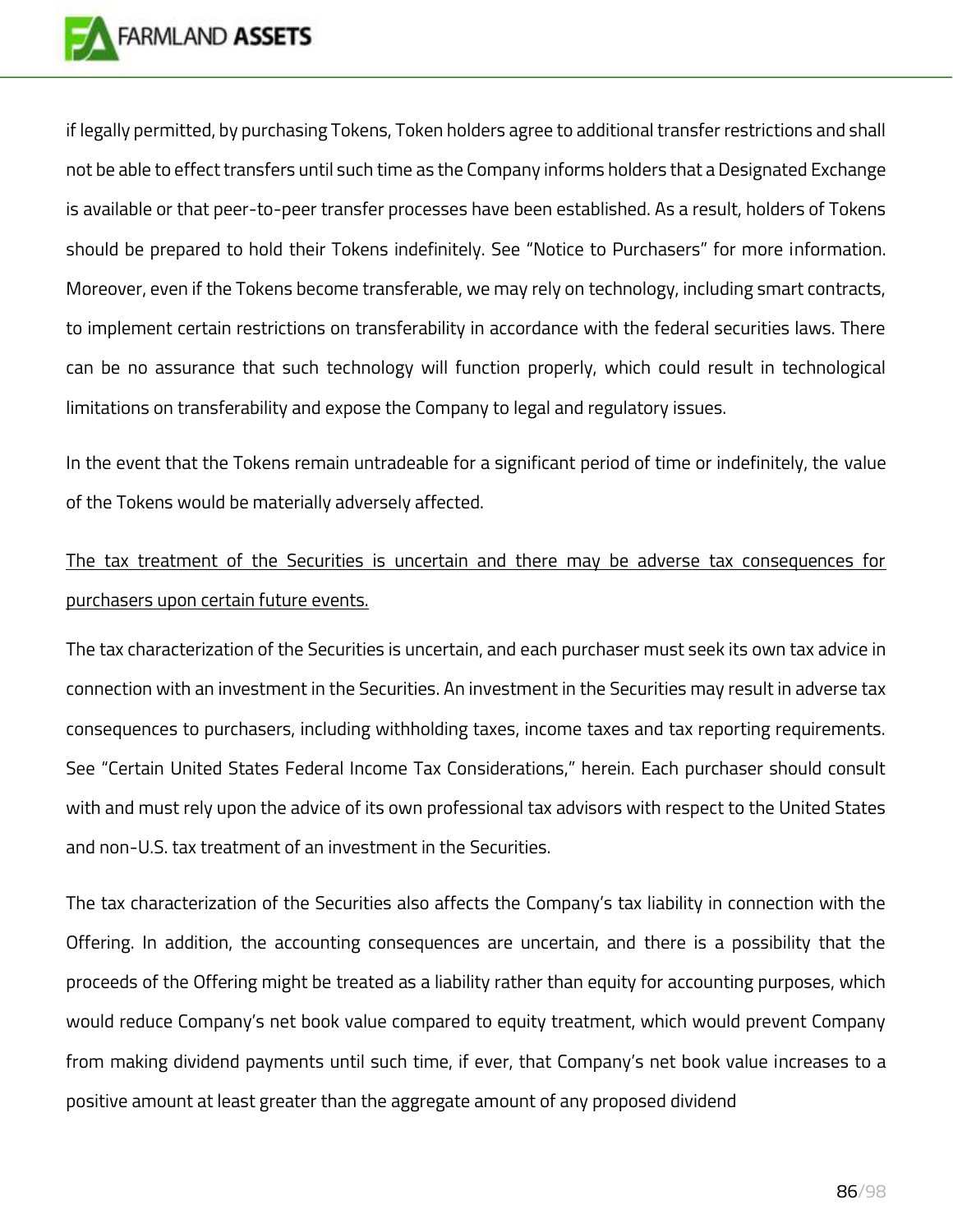

#### The potential application of U.S. laws regarding investment securities to the Securities is unclear.

The Securities are novel and the application of U.S. federal and state securities laws is unclear in many respects. Because of the differences between the Securities and traditional investment securities, there is a risk that issues that might easily be resolved by existing law if traditional securities were involved may not be easily resolved for the Securities. In addition, because of the novel risks posed by the Securities, it is possible that securities regulators may interpret laws in a manner that adversely affects the value of the Securities. For example, if applicable securities laws restrict the ability for the Tokens to be transferred, this would have a material adverse effect on the value of the Securities. The occurrence of any such legal or regulatory issues or disputes, or uncertainty about the legal and regulatory framework applicable to the Securities, could have a material adverse effect on the Holders of Securities.

If the Tokens ever become transferable, Token transactions may be irreversible, and, accordingly, losses due to fraudulent or accidental transactions may not be recoverable.

In the event that the Tokens become tradeable on a Designated Exchange or pursuant to permitted peerto-peer transfers, transactions in the Tokens may be irreversible, and, accordingly, a purchaser of the Tokens may lose all of his or her investment in a variety of circumstances, including in connection with fraudulent or accidental transactions, technology failures or cyber-security breaches. If applicable, realtime settlement would further increase the risk that correction of trading errors may be impossible and losses due to fraudulent or accidental transactions may not be recoverable.

The nature of the Tokens means that any technological difficulties experienced by any Designated Exchange, the Ethereum network, or other services such as crypto wallets may prevent the access or use of a purchaser's Tokens.

Any Designated Exchange, if developed, will be subject to the risk of technological difficulties that may impact trading of the Tokens, which include, without limitation, failures of any blockchain on which the Tokens or the Designated Exchange relies or the failure of smart contracts to function properly. Trading in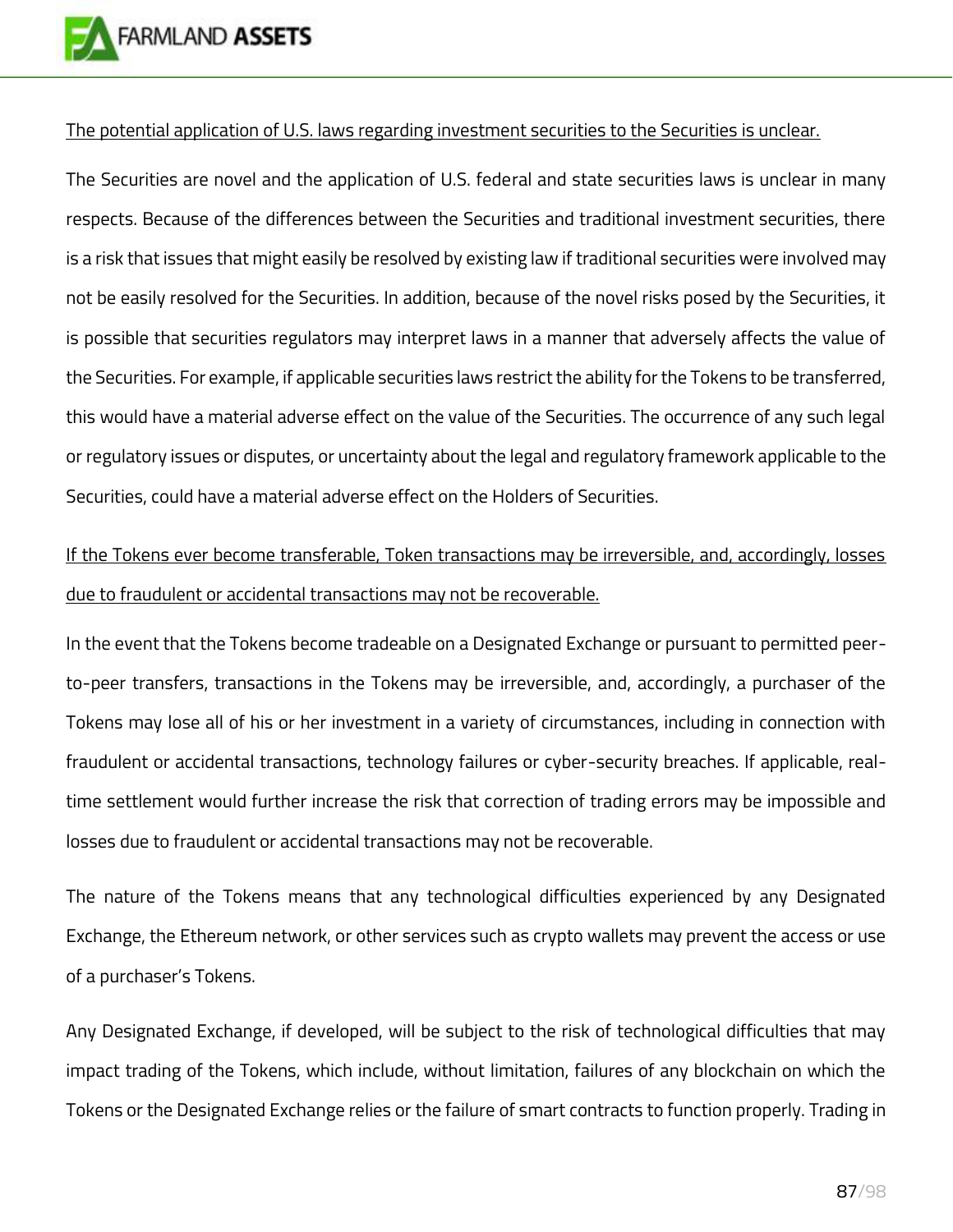

the Tokens will depend on the operation and functionality of the applicable Designated Exchange and if such system were to fail for any reason, trading in the Tokens could be impossible until such failure was corrected and full functionality were restored and tested. Any such technological difficulties may prevent the access or use of the Tokens. This could have a material impact on the applicable Designated Exchange's ability to execute or settle trades of the Tokens, to maintain accurate records of the ownership of the Tokens and to comply with obligations relating to records of the ownership of the Tokens and could have a material adverse effect on the holders of the Tokens.

#### There is no assurance that Purchasers of the Securities will receive a return on their investment.

The Securities are highly speculative and any return on an investment in the Securities is contingent upon numerous circumstances, many of which (including legal and regulatory conditions) are beyond the Company's control. There is no assurance that Purchasers will realize any return on their investments or that their entire investments will not be lost. For this reason, each purchaser should carefully read this Memorandum and should consult with their own attorney, financial and tax advisors prior to making any investment decision with respect to the Securities. Investors should only make an investment in the Securities if they are prepared to lose the entirety of such investment.

# The Company's management will have broad discretion over the use of the net proceeds from this Offering.

At present, the net proceeds of the Offering are expected to be used primarily for investment in venture undertakings and for the rest of general corporate purposes, which may include cybersecurity upgrades, augmenting technology, infrastructure and personnel, development of products and services, particularly in regards to securities tokens, and offering, legal and accounting expenses. The failure by the Company's management to apply these funds effectively could have a material adverse effect on the Company and the value of the Securities.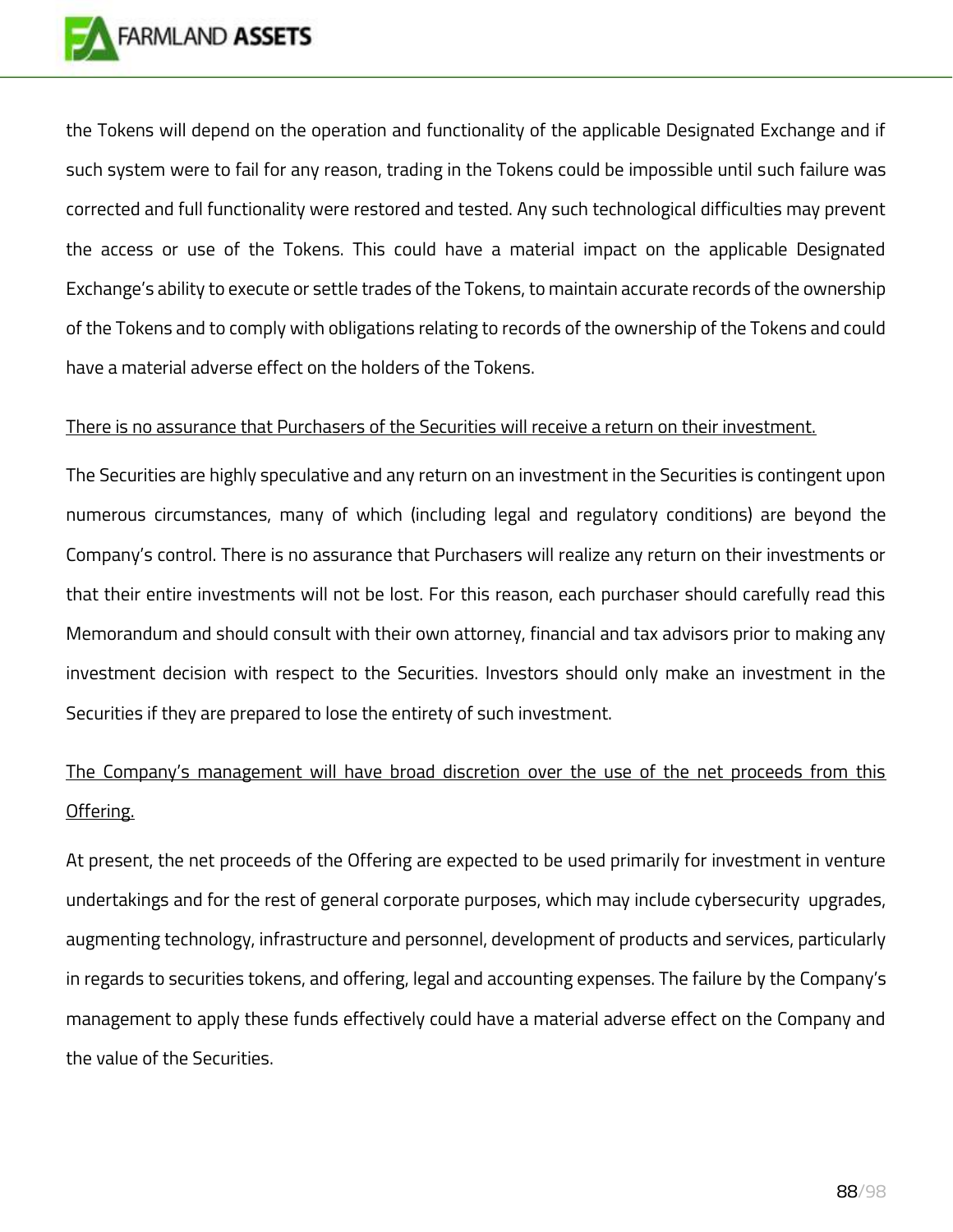The Securities may be subject to registration under the Exchange Act if the Company has assets above \$10 million and more than 2,000 purchasers participate in the Offering or additional securities offerings of the Company, which would increase the Company's costs and require substantial attention from management.

Companies with total assets above \$10 million and more than 2,000 holders of record of its equity securities, or 500 holders of record of its equity securities who are not accredited investors, at the end of their fiscal year must register that class of equity securities with the SEC under the Exchange Act. The Company could trigger this requirement as a result of the Offering and be required to register the Tokens with the SEC under the Exchange Act, which would be a laborious and expensive process. Furthermore, if such registration takes place, the Company will have materially higher compliance and reporting costs going forward.

### Purchasers may lack information for monitoring their investment.

The Securities do not have any information rights attached to them (other than certain rights to Company information afforded Token Holders under South Carolina law), and Purchasers may not be able to obtain all the information they would want regarding the Company or the Securities. In particular, investors may not be able to receive information regarding the financial performance of the Company with respect to the ability of the Company to meet revenue payout obligations. The Company is not currently registered with the SEC and currently has no periodic reporting requirements. As a result of these difficulties, as well as other uncertainties, a purchaser may not have accurate or accessible information about the Company or the Securities.

### The Securities have no history.

The Securities will be newly formed and have no operating history and are entirely novel in type. Investors will not be able to compare them against other like instruments. An investment in the Securities should be evaluated on the basis of the value and prospects of the Tokens, taking into account uncertainties as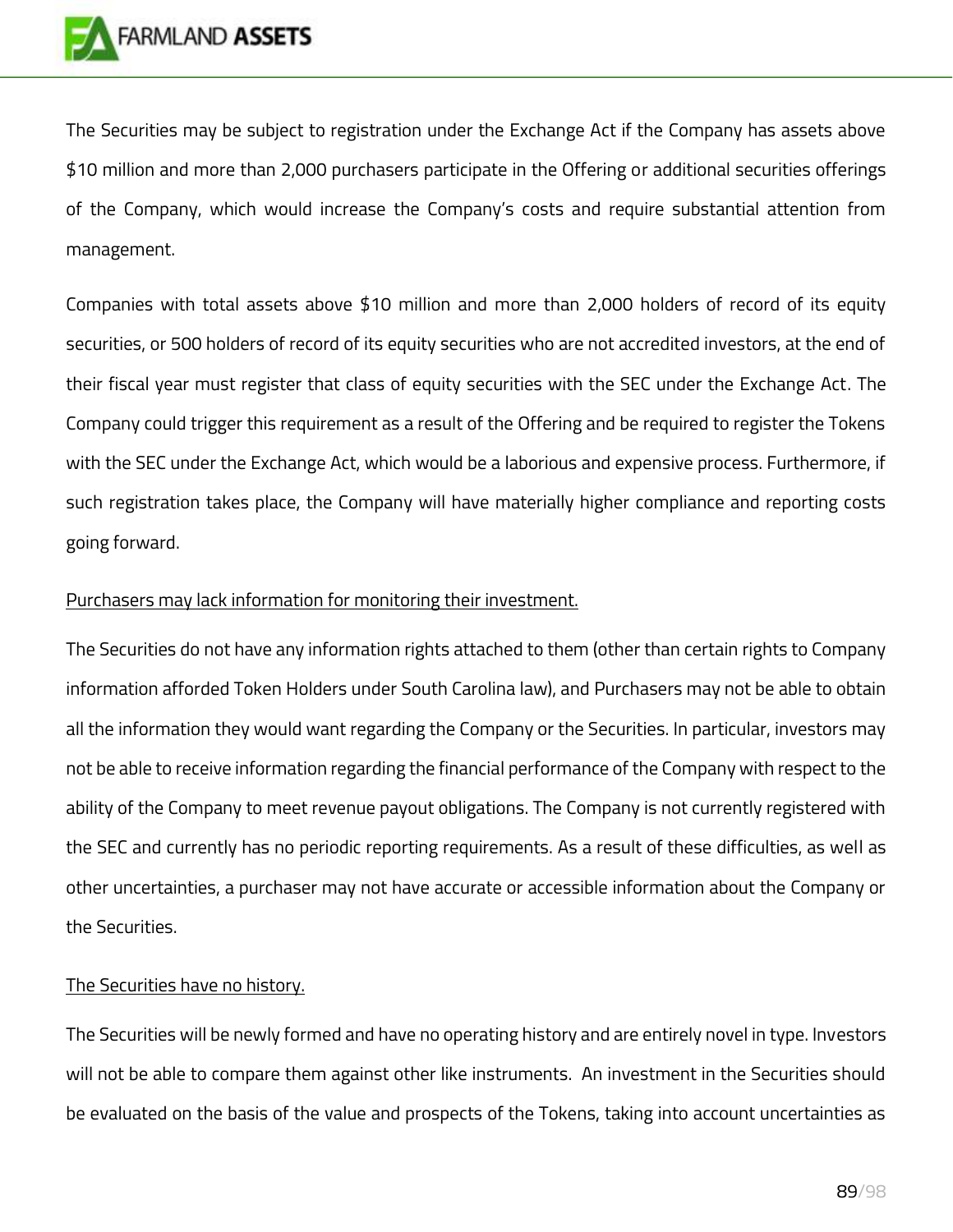

to the likelihood that the assessment of the prospects of the Company's business may not prove accurate, and the Company may not achieve its objectives. Past performance of the Company, or any similar tokens issued by other companies, is not predictive of the Company's future results, the value and success of the Company's Securities or the amount revenue share the Company is to payout.

#### The Company does not expect there to be any market makers to develop a trading market in the Tokens.

Most securities that are publicly traded in the United States have one or more broker-dealers acting as "market makers" for the security. A market maker is a firm that stands ready to buy and sell the security on a regular and continuous basis at publicly quoted prices. In the event that a Designated Exchange is created or developed, the Company does not believe that the Securities will have any market makers, which could contribute to a lack of liquidity in the Securities, and could have a material adverse effect on holders' ability to trade the Securities.

#### Only certain persons and entities are able to acquire Securities.

Only limited categories of persons and entities may purchase Securities. The Company expects that these limitations will limit liquidity in the Securities, and the limitations may have a material adverse effect on the development of any trading market in the Securities. The Securities have not been registered under the Securities Act or any United States state securities laws or under the securities laws of any other jurisdiction and may not be offered or sold within the United States or to, or for the account or benefit of, United States persons except pursuant to an exemption from, or in a transaction not subject to, the registration requirements of the Securities Act and applicable U.S. state securities laws. Moreover, in addition to legal restrictions, by acquiring Tokens, holders agree to additional transfer restrictions described in this Memorandum.

Consequently, it is expected that there will only be a limited number of Token Holders, a Purchaser of the Securities and an owner of beneficial interests in those Securities must be able to bear the economic risk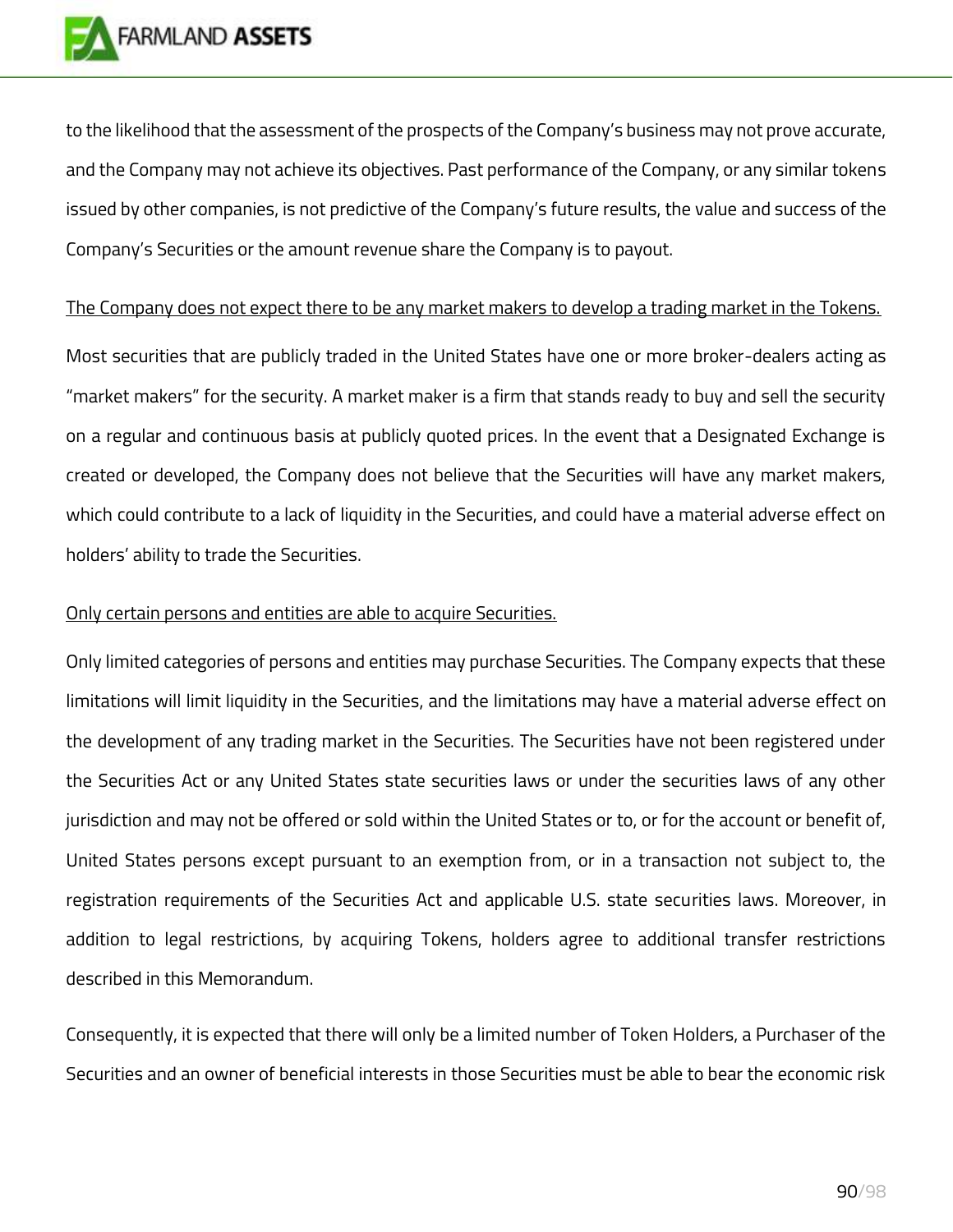of their investment in the Securities indefinitely. For a discussion of certain restrictions on resale and transfer, see "Notice to Purchasers" section.

The Securities are not legal tender, are not backed by the government, and accounts and value balances are not subject to Federal Deposit Insurance Corporation or Securities Investor Protection Corporation ("SIPC") protections.

The Securities are not legal tender, are not backed by the government, and accounts and value balances are not subject to Federal Deposit Insurance Corporation or Securities Investor Protection Corporation protections. Any investment in the Securities is made at the risk of the Purchaser.

#### The Tokens are equity securities and are subordinate to existing and future indebtedness of the Company.

Tokens are equity interests in the Company. This means that the Tokens will rank junior to all existing and future indebtedness of the Company and to other non-equity claims on the Company with respect to assets available to satisfy claims on the Company, including claims in liquidation. Additionally, unlike indebtedness, where principal and interest customarily are payable on specified due dates, in the case of Tokens, (1) dividends are payable only when, as, and if declared by the Board, (2) dividends will not accumulate if they are not declared, and (3) the Company will be subject to restrictions on Dividend payments and redemption payments out of lawfully available funds.

Further, the Tokens place no restrictions on the business or operations of the Company or on its ability to incur additional indebtedness or engage in any transactions, subject only to the limited voting rights required under South Carolina law.

In addition, if payment of a Dividend on the Tokens for any period would cause the Company to fail to comply with any applicable law or regulation, the Company will not pay a Dividend for such period and no Dividend will accrue, accumulate or be payable for that dividend period.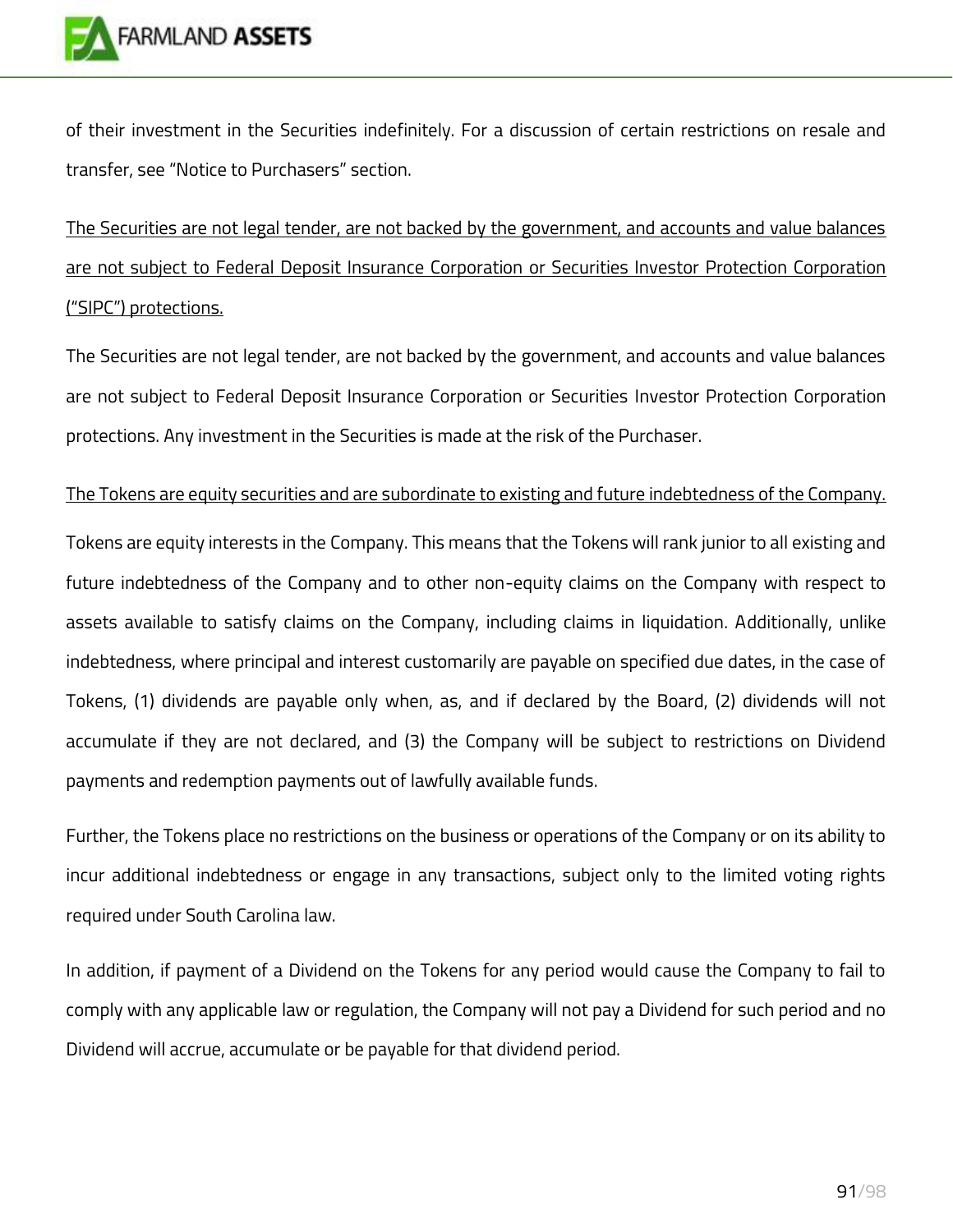

The Company's ability to pay Dividends depends upon the results of operations of its subsidiaries. There are regulatory restrictions upon certain of the Company's subsidiaries' ability to make dividend or other payments to the Company. As a result, there can be no assurance that the Company will have sufficient funds available for the declaration of any Dividend with respect to any dividend period.

### **Risks related to blockchain technology are as follows:**

The regulatory regime governing blockchain technologies, cryptocurrencies, digital assets, and offerings of digital assets, such as the Tokens, is uncertain, and new regulations or policies may materially adversely affect the development and the value of the Tokens.

Regulation of digital assets like the Tokens is currently undeveloped and likely to rapidly evolve as government agencies take greater interest in them. Regulation varies significantly among international, federal, state and local jurisdictions and is subject to significant uncertainty. Various legislative and executive bodies in the United States and in other countries may in the future adopt laws, regulations, or guidance, or take other actions, which may severely impact the permissibility of the Tokens, tokens generally and, in each case, the technology behind them or the means of transaction in or transferring them. Failure by the Company or certain users of the Securities to comply with any laws, rules and regulations, some of which may not exist yet or that are subject to interpretations that may be subject to change, could result in a variety of adverse consequences, including civil penalties and fines.

Cryptocurrency networks, distributed ledger technologies, coin and token offerings also face an uncertain regulatory landscape in many foreign jurisdictions such as the European Union, China and Russia. Various foreign jurisdictions may, in the near future, adopt laws, regulations or directives that affect the Tokens. Such laws, regulations or directives may conflict with those of the United States or may directly and negatively impact the Company's business. The effect of any future regulatory change is impossible to predict, but such change could be substantial and materially adverse to the adoption and value of the Tokens and the financial performance of the Company.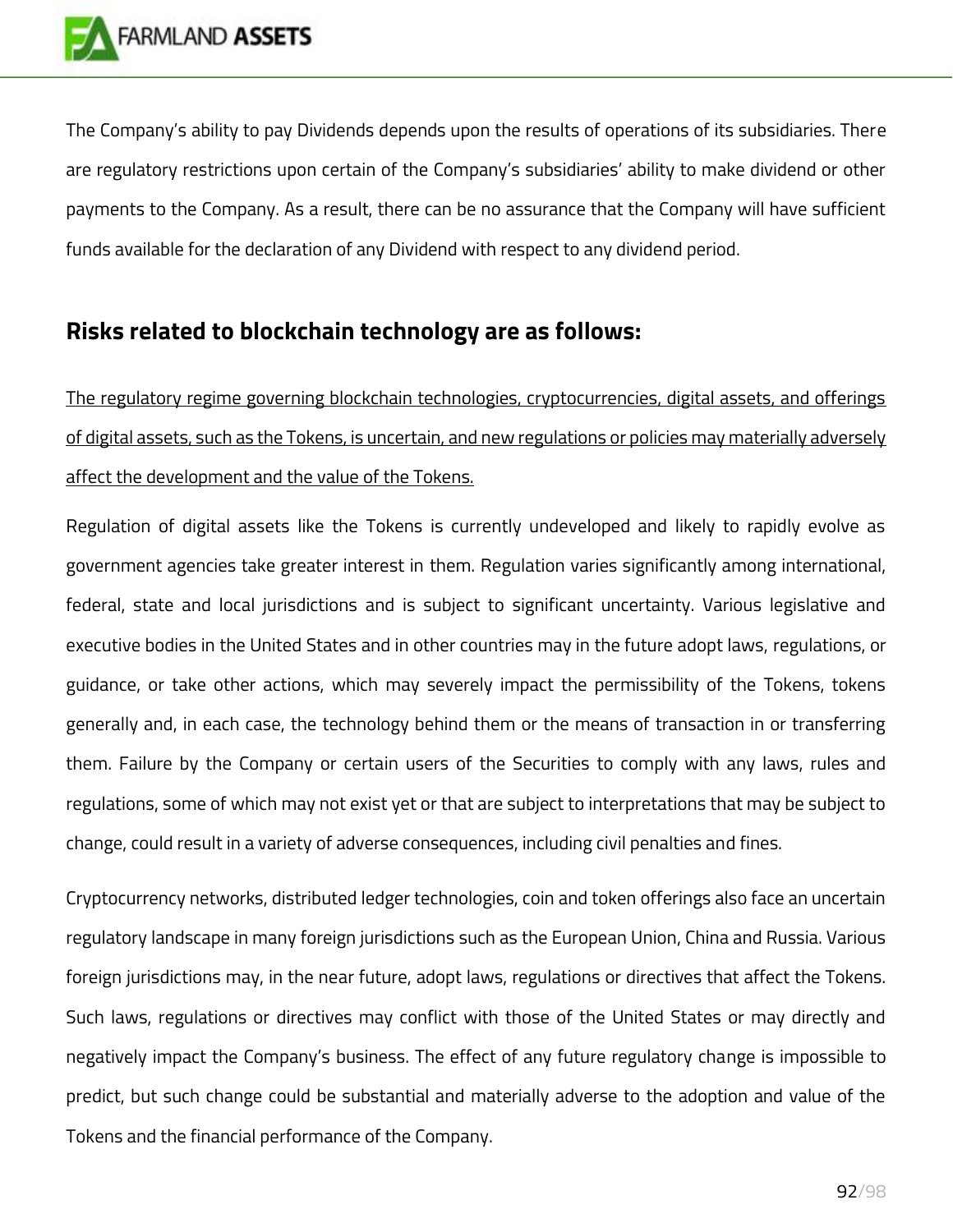

New or changing laws and regulations or interpretations of existing laws and regulations, in the United States and other jurisdictions, may materially and adversely impact the value of the Tokens, including with respect to the Dividends that may be made, the liquidity of the Tokens, the ability to access marketplaces or exchanges on which to trade the Tokens, and the structure, rights and transferability of Tokens.

The further development and acceptance of blockchain networks, which are part of a new and rapidly changing industry, are subject to a variety of factors that are difficult to evaluate. The slowing or stopping of the development or acceptance of blockchain networks and blockchain assets would have an adverse material effect on the successful development and adoption of the Tokens.

The growth of the blockchain industry in general, as well as the blockchain networks on which the Tokens will rely, is subject to a high degree of uncertainty. The factors affecting the further development of the cryptocurrency and crypto security industry, as well as blockchain networks, include, without limitation:

- worldwide growth in the adoption and use of cryptocurrencies, crypto securities and other blockchain technologies;
- government and quasi-government regulation of cryptocurrencies, crypto securities and other blockchain assets and their use, or restrictions on or regulation of access to and operation of blockchain networks or similar systems;
- the maintenance and development of the open-source software protocol of cryptocurrency or crypto securities networks;
- changes in consumer demographics and public tastes and preferences;
- the availability and popularity of other forms or methods of buying and selling goods and services, or trading assets including new means of using government-backed currencies or existing networks;
- general economic conditions and the regulatory environment relating to cryptocurrencies and crypto securities; and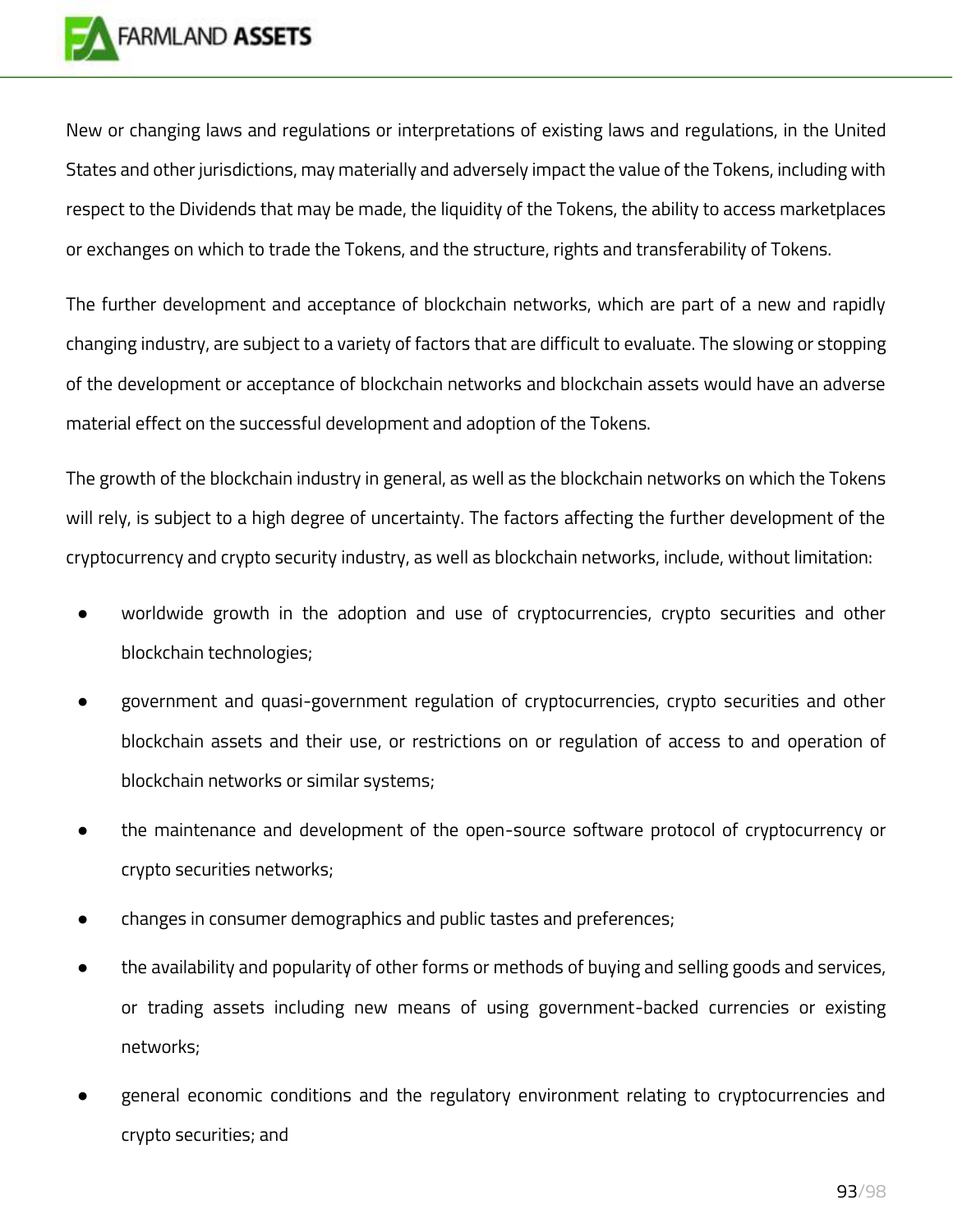

a decline in the popularity or acceptance of cryptocurrencies or other blockchain-based tokens would adversely affect the Company's results of operations.

The cryptocurrency and crypto securities industries as a whole have been characterized by rapid changes and innovations and are constantly evolving. Although they have experienced significant growth in recent years, the slowing or stopping of the development, general acceptance and adoption and usage of blockchain networks and blockchain assets may deter or delay the acceptance and adoption of the Tokens.

The prices of digital assets are extremely volatile. Fluctuations in the price of digital assets could materially and adversely affect the Company's business, and the Tokens may also be subject to significant price volatility.

The prices of cryptocurrencies, such as Bitcoin and Ether, and other digital assets have historically been subject to dramatic fluctuations and are highly volatile, and the market price of the Tokens may also be highly volatile. Several factors may influence the market price, if any, of the Tokens, including, but not limited to:

- the ability of the Tokens to trade in a secondary market, if at all;
- the availability of a Designated Exchange or other trading platform for digital assets;
- global digital asset and security token supply;
- global digital asset and security token demand, which can be influenced by the growth of retail merchants' and commercial businesses' acceptance of digital assets like cryptocurrencies as payment for goods and services, the security of online digital asset exchanges and digital wallets that hold digital assets, the perception that the use and holding of digital assets is secure, and the regulatory restrictions on their use;
- purchasers' expectations with respect to the rate of inflation;
- changes in the software, software requirements or hardware requirements underlying the Tokens;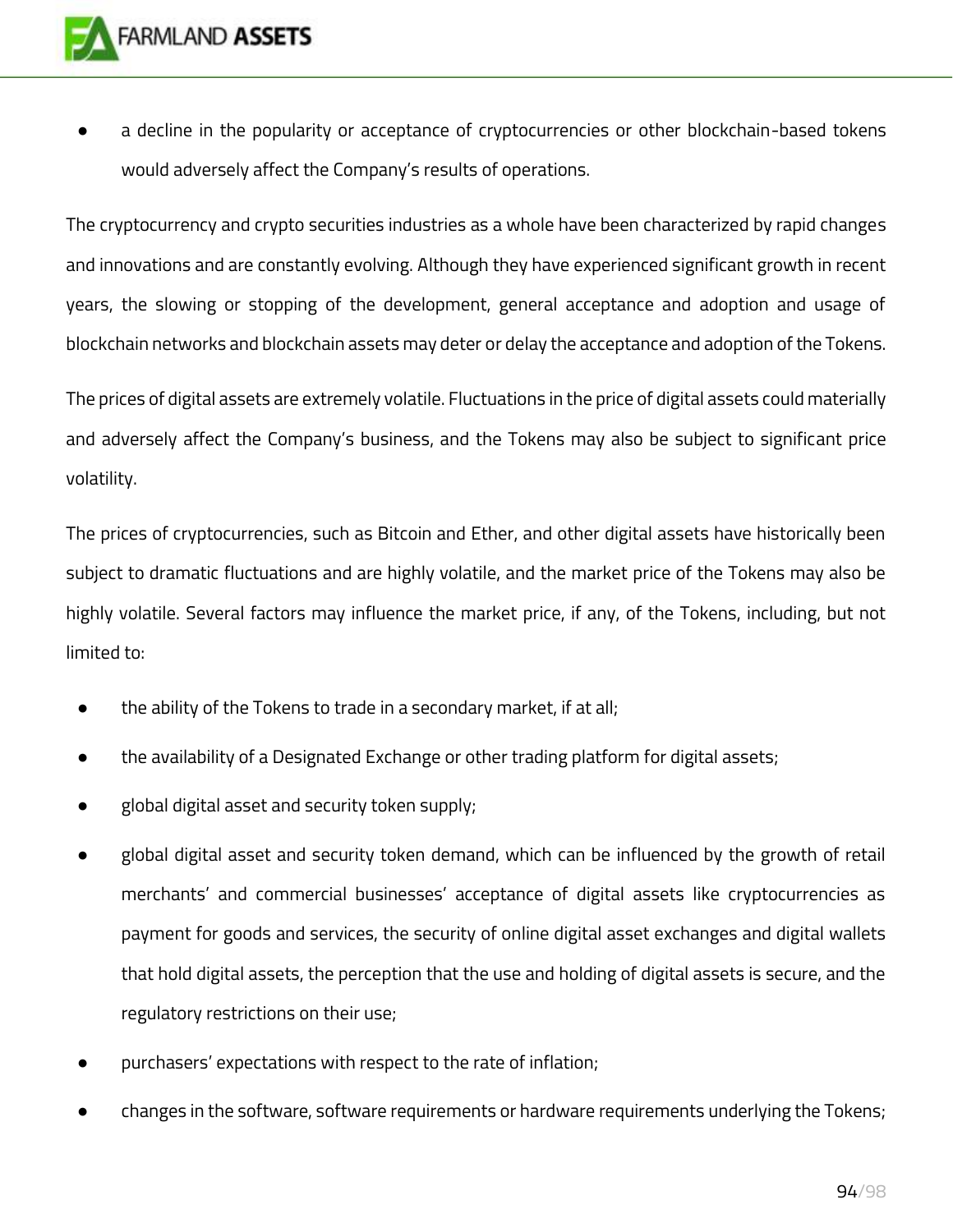

- changes in the rights, obligations, incentives, or rewards for the various holders of the Tokens;
- interest rates;
- currency exchange rates, including the rates at which digital assets may be exchanged for fiat currencies;
- government-backed currency withdrawal and deposit policies of digital asset exchanges;
- interruptions in service from or failures of major digital asset and security token exchange on which digital assets and security tokens are traded;
- investment and trading activities of large purchasers, including private and registered funds, that may directly or indirectly invest in securities tokens or other digital assets;
- monetary policies of governments, trade restrictions, currency devaluations and revaluations;
- regulatory measures, if any, that affect the use of digital assets and security tokens such as the Tokens;
- global or regional political, economic or financial events and situations; and
- expectations among digital assets participants that the value of security tokens or other digital assets will soon change.

A decrease in the price of a single digital asset may cause volatility in the entire digital asset and security token industry and may affect other digital assets including the Tokens. For example, a security breach that affects purchaser or user confidence in Bitcoin or Ether may affect the industry as a whole and may also cause the price of the Tokens and other digital assets to fluctuate. Such volatility in the price of the Tokens may result in significant loss over a short period of time.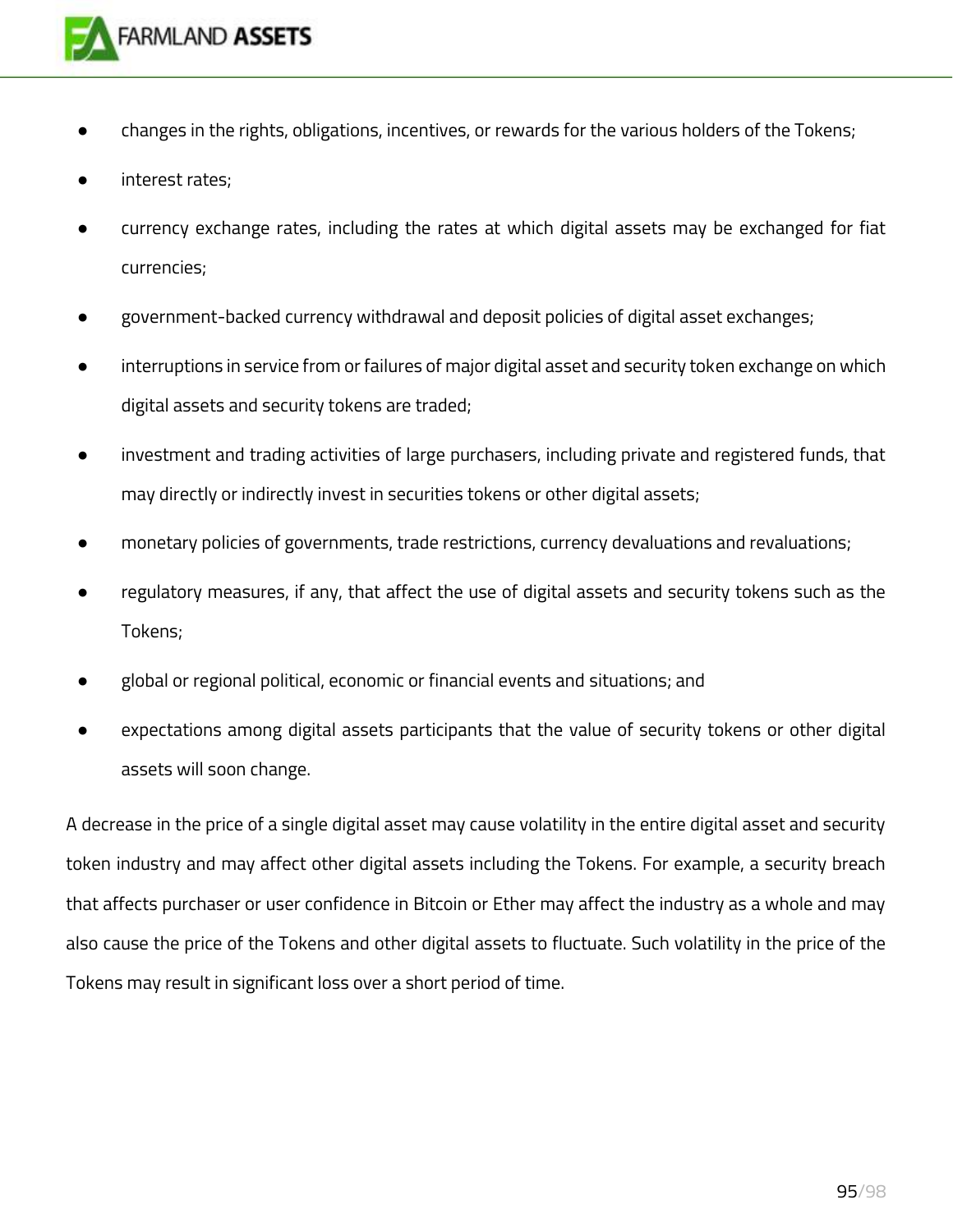

### **Risks related to the company's business are as follows:**

The Company has encountered, and will continue to encounter, risks and difficulties frequently experienced by growing companies in rapidly developing and changing industries, including challenges in forecasting accuracy, determining appropriate investments of its limited resources, gaining market acceptance, and developing new products. The Company's current operating model may require changes in order for it to scale its operations efficiently. Purchasers should consider the Company's business and prospects in light of the risks and difficulties it faces as an early-stage company focused on developing products, both organically and through strategic acquisitions, in the field of document workflow software.

There is no assurance that the Company will be able to continue as a going concern.

Although the Company anticipates the proceeds from the Offering will provide sufficient return to meet its obligations to Token Holders, there is no guarantee the Company will be successful in achieving this objective.

Dividends made pursuant to the terms of the Tokens may detract from the capital of the Company and could otherwise be deployed to improve its business.

Following the purchase of the Tokens, if declared by the Board out of funds lawfully available therefor, Holders of the Tokens will receive Dividends. Any capital used to pay Dividends detracts from the capital available for the Company to deploy in developing its business. Diverting the funds from the Company's operations may put the Company at a significant disadvantage in comparison to its competitors who do not make similar Dividend payments. This disadvantage may have an adverse impact on the operations and financial conditions of the Company.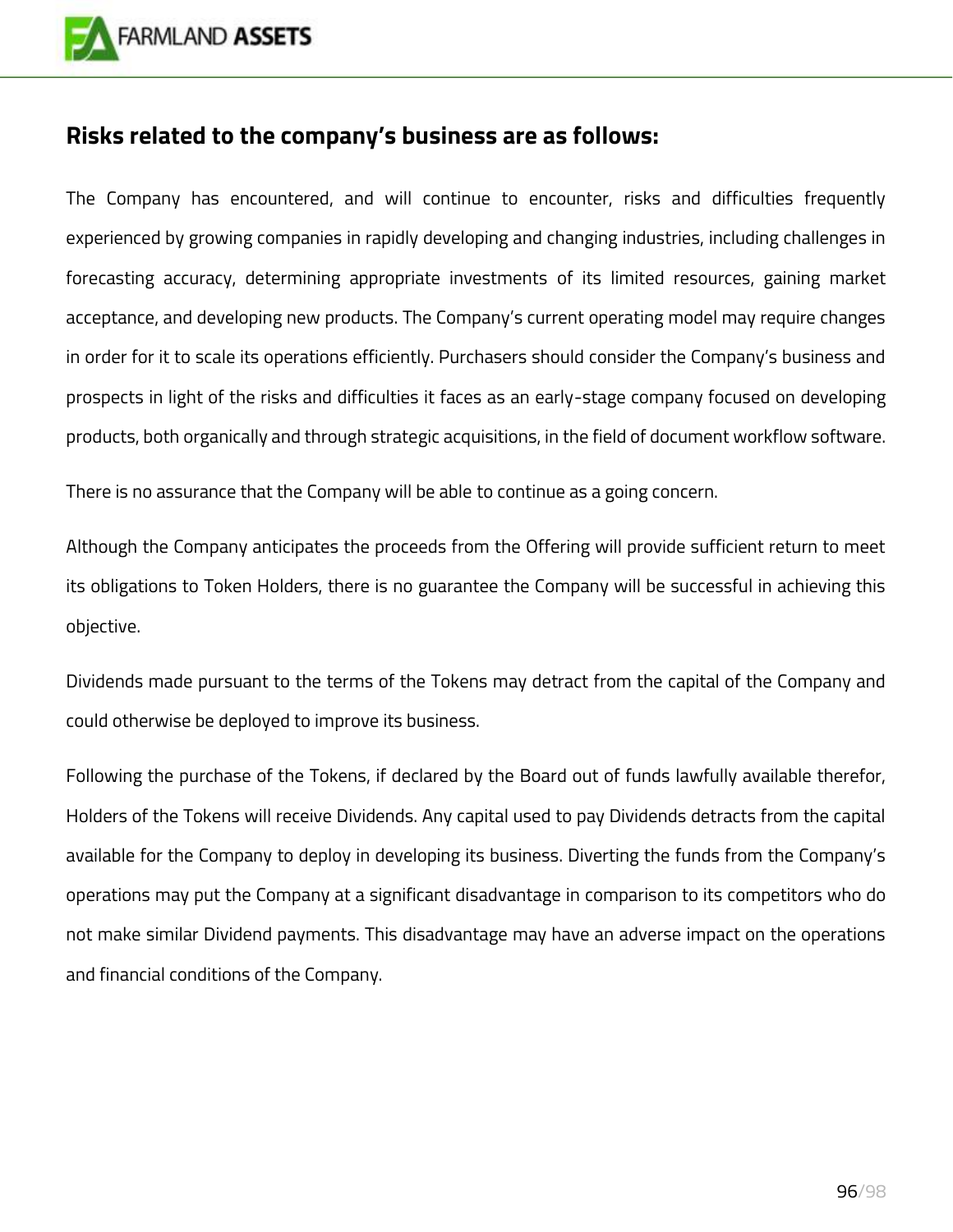

We depend upon key personnel who may terminate their employment with us at any time, and we may need to hire additional qualified personnel

Our success will depend to a significant degree upon the continued services of key management, technical and scientific personnel. In addition, our success will depend on our ability to attract and retain other highly skilled personnel, particularly as we develop and expand services. Competition for qualified personnel is intense, and the process of hiring and integrating such qualified personnel is often lengthy. We may be unable to recruit such personnel on a timely basis, if at all. Our management and other employees may voluntarily terminate their employment with us at any time. The loss of the services of key personnel, or the inability to attract and retain additional qualified personnel, could result in delays to product development or approval, loss of sales and diversion of management resources.

Failure to protect our intellectual property could substantially harm our business, operating results, and financial condition.

The success of our business depends on our ability to protect and enforce our patents, trade secrets, trademarks, copyrights, and all of our other intellectual property rights, including our intellectual property rights underlying our service in which we may conduct business in the future.

Litigation or proceedings before governmental authorities and administrative bodies may be necessary in the future to enforce our intellectual property rights, to protect our patent rights, trademarks, trade secrets, and domain names and to determine the validity and scope of the proprietary rights of others. Our efforts to enforce or protect our proprietary rights may be ineffective and could result in substantial costs and diversion of resources and management time, each of which could substantially harm our operating results. Additionally, changes in law may be implemented, or changes in interpretation of such laws may occur, that may affect our ability to protect and enforce our patents and other intellectual property.